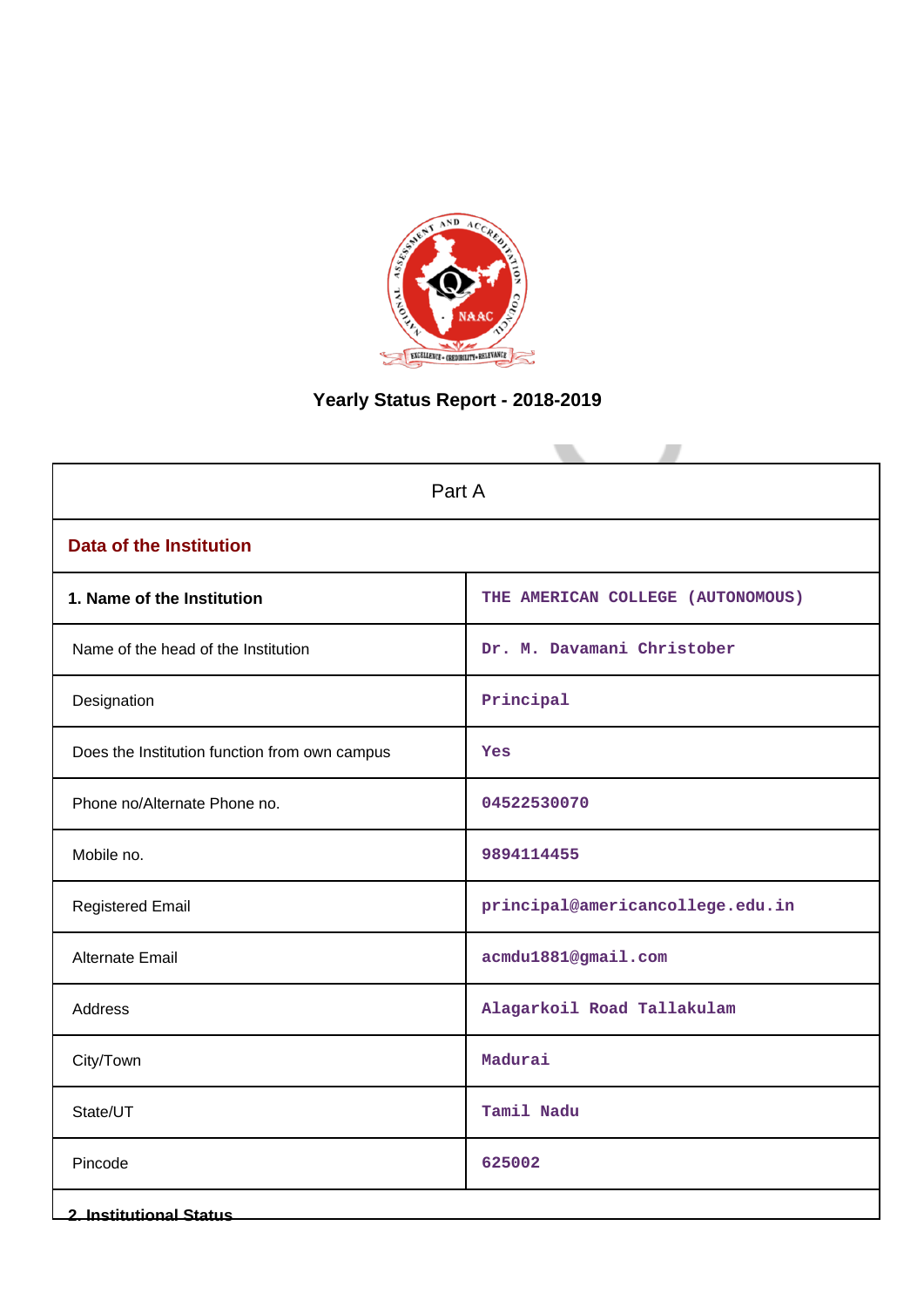| Autonomous Status (Provide date of Conformant of<br>Autonomous Status)    |                                                                                                                                                                               |                          | $27 - Jul - 1978$                                        |                                                                       |                   |  |
|---------------------------------------------------------------------------|-------------------------------------------------------------------------------------------------------------------------------------------------------------------------------|--------------------------|----------------------------------------------------------|-----------------------------------------------------------------------|-------------------|--|
| Type of Institution                                                       |                                                                                                                                                                               | Co-education             |                                                          |                                                                       |                   |  |
| Location                                                                  |                                                                                                                                                                               |                          | Urban                                                    |                                                                       |                   |  |
| <b>Financial Status</b>                                                   |                                                                                                                                                                               |                          | state                                                    |                                                                       |                   |  |
| Name of the IQAC co-ordinator/Director                                    |                                                                                                                                                                               |                          | Dr. K. Gnanasekar                                        |                                                                       |                   |  |
| Phone no/Alternate Phone no.                                              |                                                                                                                                                                               |                          | 04522530070                                              |                                                                       |                   |  |
| Mobile no.                                                                |                                                                                                                                                                               |                          | 9843234369                                               |                                                                       |                   |  |
| <b>Registered Email</b>                                                   |                                                                                                                                                                               |                          | amciqac2014@gmail.com                                    |                                                                       |                   |  |
| Alternate Email                                                           |                                                                                                                                                                               |                          | acmdu1881@gmail.com                                      |                                                                       |                   |  |
|                                                                           | 3. Website Address                                                                                                                                                            |                          |                                                          |                                                                       |                   |  |
|                                                                           | Web-link of the AQAR: (Previous Academic Year)                                                                                                                                |                          |                                                          | https://americancollege.edu.in/academic<br>s-3/igac-2/agar-2018-2019/ |                   |  |
| the year                                                                  | 4. Whether Academic Calendar prepared during                                                                                                                                  |                          |                                                          | Yes                                                                   |                   |  |
| Weblink:                                                                  | https://americancollege.edu.in/wp-cont<br>if yes, whether it is uploaded in the institutional website:<br>ent/uploads/2019/09/Calendar%202018-19%<br>20final%2006.07.2018.pdf |                          |                                                          |                                                                       |                   |  |
|                                                                           | <b>5. Accrediation Details</b>                                                                                                                                                |                          |                                                          |                                                                       |                   |  |
| Cycle                                                                     | Grade<br><b>CGPA</b>                                                                                                                                                          |                          |                                                          | Year of<br>Validity                                                   |                   |  |
|                                                                           |                                                                                                                                                                               |                          | Accrediation                                             | Period From                                                           | Period To         |  |
| 2                                                                         | A                                                                                                                                                                             | 3.46                     | 2016                                                     | $17 - Mar - 2016$                                                     | $16 - Mar - 2021$ |  |
| 6. Date of Establishment of IQAC                                          |                                                                                                                                                                               |                          | 24-Feb-2001                                              |                                                                       |                   |  |
| 7. Internal Quality Assurance System                                      |                                                                                                                                                                               |                          |                                                          |                                                                       |                   |  |
| Quality initiatives by IQAC during the year for promoting quality culture |                                                                                                                                                                               |                          |                                                          |                                                                       |                   |  |
| Item /Title of the quality initiative by<br><b>IQAC</b>                   |                                                                                                                                                                               |                          | Date & Duration<br>Number of participants/ beneficiaries |                                                                       |                   |  |
| AAA and follow up                                                         |                                                                                                                                                                               | $06 - \text{Mar} - 2019$ | 22                                                       |                                                                       |                   |  |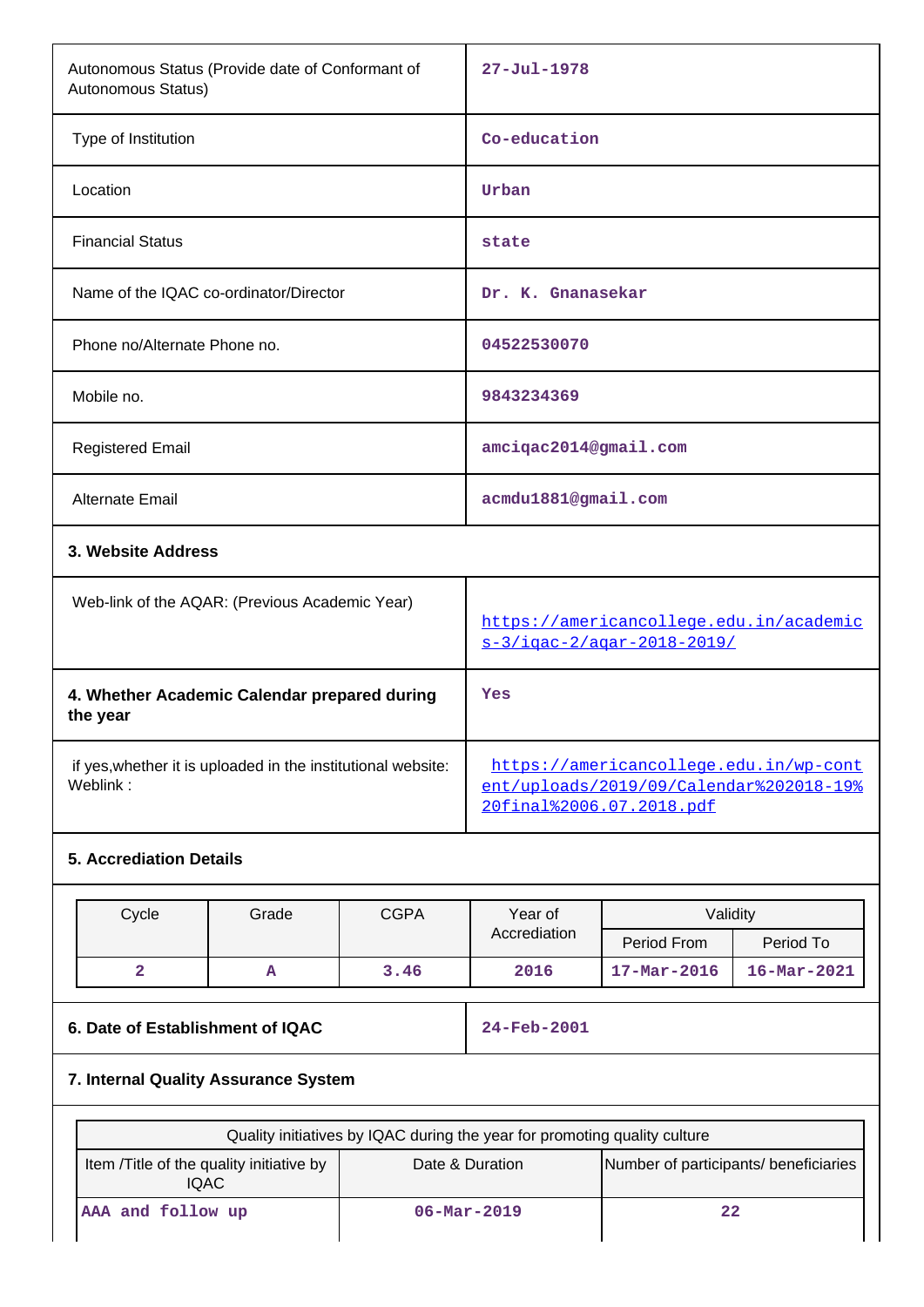|                                                                      | 1                             |     |
|----------------------------------------------------------------------|-------------------------------|-----|
| Talk on UGC-Quality<br>Mandate                                       | $13 - Ju1 - 2018$<br>1        | 136 |
| IQAC Meeting I                                                       | $16 - Jul - 2018$<br>1        | 26  |
| Faculty Orientation<br>Programme                                     | $01 - Sep - 2018$<br>1        | 129 |
| Adoption, Promotion and<br>Production of MOOCs on<br>SWAYAM Platform | $10 - Sep-2018$<br>1          | 251 |
| Submission of AQAR-<br>$2017 - 18$                                   | $13 - Dec - 2018$<br>1        | 25  |
| IQAC Meeting II                                                      | 04-Feb-2019<br>1              | 20  |
| <b>Faculty Development</b><br>Programme                              | $02 - \text{Mar} - 2019$<br>1 | 76  |
| Feedback Collection &<br>Analysis                                    | $03 - Apr - 2019$<br>1        | 261 |
| Participation in NIRF<br>2019                                        | $03 - Dec - 2018$<br>1        | 22  |
|                                                                      | View File                     |     |

### **8. Provide the list of Special Status conferred by Central/ State Government-UGC/CSIR/DST/DBT/ICMR/TEQIP/World Bank/CPE of UGC etc.**

| Institution/Departmen<br>t/Faculty     | Scheme                                              | <b>Funding Agency</b> | Year of award with<br>duration | Amount  |
|----------------------------------------|-----------------------------------------------------|-----------------------|--------------------------------|---------|
| Dr.K.Karthick<br>Kumar                 | <b>DST SERB</b>                                     | <b>DST</b>            | 2017<br>3                      | 1450000 |
| Dr.S.Stephen<br>Rajkumar<br>Inbanathan | DAE CONSORTIUM<br>FOR SCIENTIFIC<br><b>RESEARCH</b> | <b>DAE</b>            | 2018<br>2                      | 239880  |
| Dr. (Mrs). Daphin<br>e                 | TRAVEL GRANT                                        | <b>UGC</b>            | 2018<br>1                      | 69156   |
| The American<br>College                | B.Voc                                               | <b>UGC</b>            | 2018<br>3                      | 7578400 |
| View File                              |                                                     |                       |                                |         |

| 9. Whether composition of IQAC as per latest<br><b>NAAC</b> guidelines:                                 | Yes       |
|---------------------------------------------------------------------------------------------------------|-----------|
| Upload latest notification of formation of IQAC                                                         | View File |
| 10. Number of IQAC meetings held during the<br>year :                                                   | 2         |
| The minutes of IQAC meeting and compliances to the<br>decisions have been uploaded on the institutional | Yes       |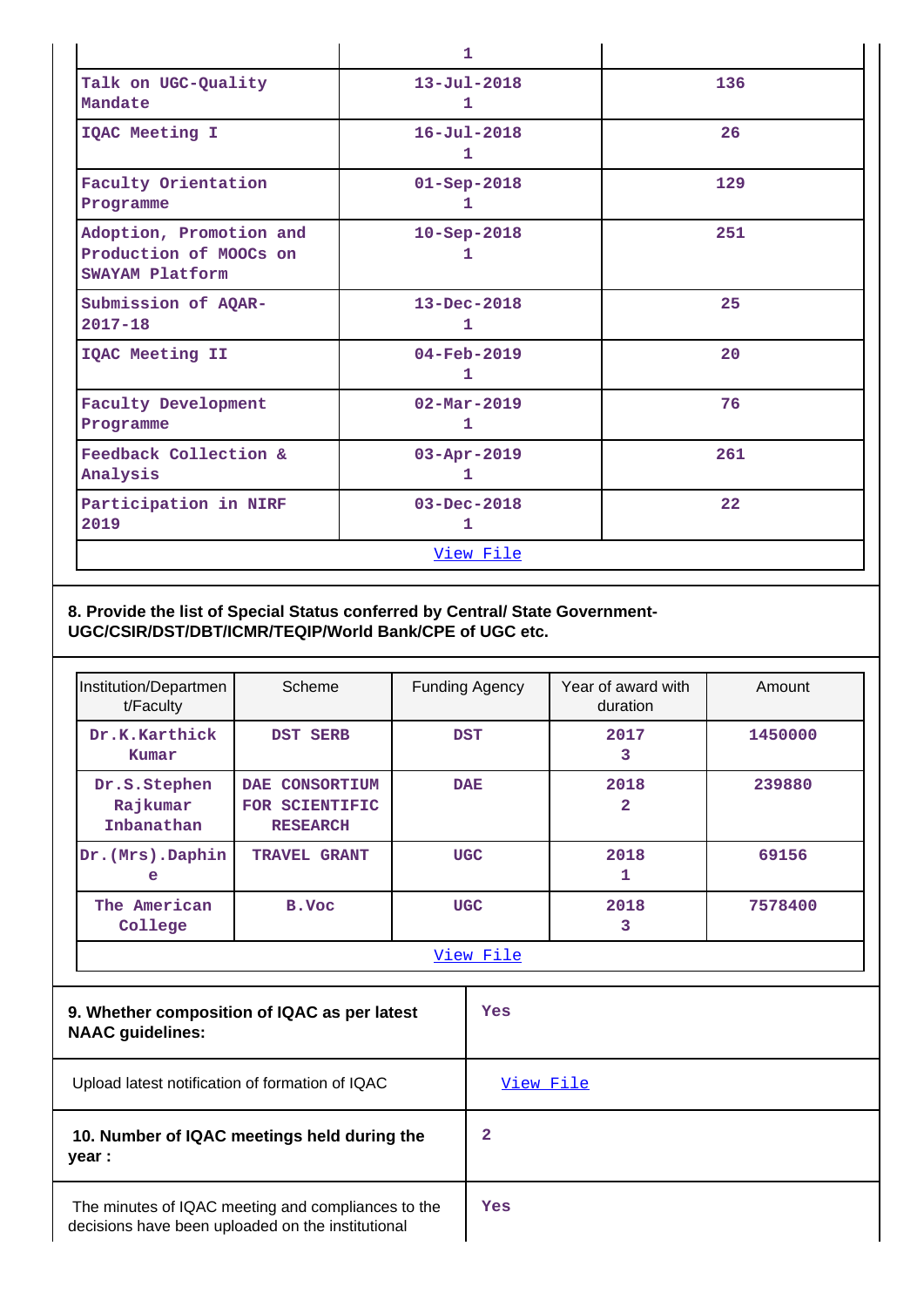| website                                                                                                           |           |
|-------------------------------------------------------------------------------------------------------------------|-----------|
| Upload the minutes of meeting and action taken report                                                             | View File |
| 11. Whether IQAC received funding from any of<br>the funding agency to support its activities<br>during the year? | <b>No</b> |

**12. Significant contributions made by IQAC during the current year(maximum five bullets)**

**Special Meeting with the Dean of St. Clairs College, Windsor, Canada on Study Abroad programme for Colleges.**

**Workshop on Adoption, Promotion and Production of MOOCs on SWAYAM platforms**

**Faculty Development Programme on Restructured NAAC Accreditation Norms Procedures and Outcome Based Education**

**Introduction of UGC approved B.Voc Degree under community college programmes**

**Address of Dr. ManojKumar, Deputy Director of UGC SERO On Issues related to Higher Education New Education Policy**

#### [View File](https://assessmentonline.naac.gov.in/public/Postacc/Contribution/1563_Contribution.xlsx)

**13. Plan of action chalked out by the IQAC in the beginning of the academic year towards Quality Enhancement and outcome achieved by the end of the academic year**

| Plan of Action                                                                                                             | Achivements/Outcomes                                                                                                         |
|----------------------------------------------------------------------------------------------------------------------------|------------------------------------------------------------------------------------------------------------------------------|
| Restructuring of curriculum towards<br>outcome based education                                                             | Revised curriculum based on outcome<br>based education, placed and approved in<br>the Academic council                       |
| Participate in the National<br>Institutional Ranking process of MHRD<br>under Autonomous College                           | Ranked between 100 & 150 in college<br>category under NIRF India Ranking 2019                                                |
| Programme structure and curriculum for<br>UGC approved B.Voc Degree under<br>community college programmes is<br>introduced | Program structure and curriculum are<br>placed & approved by the Academic<br>council                                         |
| Promoting research activities and<br>research publication of departments and<br>faculty members                            | Many faculty members actively involved<br>in research and are publishing in<br>scopus, web of science UGC listed<br>iournals |
| Hands on training on usage of e-library<br>facility through INFLIBNET- NLIST for<br>students and faculty members           | successfully conducted and the facility<br>is made accessible to students and<br>faculty at free of cost                     |
| Construction of second floor of<br>Saunders Hall, central Instrumentation<br>Facility, Edward L Nolting Gymnasium,         | Constructed & Dedicated                                                                                                      |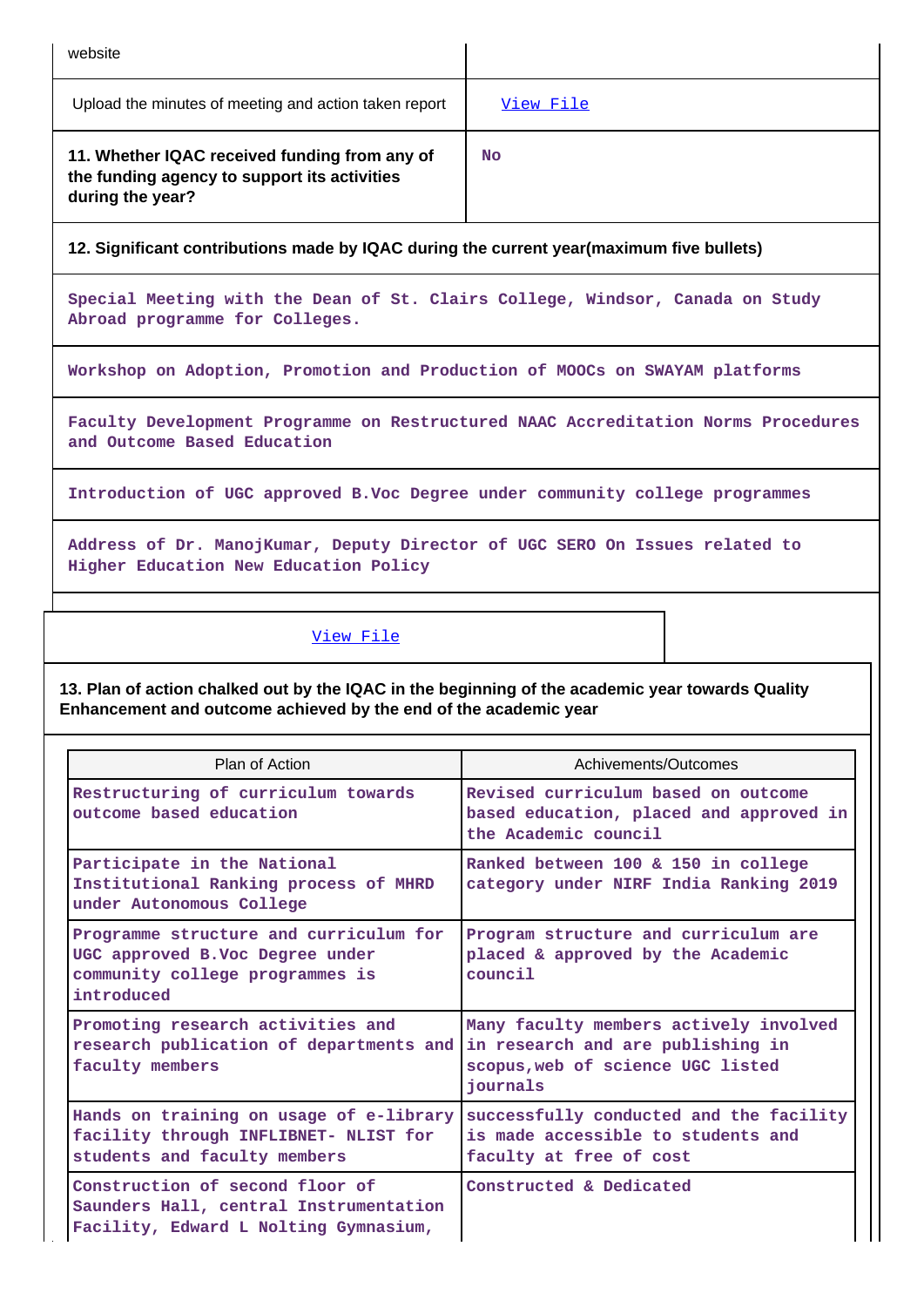| William Tracy Indoor stadium,<br>Restrooms, Men's hostel in satellite                                                                                               |                                                                                                                                                                                      |
|---------------------------------------------------------------------------------------------------------------------------------------------------------------------|--------------------------------------------------------------------------------------------------------------------------------------------------------------------------------------|
| campus and Paver Block pavement is laid<br>in Main campus                                                                                                           |                                                                                                                                                                                      |
| Conducted Faculty Development Programme<br>on 'Restructured NAAC Accreditation<br>Norms and Procedures' and Outcome Based<br>Education                              | Conducted                                                                                                                                                                            |
| Workshop on 'Adoption, Promotion and<br>Production of MOOCs on SWAYAM platforms                                                                                     | Conducted                                                                                                                                                                            |
| International Conference on Frontier<br>Areas in Chemistry from 17 July to 19<br><b>July, 2018</b>                                                                  | Conducted                                                                                                                                                                            |
| Three days workshop on Applications of<br>SPSS in Social Science Research is<br>conducted                                                                           | Students and Faculty members are<br>oriented                                                                                                                                         |
| International Conference on Innovations<br>in Business and Management organised                                                                                     | Conducted Research Scholars form India<br>and abroad, participated                                                                                                                   |
| LED lighting in the campus                                                                                                                                          | Installed                                                                                                                                                                            |
| Students participation in<br>International/ National sports                                                                                                         | Inter University tournaments                                                                                                                                                         |
| Introduction of New courses- B.Com<br>Professional Accounting, Ph.D in<br>Mathematics, Ph.D in Botany, Additional<br>section in B.A English and M.Sc<br>Mathematics | Program structure and curriculum are<br>placed & approved by the Academic<br>council                                                                                                 |
| Introduction of Certificate and diploma<br>courses at the weekends for public                                                                                       | Diploma course offered by visual<br>communication and certificate course<br>offered by English, Hindi & French                                                                       |
| Academic Networking with International<br>Institutions                                                                                                              | MAHSA University, Malaysia, Eastern<br>Institute of Technology, Auckland,<br>Singapore Tamil Teachers Union,<br>National Institute of Education,<br>Nanyang Technological University |
| Faculty Orientation Programme                                                                                                                                       | Conducted                                                                                                                                                                            |
|                                                                                                                                                                     | View File                                                                                                                                                                            |
| 14. Whether AQAR was placed before statutory<br>body?                                                                                                               | Yes                                                                                                                                                                                  |
| Name of Statutory Body                                                                                                                                              | Meeting Date                                                                                                                                                                         |
| Governing Body of American College                                                                                                                                  | 14-Apr-2019                                                                                                                                                                          |
| 15. Whether NAAC/or any other accredited                                                                                                                            | No.                                                                                                                                                                                  |

| 15. Whether NAAC/or any other accredited<br>body(s) visited IQAC or interacted with it to<br>assess the functioning? | No  |
|----------------------------------------------------------------------------------------------------------------------|-----|
| 16. Whether institutional data submitted to<br><b>AISHE:</b>                                                         | Yes |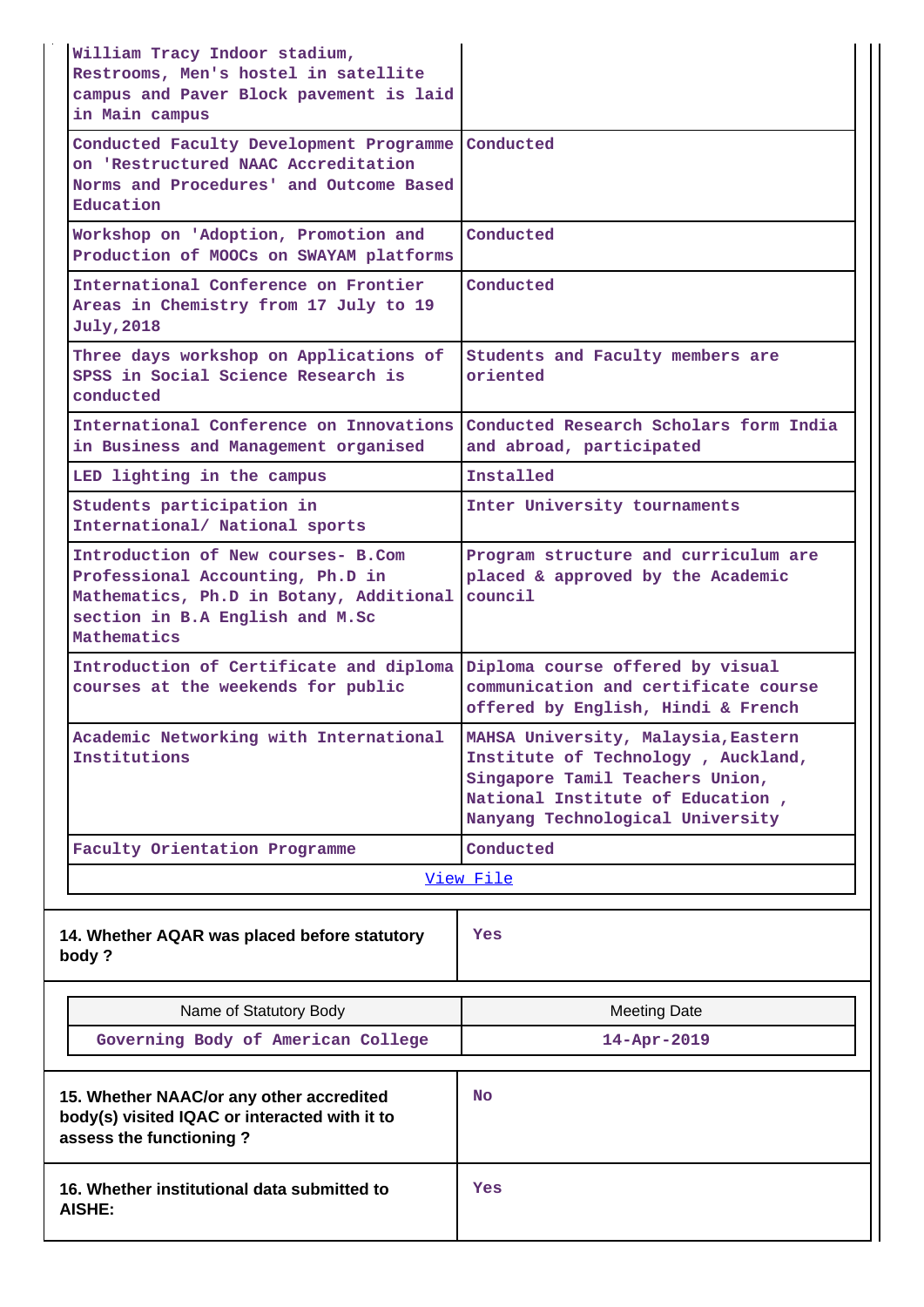| Year of Submission                                                                                  | 2019                                                                                                                                                                                                                                                                                                                                                                                                                                                                                                                                                                                                                                                                                                                                                                                                                                                                                                                                                                                                                                                                                                                                                                                                                                                                                                                                                                                                                                                                                                                                              |
|-----------------------------------------------------------------------------------------------------|---------------------------------------------------------------------------------------------------------------------------------------------------------------------------------------------------------------------------------------------------------------------------------------------------------------------------------------------------------------------------------------------------------------------------------------------------------------------------------------------------------------------------------------------------------------------------------------------------------------------------------------------------------------------------------------------------------------------------------------------------------------------------------------------------------------------------------------------------------------------------------------------------------------------------------------------------------------------------------------------------------------------------------------------------------------------------------------------------------------------------------------------------------------------------------------------------------------------------------------------------------------------------------------------------------------------------------------------------------------------------------------------------------------------------------------------------------------------------------------------------------------------------------------------------|
| Date of Submission                                                                                  | $07 - Feb - 2019$                                                                                                                                                                                                                                                                                                                                                                                                                                                                                                                                                                                                                                                                                                                                                                                                                                                                                                                                                                                                                                                                                                                                                                                                                                                                                                                                                                                                                                                                                                                                 |
| 17. Does the Institution have Management<br><b>Information System?</b>                              | Yes                                                                                                                                                                                                                                                                                                                                                                                                                                                                                                                                                                                                                                                                                                                                                                                                                                                                                                                                                                                                                                                                                                                                                                                                                                                                                                                                                                                                                                                                                                                                               |
| If yes, give a brief descripiton and a list of modules<br>currently operational (maximum 500 words) | Every activities of the college are<br>automated through customized software<br>modules. Start from admission process,<br>academic process, examination process<br>and all financial transactions are<br>carried out through well developed<br>software modules. Module for Admission<br>Process takes care of application<br>sales, online application along with<br>support documents, verification of<br>application, rank list preparation,<br>selection list preparation as per<br>government norms, and sending admission<br>letters. Module for Academic Process is<br>used for daily course wise attendance<br>entry, CIA marks consolidated CIA<br>marks, EOS marks, CBCS course<br>registration, Reassessment<br>registration, revaluation registration<br>with access rights to HOD, course<br>teachers, students, parents. Module for<br>Examination Process takes care of EOS<br>registration, Hall ticket preparation,<br>Examination Schedule, all communication<br>to faculty and external examiners<br>through emails, Awards committee report<br>preparation, results declaration,<br>digitized consolidated mark statements<br>through National Academic Depository<br>(NAD), online verification of genuine<br>of mark statement by employers. Module<br>for Financial Transactions for online<br>admission fees, examination fees, all<br>other fees paid by the students, hostel<br>fees, and mess bill, Teaching and non<br>teaching salary is being paid via epay<br>roll facility provided by the Govt. of<br>Tamilnadu. |

|  | Part B |
|--|--------|
|  |        |

| <b>CRITERION I – CURRICULAR ASPECTS</b>                                                 |                |                          |                  |  |
|-----------------------------------------------------------------------------------------|----------------|--------------------------|------------------|--|
| 1.1 - Curriculum Design and Development                                                 |                |                          |                  |  |
| 1.1.1 – Programmes for which syllabus revision was carried out during the Academic year |                |                          |                  |  |
| Name of Programme                                                                       | Programme Code | Programme Specialization | Date of Revision |  |
| <b>BA</b>                                                                               | <b>TAM</b>     | <b>TAMIL</b>             | 06/06/2018       |  |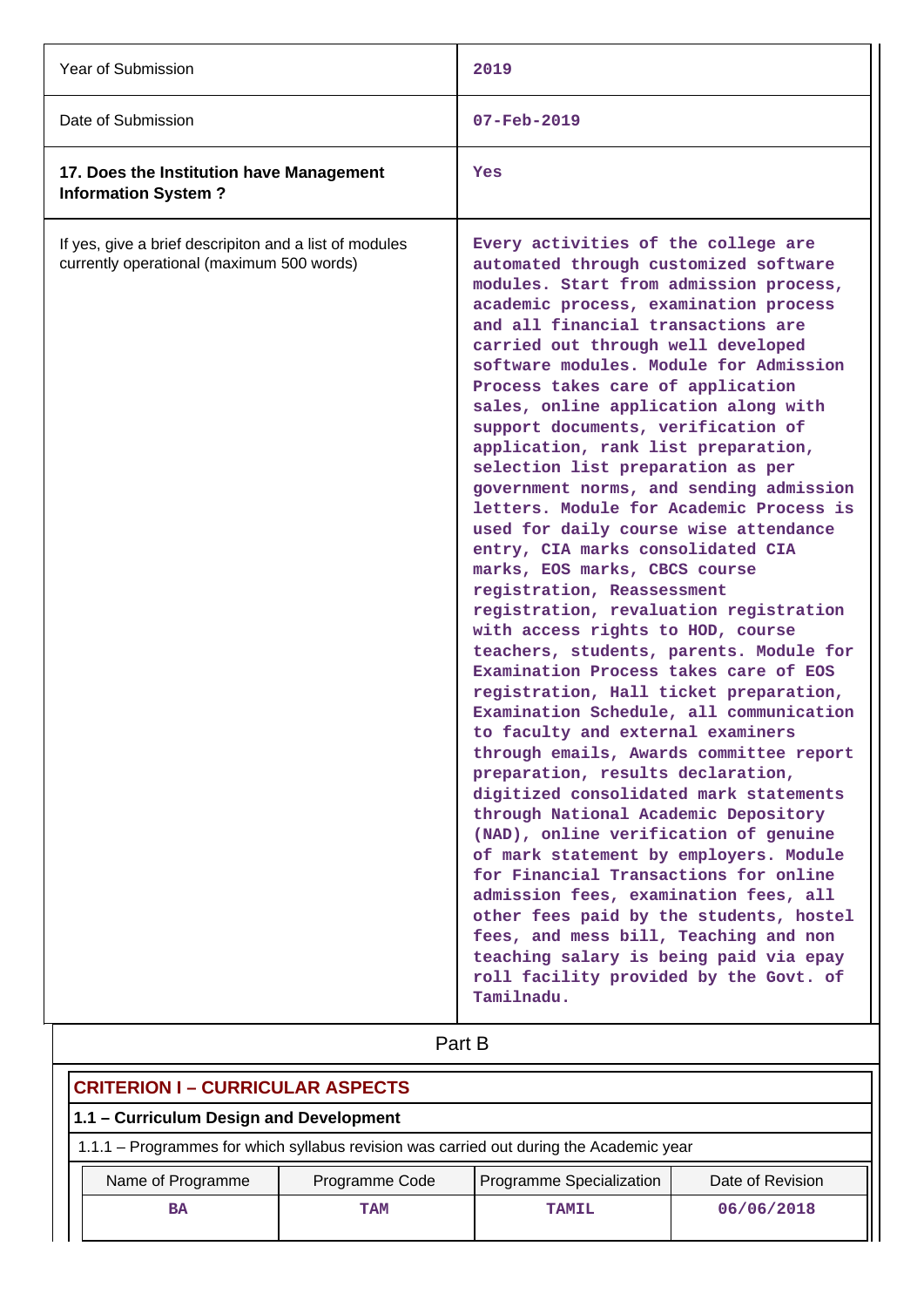| <b>BA</b>   | <b>ENG</b>   | <b>ENGLISH</b>                           | 06/06/2018 |
|-------------|--------------|------------------------------------------|------------|
| <b>BA</b>   | <b>ENS</b>   | ENGLISH (SF)                             | 06/06/2018 |
| BA          | ECE          | <b>ECONOMICS</b>                         | 06/06/2018 |
| <b>BA</b>   | <b>RPS</b>   | RELIGION PHILOSOPHY<br><b>SOCIOLOGY</b>  | 06/06/2018 |
| <b>BA</b>   | <b>HIN</b>   | <b>HINDI</b>                             | 06/06/2018 |
| <b>BA</b>   | <b>FRE</b>   | <b>FRENCH</b>                            | 06/06/2018 |
| BA          | <b>FRS</b>   | FRENCH (SF)                              | 27/05/2019 |
| <b>BCom</b> | <b>COM</b>   | <b>COMMERCE</b>                          | 06/06/2018 |
| <b>BCom</b> | CME          | COMMERCE (SF)                            | 06/06/2018 |
| <b>BCom</b> | <b>CMC</b>   | <b>COMPUTER</b><br><b>APPLICATION</b>    | 06/06/2018 |
| <b>BCom</b> | <b>CIT</b>   | <b>INFORMATION</b><br><b>TECHNOLOGY</b>  | 06/06/2018 |
| <b>BCom</b> | CPA          | <b>PROFESSIONAL</b><br><b>ACCOUNTING</b> | 06/06/2018 |
| <b>BBA</b>  | <b>BBA</b>   | <b>BUSINESS</b><br><b>ADMINISTRATION</b> | 06/06/2018 |
| <b>BSC</b>  | <b>MAT</b>   | <b>MATHEMATICS</b>                       | 06/06/2018 |
| <b>BSC</b>  | <b>MAS</b>   | MATHEMATICS (SF)                         | 06/06/2018 |
| <b>BSC</b>  | <b>BOT</b>   | <b>BOTANY</b>                            | 27/05/2019 |
| <b>BSC</b>  | <b>ZOO</b>   | <b>ZOOLOGY</b>                           | 06/06/2018 |
| <b>BSC</b>  | PHY/PHS      | <b>PHYSICS</b>                           | 06/06/2018 |
| <b>BSC</b>  | <b>CHE</b>   | <b>CHEMISTRY</b>                         | 06/06/2018 |
| <b>BSC</b>  | <b>MIC</b>   | <b>MICROBIOLOGY</b>                      | 06/06/2018 |
| <b>BSC</b>  | BCH          | <b>BIOCHEMISTRY</b>                      | 06/06/2018 |
| <b>BSC</b>  | <b>BIT</b>   | <b>INFORMATION</b><br><b>TECHNOLOGY</b>  | 06/06/2018 |
| <b>BSC</b>  | <b>FSN</b>   | <b>FOOD SCIENCE</b>                      | 06/06/2018 |
| <b>BSC</b>  | <b>BCA</b>   | <b>COMPUTER</b><br><b>APPLICATION</b>    | 06/06/2018 |
| <b>BSC</b>  | COS          | <b>COMPUTER SCIENCE</b>                  | 06/06/2018 |
| <b>BSC</b>  | <b>BVC</b>   | <b>VISUAL</b><br>COMMUNICATION           | 06/06/2018 |
| <b>BSC</b>  | $_{\rm BPE}$ | PHYSICAL EDUCATION                       | 27/05/2019 |
| МA          | <b>PGT</b>   | <b>TAMIL</b>                             | 06/06/2018 |
| МA          | PGE          | <b>ENGLISH</b>                           | 06/06/2018 |
| MA          | PSE          | ENGLISH (SF)                             | 06/06/2018 |
| MA          | <b>PEC</b>   | <b>ECONOMICS</b>                         | 06/06/2018 |
| MCom        | <b>PCO</b>   | <b>COMMERCE</b>                          | 06/06/2018 |
| <b>MBA</b>  | <b>MBA</b>   | <b>BUSINESS</b><br><b>ADMINISTRATION</b> | 06/06/2018 |
| <b>MCA</b>  | <b>MCA</b>   | <b>COMPUTER</b>                          | 06/06/2018 |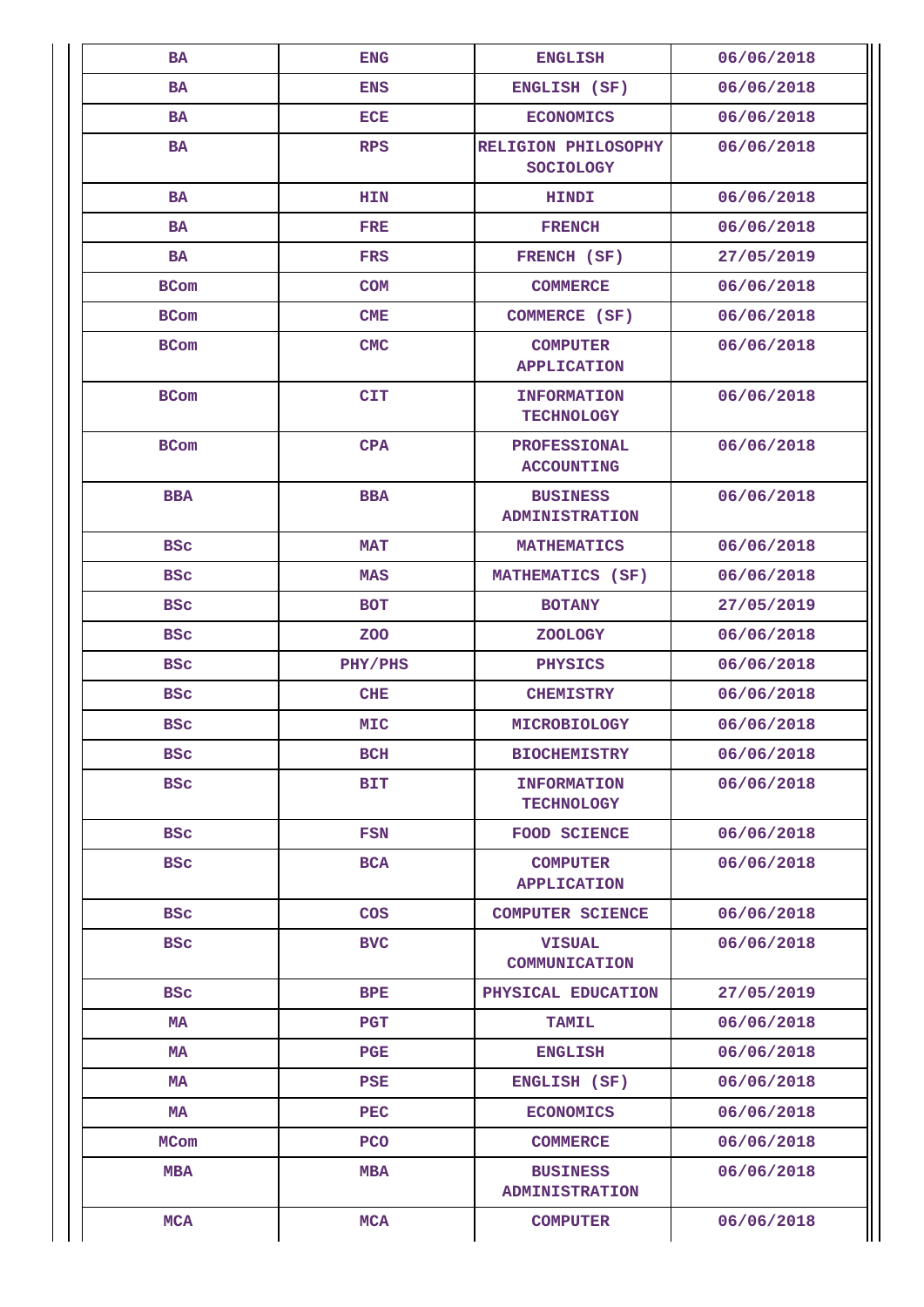|                  |            | <b>APPLICATION</b>  |            |  |  |
|------------------|------------|---------------------|------------|--|--|
| <b>MSC</b>       | <b>PSF</b> | <b>FOOD SCIENCE</b> | 06/06/2018 |  |  |
| <b>MSW</b>       | MSW        | SOCIAL WORK         | 06/06/2018 |  |  |
| <b>MSC</b>       | PGM        | <b>MATHEMATICS</b>  | 06/06/2018 |  |  |
| <b>MSC</b>       | <b>PSM</b> | MATHEMATICS (SF)    | 06/06/2018 |  |  |
| <b>MSC</b>       | PGZ        | <b>ZOOLOGY</b>      | 06/06/2018 |  |  |
| <b>MSC</b>       | PGP/PSP    | <b>PHYSICS</b>      | 27/05/2019 |  |  |
| <b>MSC</b>       | <b>PGC</b> | <b>CHEMISTRY</b>    | 06/06/2018 |  |  |
| MPhil            | MPT        | <b>TAMIL</b>        | 06/06/2018 |  |  |
| MPhil            | <b>MCO</b> | <b>COMMERCE</b>     | 06/06/2018 |  |  |
| <b>MPhil</b>     | MPZ        | <b>ZOOLOGY</b>      | 06/06/2018 |  |  |
| MPhil            | <b>MPC</b> | <b>CHEMISTRY</b>    | 27/05/2019 |  |  |
| <u>View File</u> |            |                     |            |  |  |

 1.1.2 – Programmes/ courses focussed on employability/ entrepreneurship/ skill development during the Academic year

| Programme with<br>Code | Programme<br>Specialization           | Date of Introduction | Course with Code | Date of Introduction |
|------------------------|---------------------------------------|----------------------|------------------|----------------------|
| <b>BA</b>              | <b>ECONOMICS</b>                      | 06/06/2018           | ECO 3634         | 06/06/2018           |
| <b>BA</b>              | <b>ECONOMICS</b>                      | 06/06/2018           | ECO 3538         | 06/06/2018           |
| <b>BA</b>              | <b>ECONOMICS</b>                      | 06/06/2018           | ECO 3240         | 06/06/2018           |
| <b>MA</b>              | <b>ECONOMICS</b>                      | 06/06/2018           | <b>PEC 4337</b>  | 06/06/2018           |
| <b>MA</b>              | <b>ECONOMICS</b>                      | 06/06/2018           | <b>PEC 4339</b>  | 06/06/2018           |
| MA                     | <b>ECONOMICS</b>                      | 06/06/2018           | <b>PEC 4341</b>  | 06/06/2018           |
| <b>MA</b>              | <b>ECONOMICS</b>                      | 06/06/2018           | <b>PEC 4436</b>  | 06/06/2018           |
| <b>MA</b>              | <b>ECONOMICS</b>                      | 06/06/2018           | <b>PEC 4340</b>  | 06/06/2018           |
| <b>MA</b>              | <b>ECONOMICS</b>                      | 06/06/2018           | <b>PEC 4344</b>  | 06/06/2018           |
| <b>BCA</b>             | <b>COMPUTER</b><br><b>APPLICATION</b> | 06/06/2018           | <b>BCA 1441</b>  | 06/06/2018           |
| <b>BCA</b>             | <b>COMPUTER</b><br><b>APPLICATION</b> | 06/06/2018           | <b>BCA 1543</b>  | 06/06/2018           |
| <b>BCA</b>             | <b>COMPUTER</b><br><b>APPLICATION</b> | 06/06/2018           | <b>BCA 1445</b>  | 06/06/2018           |
| <b>BCA</b>             | <b>COMPUTER</b><br><b>APPLICATION</b> | 06/06/2018           | <b>BCA 1241</b>  | 06/06/2018           |
| <b>BCA</b>             | <b>COMPUTER</b><br><b>APPLICATION</b> | 06/06/2018           | <b>BCA 1243</b>  | 06/06/2018           |
| <b>BCA</b>             | <b>COMPUTER</b><br><b>APPLICATION</b> | 06/06/2018           | <b>BCA 1442</b>  | 06/06/2018           |
| <b>BCA</b>             | <b>COMPUTER</b><br><b>APPLICATION</b> | 06/06/2018           | <b>BCA 1544</b>  | 06/06/2018           |
| <b>BCA</b>             | <b>COMPUTER</b><br><b>APPLICATION</b> | 06/06/2018           | <b>BCA 1446</b>  | 06/06/2018           |
| <b>BCA</b>             | <b>COMPUTER</b>                       | 06/06/2018           | <b>BCA 1242</b>  | 06/06/2018           |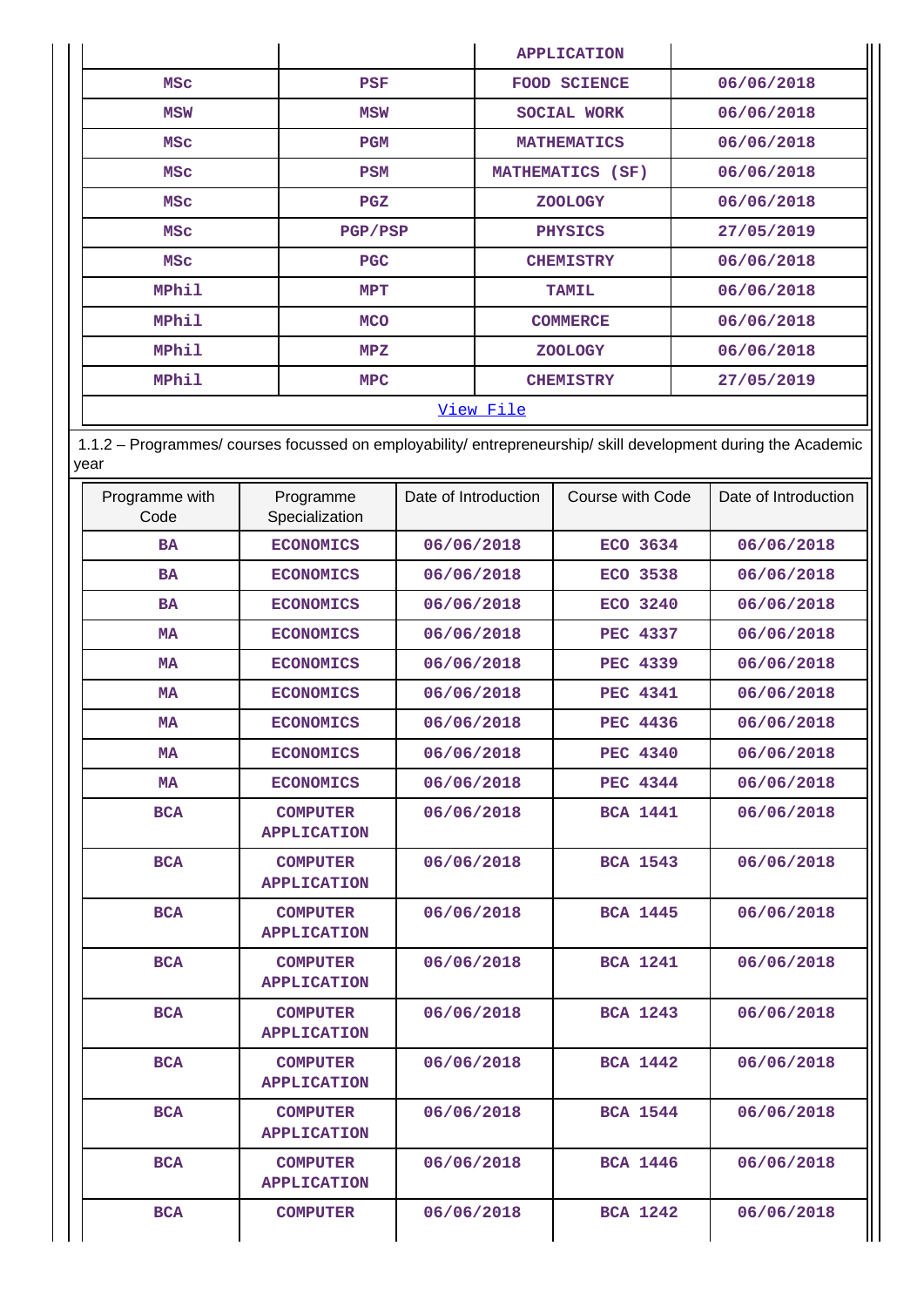|            | <b>APPLICATION</b>                    |            |                 |            |
|------------|---------------------------------------|------------|-----------------|------------|
| <b>BCA</b> | <b>COMPUTER</b><br><b>APPLICATION</b> | 06/06/2018 | <b>BCA 1244</b> | 06/06/2018 |
| <b>BCA</b> | <b>COMPUTER</b><br><b>APPLICATION</b> | 06/06/2018 | <b>BCA 2541</b> | 06/06/2018 |
| <b>BCA</b> | <b>COMPUTER</b><br><b>APPLICATION</b> | 06/06/2018 | <b>BCA 2543</b> | 06/06/2018 |
| <b>BCA</b> | <b>COMPUTER</b><br><b>APPLICATION</b> | 06/06/2018 | <b>BCA 2545</b> | 06/06/2018 |
| <b>BCA</b> | <b>COMPUTER</b><br><b>APPLICATION</b> | 06/06/2018 | <b>BCA 2447</b> | 06/06/2018 |
| <b>BCA</b> | <b>COMPUTER</b><br><b>APPLICATION</b> | 06/06/2018 | <b>BCA 2542</b> | 06/06/2018 |
| <b>BCA</b> | <b>COMPUTER</b><br><b>APPLICATION</b> | 06/06/2018 | <b>BCA 2544</b> | 06/06/2018 |
| <b>BCA</b> | <b>COMPUTER</b><br><b>APPLICATION</b> | 06/06/2018 | <b>BCA 2546</b> | 06/06/2018 |
| <b>BCA</b> | <b>COMPUTER</b><br><b>APPLICATION</b> | 06/06/2018 | <b>BCA 2448</b> | 06/06/2018 |
| <b>BCA</b> | <b>COMPUTER</b><br><b>APPLICATION</b> | 06/06/2018 | <b>BCA 3641</b> | 06/06/2018 |
| <b>BCA</b> | <b>COMPUTER</b><br><b>APPLICATION</b> | 06/06/2018 | <b>BCA 3643</b> | 06/06/2018 |
| <b>BCA</b> | <b>COMPUTER</b><br><b>APPLICATION</b> | 06/06/2018 | <b>BCA 3645</b> | 06/06/2018 |
| <b>BCA</b> | <b>COMPUTER</b><br><b>APPLICATION</b> | 06/06/2018 | <b>BCA 3547</b> | 06/06/2018 |
| <b>BCA</b> | <b>COMPUTER</b><br><b>APPLICATION</b> | 06/06/2018 | <b>BCA 3231</b> | 06/06/2018 |
| <b>BCA</b> | <b>COMPUTER</b><br><b>APPLICATION</b> | 06/06/2018 | <b>BCA 3243</b> | 06/06/2018 |
| <b>BCA</b> | <b>COMPUTER</b><br><b>APPLICATION</b> | 06/06/2018 | <b>BCA 3642</b> | 06/06/2018 |
| <b>BCA</b> | <b>COMPUTER</b><br><b>APPLICATION</b> | 06/06/2018 | <b>BCA 3644</b> | 06/06/2018 |
| <b>BCA</b> | <b>COMPUTER</b><br><b>APPLICATION</b> | 06/06/2018 | <b>BCA 3646</b> | 06/06/2018 |
| <b>BCA</b> | <b>COMPUTER</b><br><b>APPLICATION</b> | 06/06/2018 | <b>BCA 3548</b> | 06/06/2018 |
| <b>BCA</b> | <b>COMPUTER</b><br><b>APPLICATION</b> | 06/06/2018 | <b>BCA 3244</b> | 06/06/2018 |
| MA         | <b>TAMIL</b>                          | 06/06/2018 | <b>PGT 4349</b> | 06/06/2018 |
| MA         | <b>TAMIL</b>                          | 06/06/2018 | <b>PGT 4300</b> | 06/06/2018 |
| MA         | <b>TAMIL</b>                          | 06/06/2018 | <b>PGT 5400</b> | 06/06/2018 |
| BA         | <b>FRENCH</b>                         | 27/05/2019 | <b>FRS 2411</b> | 27/05/2019 |
| BA         | <b>FRENCH</b>                         | 27/05/2019 | <b>FRS 2412</b> | 27/05/2019 |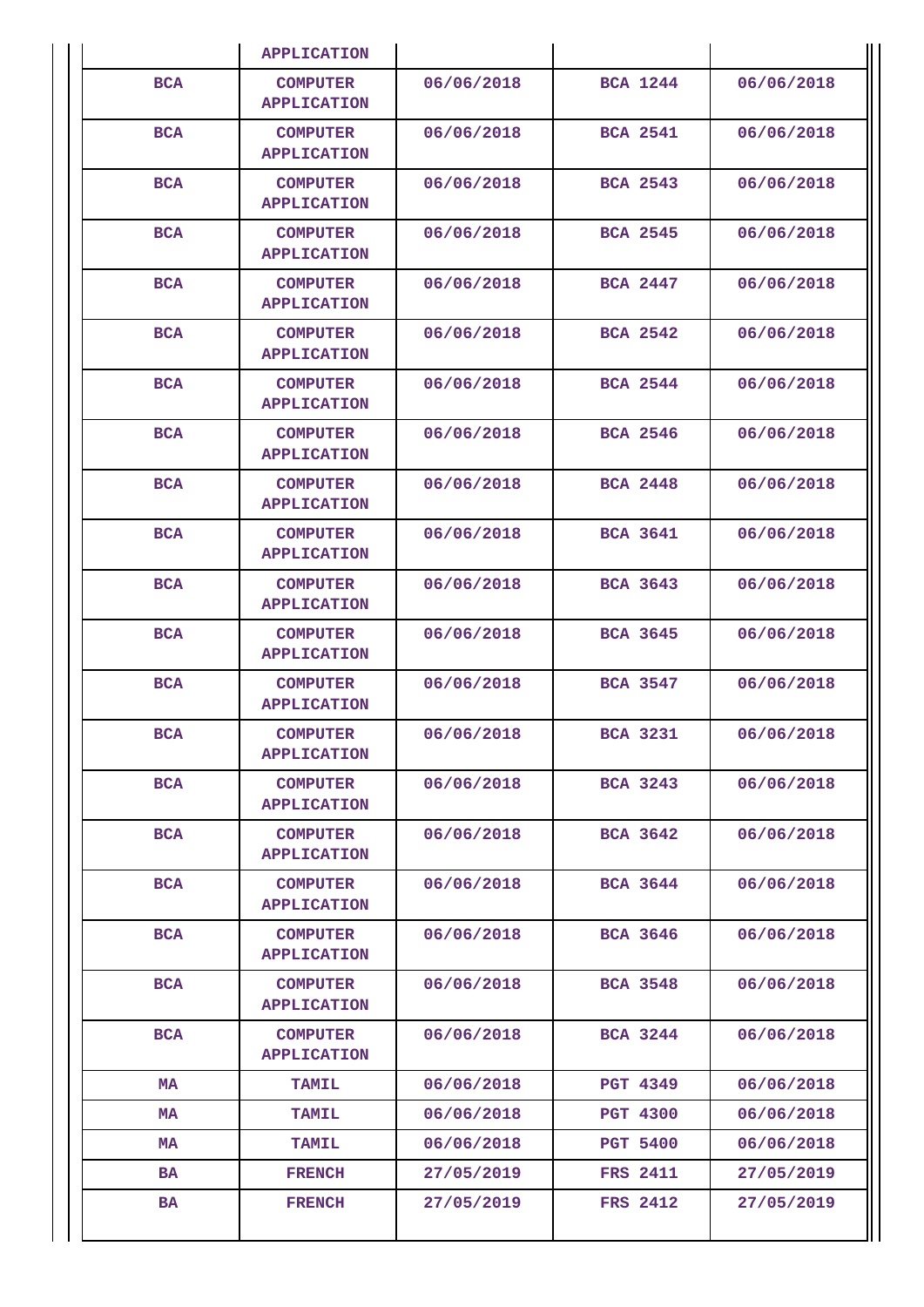| <b>MSC</b>                                                         | <b>MATHEMATICS</b>                       |                                         | 06/06/2018                                       |            | <b>PGM 4302</b> | 06/06/2018            |
|--------------------------------------------------------------------|------------------------------------------|-----------------------------------------|--------------------------------------------------|------------|-----------------|-----------------------|
| <b>MSC</b>                                                         | <b>MATHEMATICS</b>                       |                                         | 06/06/2018                                       |            | <b>PSM 4302</b> | 06/06/2018            |
| <b>BCom</b>                                                        | <b>PROFESSIONAL</b><br><b>ACCOUNTING</b> |                                         | 06/06/2018                                       |            | <b>CPA 1403</b> | 06/06/2018            |
| <b>BCom</b>                                                        | <b>PROFESSIONAL</b><br><b>ACCOUNTING</b> |                                         | 06/06/2018                                       |            | <b>CPA 1201</b> | 06/06/2018            |
| <b>BCom</b>                                                        | <b>PROFESSIONAL</b><br><b>ACCOUNTING</b> |                                         | 06/06/2018                                       |            | CPA 2603        | 06/06/2018            |
| <b>BCom</b>                                                        | <b>PROFESSIONAL</b><br><b>ACCOUNTING</b> |                                         | 06/06/2018                                       |            | <b>CPA 2409</b> | 06/06/2018            |
| <b>MSC</b>                                                         | <b>ZOOLOGY</b>                           |                                         | 06/06/2018                                       |            | <b>PGZ 4435</b> | 06/06/2018            |
|                                                                    |                                          |                                         | View File                                        |            |                 |                       |
| 1.2 - Academic Flexibility                                         |                                          |                                         |                                                  |            |                 |                       |
| 1.2.1 - New programmes/courses introduced during the Academic year |                                          |                                         |                                                  |            |                 |                       |
| Programme/Course                                                   |                                          |                                         | Programme Specialization                         |            |                 | Dates of Introduction |
| <b>BSC</b>                                                         |                                          |                                         | CHEMISTRY-CHE 1183                               |            |                 | 06/06/2018            |
| <b>BSC</b>                                                         |                                          |                                         | CHEMISTRY-CHE 1184                               |            |                 | 06/06/2018            |
| <b>BSC</b>                                                         |                                          |                                         | <b>CHEMISTRY-CHE 2181</b>                        |            | 06/06/2018      |                       |
| <b>BSC</b>                                                         |                                          |                                         | CHEMISTRY-CHE 2183                               |            | 06/06/2018      |                       |
| <b>BSC</b>                                                         |                                          |                                         | CHEMISTRY-CHE 2182                               |            | 06/06/2018      |                       |
| <b>BSC</b>                                                         |                                          |                                         | <b>CHEMISTRY-CHE 2184</b>                        |            | 06/06/2018      |                       |
| <b>BSC</b>                                                         |                                          |                                         | CHEMISTRY-CHE 3532                               |            |                 | 06/06/2018            |
| <b>BSC</b>                                                         |                                          |                                         | BIOCHEMISTRY-BCH3544                             |            |                 | 06/06/2018            |
| <b>BSC</b>                                                         |                                          |                                         | <b>INFORMATION TECHNOLOGY-</b><br><b>BIT3611</b> | 06/06/2018 |                 |                       |
| <b>BSC</b>                                                         |                                          |                                         | COMPUTER APPLICATION-<br><b>BCA3641</b>          |            | 06/06/2018      |                       |
| <b>BSC</b>                                                         |                                          |                                         | <b>COMPUTER APPLICATION-</b><br><b>BCA3643</b>   |            | 06/06/2018      |                       |
| <b>BSC</b>                                                         |                                          |                                         | COMPUTER APPLICATION-<br><b>BCA3243</b>          |            |                 | 06/06/2018            |
| <b>BSC</b>                                                         |                                          |                                         | COMPUTER APPLICATION-<br><b>BCA3642</b>          |            | 06/06/2018      |                       |
| <b>BSC</b>                                                         |                                          |                                         | VISUAL COMMUNICATION-<br><b>BVC2531</b>          |            | 06/06/2018      |                       |
| <b>BSC</b>                                                         |                                          |                                         | VISUAL COMMUNICATION-<br><b>BVC2432</b>          |            | 06/06/2018      |                       |
| <b>BSC</b>                                                         |                                          |                                         | VISUAL COMMUNICATION-<br><b>BVC2536</b>          |            | 06/06/2018      |                       |
| <b>BSC</b>                                                         |                                          | VISUAL COMMUNICATION-<br><b>BVC2434</b> |                                                  | 06/06/2018 |                 |                       |
| <b>BSC</b>                                                         |                                          |                                         | ZOOLOGY ZOO 3446                                 |            | 06/06/2018      |                       |
| BSc                                                                |                                          |                                         | FOOD SCIENCE FSN 2534                            |            | 27/05/2019      |                       |
| BA                                                                 |                                          |                                         | 06/06/2018<br>RELIGION PHILOSOPHY AND            |            |                 |                       |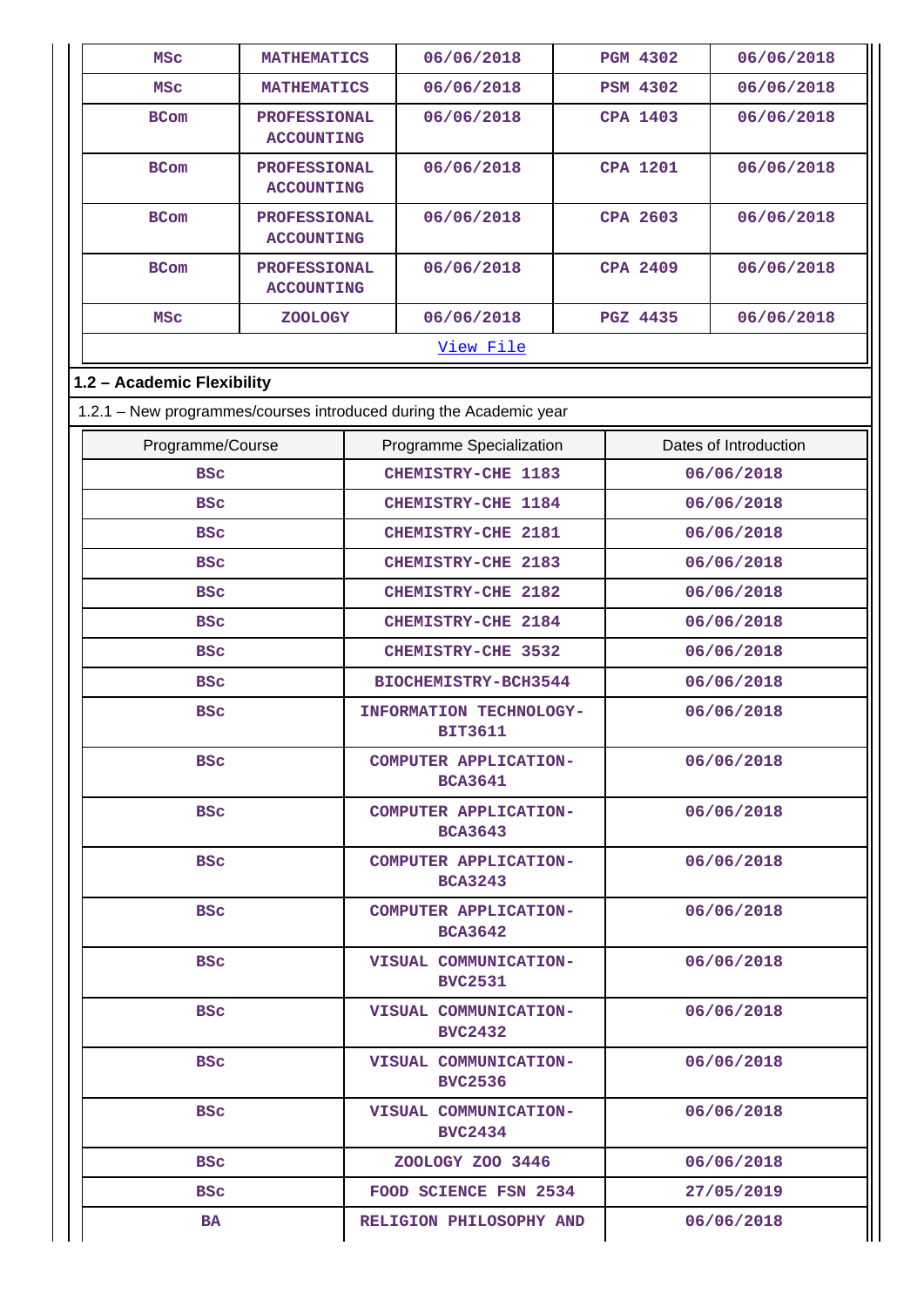|               | SOCIOLOGY - RPS 1242                            |            |
|---------------|-------------------------------------------------|------------|
| <b>BA</b>     | RELIGION PHILOSOPHY AND<br>SOCIOLOGY - RPS 1233 | 27/05/2019 |
| <b>BA</b>     | RELIGION PHILOSOPHY AND<br>SOCIOLOGY - RPS 3641 | 27/05/2019 |
| <b>BA</b>     | RELIGION PHILOSOPHY AND<br>SOCIOLOGY - RPS 3231 | 27/05/2019 |
| <b>BA</b>     | FRENCH FRE 2201                                 | 27/05/2019 |
| <b>BA</b>     | FRENCH FRE 2202                                 | 27/05/2019 |
| <b>BA</b>     | ECONOMICS ECO 3536                              | 06/06/2018 |
| <b>BVoc</b>   | <b>AQUACULTURE</b>                              | 06/06/2018 |
| <b>BVoc</b>   | MEDICAL LABORATORY<br><b>TECHNOLOGY</b>         | 06/06/2018 |
| <b>BVoc</b>   | FOOD PROCESSING AND<br><b>PRESERVATION</b>      | 06/06/2018 |
| <b>BVoc</b>   | MEDIA TECHNOLOGY                                | 06/06/2018 |
| MSc           | <b>CHEMISTRY PGC 5601</b>                       | 27/05/2019 |
| MSC           | <b>MATHEMATICS PGM 5450</b>                     | 06/06/2018 |
| <b>MSC</b>    | <b>MATHEMATICS PGM 4303</b>                     | 06/06/2018 |
| MSC           | <b>MATHEMATICS PGM 4302</b>                     | 06/06/2018 |
| MSC           | MATHEMATICS PGM 4304                            | 06/06/2018 |
| MSc           | <b>MATHEMATICS PGM 5349</b>                     | 06/06/2018 |
| MSC           | <b>MATHEMATICS PGM 5101</b>                     | 06/06/2018 |
| <b>MSC</b>    | <b>MATHEMATICS PSM 4541</b>                     | 06/06/2018 |
| MSc           | <b>MATHEMATICS PSM 4543</b>                     | 06/06/2018 |
| <b>MSC</b>    | <b>MATHEMATICS PSM 4545</b>                     | 06/06/2018 |
| <b>MSC</b>    | MATHEMATICS PSM 4347                            | 06/06/2018 |
| MSc           | <b>MATHEMATICS PSM 4249</b>                     | 06/06/2018 |
| MSC           | MATHEMATICS PSM 4542                            | 06/06/2018 |
| MSC           | MATHEMATICS PSM 4544                            | 06/06/2018 |
| MSc           | MATHEMATICS PSM 4446                            | 06/06/2018 |
| MSC           | <b>MATHEMATICS PSM 4248</b>                     | 06/06/2018 |
| MSc           | <b>MATHEMATICS PSM 4250</b>                     | 06/06/2018 |
| MSc           | <b>MATHEMATICS PSM 5541</b>                     | 06/06/2018 |
| MSC           | <b>MATHEMATICS PSM 5543</b>                     | 06/06/2018 |
| MSc           | <b>MATHEMATICS PSM 5545</b>                     | 06/06/2018 |
| MSC           | <b>MATHEMATICS PSM 5547</b>                     | 06/06/2018 |
| MSc           | <b>MATHEMATICS PSM 5349</b>                     | 06/06/2018 |
| MSC           | <b>MATHEMATICS PSM 5101</b>                     | 06/06/2018 |
| MSC           | MATHEMATICS PSM 5542                            | 06/06/2018 |
| MSc           | MATHEMATICS PSM 5544                            | 06/06/2018 |
| $_{\rm{MSC}}$ | <b>MATHEMATICS PSM 5546</b>                     | 06/06/2018 |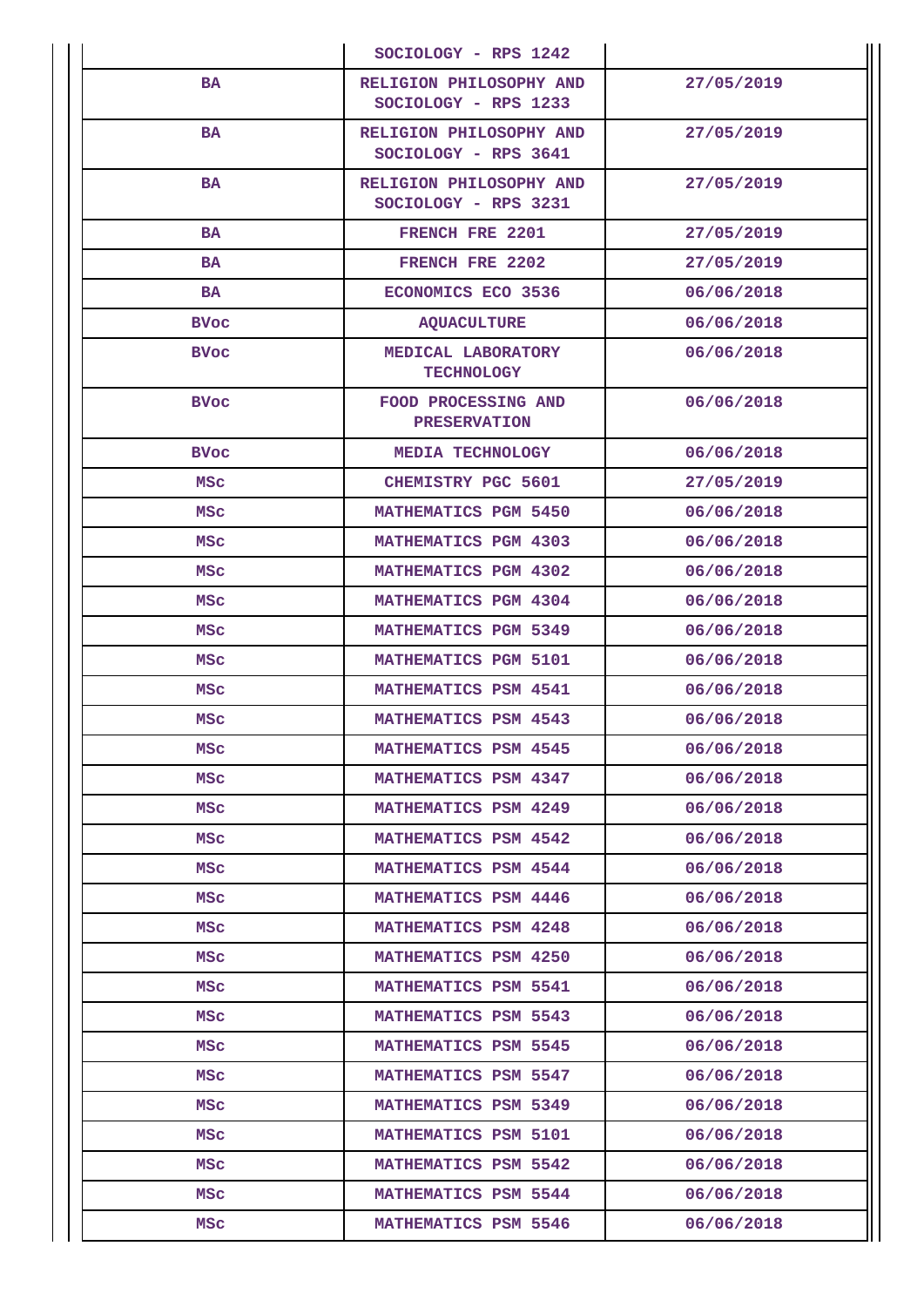| <b>MSC</b>       | <b>MATHEMATICS PSM 5548</b> | 06/06/2018 |  |
|------------------|-----------------------------|------------|--|
| <b>MSC</b>       | <b>MATHEMATICS PSM 5450</b> | 06/06/2018 |  |
| <b>MSC</b>       | <b>MATHEMATICS PSM 4303</b> | 06/06/2018 |  |
| <b>MSC</b>       | MATHEMATICS PSM 4302        | 06/06/2018 |  |
| <b>MSC</b>       | MATHEMATICS PSM 4304        | 06/06/2018 |  |
| <b>MSC</b>       | PHYSICS PGP 4431            | 27/05/2019 |  |
| <b>MSC</b>       | PHYSICS PGP 4432            | 27/05/2019 |  |
| <b>MSC</b>       | PHYSICS PGP 4434            | 27/05/2019 |  |
| <b>MSC</b>       | PHYSICS PGP 4436            | 27/05/2019 |  |
| <b>MSC</b>       | PHYSICS PGP 4340            | 27/05/2019 |  |
| <b>MSC</b>       | PHYSICS PGP 4339            | 27/05/2019 |  |
| <b>MA</b>        | ECONOMICS PEC 5437          | 27/05/2019 |  |
| <b>MA</b>        | <b>ECONOMICS PEC 5438</b>   | 27/05/2019 |  |
| <u>View File</u> |                             |            |  |

 1.2.2 – Programmes in which Choice Based Credit System (CBCS)/Elective Course System implemented at the College level during the Academic year.

| Name of programmes adopting<br><b>CBCS</b> | Programme Specialization                         | Date of implementation of<br><b>CBCS/Elective Course System</b> |
|--------------------------------------------|--------------------------------------------------|-----------------------------------------------------------------|
| <b>BSC</b>                                 | <b>INFORMATION TECHNOLOGY</b><br><b>BIT 3611</b> | 06/06/2018                                                      |
| <b>BCA</b>                                 | COMPUTER APPLICATION BCA<br>1243                 | 06/06/2018                                                      |
| <b>BCA</b>                                 | COMPUTER APPLICATION -<br><b>BCA 1244</b>        | 06/06/2018                                                      |
| <b>BCA</b>                                 | COMPUTER APPLICATION -<br><b>BCA 3243</b>        | 06/06/2018                                                      |
| <b>BCA</b>                                 | COMPUTER APPLICATION -<br><b>BCA 3244</b>        | 06/06/2018                                                      |
| <b>BA</b>                                  | RELIGION PHILOSOPHY AND<br>SOCIOLOGY - RPS 1242  | 06/06/2018                                                      |
| <b>BA</b>                                  | RELIGION PHILOSOPHY AND<br>SOCIOLOGY - RPS 1233  | 06/06/2018                                                      |
| <b>BA</b>                                  | RELIGION PHILOSOPHY AND<br>SOCIOLOGY - RPS 1234  | 06/06/2018                                                      |
| <b>BA</b>                                  | RELIGION PHILOSOPHY AND<br>SOCIOLOGY - RPS 3231  | 06/06/2018                                                      |
| <b>BA</b>                                  | ECONOMICS - ECO 3239                             | 06/06/2018                                                      |
| <b>BA</b>                                  | ECONOMICS - ECO 3240                             | 06/06/2018                                                      |
| <b>MA</b>                                  | ENGLISH - PGE 4351                               | 06/06/2018                                                      |
| <b>MSC</b>                                 | FOOD SCIENCE - PFS 4311                          | 27/05/2019                                                      |
| <b>MSC</b>                                 | FOOD SCIENCE - PFS 4313                          | 27/05/2019                                                      |
| <b>MSC</b>                                 | FOOD SCIENCE - PFS 4315                          | 27/05/2019                                                      |
| <b>MSC</b>                                 | FOOD SCIENCE - PFS 4317                          | 27/05/2019                                                      |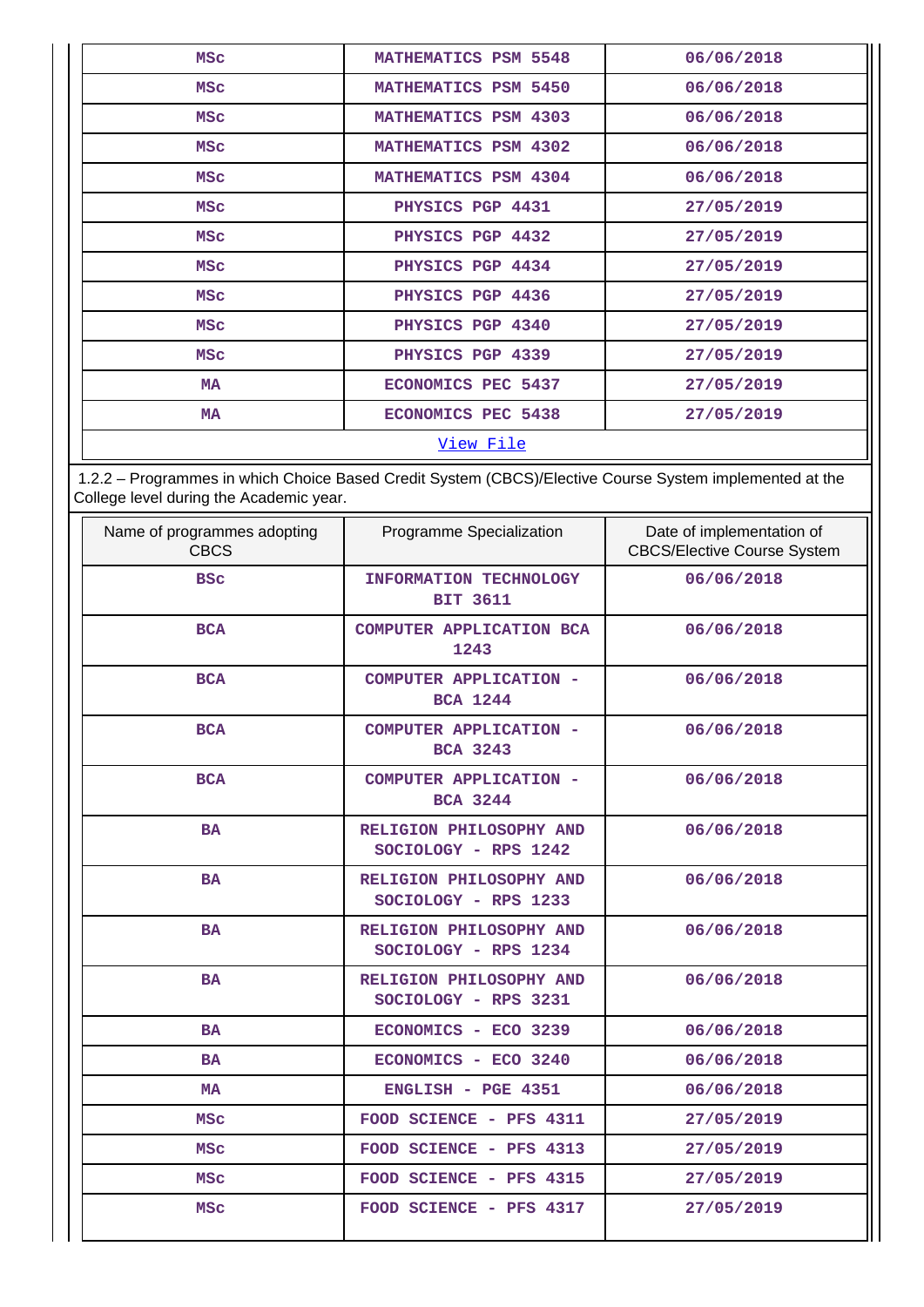| <b>MSC</b>                                                                                 | FOOD SCIENCE - PFS 5514   | 27/05/2019                         |  |  |
|--------------------------------------------------------------------------------------------|---------------------------|------------------------------------|--|--|
| MSC                                                                                        | FOOD SCIENCE - PFS 5508   | 27/05/2019                         |  |  |
| <b>MA</b>                                                                                  | ENGLISH (SF) - PSE 4351   | 06/06/2018                         |  |  |
| <b>MA</b>                                                                                  | $ENGLISH (SF) - PSE 4352$ | 06/06/2018                         |  |  |
| <b>MA</b>                                                                                  | ECONOMICS - PEC 4341      | 27/05/2019                         |  |  |
| <b>MA</b>                                                                                  | ECONOMICS - PEC 4343      | 27/05/2019                         |  |  |
| <b>MA</b>                                                                                  | ECONOMICS - PEC 4342      | 27/05/2019                         |  |  |
| <b>MCom</b>                                                                                | COMMERCE - PCO 4331       | 06/06/2018                         |  |  |
| <b>MCom</b>                                                                                | COMMERCE - PCO 4332       | 06/06/2018                         |  |  |
| MSC                                                                                        | MICROBIOLOGY - MIM 4331   | 06/06/2018                         |  |  |
| <b>MSC</b>                                                                                 | MICROBIOLOGY - MIM 4332   | 06/06/2018                         |  |  |
| MSC                                                                                        | MICROBIOLOGY - MIM 4527   | 06/06/2018                         |  |  |
| <b>MSC</b>                                                                                 | MICROBIOLOGY - MIM 5521   | 06/06/2018                         |  |  |
| MSc                                                                                        | BOTANY PGB 4330           | 06/06/2018                         |  |  |
| MSC                                                                                        | BOTANY PGB 4331           | 06/06/2018                         |  |  |
| <b>MSC</b>                                                                                 | BOTANY PGB 4332           | 06/06/2018                         |  |  |
| MSC                                                                                        | BOTANY PGB 4333           | 06/06/2018                         |  |  |
| 1.3 - Curriculum Enrichment                                                                |                           |                                    |  |  |
| 1.3.1 – Value-added courses imparting transferable and life skills offered during the year |                           |                                    |  |  |
| <b>Value Added Courses</b>                                                                 | Date of Introduction      | Number of Students Enrolled        |  |  |
| System Application<br>Program                                                              | 06/06/2018                | 60                                 |  |  |
| Coaching for IELTS,<br>TOEFL, GRE and BEC                                                  | 06/06/2018                | 5                                  |  |  |
| Diploma in Spoken English                                                                  | 06/06/2018                | 8                                  |  |  |
| Diploma in Aquaculture                                                                     | 06/06/2018                | 18                                 |  |  |
| Advanced Diploma in<br>Aquaculture                                                         | 06/06/2018                | 6                                  |  |  |
| Diploma in Medical<br>Laboratory Technology                                                | 06/06/2018                | 81                                 |  |  |
| Advanced Diploma in<br>Laboratory Technology                                               | 06/06/2018                | 18                                 |  |  |
| Diploma in Food<br>Processing and<br>Preservation                                          | 06/06/2018                | 47                                 |  |  |
| Advanced Diploma in Food<br>Processing and<br>Preservation                                 | 06/06/2018                | 11                                 |  |  |
| Diploma in Media<br>Technology                                                             | 06/06/2018                | 47                                 |  |  |
|                                                                                            | View File                 |                                    |  |  |
| 1.3.2 - Field Projects / Internships under taken during the year                           |                           |                                    |  |  |
| Project/Programme Title                                                                    | Programme Specialization  | No. of students enrolled for Field |  |  |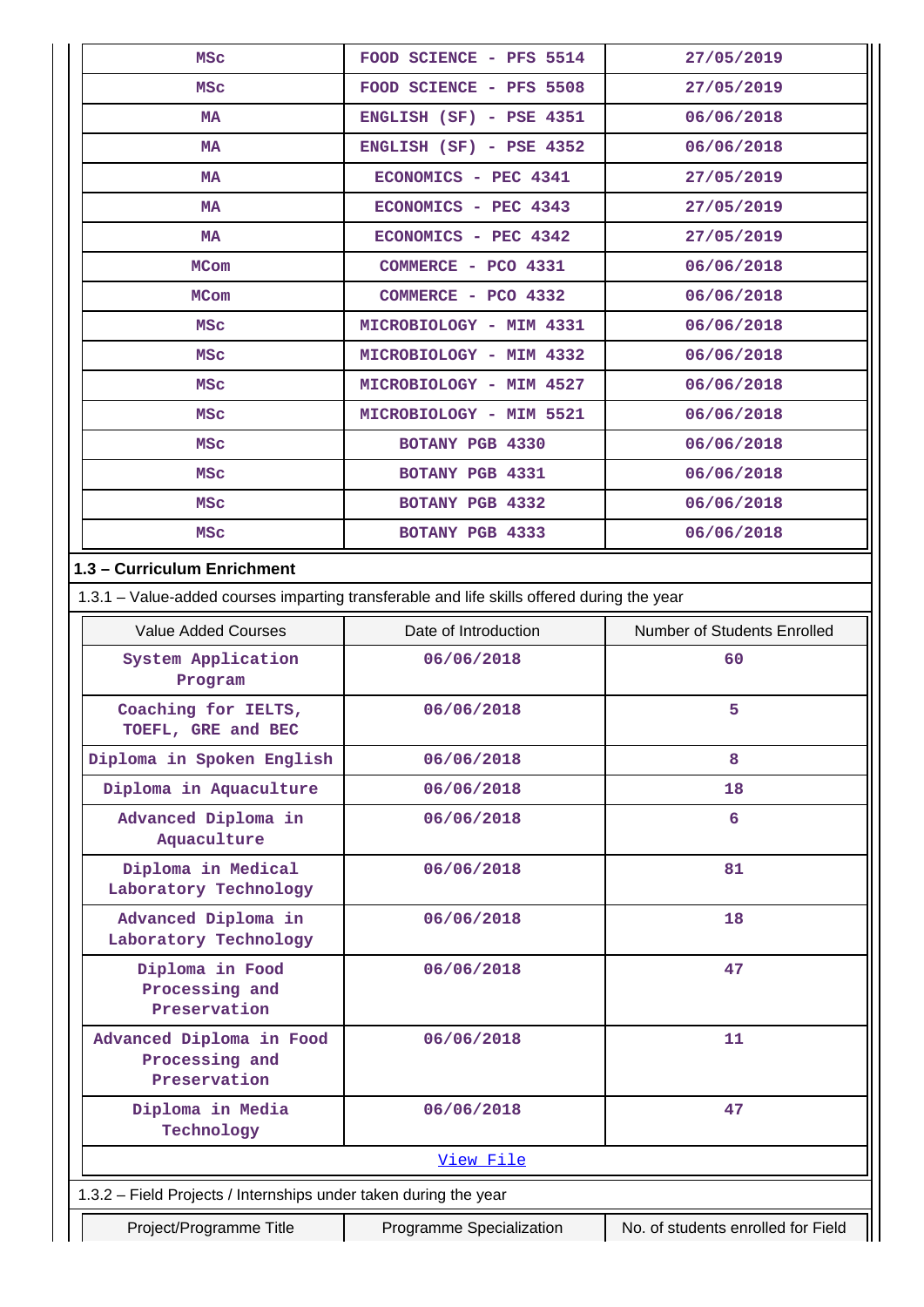|            |                                                                                                                                                    | Projects / Internships |
|------------|----------------------------------------------------------------------------------------------------------------------------------------------------|------------------------|
| <b>MSC</b> | FOOD SCIENCE AND<br><b>NUTRITION</b>                                                                                                               | 16                     |
| <b>BSC</b> | VISUAL COMMUNICATION                                                                                                                               | 35                     |
| <b>MBA</b> | BUSINESS ADMINISTRATION-<br>SUMMER INTERNSHIP                                                                                                      | 52                     |
| <b>MBA</b> | <b>BUSINESS ADMINISTRATION-</b><br><b>PROJECT</b>                                                                                                  | 55                     |
| MSW        | SOCIAL WORK - BLOCK<br>PLACEMENT FOR MEDICAL AND<br>PSYCHIATRIC I, II                                                                              | 9                      |
| <b>MSW</b> | SOCIAL WORK - BLOCK<br>PLACEMENT FOR HUMAN<br>RESOURCE AND MANAGEMENT<br>I, II                                                                     | 22                     |
| MSW        | SOCIAL WORK - BLOCK<br>PLACEMENT FOR DEVELOPMENT<br>MANAGEMENT I, II                                                                               | 17                     |
| MSW        | PREPARATORY FIELD WORK                                                                                                                             | 62                     |
| MSC        | MICROBIOLOGY AND<br>IMMUNOLOGY                                                                                                                     | 31                     |
| <b>BA</b>  | RELIGION, PHILISOPHY,<br><b>SOCIALOGY</b>                                                                                                          | 70                     |
| <b>BSC</b> | <b>ZOOLOGY</b>                                                                                                                                     | 24                     |
| MSc        | <b>ZOOLOGY</b>                                                                                                                                     | 6                      |
| MSc        | <b>CHEMISTRY</b>                                                                                                                                   | $\overline{2}$         |
| <b>MA</b>  | <b>ENGLISH - HUMAN RIGHTS</b><br>AND LITERATURE - VISIT<br>TODA VILLAGE, KOTHAGIRI                                                                 | 30                     |
| MA         | ENGLISH - ENGLISH<br><b>LANGUAGE TEACHING-PEER</b><br>TEACHING, GOVT. SCHOOL,<br><b>ALAGARKOVIL</b>                                                | 40                     |
| MSc        | BOTANY - A critical<br>Appraisal of Reboulia<br>hemispherica, Raddi., A<br>leafy liverworts of<br>kodaikanal                                       | 1                      |
| <b>MSC</b> | BOTANY - Phytochemical<br>and Biochemical<br>profilling of a dominant<br>marina algae from<br>Noachiyurani coramandal<br>coast of Tamilnadu, India | $\overline{a}$         |
| MSc        | BOTANY - Antimicrobial<br>and larvicidal properties<br>of Nephrolepis auriculata                                                                   | 1                      |
| <b>MSC</b> | BOTANY - Quilworts: A<br>Botanical relic and<br>famine food at                                                                                     | 1                      |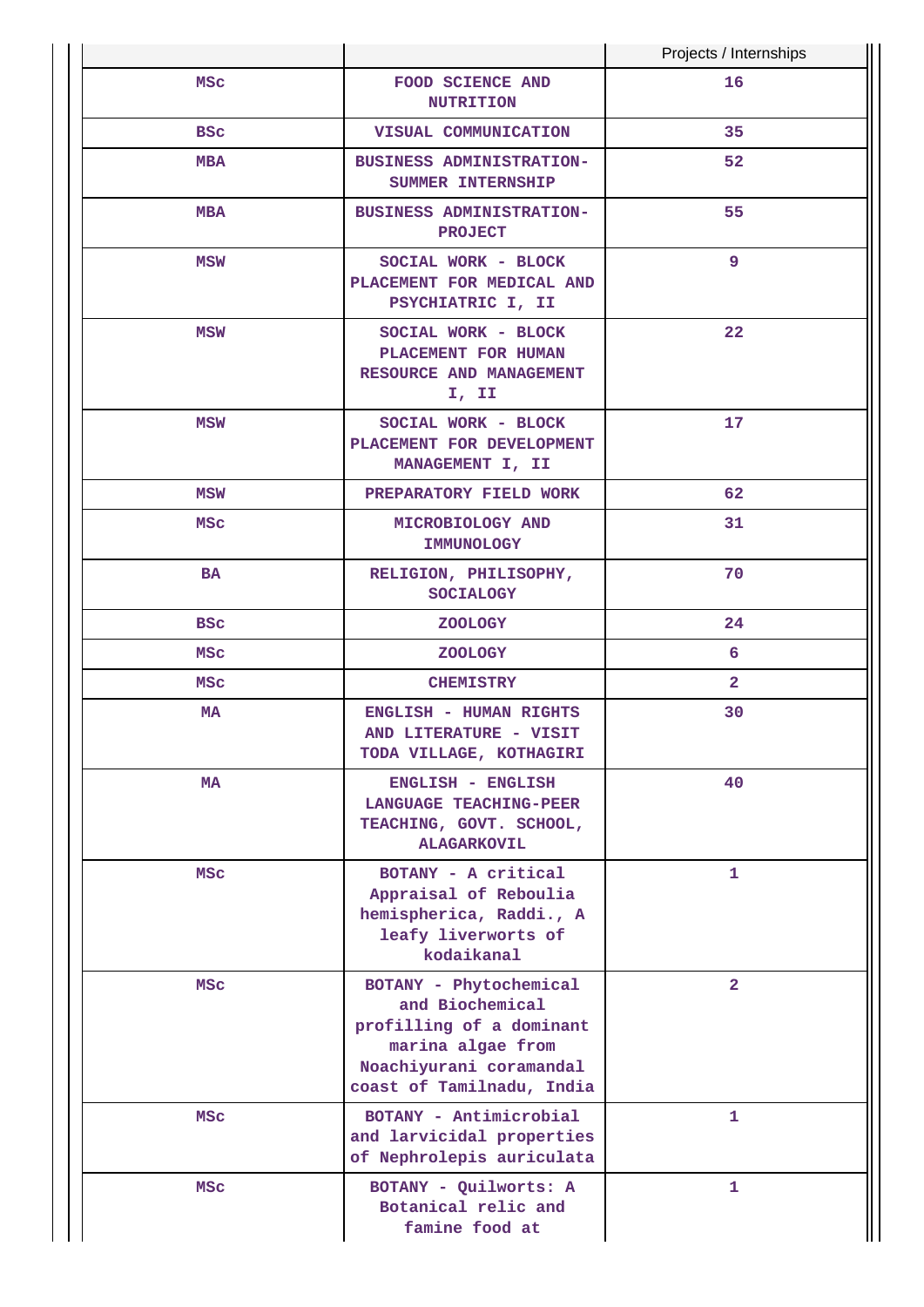|                                                                         | karungalakudi                                                                                                                                                       |     |  |  |  |
|-------------------------------------------------------------------------|---------------------------------------------------------------------------------------------------------------------------------------------------------------------|-----|--|--|--|
| <b>MSC</b>                                                              | BOTANY - Physicochemical<br>attributes and drought<br>enduring mechanism in<br>Dunorliera hirsuta, A mid<br>elevation non-leafy<br>liverwort of kodaikanal<br>hills | 1   |  |  |  |
| <b>MSC</b>                                                              | BOTANY - Pteris baiurita<br>an ornamental ferm houses<br>phytochemical elecities<br>anitmicrobial properties                                                        | 1   |  |  |  |
| View File                                                               |                                                                                                                                                                     |     |  |  |  |
| 1.4 - Feedback System                                                   |                                                                                                                                                                     |     |  |  |  |
| 1.4.1 – Whether structured feedback received from all the stakeholders. |                                                                                                                                                                     |     |  |  |  |
| <b>Students</b>                                                         |                                                                                                                                                                     | Yes |  |  |  |
| Teachers                                                                |                                                                                                                                                                     | Yes |  |  |  |
| <b>Employers</b>                                                        |                                                                                                                                                                     | Yes |  |  |  |
| Alumni                                                                  |                                                                                                                                                                     | Yes |  |  |  |
| Parents                                                                 |                                                                                                                                                                     | Yes |  |  |  |

 1.4.2 – How the feedback obtained is being analyzed and utilized for overall development of the institution? (maximum 500 words)

Feedback Obtained

**The following gives a detailed report of the issues as received by the students and the action taken for those issues by the institution during 20182019. Based on the feedback, the action taken report is given below. 1. Teaching methods and teaching aids have improved. ICT methods and smart boards were used for effective teaching. 2. There were some concern about the student's learning and understanding of sole courses. The primary reason identified for this issue is that these courses are relatively difficult and need extra tutorials and remedial classes to make students understand those courses in a better way. Therefore, course inchargers were motivated to arrange extra tutorials and remedial classes to improve student's understanding and for their better performance. Students took part in the feedback process fearlessly to find out the shortcomings of each department and individual teacher's if any with classical teaching methods. 3. Students are quite satisfied with the time spent by teachers on each topic and timely completion of the course. According to the feedback of the students, it was found that the students were highly satisfied with the time spent by teachers on each course and timely completion of the courses. 4. In response to complete the syllabus on time Keeping in mind the time frame work of the syllabus, the teachers plan for classes accordingly to complete the entire syllabus in time. This helps students not only to prepare for entrance exams but also makes them over all performers. The syllabus was revised and implemented from July 2018, based on student feedback. We have conducted extensive student teacher interactions and incorporated their suggestions. The data collected by the IQAC was sorted and consolidated for drafting the analysis report. The data entered in the selected format was converted into a chart and decoded for proper comprehension of the issues. The analysis is done as parameter wise. The aspects pointed out by all the students are considered with special care and attention. The suggestions received through the feedback are promptly communicated to the members of the various Boards of Studies, Committees and those participated in the Syllabus Revision**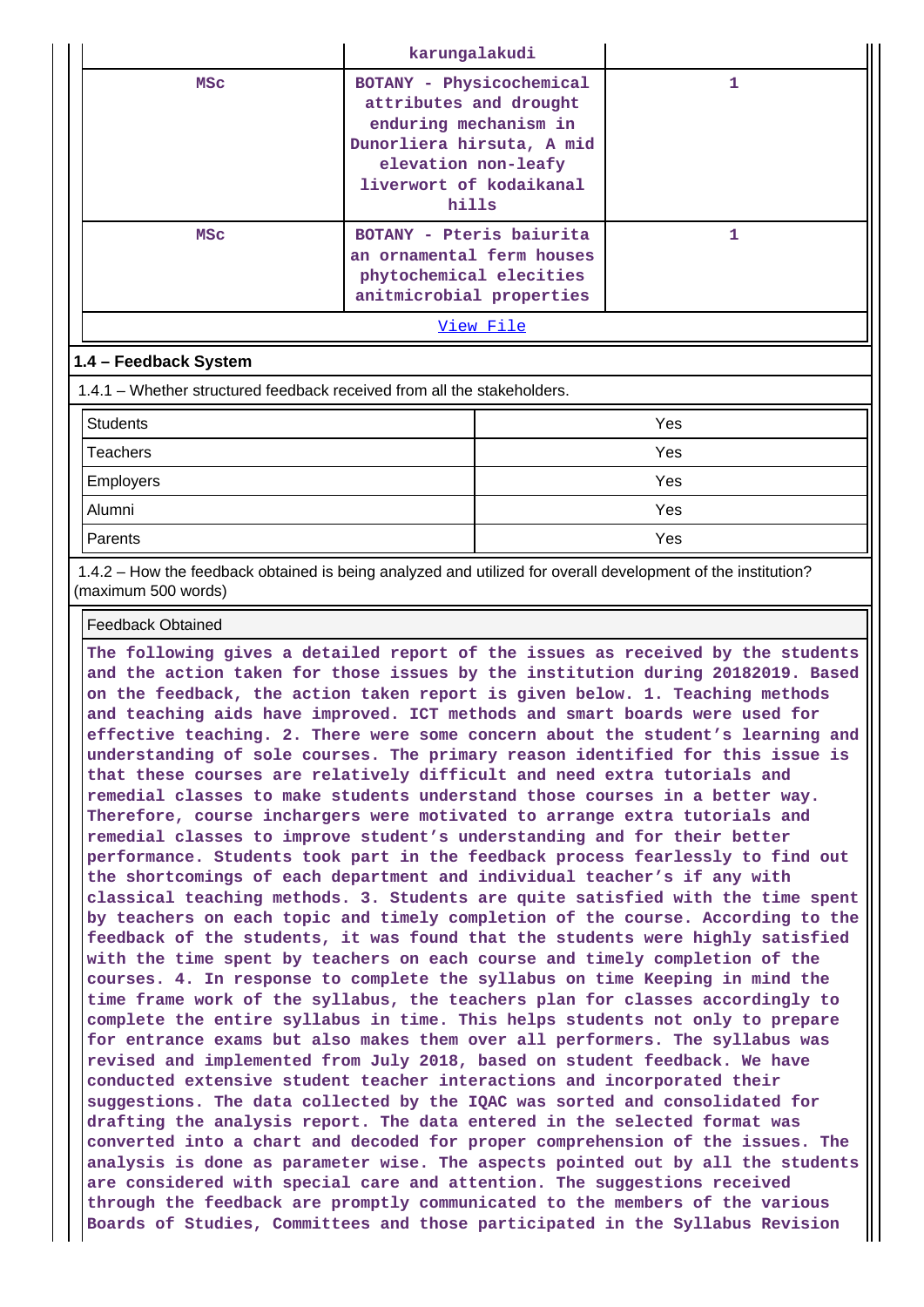**Workshops conducted by the Institution. Proper suggestions were formulated and communicated to ensure the proper redressal of student's academic grievances.**

## **CRITERION II – TEACHING- LEARNING AND EVALUATION**

#### **2.1 – Student Enrolment and Profile**

#### 2.1.1 – Demand Ratio during the year

| Name of the<br>Programme | Programme<br>Specialization                 | Number of seats<br>available | Number of<br>Application received | <b>Students Enrolled</b> |
|--------------------------|---------------------------------------------|------------------------------|-----------------------------------|--------------------------|
| <b>MA</b>                | English                                     | 81                           | 435                               | 75                       |
| <b>MSC</b>               | Food Science                                | 25                           | 47                                | 19                       |
| <b>BVoc</b>              | II year<br>Aquaculture                      | 50                           | $6\overline{6}$                   | 6                        |
| <b>BVoc</b>              | III Year<br>Aquaculture                     | 50                           | $6\overline{6}$                   | $6\overline{6}$          |
| MPhil                    | English                                     | 15                           | 11                                | 10                       |
| <b>MPhil</b>             | Economics                                   | 15                           | $\pmb{0}$                         | $\mathbf 0$              |
| MPhil                    | Physics                                     | 10                           | 3                                 | $\overline{a}$           |
| <b>MPhil</b>             | Chemistry                                   | 18                           | 1                                 | $\mathbf 0$              |
| <b>MPhil</b>             | Commerce                                    | 8                            | 5                                 | 5                        |
| <b>MPhil</b>             | Mathemtics                                  | 16                           | 5                                 | 5                        |
| <b>BVoc</b>              | I year<br>Aquaculture                       | 50                           | 22                                | 21                       |
| <b>BSC</b>               | Chemistry                                   | 113                          | 1082                              | 118                      |
| <b>BSC</b>               | Botany                                      | 46                           | 241                               | 49                       |
| <b>BSC</b>               | Zoology                                     | 46                           | 251                               | 34                       |
| PhD or DPhil             | Tamil                                       | 20                           | 8                                 | 8                        |
| PhD or DPhil             | Commerce                                    | 3                            | $\overline{2}$                    | $\overline{a}$           |
| PhD or DPhil             | Economics                                   | 10                           | $\overline{\mathbf{4}}$           | $\overline{\mathbf{4}}$  |
| PhD or DPhil             | Mathematics                                 | 10                           | 9                                 | 9                        |
| PhD or DPhil             | Physics                                     | 12                           | 3                                 | 3                        |
| PhD or DPhil             | Chemistry                                   | 26                           | 3                                 | 3                        |
| PhD or DPhil             | English                                     | $\overline{2}$               | $\overline{2}$                    | $\overline{2}$           |
| <b>BSC</b>               | Physical<br>Education                       | 44                           | 109                               | 50                       |
| <b>BSC</b>               | Psychology                                  | 44                           | 253                               | 58                       |
| <b>BCom</b>              | Commerce with<br>computer<br>Application    | 106                          | 953                               | 148                      |
| <b>BCom</b>              | Commerce with<br>Information<br>Technology  | 53                           | 220                               | 73                       |
| <b>BCom</b>              | Commerce with<br>Professional<br>Accounting | 50                           | 320                               | 55                       |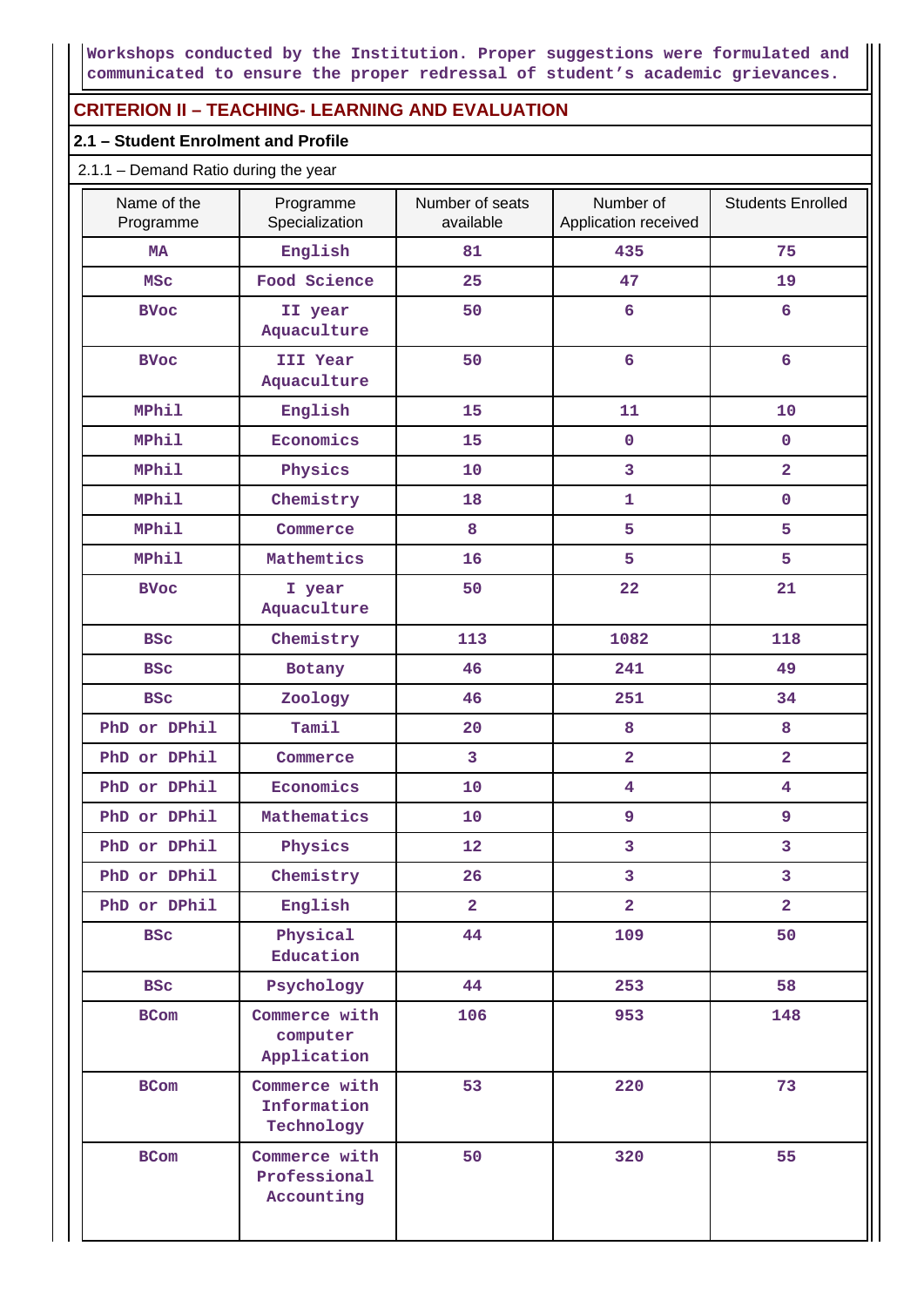| <b>BBA</b>   | <b>Business</b><br>Adminitration                        | 253 | 900  | 213 |
|--------------|---------------------------------------------------------|-----|------|-----|
| <b>BCA</b>   | Computer<br>Application                                 | 110 |      | 154 |
| <b>MA</b>    | Tamil                                                   | 36  | 31   | 12  |
| <b>MA</b>    | Economics                                               | 36  | 34   | 20  |
| <b>MSC</b>   | Mathematics                                             | 76  | 413  | 70  |
| <b>MSC</b>   | Physics                                                 | 51  | 301  | 67  |
| <b>MSC</b>   | Chemistry                                               | 25  | 160  | 21  |
| <b>MSC</b>   | Botany                                                  | 25  | 37   | 17  |
| <b>MSC</b>   | Zoology                                                 | 25  | 76   | 21  |
| <b>MPhil</b> | Zoology                                                 | 6   | 3    | 3   |
| <b>MCA</b>   | Computer<br>Application                                 | 36  | 91   | 28  |
| <b>BVoc</b>  | II Year Medical<br>Laboratory                           | 50  | 25   | 18  |
| <b>BVoc</b>  | III Year<br>50<br>Medical<br>Laboratory                 |     | 5    | 5   |
| <b>BVoc</b>  | I Year Food<br>Processing                               | 50  | 87   | 50  |
| <b>BVoc</b>  | II Year food<br>processing                              | 50  | 11   | 11  |
| <b>BVoc</b>  | I Year Media<br>Technology                              | 50  | 50   | 47  |
| <b>BA</b>    | Tamil                                                   | 69  | 357  | 63  |
| <b>BA</b>    | English                                                 | 179 | 2046 | 260 |
| <b>BA</b>    | Economics                                               | 138 | 438  | 126 |
| BA           | <b>RELIGION, PHILOS</b><br>OPHY AND<br><b>SOCIOLOGY</b> | 60  | 221  | 61  |
| <b>BA</b>    | Hindi                                                   | 40  | 36   | 13  |
| <b>BA</b>    | French                                                  | 40  | 52   | 22  |
| <b>BSC</b>   | Computer<br>Science                                     | 110 | 1503 | 153 |
| <b>BSC</b>   | Biochemistry                                            | 44  | 183  | 63  |
| <b>BSC</b>   | Visual<br>Communication                                 | 44  | 307  | 71  |
| <b>BSC</b>   | MicroBiology                                            | 44  | 457  | 70  |
| <b>BSC</b>   | Information<br>Technology                               | 53  | 619  | 70  |
| <b>BSC</b>   | Food Science                                            | 44  | 238  | 59  |
| <b>BCom</b>  | Commerce                                                | 310 | 3075 | 291 |
| <b>BSC</b>   | <b>MATHEMATICS</b>                                      | 126 | 1738 | 128 |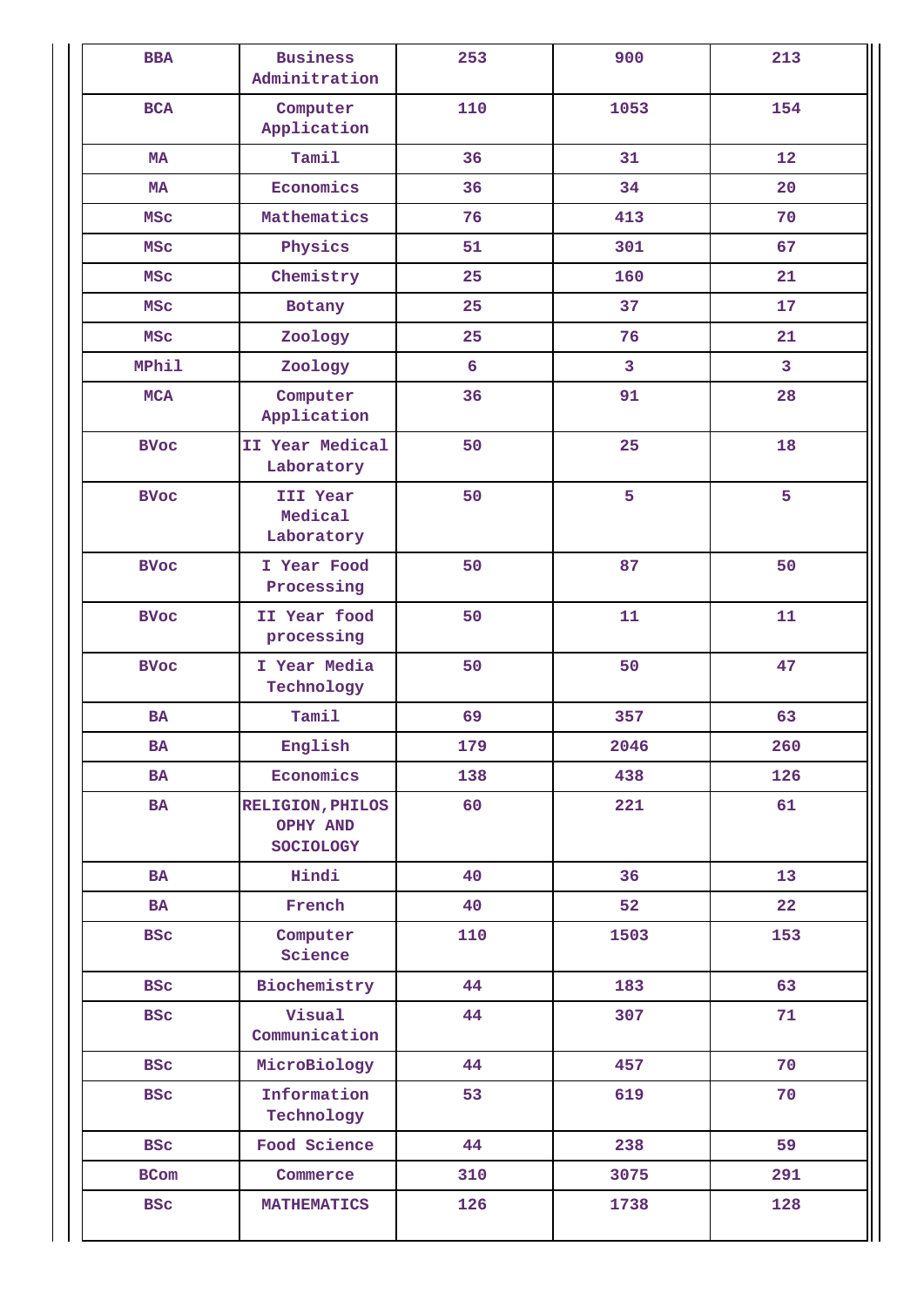| <b>BSC</b>                                                                                                                                                                                                                                                                                                                                                                                                                                                                                                                                                                                                                                                                                                                                                                                                                                                                                                                                                                                                                                                                                                                                                                                                                                                                                                                                                                                                                                                                                                                                                                                                                                                                                                                                                                                                                                                                                                                                                                   | Physics                                                                                                                                                                                                                                                                                                                              |  | 117                                                         |                                        |    | 1784                         | 105                                |
|------------------------------------------------------------------------------------------------------------------------------------------------------------------------------------------------------------------------------------------------------------------------------------------------------------------------------------------------------------------------------------------------------------------------------------------------------------------------------------------------------------------------------------------------------------------------------------------------------------------------------------------------------------------------------------------------------------------------------------------------------------------------------------------------------------------------------------------------------------------------------------------------------------------------------------------------------------------------------------------------------------------------------------------------------------------------------------------------------------------------------------------------------------------------------------------------------------------------------------------------------------------------------------------------------------------------------------------------------------------------------------------------------------------------------------------------------------------------------------------------------------------------------------------------------------------------------------------------------------------------------------------------------------------------------------------------------------------------------------------------------------------------------------------------------------------------------------------------------------------------------------------------------------------------------------------------------------------------------|--------------------------------------------------------------------------------------------------------------------------------------------------------------------------------------------------------------------------------------------------------------------------------------------------------------------------------------|--|-------------------------------------------------------------|----------------------------------------|----|------------------------------|------------------------------------|
| <b>MSC</b>                                                                                                                                                                                                                                                                                                                                                                                                                                                                                                                                                                                                                                                                                                                                                                                                                                                                                                                                                                                                                                                                                                                                                                                                                                                                                                                                                                                                                                                                                                                                                                                                                                                                                                                                                                                                                                                                                                                                                                   | Immunology and<br>Microbiology                                                                                                                                                                                                                                                                                                       |  | 20                                                          |                                        |    | 58                           | 36                                 |
| <b>MCom</b>                                                                                                                                                                                                                                                                                                                                                                                                                                                                                                                                                                                                                                                                                                                                                                                                                                                                                                                                                                                                                                                                                                                                                                                                                                                                                                                                                                                                                                                                                                                                                                                                                                                                                                                                                                                                                                                                                                                                                                  | Commerce                                                                                                                                                                                                                                                                                                                             |  | 40                                                          |                                        |    | 108                          | 43                                 |
| <b>MA</b>                                                                                                                                                                                                                                                                                                                                                                                                                                                                                                                                                                                                                                                                                                                                                                                                                                                                                                                                                                                                                                                                                                                                                                                                                                                                                                                                                                                                                                                                                                                                                                                                                                                                                                                                                                                                                                                                                                                                                                    | Social Work                                                                                                                                                                                                                                                                                                                          |  | 40                                                          |                                        |    | 145                          | 47                                 |
|                                                                                                                                                                                                                                                                                                                                                                                                                                                                                                                                                                                                                                                                                                                                                                                                                                                                                                                                                                                                                                                                                                                                                                                                                                                                                                                                                                                                                                                                                                                                                                                                                                                                                                                                                                                                                                                                                                                                                                              |                                                                                                                                                                                                                                                                                                                                      |  |                                                             | View File                              |    |                              |                                    |
|                                                                                                                                                                                                                                                                                                                                                                                                                                                                                                                                                                                                                                                                                                                                                                                                                                                                                                                                                                                                                                                                                                                                                                                                                                                                                                                                                                                                                                                                                                                                                                                                                                                                                                                                                                                                                                                                                                                                                                              | 2.2 - Catering to Student Diversity                                                                                                                                                                                                                                                                                                  |  |                                                             |                                        |    |                              |                                    |
|                                                                                                                                                                                                                                                                                                                                                                                                                                                                                                                                                                                                                                                                                                                                                                                                                                                                                                                                                                                                                                                                                                                                                                                                                                                                                                                                                                                                                                                                                                                                                                                                                                                                                                                                                                                                                                                                                                                                                                              | 2.2.1 - Student - Full time teacher ratio (current year data)                                                                                                                                                                                                                                                                        |  |                                                             |                                        |    |                              |                                    |
| Year                                                                                                                                                                                                                                                                                                                                                                                                                                                                                                                                                                                                                                                                                                                                                                                                                                                                                                                                                                                                                                                                                                                                                                                                                                                                                                                                                                                                                                                                                                                                                                                                                                                                                                                                                                                                                                                                                                                                                                         | Number of<br>Number of<br>Number of<br>Number of<br>students enrolled<br>students enrolled<br>fulltime teachers<br>fulltime teachers<br>in the institution<br>in the institution<br>available in the<br>available in the<br>(UG)<br>(PG)<br>institution<br>institution<br>teaching only UG<br>teaching only PG<br>courses<br>courses |  | Number of<br>teachers<br>teaching both UG<br>and PG courses |                                        |    |                              |                                    |
| 2018                                                                                                                                                                                                                                                                                                                                                                                                                                                                                                                                                                                                                                                                                                                                                                                                                                                                                                                                                                                                                                                                                                                                                                                                                                                                                                                                                                                                                                                                                                                                                                                                                                                                                                                                                                                                                                                                                                                                                                         | 6443                                                                                                                                                                                                                                                                                                                                 |  | 1017                                                        | 131                                    |    | 12                           | 147                                |
|                                                                                                                                                                                                                                                                                                                                                                                                                                                                                                                                                                                                                                                                                                                                                                                                                                                                                                                                                                                                                                                                                                                                                                                                                                                                                                                                                                                                                                                                                                                                                                                                                                                                                                                                                                                                                                                                                                                                                                              | 2.3 - Teaching - Learning Process                                                                                                                                                                                                                                                                                                    |  |                                                             |                                        |    |                              |                                    |
|                                                                                                                                                                                                                                                                                                                                                                                                                                                                                                                                                                                                                                                                                                                                                                                                                                                                                                                                                                                                                                                                                                                                                                                                                                                                                                                                                                                                                                                                                                                                                                                                                                                                                                                                                                                                                                                                                                                                                                              | 2.3.1 - Percentage of teachers using ICT for effective teaching with Learning Management Systems (LMS), E-<br>learning resources etc. (current year data)                                                                                                                                                                            |  |                                                             |                                        |    |                              |                                    |
| Number of<br><b>Teachers on Roll</b>                                                                                                                                                                                                                                                                                                                                                                                                                                                                                                                                                                                                                                                                                                                                                                                                                                                                                                                                                                                                                                                                                                                                                                                                                                                                                                                                                                                                                                                                                                                                                                                                                                                                                                                                                                                                                                                                                                                                         | Number of<br>teachers using<br>ICT (LMS, e-<br>Resources)                                                                                                                                                                                                                                                                            |  | <b>ICT Toolsand</b><br>resources<br>available               | Number of ICT<br>enabled<br>Classrooms |    | Numberof smart<br>classrooms | E-resources and<br>techniques used |
| 290                                                                                                                                                                                                                                                                                                                                                                                                                                                                                                                                                                                                                                                                                                                                                                                                                                                                                                                                                                                                                                                                                                                                                                                                                                                                                                                                                                                                                                                                                                                                                                                                                                                                                                                                                                                                                                                                                                                                                                          | 238                                                                                                                                                                                                                                                                                                                                  |  | 15                                                          | 52                                     | 42 |                              | 20                                 |
|                                                                                                                                                                                                                                                                                                                                                                                                                                                                                                                                                                                                                                                                                                                                                                                                                                                                                                                                                                                                                                                                                                                                                                                                                                                                                                                                                                                                                                                                                                                                                                                                                                                                                                                                                                                                                                                                                                                                                                              |                                                                                                                                                                                                                                                                                                                                      |  |                                                             |                                        |    |                              |                                    |
| 2.3.2 - Students mentoring system available in the institution? Give details. (maximum 500 words)<br>The college has a unique system of having faculty as academic advisors to each class of students. One<br>academic advisor is allotted around 30 students for mentoring. They keep a track record of the student's<br>personal background, academic context, internal assessment, end of semester exam marks and also<br>extracurricular talents. The academic advisors motivate the students to perform effectively in studies and other<br>extracurricular activities. The college does its mentoring in student's individual talents and aspirations by<br>providing exposure and opportunities through Students Service Support Committee, Rotaract Club, Soropti<br>Youth Club and Green Club. The College has a natural System of student monitoring through academic and<br>noncurricular policies, programs and activities by developing efficient learning and unlearning strategies which<br>support capitalize on student/learner motivation, progression and success. The Object and mission of the college<br>is studentcentric and its focus is to train them in the service of God and Humanity in order to make responsible<br>global citizens. The college has an interdependent and independent system for student support and mentoring<br>through operationalization of inclusive academic bodies like the Academic Council, Boards of Studies, various<br>Committees in terms of student membership. Since the student represent different regions, religions, languages<br>and nationality, the college is providing not only serious academic culture but also ambience where students<br>learn life and social skills. The system provides a right, participatory/inclusive, interdependent and dependent<br>space for student support and mentoring. This unique system helps students experience clean, green and lean<br>academic programmes. |                                                                                                                                                                                                                                                                                                                                      |  |                                                             |                                        |    |                              |                                    |
| institution                                                                                                                                                                                                                                                                                                                                                                                                                                                                                                                                                                                                                                                                                                                                                                                                                                                                                                                                                                                                                                                                                                                                                                                                                                                                                                                                                                                                                                                                                                                                                                                                                                                                                                                                                                                                                                                                                                                                                                  | Number of students enrolled in the                                                                                                                                                                                                                                                                                                   |  | Number of fulltime teachers                                 |                                        |    |                              | Mentor: Mentee Ratio               |
| 7460                                                                                                                                                                                                                                                                                                                                                                                                                                                                                                                                                                                                                                                                                                                                                                                                                                                                                                                                                                                                                                                                                                                                                                                                                                                                                                                                                                                                                                                                                                                                                                                                                                                                                                                                                                                                                                                                                                                                                                         |                                                                                                                                                                                                                                                                                                                                      |  | 290                                                         |                                        |    |                              | 1:26                               |
|                                                                                                                                                                                                                                                                                                                                                                                                                                                                                                                                                                                                                                                                                                                                                                                                                                                                                                                                                                                                                                                                                                                                                                                                                                                                                                                                                                                                                                                                                                                                                                                                                                                                                                                                                                                                                                                                                                                                                                              | 2.4 - Teacher Profile and Quality                                                                                                                                                                                                                                                                                                    |  |                                                             |                                        |    |                              |                                    |
|                                                                                                                                                                                                                                                                                                                                                                                                                                                                                                                                                                                                                                                                                                                                                                                                                                                                                                                                                                                                                                                                                                                                                                                                                                                                                                                                                                                                                                                                                                                                                                                                                                                                                                                                                                                                                                                                                                                                                                              | 2.4.1 - Number of full time teachers appointed during the year                                                                                                                                                                                                                                                                       |  |                                                             |                                        |    |                              |                                    |
| No. of sanctioned                                                                                                                                                                                                                                                                                                                                                                                                                                                                                                                                                                                                                                                                                                                                                                                                                                                                                                                                                                                                                                                                                                                                                                                                                                                                                                                                                                                                                                                                                                                                                                                                                                                                                                                                                                                                                                                                                                                                                            | No. of filled positions                                                                                                                                                                                                                                                                                                              |  |                                                             |                                        |    |                              |                                    |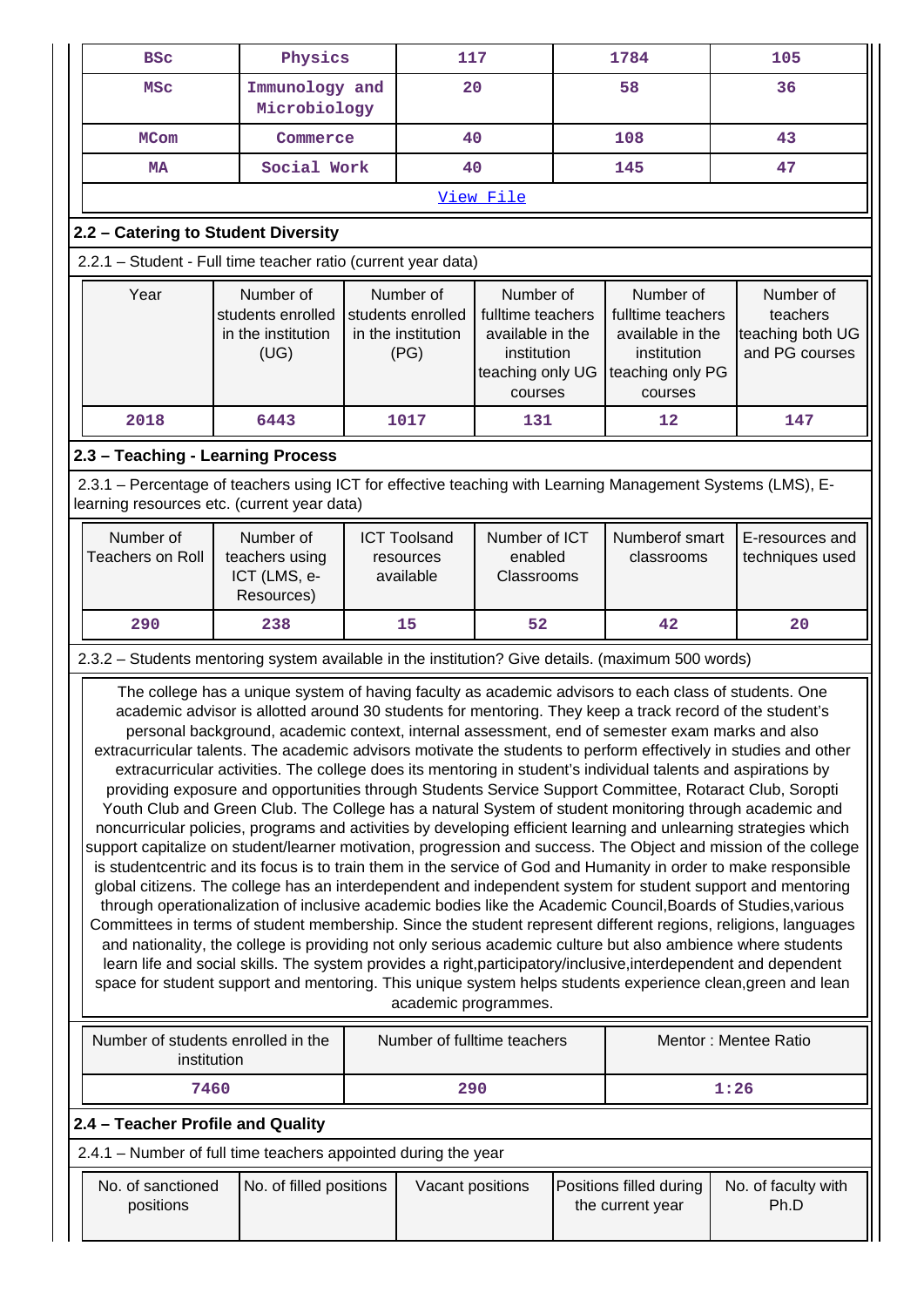| 290                                                                                                                                                                                            | 290                                                                                                        | 0 |             | 55                  |  | 125                                                                                                                                                                                                                                                   |
|------------------------------------------------------------------------------------------------------------------------------------------------------------------------------------------------|------------------------------------------------------------------------------------------------------------|---|-------------|---------------------|--|-------------------------------------------------------------------------------------------------------------------------------------------------------------------------------------------------------------------------------------------------------|
| 2.4.2 - Honours and recognition received by teachers (received awards, recognition, fellowships at State, National,<br>International level from Government, recognised bodies during the year) |                                                                                                            |   |             |                     |  |                                                                                                                                                                                                                                                       |
| Year of Award                                                                                                                                                                                  | Name of full time teachers<br>receiving awards from<br>state level, national level,<br>international level |   | Designation |                     |  | Name of the award,<br>fellowship, received from<br>Government or recognized<br>bodies                                                                                                                                                                 |
| 2019                                                                                                                                                                                           | Dr.S.Priyadharshini Assistant Professor                                                                    |   |             |                     |  | Best Paper award<br>from Pondicherry<br>University                                                                                                                                                                                                    |
| 2019                                                                                                                                                                                           | Dr. A. Joseph<br>Thatheyus                                                                                 |   |             | Associate Professor |  | <b>IMRF Best Scientist</b><br>Award" presented by<br>IMRF, India on 14<br>March 2019 at<br>Carmel College for<br>Women, Nuvem,<br>Madgoan, Goa.                                                                                                       |
| 2018                                                                                                                                                                                           | Mr. M Rajesh                                                                                               |   |             | Assistant Professor |  | Adarsh Vidya Sarasw<br>atiRashtriyaPuraska<br>r" awarded by<br>Global Management<br>Council,<br>GlacierJournal<br>Research<br>Foundation,<br>Ahmedabad on<br>02.03.2018.                                                                              |
| 2019                                                                                                                                                                                           | Mr. M. Rajesh                                                                                              |   |             | Assistant Professor |  | "IMRF Best<br>Researcher Award"<br>presented by IMRF,<br>India on 14 March<br>2019 at Carmel<br>College for Women,<br>Nuvem, Madgoan,<br>Goa.                                                                                                         |
| 2019                                                                                                                                                                                           | Dr. H. Raghuram                                                                                            |   |             | Assistant Professor |  | Best Poster<br>Presentation Award'<br>in International<br>Conference on<br>Current Scenario of<br>Physiology and<br>Behaviour<br>(CSPB2019)<br>conducted by<br>Department of<br>Zoology, Periyar<br>University, Salem<br>during 2223<br>February 2019 |
| 2018                                                                                                                                                                                           | Dr. R. Jeyapandi                                                                                           |   |             | Assistant Professor |  | Har Gobind Khorana<br>Best Young<br>Scientist Award                                                                                                                                                                                                   |
| 2018                                                                                                                                                                                           | Dr.S.C.B. Samuel<br>Anbu Selvan                                                                            |   |             | Assistant Professor |  | Best Leader Award,<br>received from                                                                                                                                                                                                                   |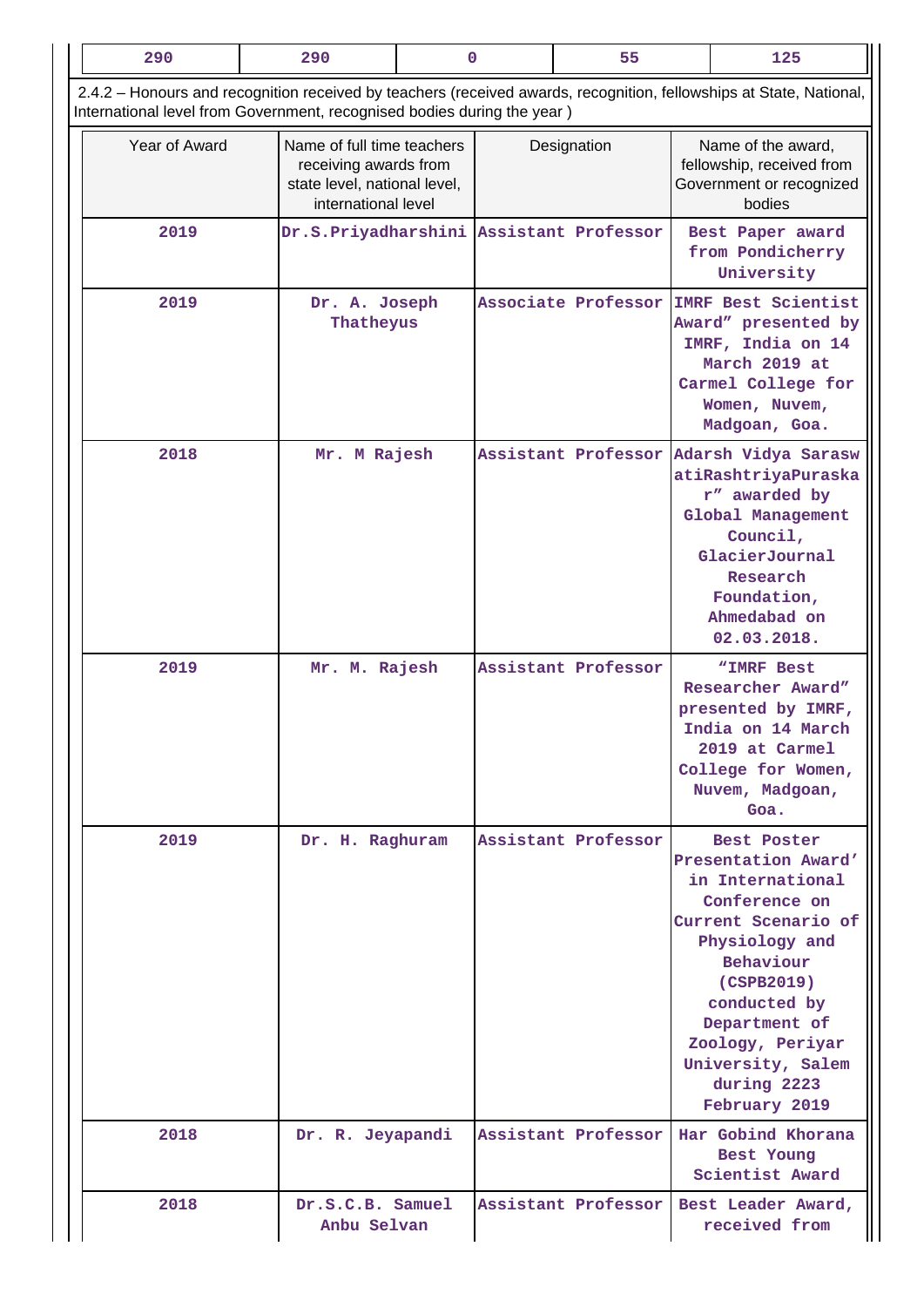|                                      |                                                                                                                    |                     | International<br>Journal for<br>Research under<br>Literal Access                       |
|--------------------------------------|--------------------------------------------------------------------------------------------------------------------|---------------------|----------------------------------------------------------------------------------------|
| 2019                                 | Dr.Saframma                                                                                                        | Assistant Professor | Best Hindi Valet,<br>awarded by<br>S.N.College, Kollam                                 |
| 2018                                 | Dr.Jeyarani                                                                                                        | Associate Professor | Young Economist<br>Award - $IMRF$ ,<br>Chandigar                                       |
| 2019                                 | Dr.Jeyarani                                                                                                        | Associate Professor | Distinguished<br>Fellow Award in<br>Economics IMRF,<br>Goa.                            |
| 2019                                 | Dr.Jeyarani                                                                                                        | Associate Professor | Best Organizer<br>Award - Government<br>Rajaji Hospital,<br>Madura                     |
| 2019                                 | Dr.Jeyarani                                                                                                        | Associate Professor | Best Presentation<br>Award - Asian<br>Institute of<br>Technology,<br>Bangkok, Thailand |
| 2019                                 | Dr. S. Stephen<br>Rajkumar Inbanathan                                                                              | Associate Professor | <b>Best Achiever</b><br>Award, National<br>College,<br>Tiruchirapalli                  |
|                                      |                                                                                                                    | View File           |                                                                                        |
| 2.5 - Evaluation Process and Reforms |                                                                                                                    |                     |                                                                                        |
| the year                             | 2.5.1 - Number of days from the date of semester-end/ year- end examination till the declaration of results during |                     |                                                                                        |

| Programme Name | Programme Code | Semester/year | Last date of the last<br>semester-end/year-<br>end examination | Date of declaration of<br>results of semester-<br>end/ year- end<br>examination |
|----------------|----------------|---------------|----------------------------------------------------------------|---------------------------------------------------------------------------------|
| <b>BVoc</b>    | <b>VFP</b>     | Semester      | 10/05/2019                                                     | 25/05/2019                                                                      |
| <b>BVoc</b>    | <b>DMT</b>     | Semester      | 10/05/2019                                                     | 25/05/2019                                                                      |
| <b>MPhil</b>   | <b>FRS</b>     | Semester      | 03/05/2019                                                     | 21/05/2019                                                                      |
| <b>BSC</b>     | <b>COS</b>     | Semester      | 03/05/2019                                                     | 21/05/2019                                                                      |
| <b>BSC</b>     | <b>BVC</b>     | Semester      | 03/05/2019                                                     | 21/05/2019                                                                      |
| <b>BSC</b>     | <b>BCH</b>     | Semester      | 03/05/2019                                                     | 21/05/2019                                                                      |
| <b>BSC</b>     | <b>MIC</b>     | Semester      | 03/05/2019                                                     | 21/05/2019                                                                      |
| <b>BSC</b>     | <b>BIT</b>     | Semester      | 03/05/2019                                                     | 21/05/2019                                                                      |
| <b>BSC</b>     | <b>FSN</b>     | Semester      | 03/05/2019                                                     | 21/05/2019                                                                      |
| <b>BSC</b>     | <b>PSY</b>     | Semester      | 03/05/2019                                                     | 21/05/2019                                                                      |
| <b>BSC</b>     | <b>BPE</b>     | Semester      | 03/05/2019                                                     | 21/05/2019                                                                      |
| <b>BA</b>      | <b>TAM</b>     | Semester      | 03/05/2019                                                     | 21/05/2019                                                                      |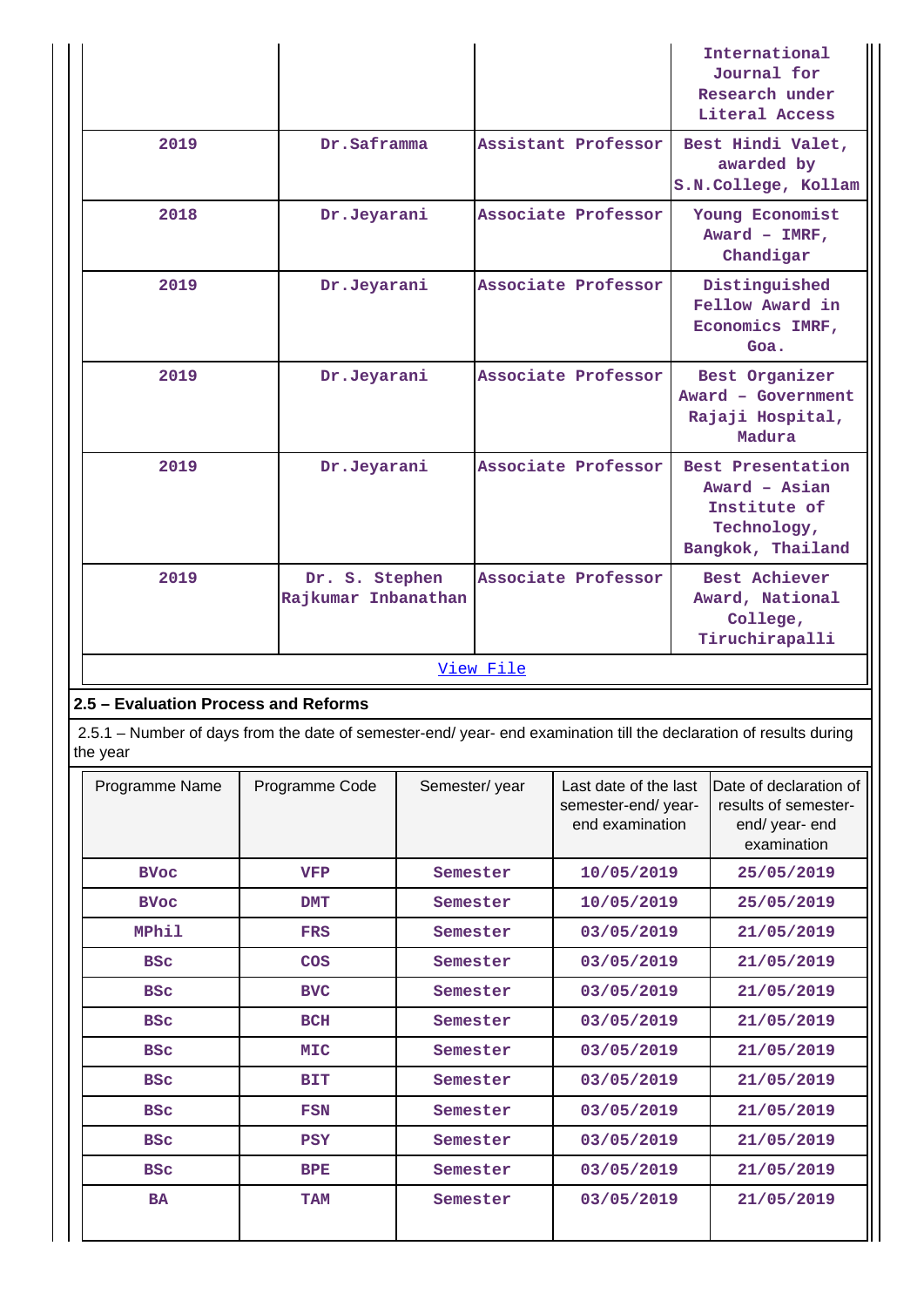| <b>BA</b>    | ENG ENS        | Semester | 03/05/2019 | 21/05/2019 |
|--------------|----------------|----------|------------|------------|
| <b>BA</b>    | ECE ECO        | Semester | 03/05/2019 | 21/05/2019 |
| <b>BA</b>    | <b>RPS</b>     | Semester | 03/05/2019 | 21/05/2019 |
| <b>BCom</b>  | COM CME CME    | Semester | 03/05/2019 | 21/05/2019 |
| <b>BSC</b>   | <b>MAT MAS</b> | Semester | 03/05/2019 | 21/05/2019 |
| <b>BSC</b>   | PHY PHS        | Semester | 03/05/2019 | 21/05/2019 |
| <b>BSC</b>   | CHE CHS        | Semester | 03/05/2019 | 21/05/2019 |
| <b>BSC</b>   | <b>BOT</b>     | Semester | 03/05/2019 | 21/05/2019 |
| <b>BSC</b>   | <b>ZOO</b>     | Semester | 03/05/2019 | 21/05/2019 |
| МA           | <b>PGT</b>     | Semester | 03/05/2019 | 21/05/2019 |
| MA           | <b>PGE</b>     | Semester | 03/05/2019 | 21/05/2019 |
| MA           | <b>PEC</b>     | Semester | 03/05/2019 | 21/05/2019 |
| <b>MSC</b>   | <b>PGM</b>     | Semester | 03/05/2019 | 21/05/2019 |
| <b>MSC</b>   | PGP            | Semester | 03/05/2019 | 21/05/2019 |
| MSc          | <b>PGC</b>     | Semester | 03/05/2019 | 21/05/2019 |
| <b>MSC</b>   | PGB            | Semester | 03/05/2019 | 21/05/2019 |
| <b>MSC</b>   | PGZ            | Semester | 03/05/2019 | 21/05/2019 |
| MPhil        | MPZ            | Semester | 03/05/2019 | 21/05/2019 |
| <b>MPhil</b> | HIS            | Semester | 03/05/2019 | 21/05/2019 |
| <b>BSC</b>   | <b>CMC</b>     | Semester | 03/05/2019 | 21/05/2019 |
| <b>BSC</b>   | <b>CIT</b>     | Semester | 03/05/2019 | 21/05/2019 |
| <b>BSC</b>   | <b>CPA</b>     | Semester | 03/05/2019 | 21/05/2019 |
| <b>BBA</b>   | <b>BBA</b>     | Semester | 03/05/2019 | 21/05/2019 |
| MBA          | MBA            | Semester | 03/05/2019 | 21/05/2019 |
| <b>MPhil</b> | <b>MMB</b>     | Semester | 03/05/2019 | 21/05/2019 |
| <b>MPhil</b> | <b>CMC</b>     | Semester | 03/05/2019 | 21/05/2019 |
| <b>BVoc</b>  | <b>DAQ</b>     | Semester | 10/05/2019 | 25/05/2019 |
| <b>BCA</b>   | <b>BCA</b>     | Semester | 03/05/2019 | 21/05/2019 |
| <b>MA</b>    | MSW            | Semester | 03/05/2019 | 21/05/2019 |
| <b>MSC</b>   | <b>MIM</b>     | Semester | 03/05/2019 | 21/05/2019 |
| <b>MSC</b>   | <b>EVS</b>     | Semester | 03/05/2019 | 21/05/2019 |
| <b>MSC</b>   | <b>PFS</b>     | Semester | 03/05/2019 | 21/05/2019 |
| MCom         | <b>PCO</b>     | Semester | 03/05/2019 | 21/05/2019 |
| <b>MCA</b>   | <b>MCA</b>     | Semester | 03/05/2019 | 21/05/2019 |
| MPhil        | MPT            | Semester | 03/05/2019 | 21/05/2019 |
| MPhil        | ${\tt MPE}$    | Semester | 03/05/2019 | 21/05/2019 |
| <b>MPhil</b> | MEC            | Semester | 03/05/2019 | 21/05/2019 |
| <b>MPhil</b> | <b>MCO</b>     | Semester | 03/05/2019 | 21/05/2019 |
| MPhil        | MPP            | Semester | 03/05/2019 | 21/05/2019 |
| MPhil        | <b>MPC</b>     | Semester | 03/05/2019 | 21/05/2019 |
|              |                |          |            |            |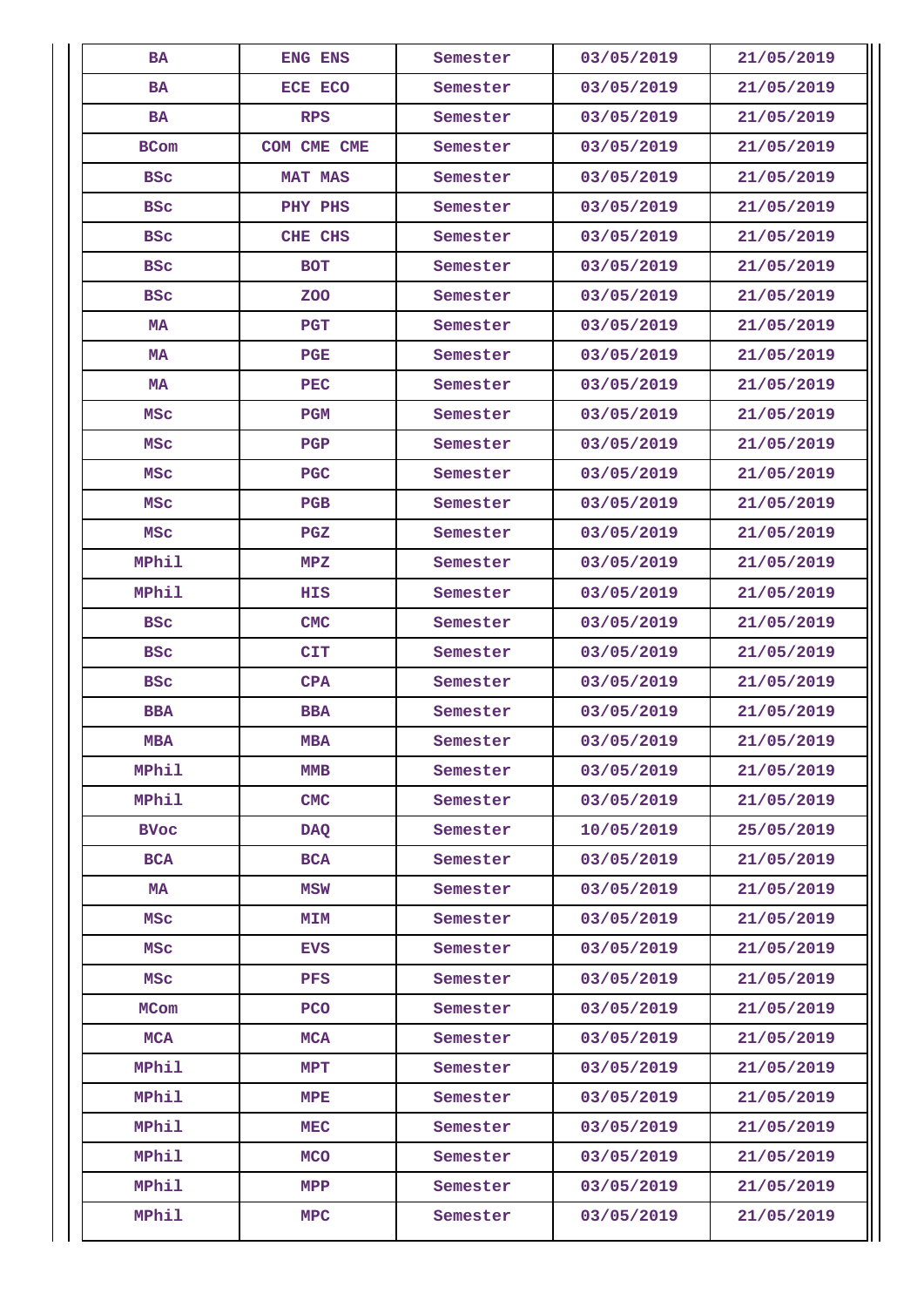| <b>MPhil</b>                                             | <b>MPM</b> | Semester | 03/05/2019 | 21/05/2019 |  |  |  |
|----------------------------------------------------------|------------|----------|------------|------------|--|--|--|
| <b>BVoc</b>                                              | <b>AAQ</b> | Semester | 10/05/2019 | 25/05/2019 |  |  |  |
| <b>BVoc</b>                                              | VAQ        | Semester | 10/05/2019 | 25/05/2019 |  |  |  |
| <b>BVoc</b>                                              | <b>DML</b> | Semester | 10/05/2019 | 25/05/2019 |  |  |  |
| <b>BVoc</b>                                              | <b>AML</b> | Semester | 10/05/2019 | 25/05/2019 |  |  |  |
| <b>BVoc</b>                                              | <b>VML</b> | Semester | 10/05/2019 | 25/05/2019 |  |  |  |
| <b>BVoc</b>                                              | DFP        | Semester | 10/05/2019 | 25/05/2019 |  |  |  |
| <b>BVoc</b>                                              | AFP        | Semester | 10/05/2019 | 25/05/2019 |  |  |  |
|                                                          | View File  |          |            |            |  |  |  |
| .<br>$\sim$ $\sim$ $\sim$ $\sim$<br>$\sim$ $\sim$ $\sim$ |            |          |            |            |  |  |  |

 2.5.2 – Average percentage of Student complaints/grievances about evaluation against total number appeared in the examinations during the year

| Number of complaints or grievances<br>Total number of students appeared<br>about evaluation<br>in the examination |      | Percentage |
|-------------------------------------------------------------------------------------------------------------------|------|------------|
| 331                                                                                                               | 7134 | 4.64       |

#### **2.6 – Student Performance and Learning Outcomes**

 2.6.1 – Program outcomes, program specific outcomes and course outcomes for all programs offered by the institution are stated and displayed in website of the institution (to provide the weblink)

<https://americancollege.edu.in/academics-3/curriculum/>

2.6.2 – Pass percentage of students

| Programme<br>Code | Programme<br>Name | Programme<br>Specialization                                 | Number of<br>students<br>appeared in the<br>final year<br>examination | Number of<br>students passed<br>in final year<br>examination | Pass Percentage |
|-------------------|-------------------|-------------------------------------------------------------|-----------------------------------------------------------------------|--------------------------------------------------------------|-----------------|
| <b>BCA</b>        | <b>BCA</b>        | computer<br>Application                                     | 91                                                                    | 82                                                           | 90.1            |
| <b>BVC</b>        | <b>BSC</b>        | Visual Commu<br>nication                                    | 25                                                                    | 10                                                           | 40              |
| <b>MIC</b>        | <b>BSC</b>        | Microbiology                                                | 58                                                                    | 38                                                           | 65.5            |
| <b>BBA</b>        | <b>BBA</b>        | <b>Business Adm</b><br>inistration(<br>Satellite<br>Campus) | 27                                                                    | 23                                                           | 85.2            |
| <b>Bcom</b>       | <b>BCom</b>       | Commerce (SF-<br>Satellite<br>Campus)                       | 32                                                                    | 26                                                           | 81.3            |
| <b>CIT</b>        | <b>BCom</b>       | Computer App<br>lication)-sa<br>tellite<br>campus           | 27                                                                    | 10                                                           | 37              |
| <b>PGT</b>        | <b>MA</b>         | MA Tamil<br>Literature                                      | 11                                                                    | $\overline{7}$                                               | 63.6            |
| PGE               | <b>MA</b>         | MA English<br>Literature                                    | 40                                                                    | 40                                                           | 100             |
| <b>PSE</b>        | <b>MA</b>         | Englis Liter<br>ature(SF)                                   | 36                                                                    | 33                                                           | 92              |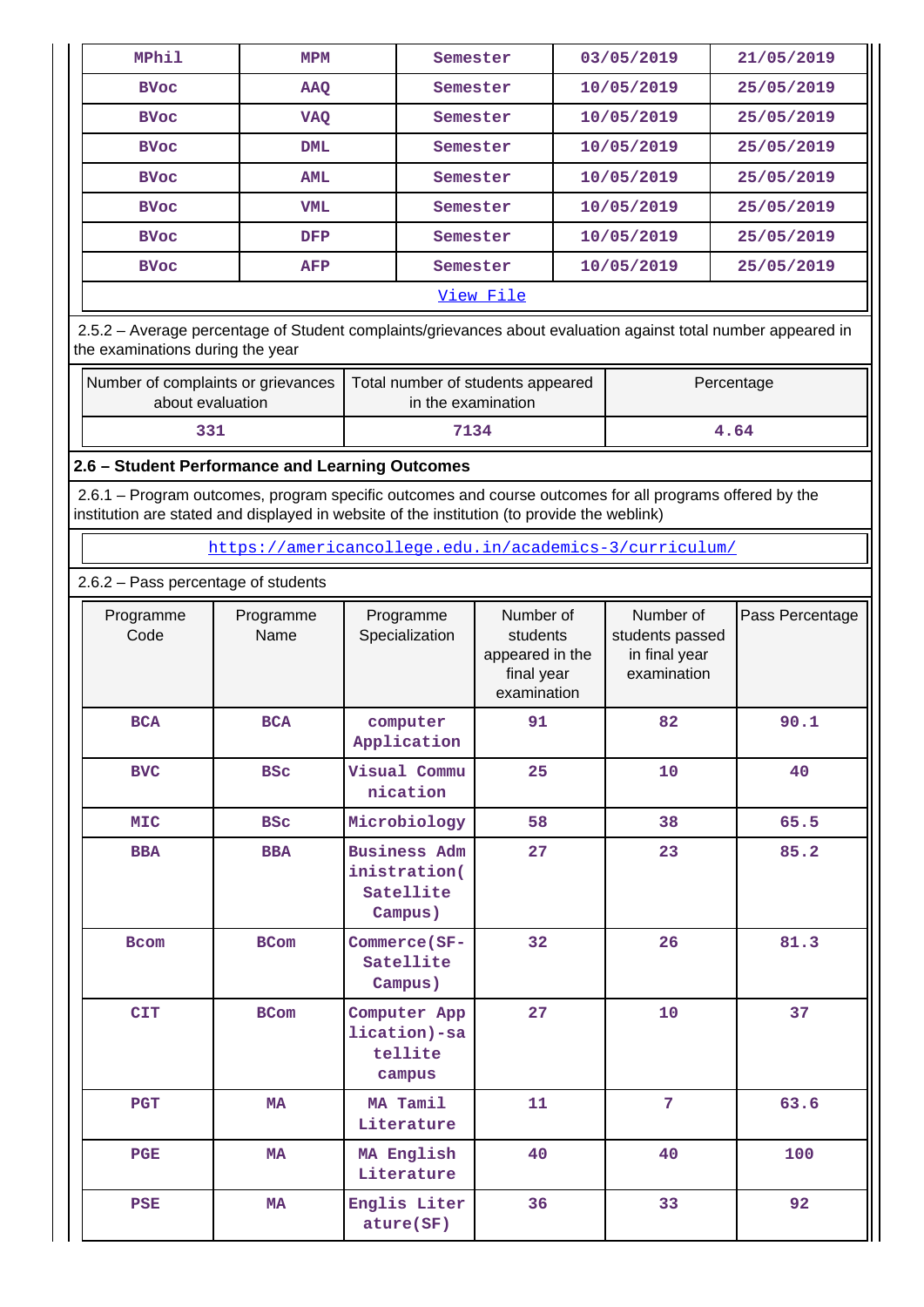| <b>PEC</b> | <b>MA</b>                                       | Economics                                                                  | 11               | 10             | 90.9 |
|------------|-------------------------------------------------|----------------------------------------------------------------------------|------------------|----------------|------|
| <b>MSW</b> | MA                                              | Socila work                                                                | 25               | 23             | 92   |
| <b>PGM</b> | <b>MSC</b>                                      | Mathematics                                                                | 23               | 17             | 73.9 |
| PGP        | <b>MSC</b>                                      | Physics                                                                    | 24               | 22             | 91.7 |
| PSP        | <b>MSC</b>                                      | Physics(SF)                                                                | 41               | 37             | 90.2 |
| <b>PGC</b> | <b>MSC</b>                                      | Chemistry                                                                  | 18               | 12             | 66.7 |
| PGB        | <b>MSC</b>                                      | Botany                                                                     | 10               | 8              | 80   |
| PGZ        | <b>MSC</b>                                      | Zoology                                                                    | 14               | 13             | 92.9 |
| PFS        | <b>MSC</b>                                      | Food Sciece                                                                | 21               | 16             | 76.2 |
| MIM        | <b>MSC</b>                                      | iMMUNOLOGY<br>AND MICROBIO<br><b>ILOGY</b>                                 | 27               | 19             | 70.4 |
| <b>MCA</b> | <b>MCA</b>                                      | <b>COMPUTER</b><br><b>APPLICATION</b>                                      | 18               | 16             | 88.9 |
| <b>MBA</b> | <b>MBA</b>                                      | <b>BUSINESS ADM</b><br><b>INITRATION</b>                                   | 53               | 47             | 88.7 |
| PCO        | <b>MCom</b>                                     | <b>COMMERCE</b>                                                            | 36               | 32             | 88.7 |
| COS        | <b>BSC</b>                                      | Computer<br>Science                                                        | 95               | 79             | 83.2 |
| <b>BIT</b> | <b>BSC</b>                                      | Information<br>Technology                                                  | 48               | 31             | 64.9 |
| <b>COM</b> | BCom                                            | Commerce                                                                   | 48               | 46             | 95.8 |
| CME        | <b>BCom</b>                                     | Commerce(SF)                                                               | 54               | 32             | 59.3 |
| CMC        | BCom                                            | Computer<br>Application                                                    | 48               | 22             | 45.5 |
| <b>DAQ</b> | <b>BVoc</b>                                     | DIPLOMA IN<br><b>AQUACULTURE</b>                                           | 21               | 13             | 61.9 |
| AAQ        | <b>BVoc</b><br>DIPLOMA IN<br><b>AQUACULTURE</b> |                                                                            | $6 \overline{6}$ | $\overline{2}$ | 33.4 |
| <b>VAQ</b> | <b>BVoc</b>                                     | <b>AQUACULTURE</b>                                                         | 5                | 3 <sup>7</sup> | 60   |
| <b>DML</b> | <b>BVoc</b>                                     | DIPLOMA IN<br>MEDICAL LAB<br><b>TECH</b>                                   | 100              | 53             | 53   |
| <b>AML</b> | <b>BVoc</b>                                     | <b>ADVANCED</b><br>DIPLOMA IN<br>MED.LAB.TECH                              | 18               | 6              | 33.4 |
| <b>VML</b> | <b>BVoc</b>                                     | MED. LAB. TECH                                                             | 5                | 5              | 100  |
| <b>DFP</b> | <b>BVoc</b>                                     | DIP.IN.FOOD<br><b>PROCESSING</b><br><b>AND</b><br><b>PRESERVATION</b>      | 47               | 36             | 76.6 |
| <b>AFP</b> | <b>BVoc</b>                                     | <b>ADVANCED</b><br>DIP.IN FOOD<br><b>PROCESSING</b><br><b>PRESERVATION</b> | 11               | $\overline{7}$ | 63.6 |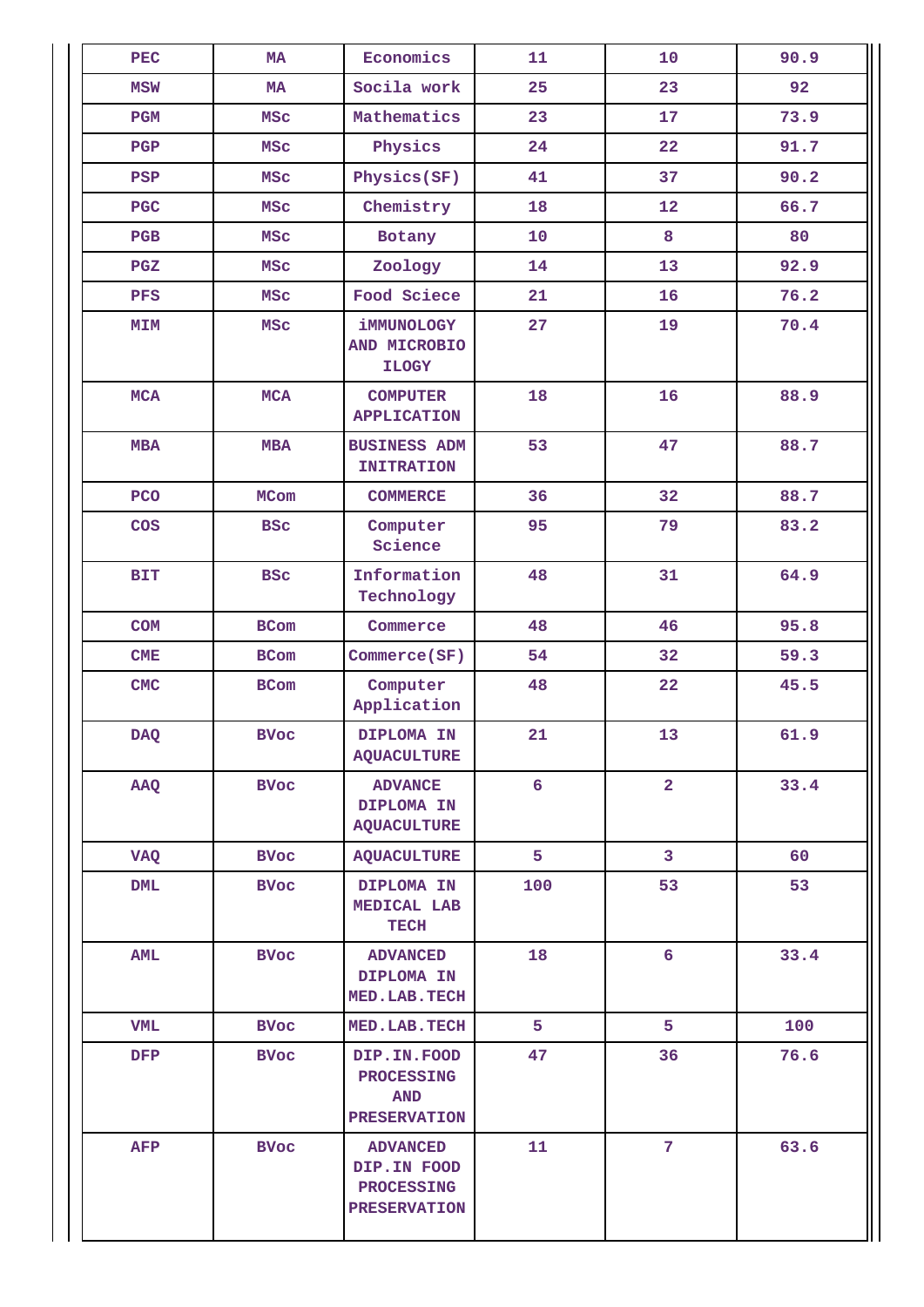| <b>DMT</b> | <b>BVoc</b>                       | DIPLOMA IN<br><b>MEDIA</b><br><b>TECHNOLOGY</b> | 14 | $6\overline{6}$         | 42.9 |  |  |  |
|------------|-----------------------------------|-------------------------------------------------|----|-------------------------|------|--|--|--|
| <b>TAM</b> | <b>BA</b>                         | Tamil<br>Literature                             | 45 | 25                      | 55.6 |  |  |  |
| <b>ENG</b> | BA                                | English<br>Literature                           | 61 | 55                      | 90.2 |  |  |  |
| <b>ENS</b> | <b>BA</b>                         | English Lite<br>rature(SF)                      | 61 | 55                      | 90.2 |  |  |  |
| <b>FRS</b> | <b>BA</b>                         | French(SF)                                      | 8  | $\overline{7}$          | 87.5 |  |  |  |
| HIS        | <b>BA</b>                         | HINDI(SF)                                       | 6  | $\overline{4}$          | 66.7 |  |  |  |
| <b>ECE</b> | <b>BA</b>                         | <b>Economics</b> (EN<br><b>GLISH</b><br>MEDIUM) | 20 | 13                      | 65   |  |  |  |
| <b>ECO</b> | <b>BA</b>                         | <b>Economics</b> (TA<br>MIL MEDIUM)             | 19 | $\overline{\mathbf{4}}$ | 21.1 |  |  |  |
| <b>RPS</b> | <b>BA</b>                         | Religion Phi<br>losophy&soci<br>ology           | 27 | 17                      | 62.9 |  |  |  |
| <b>MAT</b> | <b>BSC</b>                        | Mathematics                                     | 41 | 24                      | 58.5 |  |  |  |
| <b>MAS</b> | <b>BSC</b>                        | MAthematics(<br>SF)                             | 54 | 38                      | 70.4 |  |  |  |
| PHY        | <b>BSC</b>                        | Physics                                         | 49 | 36                      | 73.5 |  |  |  |
| PHS        | <b>BSC</b>                        | Physics(SF)                                     | 61 | 42                      | 68.9 |  |  |  |
| CHE        | <b>BSC</b>                        | Chemistry                                       | 34 | 19                      | 55.5 |  |  |  |
| CHS        | <b>BSC</b>                        | Chemistry (SF<br>$\mathcal{L}$                  | 37 | 24                      | 64.9 |  |  |  |
| <b>BOT</b> | <b>BSC</b>                        | Botany                                          | 26 | 18                      | 69.2 |  |  |  |
| BCH        | <b>BSC</b>                        | Biochemistry                                    | 48 | 35                      | 72.9 |  |  |  |
| <b>ZOO</b> | <b>BSC</b>                        | Zoology                                         | 43 | 16                      | 37.2 |  |  |  |
| <b>CIT</b> | <b>BCom</b>                       | Inofrmation<br>Technology                       | 27 | 17                      | 62.9 |  |  |  |
| <b>BBA</b> | <b>BBA</b>                        | <b>Business Adm</b><br>inistration              | 53 | 32                      | 60.4 |  |  |  |
| View File  |                                   |                                                 |    |                         |      |  |  |  |
|            | 2.7 - Student Satisfaction Survey |                                                 |    |                         |      |  |  |  |

 2.7.1 – Student Satisfaction Survey (SSS) on overall institutional performance (Institution may design the questionnaire) (results and details be provided as weblink)

[https://americancollege.edu.in/wp-](https://americancollege.edu.in/wp-content/uploads/2019/09/STUDENT%20SATISFACTION%20SURVEY.pdf)

[content/uploads/2019/09/STUDENT%20SATISFACTION%20SURVEY.pdf](https://americancollege.edu.in/wp-content/uploads/2019/09/STUDENT%20SATISFACTION%20SURVEY.pdf) 

# **CRITERION III – RESEARCH, INNOVATIONS AND EXTENSION**

# **3.1 – Promotion of Research and Facilities**

3.1.1 – The institution provides seed money to its teachers for research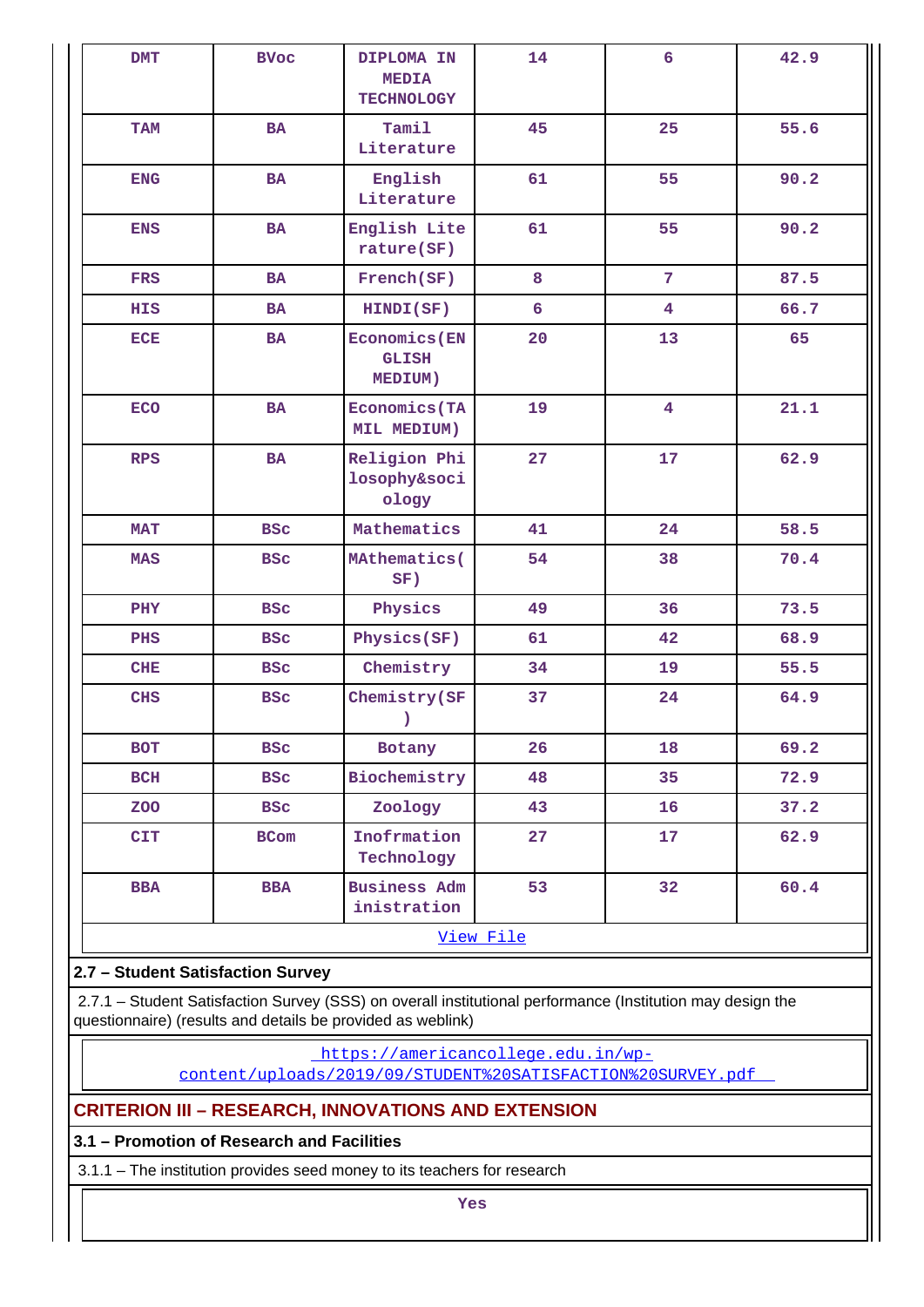| Name of the teacher getting seed money                                                                                   |                        |                                                                                                             |         |                           |                                                                      |  |
|--------------------------------------------------------------------------------------------------------------------------|------------------------|-------------------------------------------------------------------------------------------------------------|---------|---------------------------|----------------------------------------------------------------------|--|
|                                                                                                                          |                        | Dr. A. Martin David (Commerce)                                                                              |         |                           |                                                                      |  |
|                                                                                                                          |                        | View File                                                                                                   |         |                           |                                                                      |  |
|                                                                                                                          |                        | 3.1.2 - Teachers awarded National/International fellowship for advanced studies/ research during the year   |         |                           |                                                                      |  |
| Name of the award<br>Date of award<br>Name of the teacher<br>Awarding agency<br><b>Type</b><br>awarded the<br>fellowship |                        |                                                                                                             |         |                           |                                                                      |  |
| International                                                                                                            | Dr.Sagimaynonat<br>han | United Board<br>Faculty<br>Scholarship<br>Program                                                           |         | 01/08/2018                | United Board<br>for Christian<br>Higher<br>Education in<br>Asia, USA |  |
|                                                                                                                          |                        | View File                                                                                                   |         |                           |                                                                      |  |
| 3.2 - Resource Mobilization for Research                                                                                 |                        |                                                                                                             |         |                           |                                                                      |  |
|                                                                                                                          |                        | 3.2.1 - Research funds sanctioned and received from various agencies, industry and other organisations      |         |                           |                                                                      |  |
| Nature of the Project                                                                                                    | Duration               | Name of the funding<br>agency                                                                               |         | Total grant<br>sanctioned | Amount received<br>during the year                                   |  |
| Major Projects                                                                                                           | 3<br><b>DSTEEQ</b>     |                                                                                                             | 2749000 |                           | 1450000                                                              |  |
| Minor Projects                                                                                                           | $\mathbf{1}$           | <b>UGC TRAVEL</b><br><b>GRANT</b>                                                                           |         | 69156                     | 69156                                                                |  |
| Interdisciplina<br>ry Projects                                                                                           | $\mathbf{1}$           | <b>UGCDAE</b><br><b>CONSORTIUM FOR</b><br><b>SCIENTIFIC</b><br><b>RESEARCH</b>                              |         | 239880                    | 239880                                                               |  |
| <b>Students</b><br>Research<br>Projects (Other<br>than compulsory<br>by the<br>University)                               | 3                      | <b>STAR College</b>                                                                                         |         | 5400000                   | 5400000                                                              |  |
| Any Other<br>(Specify)                                                                                                   | 3                      | <b>UGC</b>                                                                                                  |         | 7578400                   | 7578400                                                              |  |
|                                                                                                                          |                        | View File                                                                                                   |         |                           |                                                                      |  |
| during the years                                                                                                         |                        | 3.2.2 - Number of ongoing research projects per teacher funded by government and non-government agencies    |         |                           |                                                                      |  |
|                                                                                                                          |                        | 3                                                                                                           |         |                           |                                                                      |  |
| 3.3 - Innovation Ecosystem                                                                                               |                        |                                                                                                             |         |                           |                                                                      |  |
| practices during the year                                                                                                |                        | 3.3.1 - Workshops/Seminars Conducted on Intellectual Property Rights (IPR) and Industry-Academia Innovative |         |                           |                                                                      |  |
| Title of workshop/seminar                                                                                                |                        | Name of the Dept.                                                                                           |         |                           | Date                                                                 |  |
| Workshop on understanding                                                                                                |                        | Chemistry                                                                                                   |         |                           | 20/02/2019                                                           |  |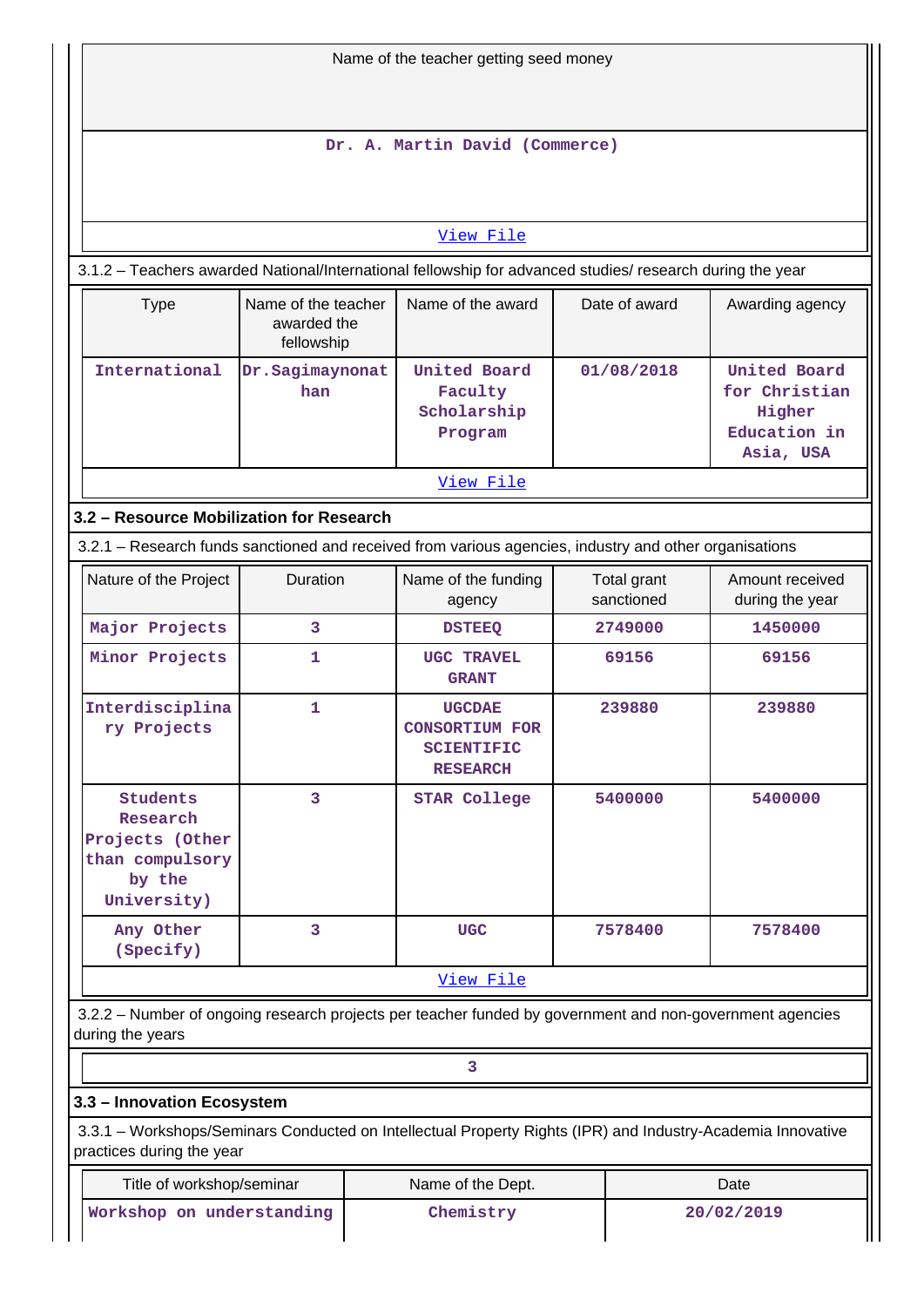| climate change and<br>biodiversity conservation                                                     |                    |            |
|-----------------------------------------------------------------------------------------------------|--------------------|------------|
| Two day workshop on data<br>analysis                                                                | <b>MBA</b>         | 21/02/2019 |
| Two day workshop on data<br>analysis                                                                | <b>MBA</b>         | 28/02/2019 |
| <b>Faculty Development</b><br>Programme                                                             | <b>IQAC</b>        | 02/03/2019 |
| National Conference on<br>Emerging Trends in<br>Entomology (ETIE 2019)                              | Zoology            | 07/03/2019 |
| Workshop on SPSS                                                                                    | <b>MSW</b>         | 18/03/2019 |
| Workshop on English for<br>Career Development                                                       | English            | 19/03/2019 |
| eLearning and Teaching                                                                              | Economics          | 12/03/2019 |
| National conference on<br>Emerging Trends In<br>Microbiology                                        | <b>MIC</b>         | 12/03/2019 |
| Fold scope training<br>Workshop for UG Students                                                     | Zoology            | 10/07/2018 |
| International conference<br>on frontier areas in<br>Chemistry                                       | Chemistry          | 17/07/2018 |
| Interactive Session on<br>'EMPLOYABILITY SKILLS'                                                    | Economics          | 19/07/2018 |
| Seminar on How to start a<br>Small Scale Industry                                                   | Economics          | 26/07/2018 |
| Interactive Session on<br>Learning through N list                                                   | Economics          | 27/07/2018 |
| screening of a film<br>titled, An Original Cloud<br>in the Mountains                                | <b>SCLET</b>       | 07/08/2018 |
| One day Workshop on<br>Personality Development                                                      | Economics          | 07/07/2018 |
| Photography Exhibition                                                                              | VisCom             | 20/08/2018 |
| Interactive Session on<br>Environmental Economics:<br>Recycling Revolution                          | Economics          | 05/09/2018 |
| workshop on report<br>Writing and case studies                                                      | <b>MSW</b>         | 06/09/2018 |
| Fish / Shrimp Farmers<br>Interaction Meet on<br>Aquaculture Opportunities<br>in Southern Tamil Nadu | Zoology            | 07/09/2018 |
| A Oneday Training on<br>Suicide Prevention                                                          | MSW and Psychology | 11/09/2018 |
| Seminar on Legal Literacy<br>Economics                                                              | Economics          | 12/09/2018 |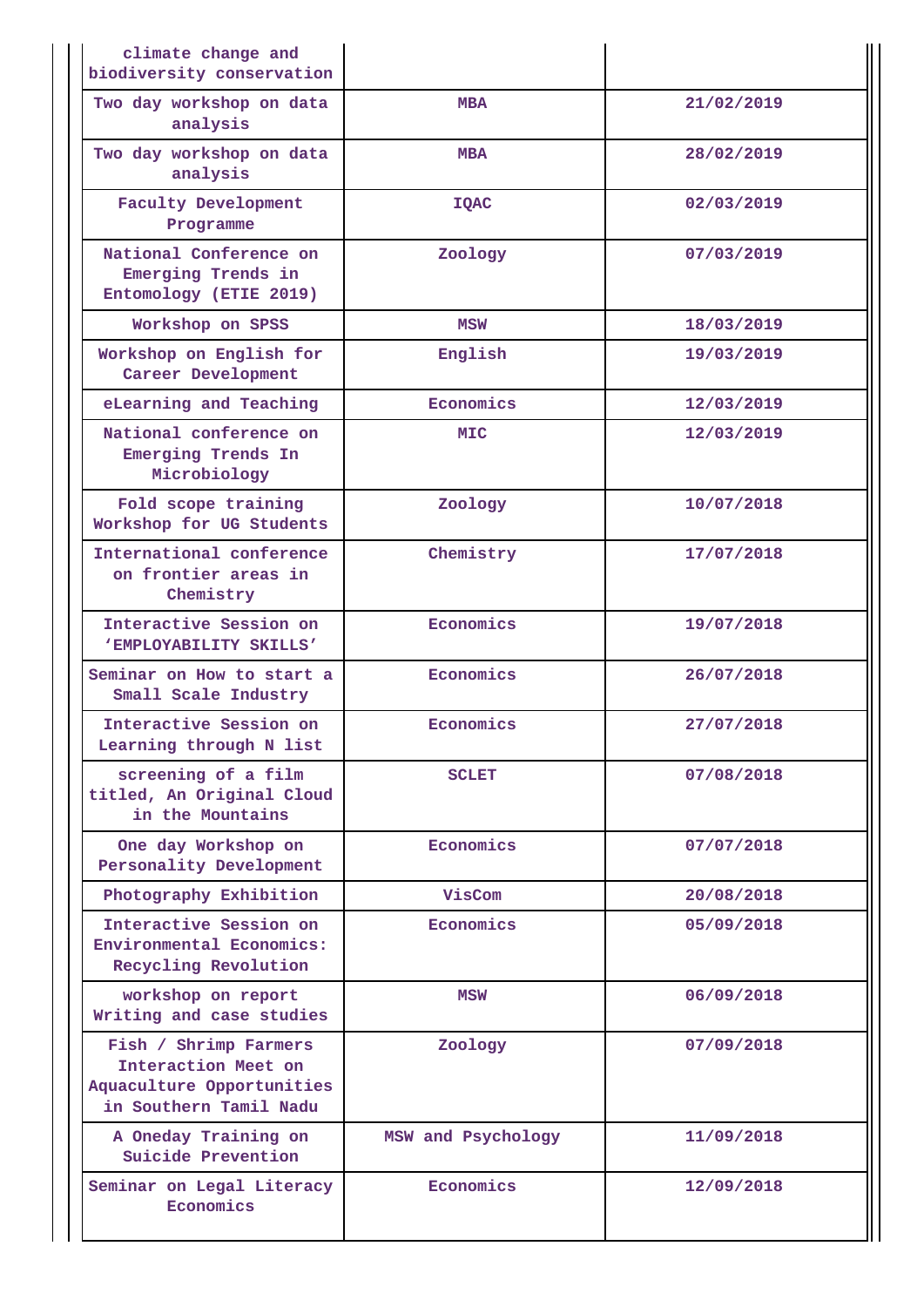| Endowment lecture, "The<br>Mind of India"                                                  | <b>SCILET</b> | 18/09/2018 |
|--------------------------------------------------------------------------------------------|---------------|------------|
| Current Trends in<br>chemistry                                                             | Chemistry     | 24/09/2018 |
| Foldscope training<br>Workshop for PG Students                                             | Zoology       | 02/07/2018 |
| Workshop on Applications<br>of SPSS In Social Science<br>Research                          | Economics     | 26/09/2018 |
| Diurnality: Evolution and<br>consequences                                                  | MIC           | 26/09/2018 |
| Application of AMOS in<br>Social Science Research                                          | Commerce      | 12/10/2018 |
| One day Workshop on Food<br>Technology                                                     | Biochemistry  | 16/10/2018 |
| National Conference on:<br>Western Ghats: Threats<br>and conservation                      | Zoology       | 17/10/2018 |
| Interaction with<br>Economists' on<br>'Entitlement, Ethics and<br>Economic Development'    | Economics     | 23/10/2018 |
| National Workshop on<br>Gender Legal Issues in<br>India                                    | <b>RPS</b>    | 26/10/2018 |
| One day Workshop on<br>Service Learning<br>Programme                                       | <b>SLP</b>    | 10/12/2018 |
| Recent trends in MODERN<br>DAY SLAVERY                                                     | MSW           | 11/12/2018 |
| Creating awareness on<br>Mental Health Case report                                         | Psychology    | 13/12/2018 |
| Creating awareness on<br>Mental Health Case report                                         | <b>SCILET</b> | 15/12/2018 |
| Webinar (Latest Web<br>Development Tools)                                                  | <b>MCA</b>    | 21/12/2018 |
| Webinar (Latest Web<br>Development Tools)                                                  | MIC           | 08/01/2019 |
| Immunotechnology: A New<br>Paradigm in Vaccine<br>Production                               | MIC           | 09/01/2019 |
| National conference on<br>Recent Trends in Modern<br>Immunology                            | MIC           | 23/01/2019 |
| International Conference<br>on New Approaches in<br>English Language<br>Literature Studies | English       | 25/01/2019 |
| Scientific literature in                                                                   | <b>MIC</b>    | 28/01/2019 |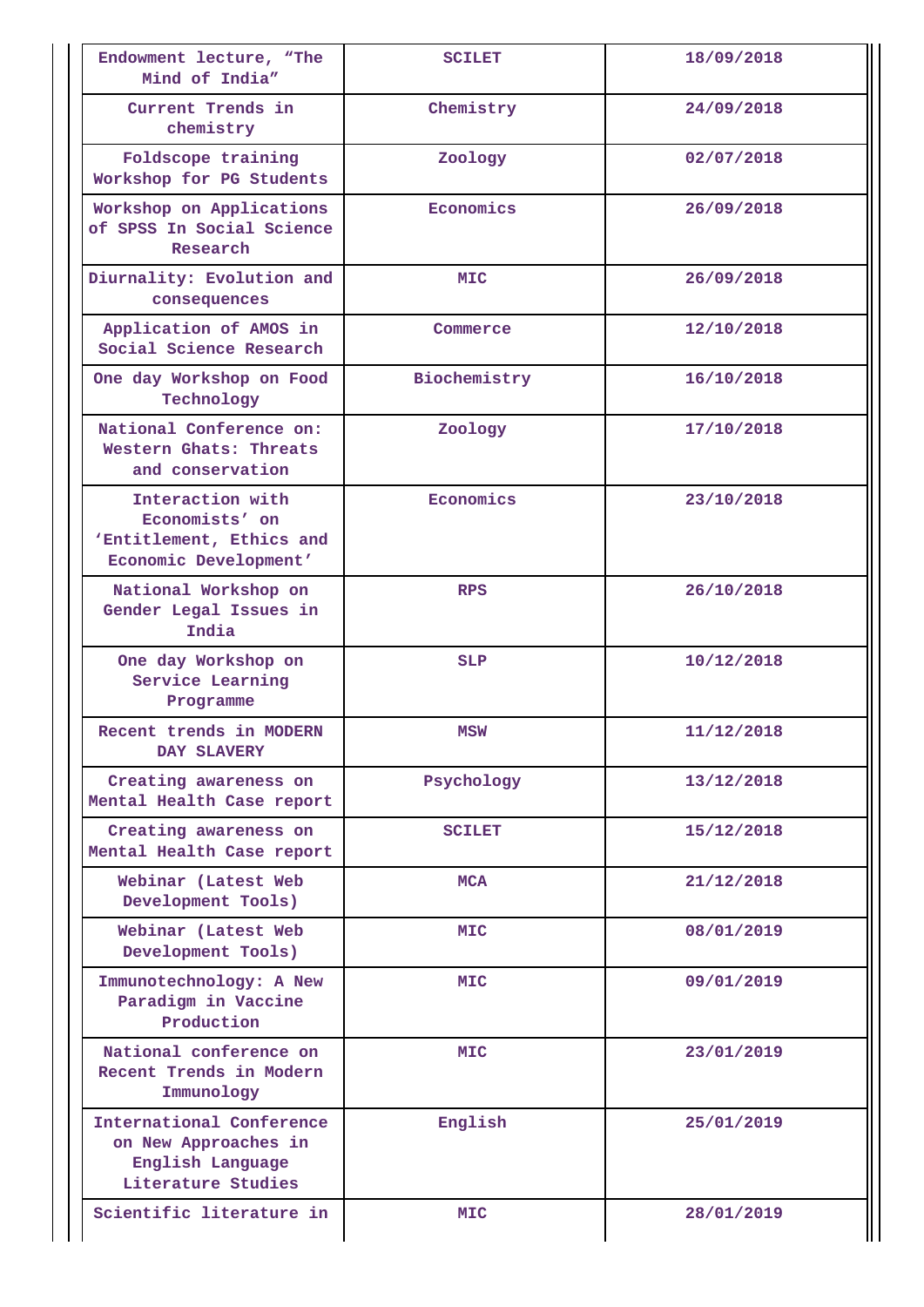| Dravidian Script                                                                |                                        |  |                                                                                                      |            |                           |            |  |
|---------------------------------------------------------------------------------|----------------------------------------|--|------------------------------------------------------------------------------------------------------|------------|---------------------------|------------|--|
| Workshop (Application<br>Development and<br>Evaluation)                         |                                        |  | <b>MCA</b>                                                                                           |            |                           | 28/01/2019 |  |
| International Conference<br>on Innovations in<br><b>Business and Management</b> |                                        |  | <b>BBA</b>                                                                                           |            |                           | 01/02/2019 |  |
| National Conference on<br>Coral Reefs: Threats and<br>Conservation              |                                        |  | Zoology                                                                                              |            |                           | 12/02/2019 |  |
| National Seminar on<br>"Economic Ideas of<br>J.C. Kumarappa                     |                                        |  | Economics                                                                                            |            |                           | 13/02/2019 |  |
| Translation Workshop                                                            |                                        |  | <b>SCILET</b>                                                                                        |            |                           | 14/02/2019 |  |
| International Seminar on<br>"Contemporary Ethical<br>Issues"                    |                                        |  | <b>RPS</b>                                                                                           |            |                           | 18/02/2019 |  |
| Workshop on Research<br>Writing                                                 |                                        |  | English                                                                                              |            |                           | 19/02/2019 |  |
| Workshop on understanding<br>climate change and<br>biodiversity conservation    |                                        |  | Zoology                                                                                              |            | 19/02/2019                |            |  |
|                                                                                 |                                        |  | View File                                                                                            |            |                           |            |  |
|                                                                                 |                                        |  | 3.3.2 - Awards for Innovation won by Institution/Teachers/Research scholars/Students during the year |            |                           |            |  |
| Title of the innovation                                                         | Name of Awardee                        |  | Awarding Agency                                                                                      |            | Date of award<br>Category |            |  |
| Har Gobind<br>Khorana Best<br>Young Scientist<br>Award                          | Dr. R.<br>Jeyapandi                    |  | Bose Science<br>Society                                                                              | 05/09/2018 |                           | Faculty    |  |
| Best achiever<br>award                                                          | Dr.S.Stephen<br>Rajkumar<br>Inbanathan |  | National<br>college, Trichy                                                                          | 23/03/2019 |                           | Faculty    |  |
| Best Scientist<br>award                                                         | Dr. A. Joseph<br>Thatheyus             |  | International M<br>ultidisciplinar                                                                   | 14/03/2019 |                           | Faculty    |  |
|                                                                                 |                                        |  | y Research<br>Foundation<br>Research<br>Foundation                                                   |            |                           |            |  |
| Economics<br>fellow award                                                       | Dr.S.Jeya Rani                         |  | International M<br>ultidisciplinar<br>y Research<br>Foundation<br>Research<br>Foundation             |            | 14/03/2019                | Faculty    |  |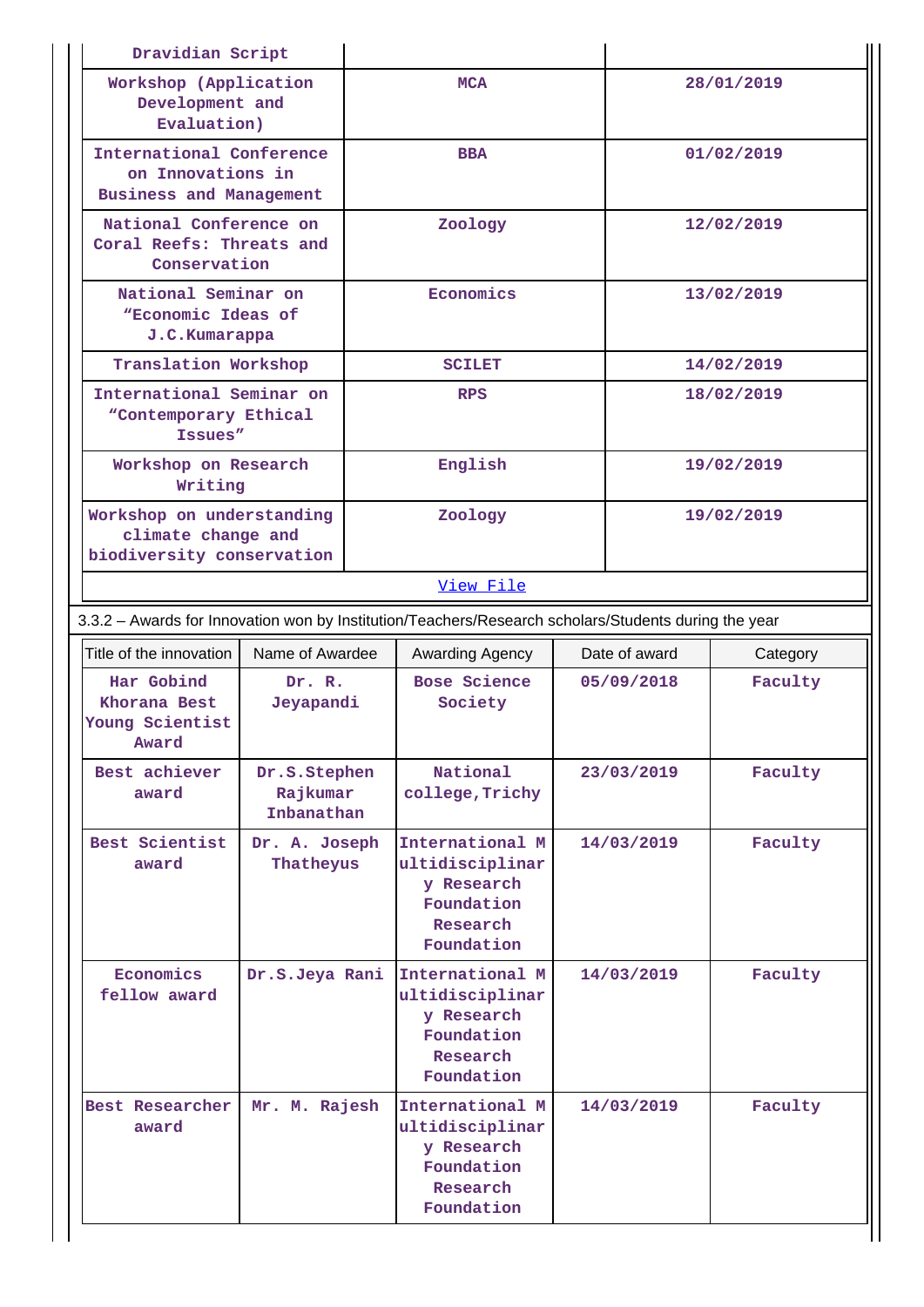| View File                                                                                                                                                  |                                          |                        |              |                                    |                         |                                   |                         |  |  |  |
|------------------------------------------------------------------------------------------------------------------------------------------------------------|------------------------------------------|------------------------|--------------|------------------------------------|-------------------------|-----------------------------------|-------------------------|--|--|--|
| 3.3.3 - No. of Incubation centre created, start-ups incubated on campus during the year                                                                    |                                          |                        |              |                                    |                         |                                   |                         |  |  |  |
| Incubation<br>Center                                                                                                                                       | Name                                     |                        | Sponsered By | Name of the<br>Start-up            | Nature of Start-<br>up  |                                   | Date of<br>Commencement |  |  |  |
|                                                                                                                                                            |                                          |                        |              | No Data Entered/Not Applicable !!! |                         |                                   |                         |  |  |  |
|                                                                                                                                                            |                                          |                        |              | No file uploaded.                  |                         |                                   |                         |  |  |  |
| 3.4 - Research Publications and Awards                                                                                                                     |                                          |                        |              |                                    |                         |                                   |                         |  |  |  |
|                                                                                                                                                            | $3.4.1$ – Ph. Ds awarded during the year |                        |              |                                    |                         |                                   |                         |  |  |  |
|                                                                                                                                                            |                                          | Name of the Department |              |                                    | Number of PhD's Awarded |                                   |                         |  |  |  |
|                                                                                                                                                            | English                                  |                        |              |                                    | 1                       |                                   |                         |  |  |  |
|                                                                                                                                                            | Mathematics                              |                        |              |                                    | 1                       |                                   |                         |  |  |  |
|                                                                                                                                                            | Physics                                  |                        |              |                                    | 3                       |                                   |                         |  |  |  |
|                                                                                                                                                            | Chemistry                                |                        |              |                                    | 3                       |                                   |                         |  |  |  |
|                                                                                                                                                            | <b>BBA</b>                               |                        |              |                                    | $\overline{\mathbf{2}}$ |                                   |                         |  |  |  |
|                                                                                                                                                            | Commerce                                 |                        |              |                                    | 4                       |                                   |                         |  |  |  |
| 3.4.2 - Research Publications in the Journals notified on UGC website during the year                                                                      |                                          |                        |              |                                    |                         |                                   |                         |  |  |  |
| <b>Type</b>                                                                                                                                                |                                          |                        | Department   | Number of Publication              |                         | Average Impact Factor (if<br>any) |                         |  |  |  |
| International                                                                                                                                              |                                          |                        | <b>BBA</b>   | 1                                  |                         | 2.26                              |                         |  |  |  |
| International                                                                                                                                              |                                          |                        | Botany       | $\overline{a}$                     |                         |                                   | 0.41                    |  |  |  |
| International                                                                                                                                              |                                          |                        | Chemistry    | 4                                  |                         |                                   | 1.11                    |  |  |  |
| International                                                                                                                                              |                                          |                        | Commerce     | 47                                 |                         | 1.12                              |                         |  |  |  |
| International                                                                                                                                              |                                          |                        | English      | 2                                  |                         | 5.7                               |                         |  |  |  |
| International                                                                                                                                              |                                          |                        | Psychology   | 3                                  |                         |                                   | 5.65                    |  |  |  |
| International                                                                                                                                              |                                          |                        | MIM          | 16                                 |                         |                                   | 5.45                    |  |  |  |
| International                                                                                                                                              |                                          |                        | MSW          | 13                                 |                         |                                   | 3.25                    |  |  |  |
| International                                                                                                                                              |                                          |                        | <b>MBA</b>   | $\overline{2}$                     |                         |                                   | 5.75                    |  |  |  |
| National                                                                                                                                                   |                                          |                        | Economics    | $\overline{2}$                     |                         |                                   | 1.56                    |  |  |  |
|                                                                                                                                                            |                                          |                        |              | View File                          |                         |                                   |                         |  |  |  |
| 3.4.3 - Books and Chapters in edited Volumes / Books published, and papers in National/International Conference<br>Proceedings per Teacher during the year |                                          |                        |              |                                    |                         |                                   |                         |  |  |  |
|                                                                                                                                                            | Department                               |                        |              |                                    | Number of Publication   |                                   |                         |  |  |  |
|                                                                                                                                                            | Commerce                                 |                        |              |                                    | 1                       |                                   |                         |  |  |  |
|                                                                                                                                                            | English                                  |                        |              |                                    | 4                       |                                   |                         |  |  |  |
|                                                                                                                                                            | Hindi                                    |                        |              |                                    | 3                       |                                   |                         |  |  |  |
|                                                                                                                                                            |                                          | Management studies     |              |                                    | $\overline{\mathbf{4}}$ |                                   |                         |  |  |  |
|                                                                                                                                                            | <b>MCA</b>                               |                        |              |                                    | 1                       |                                   |                         |  |  |  |
|                                                                                                                                                            | Microbiology                             |                        |              |                                    | 4                       |                                   |                         |  |  |  |
|                                                                                                                                                            | <b>MIM</b>                               |                        |              |                                    | 10                      |                                   |                         |  |  |  |
|                                                                                                                                                            | Psychology                               |                        |              |                                    | $\overline{\mathbf{2}}$ |                                   |                         |  |  |  |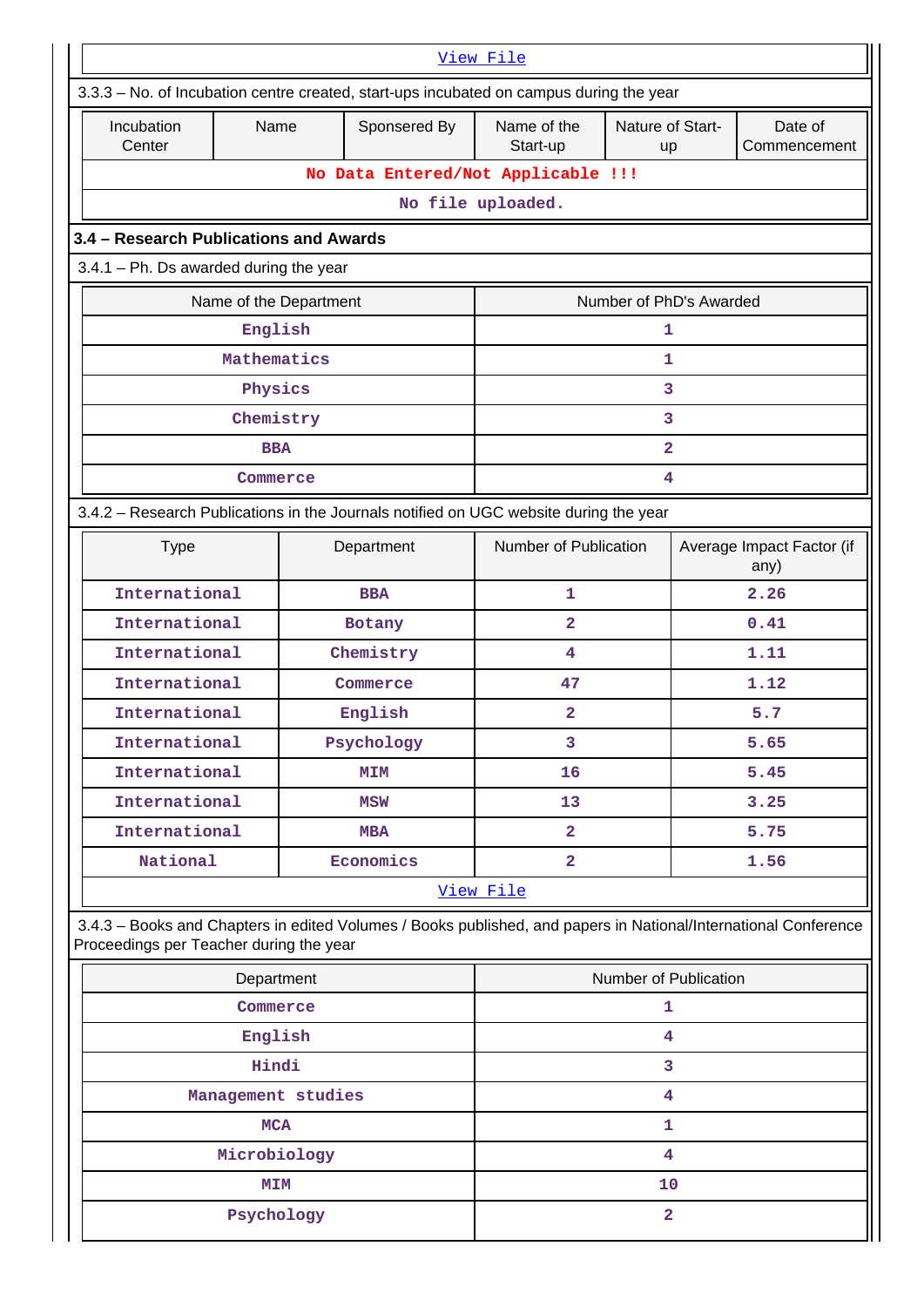|                                                                                                                                                                  | <b>RPS</b>              |                                                                                                                    |                        | $\overline{\mathbf{2}}$ |                       |                                                                    |                                                      |
|------------------------------------------------------------------------------------------------------------------------------------------------------------------|-------------------------|--------------------------------------------------------------------------------------------------------------------|------------------------|-------------------------|-----------------------|--------------------------------------------------------------------|------------------------------------------------------|
| Zoology                                                                                                                                                          |                         |                                                                                                                    |                        |                         |                       | 15                                                                 |                                                      |
|                                                                                                                                                                  | Economics               |                                                                                                                    |                        | $\overline{\mathbf{2}}$ |                       |                                                                    |                                                      |
|                                                                                                                                                                  | <b>PED</b>              |                                                                                                                    |                        |                         |                       | 1                                                                  |                                                      |
|                                                                                                                                                                  | Physics                 |                                                                                                                    |                        |                         |                       | 1                                                                  |                                                      |
|                                                                                                                                                                  | Tamil                   |                                                                                                                    |                        |                         |                       | 21                                                                 |                                                      |
|                                                                                                                                                                  | Viscom                  |                                                                                                                    |                        |                         |                       | 1                                                                  |                                                      |
|                                                                                                                                                                  | <b>BBA</b>              |                                                                                                                    |                        |                         |                       | 17                                                                 |                                                      |
|                                                                                                                                                                  |                         |                                                                                                                    |                        | View File               |                       |                                                                    |                                                      |
|                                                                                                                                                                  |                         | 3.4.4 - Patents published/awarded during the year                                                                  |                        |                         |                       |                                                                    |                                                      |
| <b>Patent Details</b>                                                                                                                                            |                         | Patent status                                                                                                      |                        |                         | <b>Patent Number</b>  |                                                                    | Date of Award                                        |
|                                                                                                                                                                  |                         | No Data Entered/Not Applicable !!!                                                                                 |                        |                         |                       |                                                                    |                                                      |
|                                                                                                                                                                  |                         |                                                                                                                    | No file uploaded.      |                         |                       |                                                                    |                                                      |
|                                                                                                                                                                  |                         | 3.4.5 - Bibliometrics of the publications during the last academic year based on average citation index in Scopus/ |                        |                         |                       |                                                                    |                                                      |
|                                                                                                                                                                  |                         | Web of Science or PubMed/ Indian Citation Index                                                                    |                        |                         |                       |                                                                    |                                                      |
| Title of the<br>Paper                                                                                                                                            | Name of<br>Author       | Title of journal                                                                                                   | Year of<br>publication |                         | <b>Citation Index</b> | Institutional<br>affiliation as<br>mentioned in<br>the publication | Number of<br>citations<br>excluding self<br>citation |
| An<br>Economic<br>study of<br>production<br>and<br>marketing<br>of milk in<br>Sankaranko<br>vil town<br>in Tirunel<br>veli<br>district<br>$\circ$ f<br>Tamilnadu | <b>T.SELVAKUM</b><br>AR | <b>IJEMR</b>                                                                                                       | 2018                   |                         | $\mathbf 0$           | The<br>American<br>College                                         | $\mathbf 0$                                          |
| Industry<br>specific<br>volatility<br>check on d<br>erivatives<br>introducti<br>on: Indian<br>context                                                            | Kannan K.               | Finance<br>India                                                                                                   | 2018                   |                         | $\mathbf{0}$          | <b>The</b><br>American<br>College                                  | $\mathbf{0}$                                         |
| On<br>Invertible<br>Graphs and<br>its Perfec<br>tness                                                                                                            | A. AMUTHA               | Journal of<br>Global<br>Research<br>in Mathema<br>tical<br>archives                                                | 2018                   |                         | $\overline{0}$        | The<br>American<br>College                                         | $\mathbf{0}$                                         |
| Trends and<br>Determinan                                                                                                                                         | S.C.B.<br>Samuel        | <b>RJPBCS</b><br>Volume 9,                                                                                         | 2018                   |                         | $\mathbf{0}$          | The<br>American                                                    | $\overline{2}$                                       |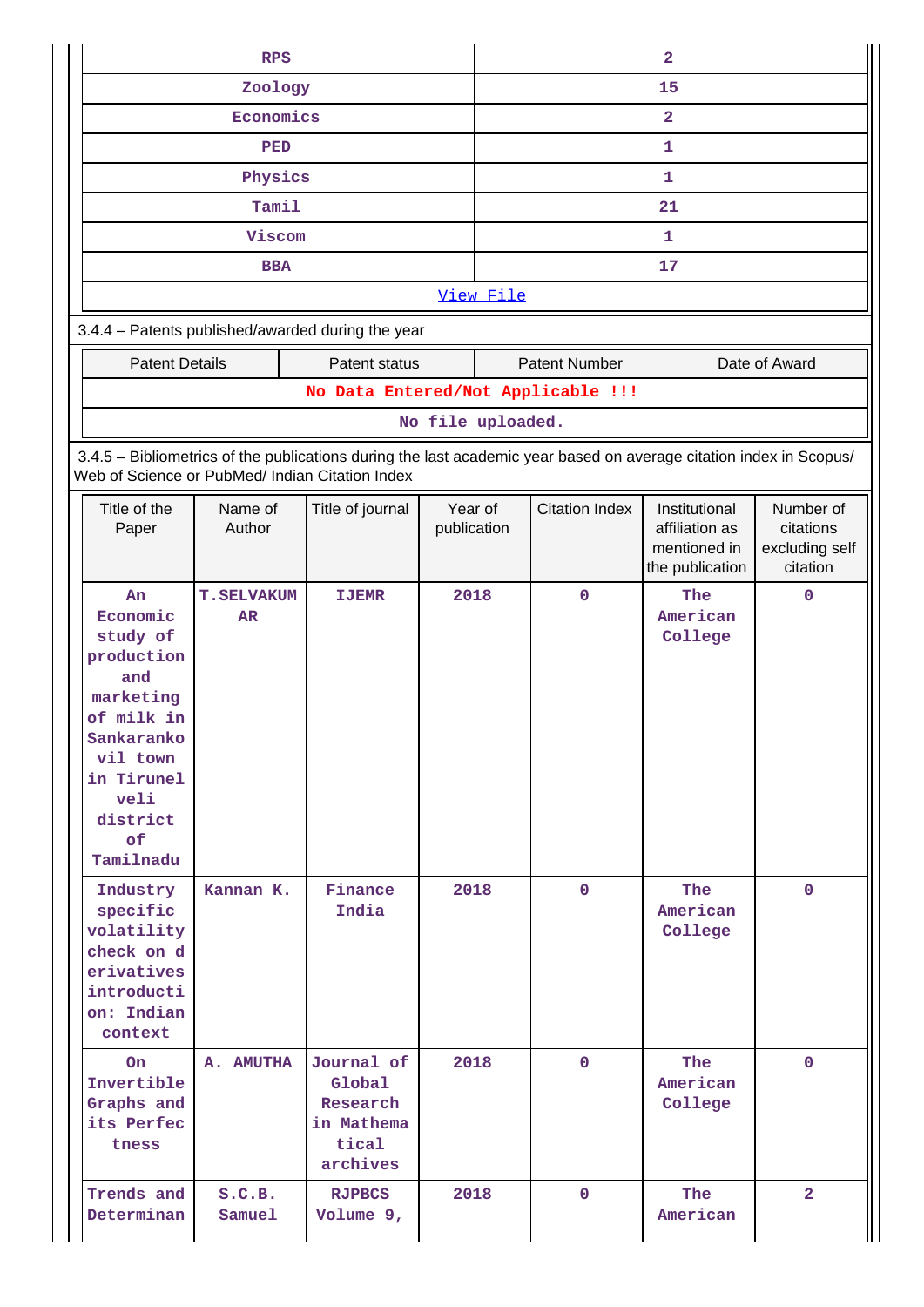| ts of<br>Dividend<br>Policy: A<br>Special<br>Focus on<br>Indian Pha<br>rmaceutica<br>1 Industry                                                                                                                                                              | Anbu<br>Selvan                       | Issue 6                                                                                         |      |                         | College                    |                |
|--------------------------------------------------------------------------------------------------------------------------------------------------------------------------------------------------------------------------------------------------------------|--------------------------------------|-------------------------------------------------------------------------------------------------|------|-------------------------|----------------------------|----------------|
| NLO and Fl<br>uorescent<br>Behavior<br>of a Novel<br>Schiff<br><b>Base</b><br>Derived<br>from 2,4Di<br>amino6 phe<br>ny11,3,5tr<br>iazine and<br>3(4methoxy<br>phenyl)1(t<br>hiophen2y1<br>)prop2en1o<br>ne and its<br>Metal<br>Complexes                    | Vathanarub<br>a M                    | Der Pharma<br>Chemica                                                                           | 2018 | $\mathbf 0$             | The<br>American<br>College | $\mathbf 0$    |
| Effect of<br>biogenic<br>silver<br>nanocubes<br>on matrix<br>metallopro<br>teinases 2<br>and 9 expr<br>essions in<br>hyperglyce<br>mic skin<br>injury and<br>its impact<br>in early<br>wound<br>healing in<br>streptozot<br>ocininduce<br>d diabetic<br>mice | Dr<br>Abiraham<br>George<br>Chelliah | Materials<br>Science<br>and Engine<br>ering C                                                   | 2018 | $\overline{\mathbf{3}}$ | The<br>American<br>College | $\overline{3}$ |
| Biocontrol<br>and growth<br>promotion<br>activity<br>of<br>endophytic<br>aspergillu<br>s spp.<br>from Mango<br>(Mangifera<br>Indica L.)                                                                                                                      | Dr Sanjay<br>Raveendran              | Asian<br>Journal of<br>Microbiolo<br>gy, Biotec<br>hnology<br>and Enviro<br>nmental<br>Sciences | 2018 | $\mathbf 0$             | The<br>American<br>College | $\mathbf 0$    |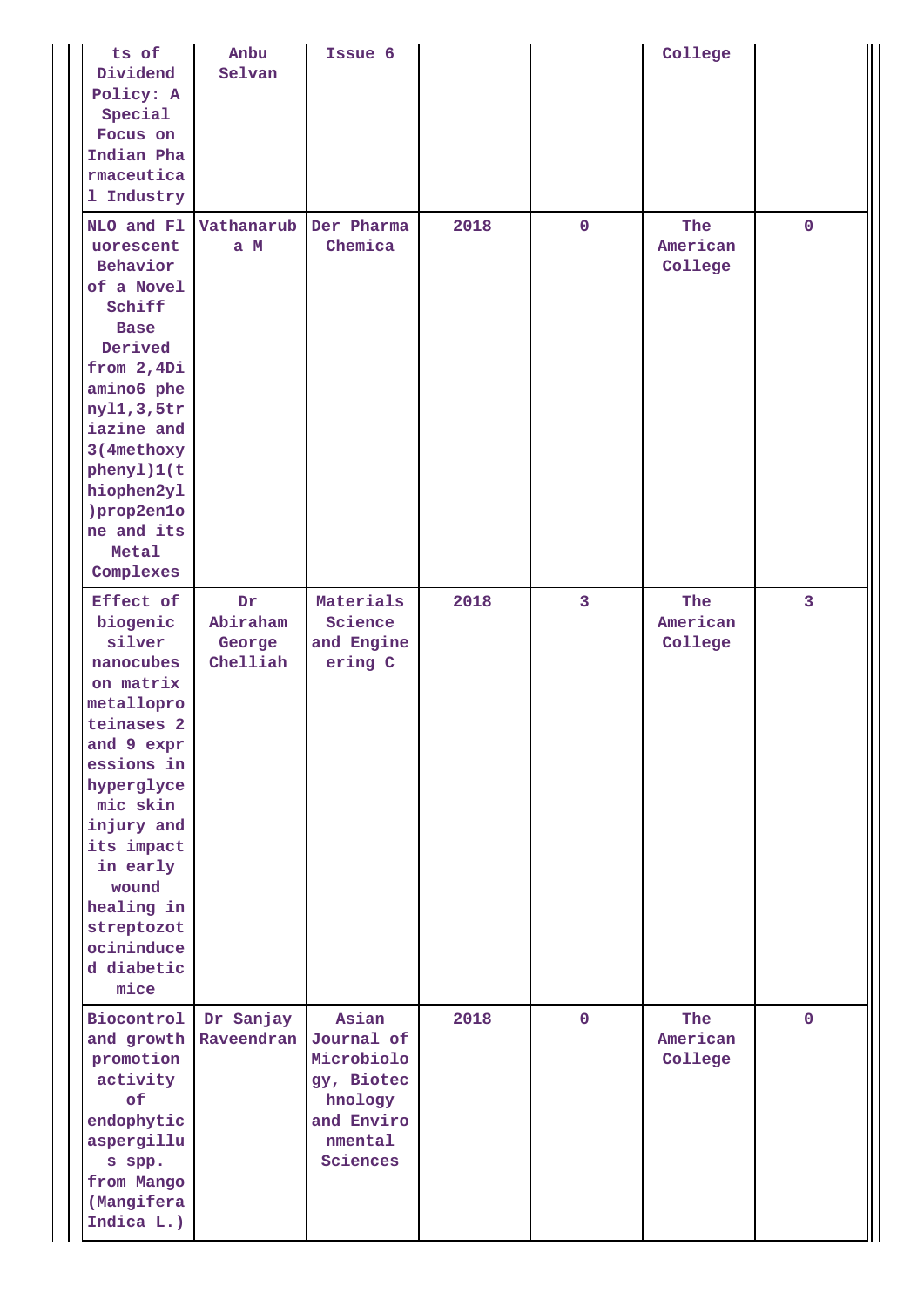| The role<br>of<br>zirconium<br>oxide as<br>nanofiller<br>on the con<br>ductivity,<br>morphology<br>, and<br>thermal<br>stability<br>of poly(me<br>thyl metha<br>crylate)-p<br>oly(styren<br>ecoacrylon<br>itrile)bas<br>ed plastic<br>ized<br>composite<br>solid<br>polymer el<br>ectrolytes | Dr Ganesan<br>T K                    | Ionics                                                                 | 2018 | $\mathbf{1}$   | The<br>American<br>College | $\mathbf{1}$            |
|----------------------------------------------------------------------------------------------------------------------------------------------------------------------------------------------------------------------------------------------------------------------------------------------|--------------------------------------|------------------------------------------------------------------------|------|----------------|----------------------------|-------------------------|
| The effect<br>of<br>titanium<br>dioxide<br>nanofiller<br>on the con<br>ductivity,<br>morphology<br>and<br>thermal<br>stability<br>of poly(me<br>thyl metha<br>crylate)-p<br>oly(styren<br>ecoacrylon<br>itrile)<br>based<br>composite<br>solid<br>polymer el<br>ectrolytes                   | Dr Ganesan<br>T K                    | Journal of<br>Materials<br>Science:<br>Materials<br>in Electro<br>nics | 2018 | $\overline{3}$ | The<br>American<br>College | $\overline{\mathbf{3}}$ |
| Growth, st<br>ructural,<br>thermal, m<br>echanical,<br>optical<br>and third<br>order<br>nonlinear<br>optical<br>studies of<br>3hydroxy 2<br>nitropyrid                                                                                                                                       | Dr Stephen<br>Rajkumar<br>Inbanathan | Optical<br>Materials                                                   | 2018 | 5              | The<br>American<br>College | 5                       |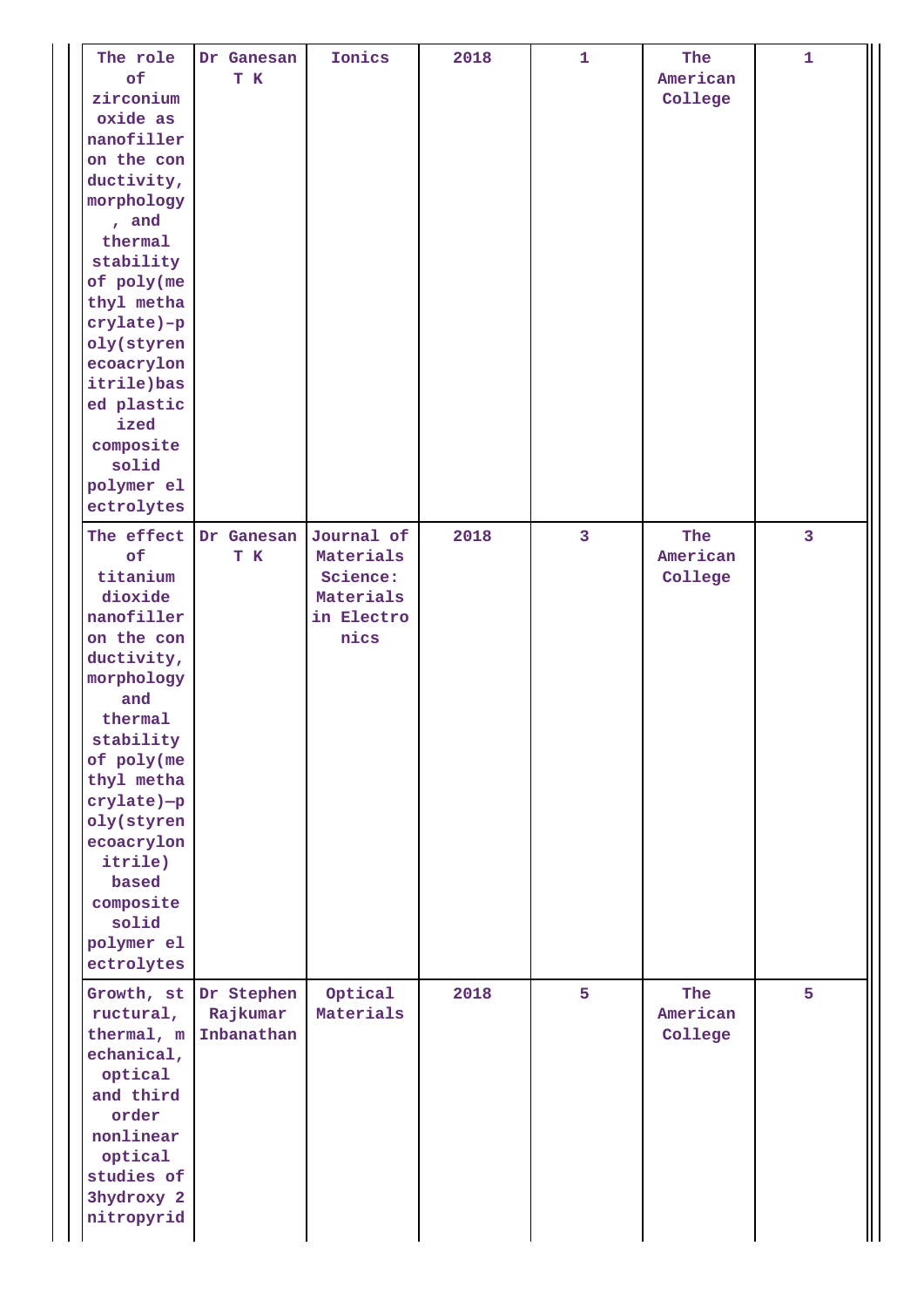| ine single<br>crystal                                                                                                                                                                                       |                                      |                                     |      |                |                            |              |
|-------------------------------------------------------------------------------------------------------------------------------------------------------------------------------------------------------------|--------------------------------------|-------------------------------------|------|----------------|----------------------------|--------------|
| Structural<br>properties<br>and<br>electrical<br>conduction<br>mechanisms<br>of Bi 0.9<br>$Sm$ 0.05 Tb<br>$0.05$ FeO<br>3 Thin<br>Film                                                                      | Dr Stephen<br>Rajkumar<br>Inbanathan | Applied<br>Surface<br>Science       | 2018 | $\overline{0}$ | The<br>American<br>College | $\mathbf 0$  |
| Enhanced<br>photo<br>catalytic<br>activity<br>of<br>graphene<br>oxide /MoO<br>3 nanocom<br>posites in<br>the degrad<br>ation of<br>Victoria<br><b>Blue Dye</b><br>under<br>visible<br>light irra<br>diation | Dr Stephen<br>Rajkumar<br>Inbanathan | Applied<br>Surface<br>Science       | 2018 | 8              | The<br>American<br>College | 8            |
| Coulomb<br>Modified<br>Glauber<br>Model<br>Analysis<br>for Intera<br>ction of 5<br>6Fe26, 84K<br>r36, 132Xe<br>54, 197Au7<br>9 and 238U<br>92 Project<br>iles                                               | Dr Stephen Springer P<br>Rajkumar    | roceedings<br>Inbanathan in Physics | 2018 | $\mathbf 0$    | The<br>American<br>College | 0            |
| Structural<br>properties<br>and<br>electrical<br>conduction<br>mechanisms<br>of Bi 0.9<br>$Sm$ 0.05 Tb<br>$0.05$ FeO<br>3 Thin<br>Film                                                                      | Ms Ruby<br>Subburaj                  | Applied<br>Surface<br>Science       | 2018 | $\mathbf 0$    | The<br>American<br>College | $\mathbf 0$  |
| Enhanced p<br>hotolumine                                                                                                                                                                                    | Dr Israel<br>s                       | Journal of<br>Materials             | 2018 | $\mathbf{1}$   | The<br>American            | $\mathbf{1}$ |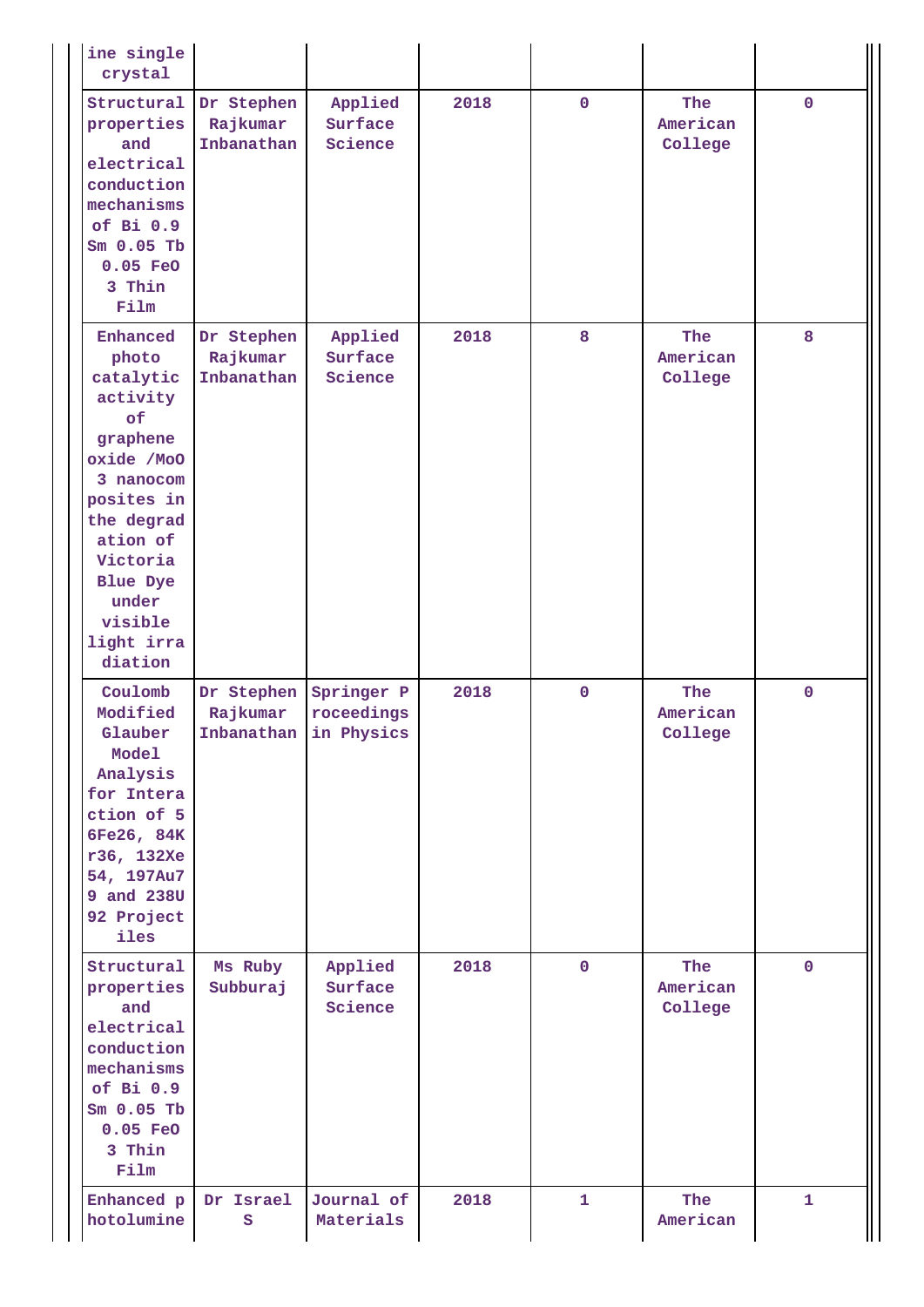| scence and<br>charge<br>density<br>studies of<br>novel (Sm1<br>$?xGdx)$ 203n<br>anophospho<br>rs for<br>WLED appli<br>cations              |                                            | Science:<br>Materials<br>in Electro<br>nics |      |                | College                    |              |
|--------------------------------------------------------------------------------------------------------------------------------------------|--------------------------------------------|---------------------------------------------|------|----------------|----------------------------|--------------|
| A novel<br>synthesis<br>of<br>orangered<br>emitting (<br>$Sm1?x$ Cex)<br>203 nanoph<br>osphors<br>for UV<br>LEDS                           | Dr Israel<br>S                             | NanoStruct<br>ures and N<br>anoObjects      | 2018 | 1              | The<br>American<br>College | $\mathbf{1}$ |
| Lowfrequen<br>cy ESR<br>studies on<br>permeable<br>and imperm<br>eable<br>deuterated<br>nitroxyl<br>radicals<br>in corn<br>oil<br>solution | Dr David<br>Jebaraj                        | Magnetic<br>Resonance<br>in<br>Chemistry    | 2018 | $\overline{0}$ | The<br>American<br>College | $\mathbf 0$  |
| Aerobic<br>Oxidation<br>of<br>Alcohols<br>Catalyzed<br>by<br>V205 Rods<br>Decorated<br>on.<br>Graphene<br>Oxide                            | Dr Beaula<br>Ruby<br>Kamalam<br>Manueldoss | ChemistryS<br>elect                         | 2018 | 0              | The<br>American<br>College | 0            |
| Studies on<br>annealed<br>ZnO:V thin<br>films<br>deposited<br>by<br>nebulised<br>spray<br>pyrolysis<br>method                              | Dr<br>D.Rachel<br>Malini                   | <b>AIP</b><br>Conference<br>Proceeding<br>s | 2018 | $\mathbf 0$    | The<br>American<br>College | $\mathbf{0}$ |
| Effects of<br>effluent<br>from elect                                                                                                       | Dr Joseph<br>Thatheyus                     | Fish and<br>Shellfish<br>Immunology         | 2018 | 5              | The<br>American<br>College | 5            |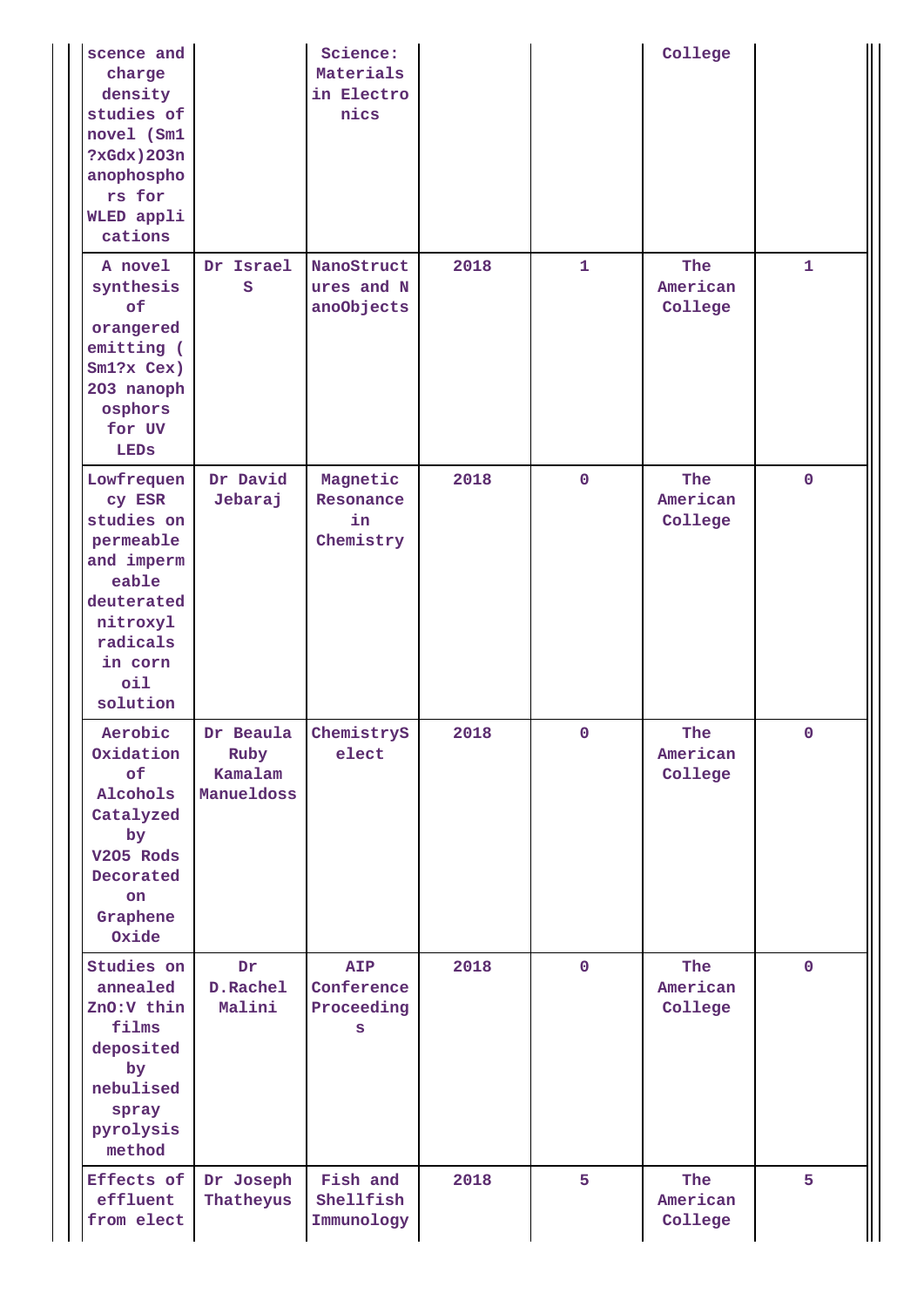| oplating<br>industry<br>on the<br>immune<br>response<br>in the<br>freshwater<br>fish,<br>Cyprinus<br>carpio                                                                                                                                                          |                                |                                                                       |                        |             |                                          |                                                 |
|----------------------------------------------------------------------------------------------------------------------------------------------------------------------------------------------------------------------------------------------------------------------|--------------------------------|-----------------------------------------------------------------------|------------------------|-------------|------------------------------------------|-------------------------------------------------|
| Responses<br>of<br>shortnosed<br>fruit bat,<br>Cynopterus<br>sphinx<br>(Vahl<br>1797)<br>towards<br>distress<br>calls of<br>their cons<br>pecifics<br>from<br>related<br>and<br>unrelated<br>sites: Imp<br>lications<br>for<br>building a<br>social rel<br>ationship | Dr Hanuman<br>than<br>Raghuram | Current<br>Science                                                    | 2018                   | $\mathbf 0$ | The<br>American<br>College               | $\mathbf{0}$                                    |
| Associatio<br>n of MTHFR<br><b>A1298C</b><br>gene<br>variant,<br>dna<br>damage,<br>and total<br>antioxidan<br>t status<br>with the<br>risk of<br>type 2<br>diabetes<br>mellitus<br>and its co<br>mplication<br>S                                                     | Dr T<br>Angeline               | Asian<br>Journal of<br>Pharmaceut<br>ical and<br>Clinical<br>Research | 2018                   | $\mathbf 0$ | The<br>American<br>College               | $\mathbf 0$                                     |
|                                                                                                                                                                                                                                                                      |                                |                                                                       | View File              |             |                                          |                                                 |
| 3.4.6 - h-Index of the Institutional Publications during the year. (based on Scopus/ Web of science)                                                                                                                                                                 |                                |                                                                       |                        |             |                                          |                                                 |
| Title of the<br>Paper                                                                                                                                                                                                                                                | Name of<br>Author              | Title of journal                                                      | Year of<br>publication | h-index     | Number of<br>citations<br>excluding self | Institutional<br>affiliation as<br>mentioned in |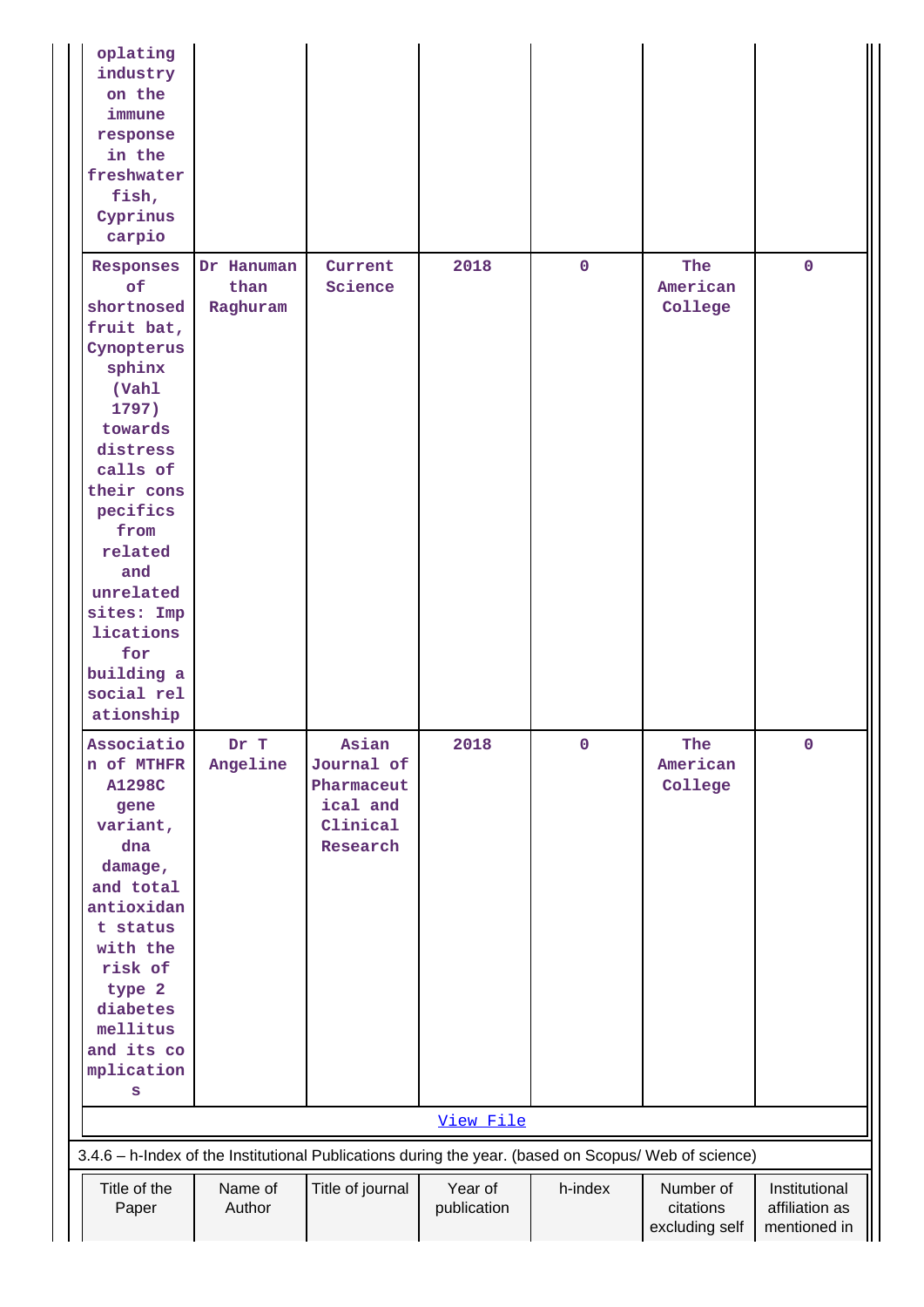|                                                                                                                                                          |                        |                                                                                            |      |    | citation     | the publication                   |
|----------------------------------------------------------------------------------------------------------------------------------------------------------|------------------------|--------------------------------------------------------------------------------------------|------|----|--------------|-----------------------------------|
| Analysis<br>of oxygen<br>bonding<br>with<br>metals of<br>different<br>oxidation<br>states<br>from exper<br>imental<br>charge<br>density di<br>stribution | Israel S.              | Physica B,<br>condensed<br>matter<br>journal                                               | 2018 | 28 | $\mathbf 0$  | <b>The</b><br>American<br>College |
| A novel<br>synthesis<br>of<br>orangered<br>emitting<br>(Sm1?x)<br>Cex) 203 na<br>nophosphor<br>s for UV<br>LEDS                                          | Israel S.              | NanoStruct<br>ures and N<br>anoObjects                                                     | 2018 | 14 | $\mathbf{1}$ | The<br>American<br>College        |
| A Study On<br>Harmonious<br>coloring<br>of Central<br>Graph of<br>Jahangir<br>Graph                                                                      | A. AMUTHA              | Internatio<br>nal<br>Journal of<br>Pure and<br>Applied Ma<br>thematics                     | 2018 | 34 | $\mathbf 0$  | The<br>American<br>College        |
| A study on<br>harmonious<br>coloring<br>of<br>Circulant<br>Networks                                                                                      | A. AMUTHA              | Internatio<br>nal<br>Journal of<br>Engineerin<br>g and Tech<br>nology (UAE<br><sup>)</sup> | 2018 | 20 | $\mathbf 0$  | The<br>American<br>College        |
| A Study on<br>Slope<br>number of<br>certain<br>Classes of<br>Bipartite<br>Graphs                                                                         | A. AMUTHA              | Internatio<br>nal<br>Journal of<br>Engineerin<br>g and Tech<br>nology (UAE<br>$\lambda$    | 2018 | 20 | $\mathbf 0$  | The<br>American<br>College        |
| Aerobic<br>Oxidation<br>of<br>Alcohols<br>Catalyzed<br>by V205<br>Rods<br>Decorated<br>on<br>Graphene<br>Oxide                                           | Ruby<br>Kamalam<br>M.B | ChemistryS<br>elect                                                                        | 2018 | 17 | $\mathbf 0$  | The<br>American<br>College        |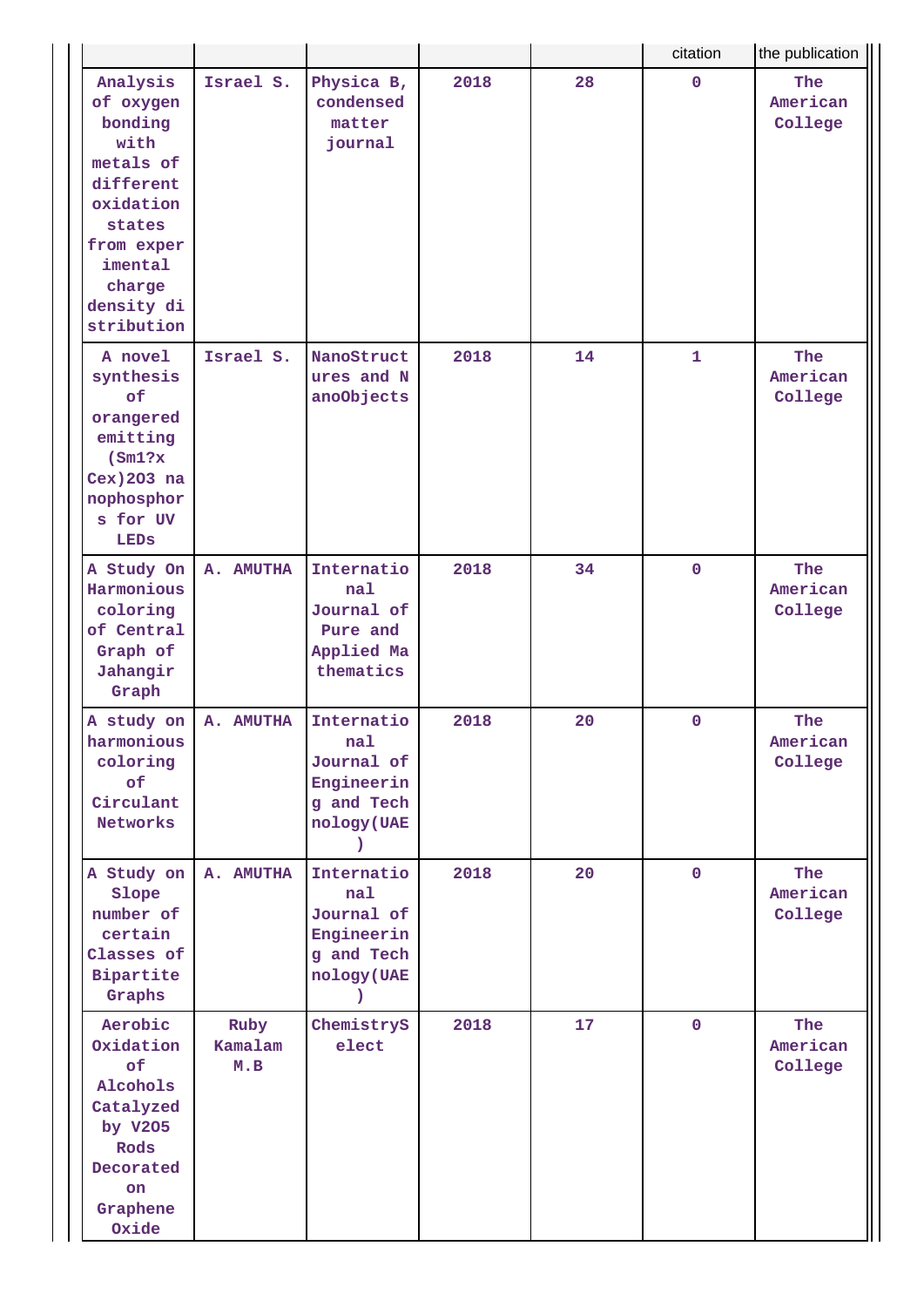| An<br>overview<br>on signifi<br>cance of<br>Employee<br>retention                                                                                                                              | S.Tephilla<br>hvasantham | Internatio<br>nal<br>journal of<br>recent eng<br>ineering<br>and<br>technology | 2018 | 20 | $\mathbf 0$ | The<br>American<br>College |
|------------------------------------------------------------------------------------------------------------------------------------------------------------------------------------------------|--------------------------|--------------------------------------------------------------------------------|------|----|-------------|----------------------------|
| Analysis<br>of oxygen<br>bonding<br>with<br>metals of<br>different<br>oxidation<br>states<br>from exper<br>imental<br>charge<br>density di<br>stribution                                       | Richard<br>Rajkumar P    | Physica B,<br>condensed<br>matter<br>journal                                   | 2018 | 98 | $\mathbf 0$ | The<br>American<br>College |
| Analysis<br>of oxygen<br>bonding<br>with<br>metals of<br>different<br>oxidation<br>states<br>from exper<br>imental<br>charge<br>density di<br>stribution                                       | C.Anzline                | Physica B,<br>condensed<br>matter<br>journal                                   | 2018 | 98 | $\mathbf 0$ | The<br>American<br>College |
| n of MTHFR<br><b>A1298C</b><br>Gene<br>variant,<br>DNA damage<br>and total<br>antioxidan<br>t status<br>with the<br>risk of<br>type 2<br>Diabetes<br>Mellitus<br>and its co<br>mplication<br>S | Associatio Angeline T    | Asian<br>Journal of<br>Pharmaceut<br>ical and<br>Clinical<br>Research          | 2018 | 26 | $\mathbf 0$ | The<br>American<br>College |
| Biocontrol<br>and growth<br>promotion<br>activity<br>of<br>endophytic                                                                                                                          | R.Sanjay                 | Asian<br>journal of<br>Microbiolo<br>gy , Biotec<br>hnology<br>and enviro      | 2018 | 13 | $\mathbf 0$ | The<br>American<br>College |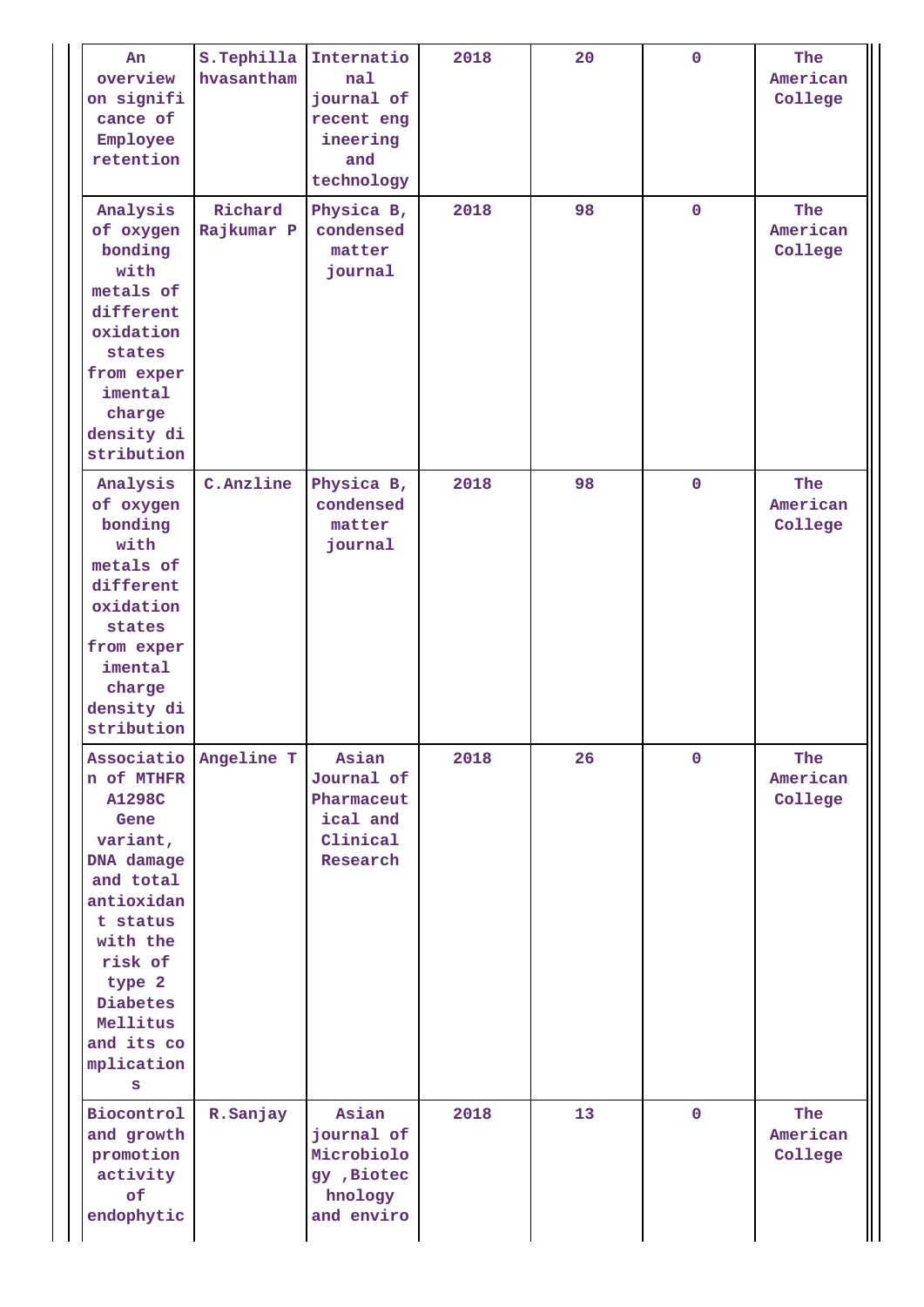| Aspergillu<br>s spp.<br>From mango<br>(Mangifera<br>indica 1.)                                                                                                                                              |                        | nmental<br>sciences                                                    |      |     |                  |                            |
|-------------------------------------------------------------------------------------------------------------------------------------------------------------------------------------------------------------|------------------------|------------------------------------------------------------------------|------|-----|------------------|----------------------------|
| Enhanced<br>photo<br>catalytic<br>activity<br>of<br>graphene<br>oxide /MoO<br>3 nanocomp<br>osites in<br>the degrad<br>ation of<br>Victoria<br><b>Blue Dye</b><br>under<br>visible<br>light irra<br>diation | Ruby<br>Kamalam<br>M.B | Applied<br>Surface<br>Science                                          | 2018 | 159 | $6 \overline{6}$ | The<br>American<br>College |
| Characteri<br>zation of<br>Harmonious<br>coloring,<br>Matching<br>and<br>Central<br>Graph of<br>Symmetric<br>Interconne<br>ction<br>Networks                                                                | A. AMUTHA              | Internatio<br>nal<br>Journal of<br>Pure and<br>Applied Ma<br>thematics | 2018 | 34  | $\mathbf 0$      | The<br>American<br>College |
| Structural<br>properties<br>and<br>electrical<br>conduction<br>mechanisms<br>of Bi 0.9<br>$Sm$ 0.05 Tb<br>0.05 FeO 3<br>Thin Film                                                                           | Inbanathan<br>S.S.R.   | Applied<br>Surface<br>Science                                          | 2018 | 159 | $\mathbf{1}$     | The<br>American<br>College |
| Enhanced<br>photo<br>catalytic<br>activity<br>of<br>graphene<br>oxide /MoO<br>3 nanocomp<br>osites in<br>the degrad<br>ation of<br>Victoria                                                                 | Inbanathan<br>S.S.R.   | Applied<br>Surface<br>Science                                          | 2018 | 159 | $6\overline{6}$  | The<br>American<br>College |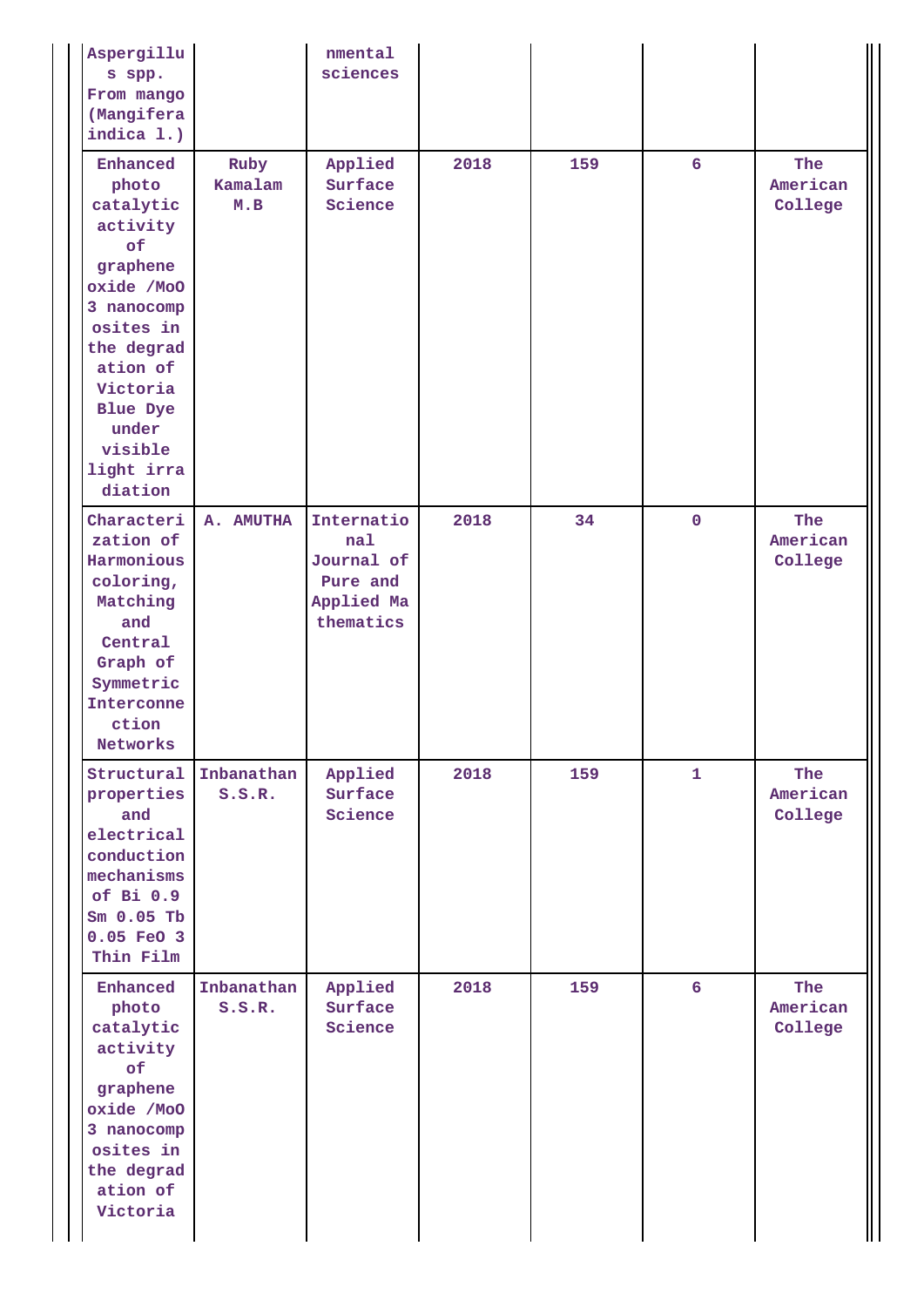| <b>Blue Dye</b><br>under<br>visible<br>light irra<br>diation                                                                                                                    |                      |                                                                        |      |    |                |                            |
|---------------------------------------------------------------------------------------------------------------------------------------------------------------------------------|----------------------|------------------------------------------------------------------------|------|----|----------------|----------------------------|
| Growth, st<br>ructural,<br>thermal, m<br>echanical,<br>optical<br>and third<br>order<br>nonlinear<br>optical<br>studies of<br>3hydroxy 2<br>nitropyrid<br>ine single<br>crystal | Inbanathan<br>S.S.R. | Optical<br>Materials                                                   | 2018 | 92 | 5              | The<br>American<br>College |
| Coulomb<br>Modified<br>Glauber<br>Model<br>Analysis<br>for Intera<br>ction of<br>56Fe26,<br>84Kr36,<br>132Xe54,<br>197Au79<br>and 238U92<br>Projectile<br>S                     | Inbanathan<br>S.S.R. | Springer P<br>roceedings<br>in Physics                                 | 2018 | 15 | $\mathbf 0$    | The<br>American<br>College |
| Domatic<br>number of<br>a<br>Butterfly<br>Network                                                                                                                               | A. AMUTHA            | Internatio<br>nal<br>Journal of<br>Pure and<br>Applied Ma<br>thematics | 2018 | 34 | $\mathbf 0$    | The<br>American<br>College |
| Salinity<br>induced<br>changes in<br>the chloro<br>plast<br>proteome<br>of the<br>aquatic pt<br>eridophyte<br>Azolla mic<br>rophylla                                            | Abraham<br>G.C       | Symbiosis                                                              | 2018 | 42 | $\overline{2}$ | The<br>American<br>College |
| Isolation<br>and charac<br>terization<br>of high<br>protein<br>and phycoc                                                                                                       | Abraham<br>G.C       | Journal of<br>Basic Micr<br>obiology                                   | 2018 | 47 | $\mathbf 0$    | The<br>American<br>College |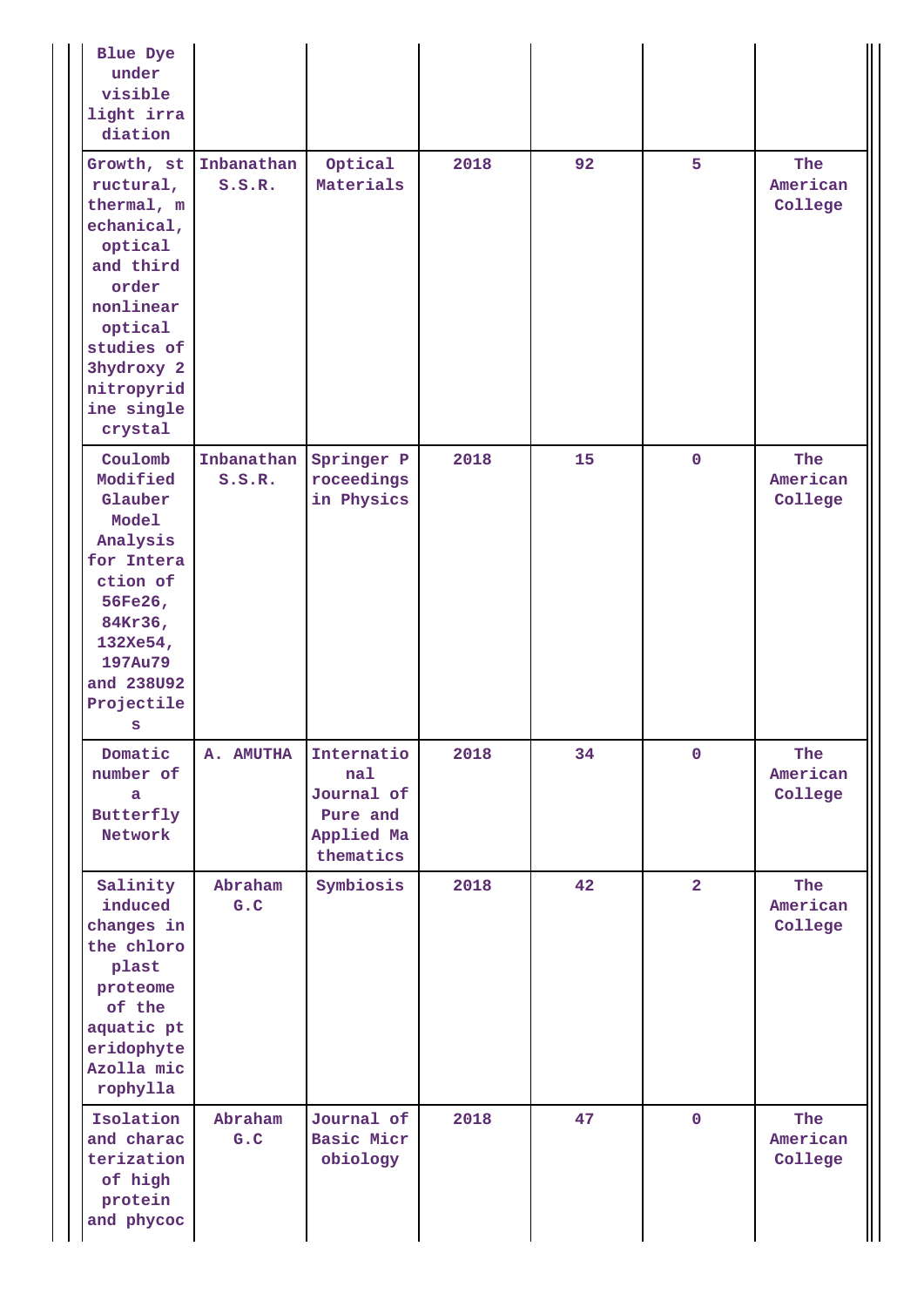| yanin<br>producing<br>mutants of<br>Arthrospir<br>a<br>platensis                                                                                                                             |                 |                                                           |      |     |                |                            |
|----------------------------------------------------------------------------------------------------------------------------------------------------------------------------------------------|-----------------|-----------------------------------------------------------|------|-----|----------------|----------------------------|
| Toxicity<br>of<br>biocides<br>to native<br>cyanobacte<br>ria at<br>different<br>rice crop<br>stages in<br>wetland<br>paddy<br>field                                                          | Abraham<br>G.C  | Journal of<br>Applied<br>Phycology                        | 2018 | 93  | $\overline{4}$ | The<br>American<br>College |
| Threshold<br>capacity<br>of<br>strawberry<br>cultivars<br>to<br>salinity<br>and rhizos<br>phere<br>bacterial<br>population<br>for<br>tolerance                                               | Abraham<br>G.C  | Indian<br>Journal of<br>Agricultur<br>al Biochem<br>istry | 2018 | 22  | $\mathbf 0$    | The<br>American<br>College |
| Physicoche<br>mical<br>factors in<br>fluencing<br>spore germ<br>ination in<br>cyanobacte<br>rium Fisch<br>erella<br>muscicola                                                                | Abraham<br>G.C. | J Basic Mi<br>crobiolG.C                                  | 2018 | 47  | $\mathbf{0}$   | The<br>American<br>College |
| Effect of<br>biogenic<br>silver<br>nanocubes<br>on matrix<br>metallopro<br>teinases 2<br>and 9 expr<br>essions in<br>hyperglyce<br>mic skin<br>injury and<br>its impact<br>in early<br>wound | Abraham<br>G.C  | Materials<br>Science<br>and Engine<br>ering CG.C          | 2018 | 104 | $\mathbf{0}$   | The<br>American<br>College |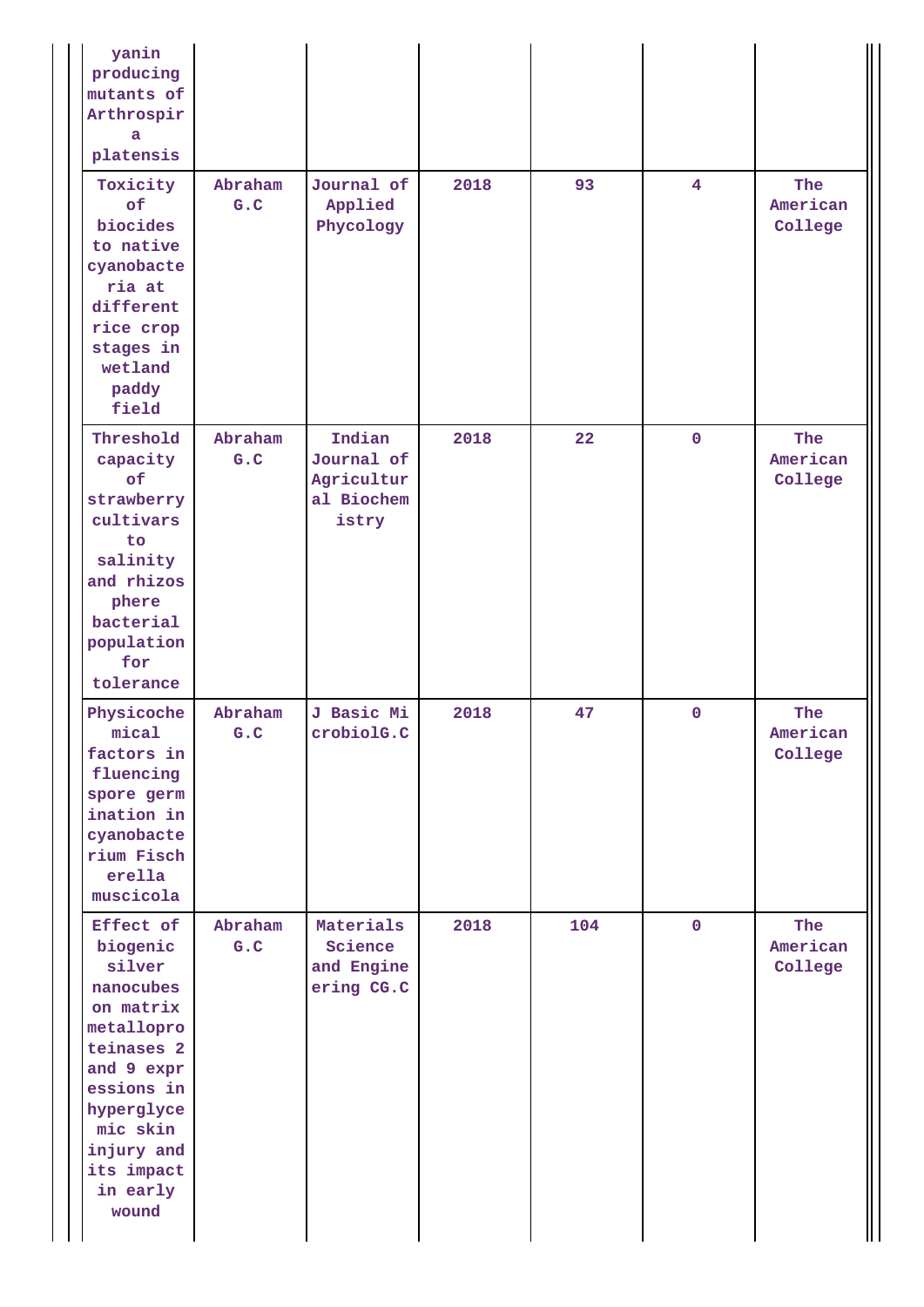| healing in<br>streptozot<br>ocininduce<br>d diabetic<br>mice                                                                                                                         |                            |                                              |      |     |              |                            |
|--------------------------------------------------------------------------------------------------------------------------------------------------------------------------------------|----------------------------|----------------------------------------------|------|-----|--------------|----------------------------|
| Effect of<br>effluent<br>from elect<br>roplating<br>industry<br>on the<br>immune<br>response<br>in the<br>freshwater<br>fish,<br>Cyprinus<br>carpio.                                 | A.J.Thathe<br>yus,         | Fish<br>Shellfish<br>Immunology<br>79: 8692. | 2018 | 103 | 5            | The<br>American<br>College |
| Spindepend<br>ent<br>tunneling<br>of light<br>and heavy<br>holes with<br>electric<br>and<br>magnetic<br>fields                                                                       | $\mathbf{K}$<br>Gnanasekar | Journal of<br>Semiconduc<br>tors             | 2018 | 20  | $\mathbf{1}$ | The<br>American<br>College |
| Effect of<br>pressure<br>and temper<br>ature on s<br>pindepende<br>nt<br>tunneling<br>in<br>InAs/GaAs<br>heterostru<br>cture with<br>Dresselhau<br>s<br>spinorbit<br>interactio<br>n | $\mathbf K$<br>Gnanasekar  | Physics<br>Letters A                         | 2019 | 159 | $\mathbf{1}$ | The<br>American<br>College |
| Effect of<br>pressure<br>and temper<br>ature on s<br>pindepende<br>nt<br>tunneling<br>in<br>InAs/GaAs<br>heterostru<br>cture with<br>Dresselhau                                      | L.Bruno Ch<br>andrasekar   | Physics<br>Letters A                         | 2019 | 159 | $\mathbf{1}$ | The<br>American<br>College |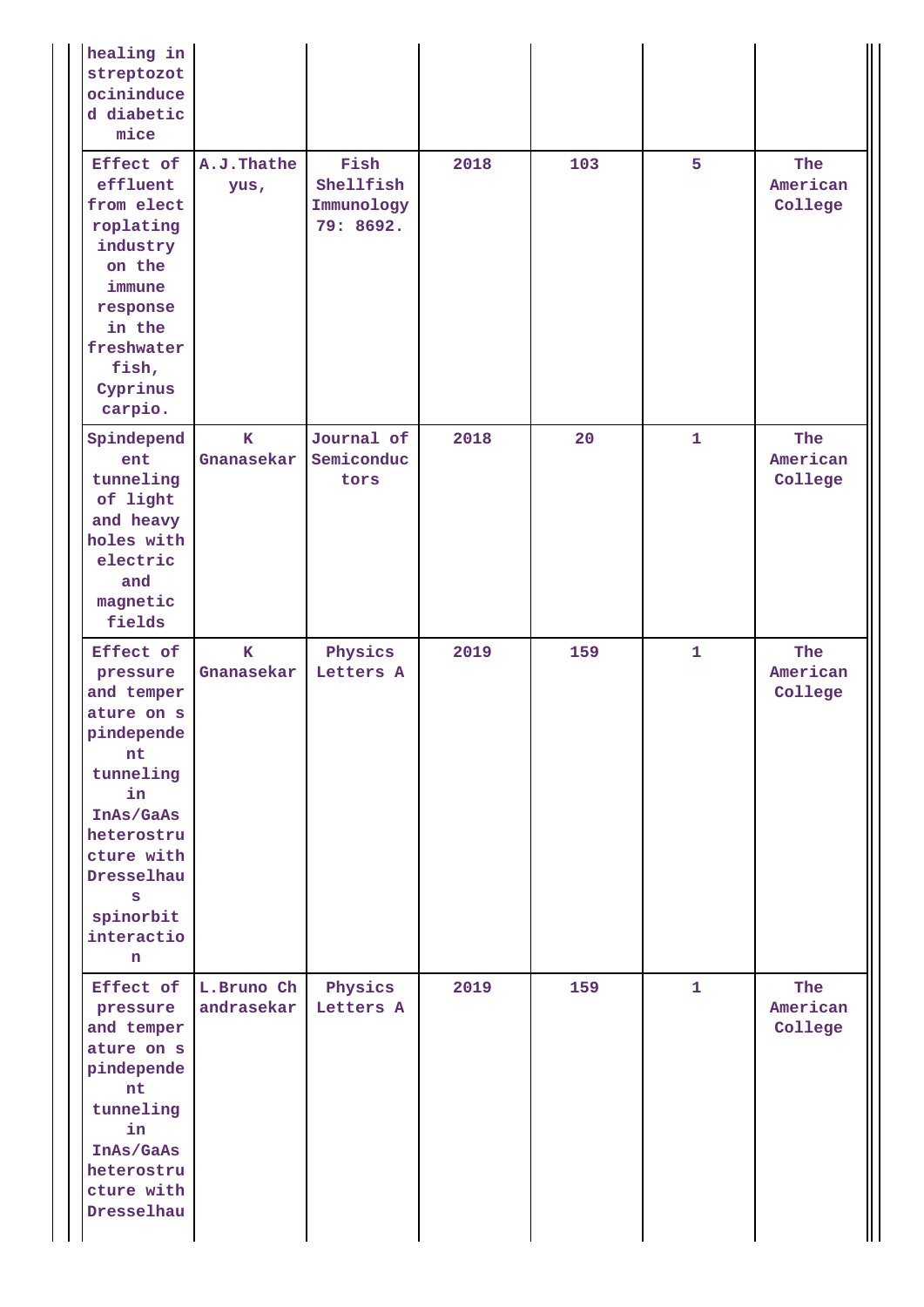| S<br>spinorbit<br>interactio<br>n                                                                                                                                      |                                              |                                                                        |      |     |              |                                   |
|------------------------------------------------------------------------------------------------------------------------------------------------------------------------|----------------------------------------------|------------------------------------------------------------------------|------|-----|--------------|-----------------------------------|
| Effect of<br>the<br>?potential<br>on spindep<br>endent<br>electron<br>tunneling<br>in double<br>barrier se<br>miconducto<br>r heterost<br>ructure                      | к<br>Gnanasekar                              | Superlatti<br>ces and Mi<br>crostructu<br>res                          | 2018 | 66  | $\mathbf{1}$ | The<br>American<br>College        |
| Effect of<br>the<br>?potential<br>on spindep<br>endent<br>electron<br>tunneling<br>in double<br>barrier se<br>miconducto<br>r heterost<br>ructure                      | Chandrasek<br>ar $L.B.,$<br>Gnanasekar<br>к. | Superlatti<br>ces and Mi<br>crostructu<br>res                          | 2018 | 66  | $\mathbf{1}$ | <b>The</b><br>American<br>College |
| Effects of<br>nonDarcian<br>and Temper<br>ature<br>dependent<br>heat<br>source on<br>twophase<br>flow in a<br>vertical<br>porous<br>space with<br>thermal<br>radiation | D.Lourdu<br>Immaculate                       | Heat<br>Transfer<br>Asian<br>Research                                  | 2018 | 29  | $\mathbf 0$  | The<br>American<br>College        |
| Enhanced p<br>hotolumine<br>scence and<br>charge<br>density<br>studies of<br>novel<br>(Sm1?x<br>Gdx) 203 na<br>nophosphor<br>s for WLED<br>applicatio<br>ns            | Israel S                                     | Journal of<br>Materials<br>Science:<br>Materials<br>in Electro<br>nics | 2018 | 63  | $\mathbf 0$  | The<br>American<br>College        |
| Fluorogeni                                                                                                                                                             | Rani B.K.                                    | Journal of                                                             | 2018 | 235 | 25           | The                               |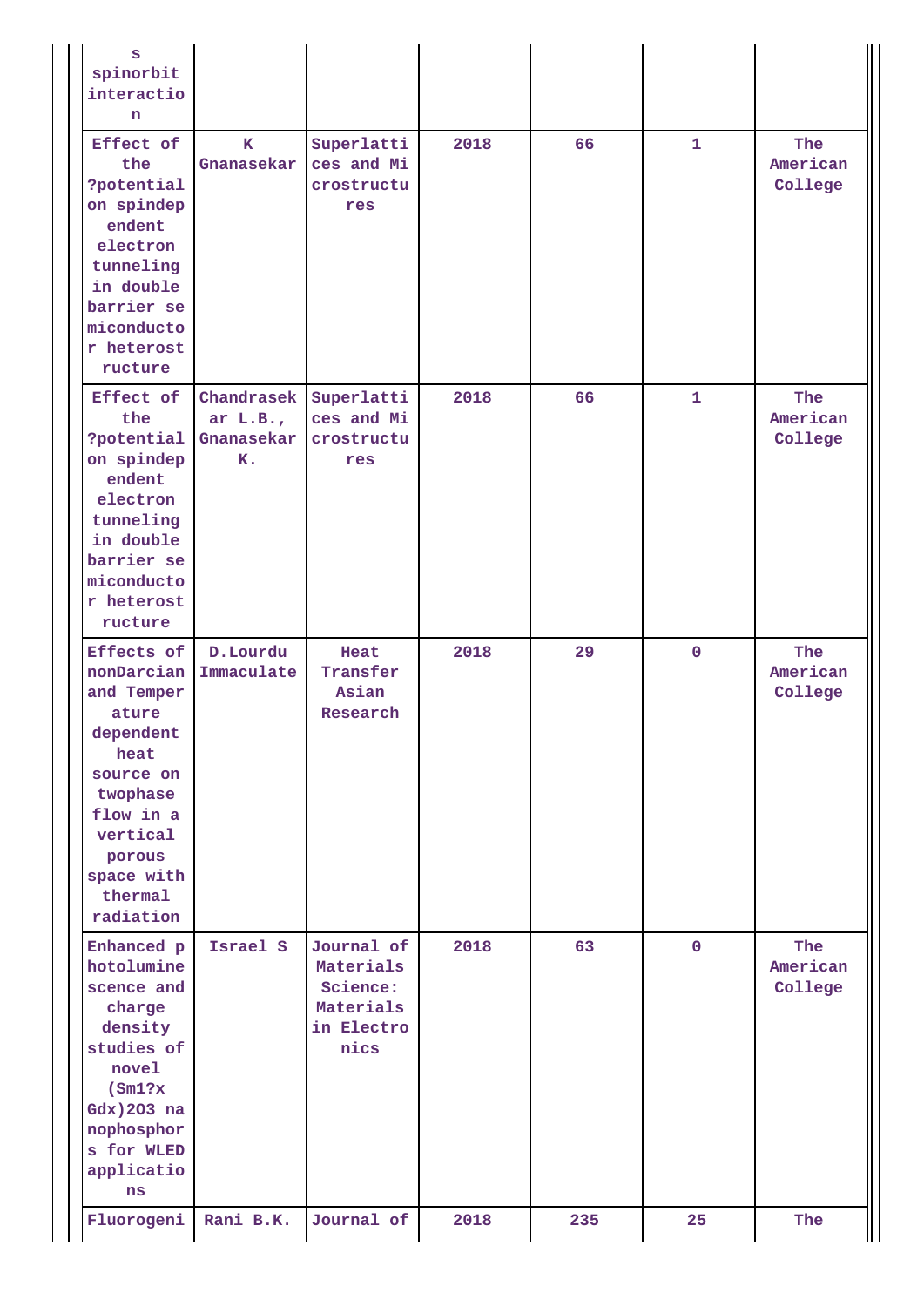| c mercury<br>ion sensor<br>based on p<br>yreneamino<br>mercapto t<br>hiadiazole<br>unit                                                                                                   |                                        | Hazardous<br>Materials                                           |      |     |              | American<br>College        |
|-------------------------------------------------------------------------------------------------------------------------------------------------------------------------------------------|----------------------------------------|------------------------------------------------------------------|------|-----|--------------|----------------------------|
| Graphene<br>oxide<br>reduced<br>graphene<br>oxide poly<br>sulfone na<br>nocomposit<br>e pellets:<br>An alterna<br>tive<br>adsorbent<br>of<br>antibiotic<br>pollutantc<br>iprofloxac<br>in | Krishna<br>Kumar K,<br>Monica<br>J.H.R | Separation<br>Science<br>and<br>Technology<br>(Philadelp<br>hia) | 2019 | 69  | $\mathbf 0$  | The<br>American<br>College |
| Influence<br>of<br>Specific<br>Training<br>with and<br>without<br>Yogic<br>practices<br>on speed<br>among<br>women<br>kabaddi<br>players                                                  | P. Kala                                | Journal of<br>Informatio<br>n and Comp<br>utational<br>Science   | 2019 | 22  | $\mathbf 0$  | The<br>American<br>College |
| Lovastatin<br>production<br>of<br>Rhizopus<br>oryzae                                                                                                                                      | S.Rajkumar<br>Immanuel                 | Internatio<br>nal<br>journal of<br>medical<br>sciences           | 2018 | 49  | $\mathbf 0$  | The<br>American<br>College |
| Lowfrequen<br>cy ESR<br>studies on<br>permeable<br>and imperm<br>eable<br>deuterated<br>nitroxyl<br>radicals<br>in corn<br>oil<br>solution                                                | David<br>Jebaraj D.                    | Magnetic<br>Resonance<br>in<br>Chemistry                         | 2018 | 66  | $\mathbf 0$  | The<br>American<br>College |
| Luminescen<br>t solar co<br>ncentrator                                                                                                                                                    | Robson<br>Benjamin<br>Α.               | Current<br>Science                                               | 2018 | 104 | $\mathbf{0}$ | The<br>American<br>College |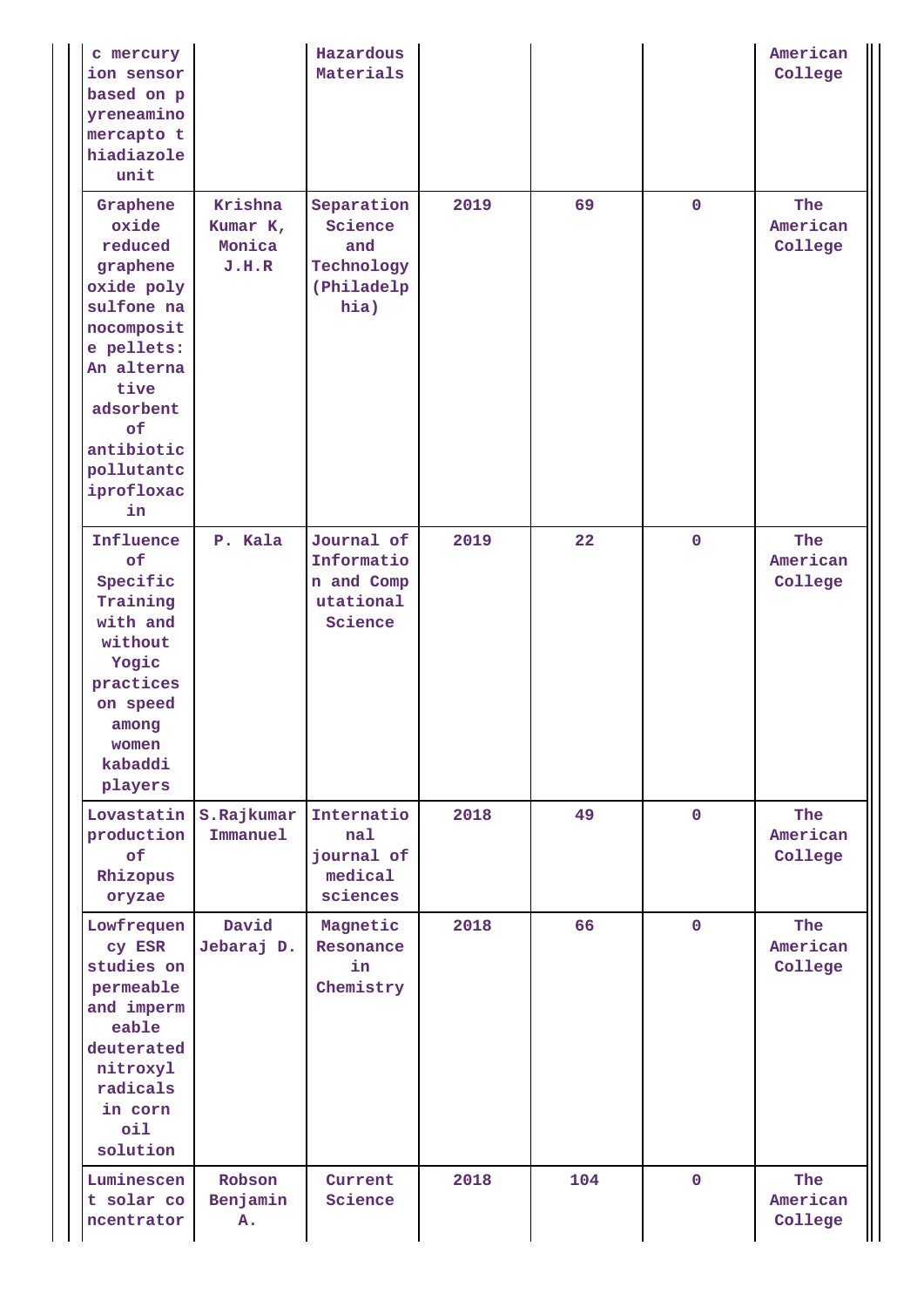| sthe solar<br>waveguides                                                                                                                                                                             |                                   |                                                                                  |      |     |              |                            |
|------------------------------------------------------------------------------------------------------------------------------------------------------------------------------------------------------|-----------------------------------|----------------------------------------------------------------------------------|------|-----|--------------|----------------------------|
| Preparatio<br>n and Char<br>acterizati<br>on of Mn<br>Doped ZnO<br>Nanorods                                                                                                                          | Bruno Chan<br>drasekar<br>L.      | Physics of<br>the Solid<br><b>State</b>                                          | 2018 | 44  | $\mathbf{1}$ | The<br>American<br>College |
| Responses<br>of short<br>nosed<br>fruit bat,<br>Cynopterus<br>sphinx<br>(Vahl<br>1797)<br>towards<br>distress<br>calls of<br>their cons<br>pecifics<br>from<br>related<br>and<br>unrelated<br>sites: | н.<br>Raghuram                    | Current<br>Science                                                               | 2018 | 104 | $\mathbf 0$  | The<br>American<br>College |
| Six sigma<br>and its<br>role in<br>total<br>quality ma<br>nagement.                                                                                                                                  | $s.\text{Tephilla}$<br>hvasantham | Journal of<br>advance<br>research<br>in<br>dynamical<br>and<br>control<br>system | 2018 | 8   | $\mathbf 0$  | The<br>American<br>College |
| Six sigma<br>and its<br>role in<br>total<br>quality ma<br>nagement.                                                                                                                                  | T.S. Priya<br>darshini            | Journal of<br>advance<br>research<br>in<br>dynamical<br>and<br>control<br>system | 2018 | 8   | $\mathbf 0$  | The<br>American<br>College |
| Six sigma<br>and its<br>role in<br>total<br>quality ma<br>nagement.                                                                                                                                  | T. Nithya                         | Journal of<br>advance<br>research<br>in<br>dynamical<br>and<br>control<br>system | 2018 | 8   | $\mathbf 0$  | The<br>American<br>College |
| Spin<br>resonant<br>tunneling<br>in CdTe/Cd<br><b>1xMnxTe</b><br>double                                                                                                                              | $\mathbf{K}$<br>Gnanasekar        | Physica E:<br>Lowdimensi<br>onal<br>Systems<br>and Nanost<br>ructures            | 2019 | 82  | $\mathbf 0$  | The<br>American<br>College |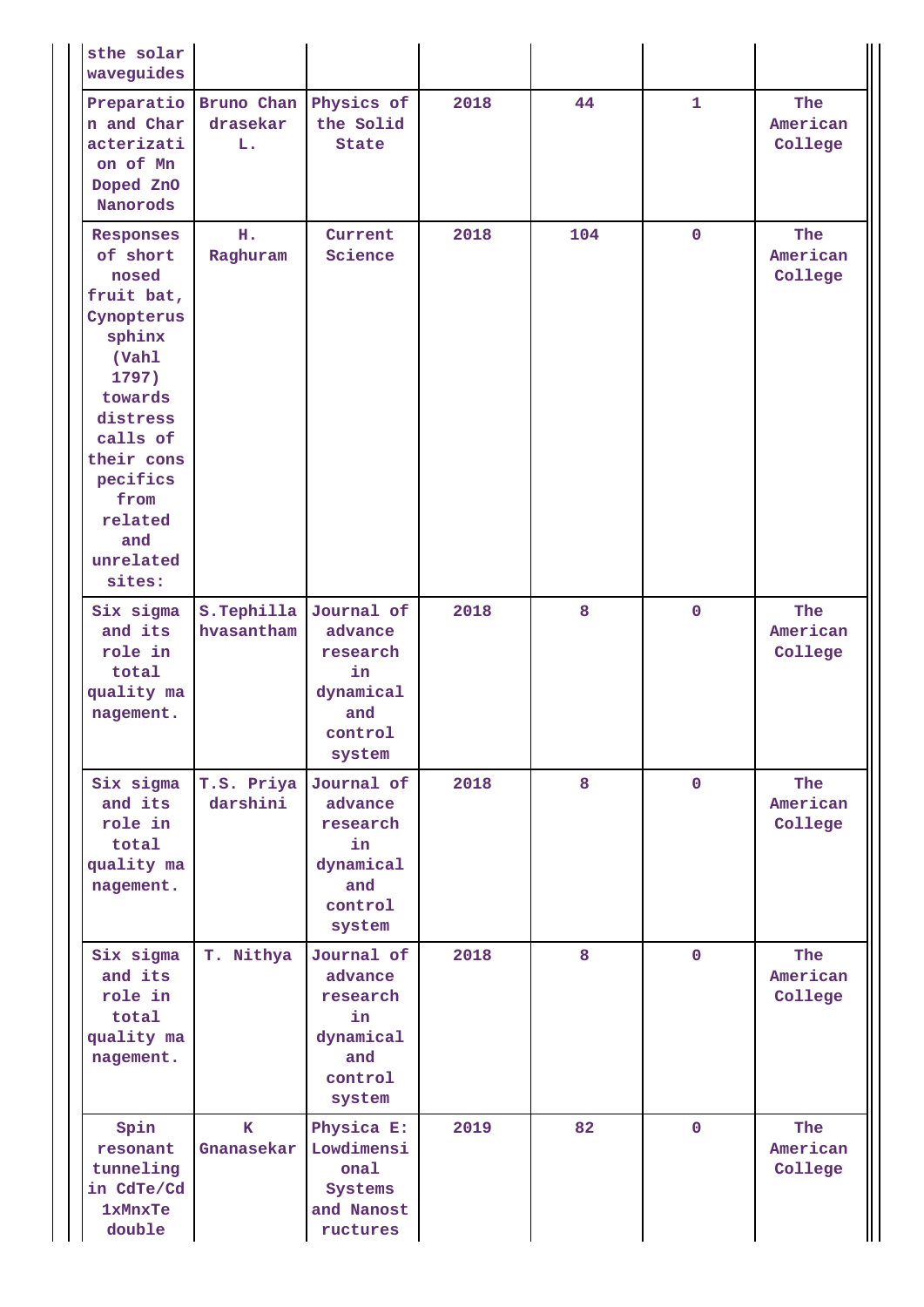| barrier he<br>terostruct<br>ures with<br>zero<br>external<br>field                                                                            |                                                         |                                                                       |      |    |             |                            |
|-----------------------------------------------------------------------------------------------------------------------------------------------|---------------------------------------------------------|-----------------------------------------------------------------------|------|----|-------------|----------------------------|
| Spin<br>resonant<br>tunneling<br>in CdTe/Cd<br><b>1xMnxTe</b><br>double<br>barrier he<br>terostruct<br>ures with<br>zero<br>external<br>field | L.Bruno Ch<br>andrasekar                                | Physica E:<br>Lowdimensi<br>onal<br>Systems<br>and Nanost<br>ructures | 2019 | 82 | $\mathbf 0$ | The<br>American<br>College |
| SpinDepend<br>ent<br>Electron<br>Tunneling<br>in ZnSe/Zn<br>1xMnxSe He<br>terostruct<br>ures with<br>Double dpo<br>tentials                   | $\mathbf{K}$<br>Gnanasekar                              | Commun.<br>Theor.<br>Phys.                                            | 2019 | 43 | $\mathbf 0$ | The<br>American<br>College |
| SpinDepend<br>ent<br>Electron<br>Tunneling<br>in ZnSe/Zn<br>1xMnxSe He<br>terostruct<br>ures with<br>Double dpo<br>tentials                   | L.Bruno Ch<br>andrasekar                                | Commun.<br>Theor.<br>Phys.                                            | 2019 | 43 | $\mathbf 0$ | The<br>American<br>College |
| Spindepend<br>ent<br>tunneling<br>of light<br>and heavy<br>holes with<br>electric<br>and<br>magnetic<br>fields                                | Chandrasek Journal of<br>ar $L.B$ ,<br>Gnanasekar<br>K. | Semiconduc<br>tors                                                    | 2018 | 20 | 1           | The<br>American<br>College |
| Studies on<br>annealed<br>ZnO:V thin<br>films<br>deposited<br>by<br>nebulised<br>spray                                                        | Malini<br>D.R.                                          | <b>AIP</b><br>Conference<br>Proceeding<br>S                           | 2018 | 60 | $\mathbf 0$ | The<br>American<br>College |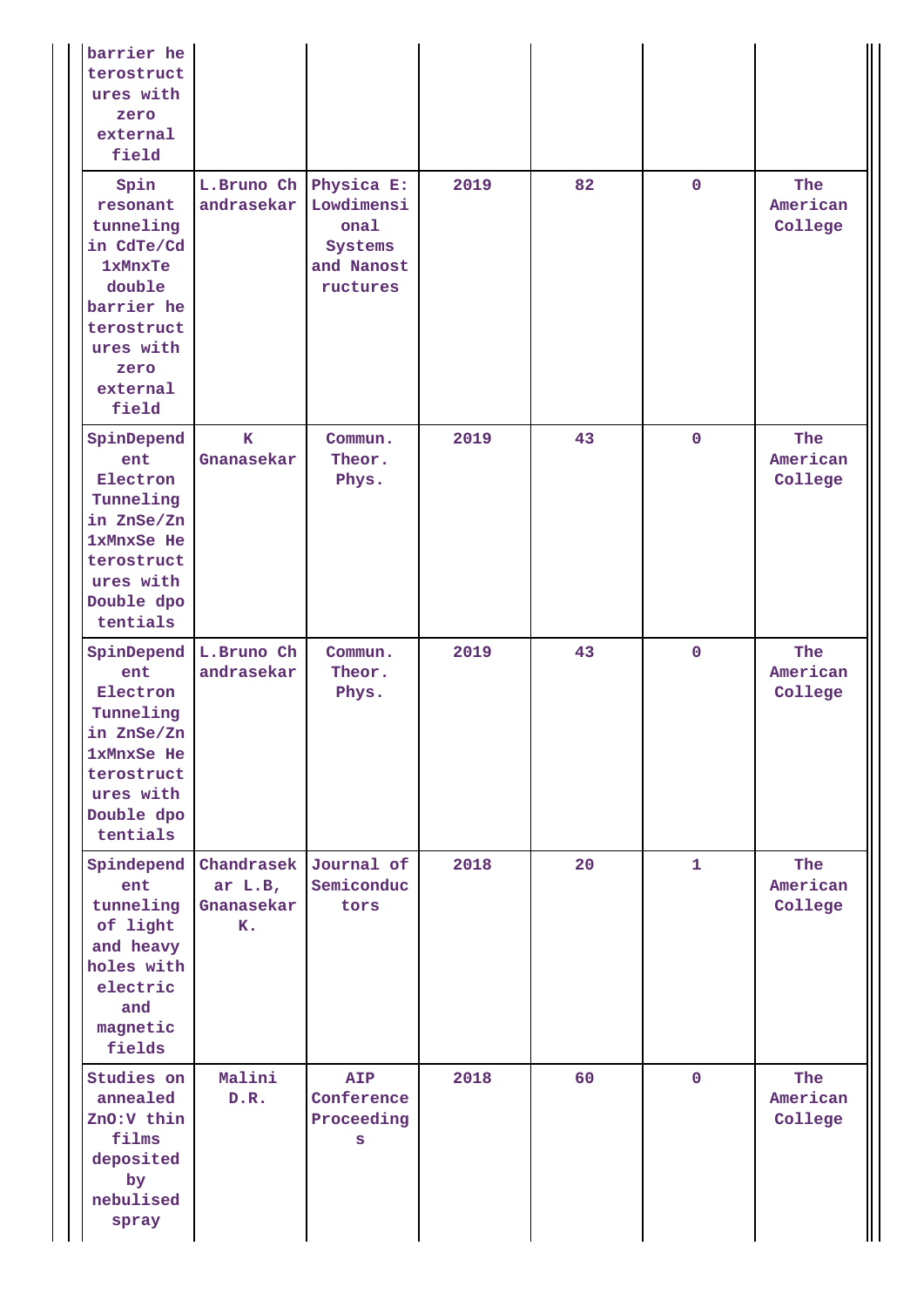| pyrolysis<br>method                                                                                                                                                                                                                                                        |                      |                                                                        |      |     |                |                            |
|----------------------------------------------------------------------------------------------------------------------------------------------------------------------------------------------------------------------------------------------------------------------------|----------------------|------------------------------------------------------------------------|------|-----|----------------|----------------------------|
| Study of R<br>elativisti<br>c Charged<br>Particles<br>Production<br>in<br>84Kr36Em I<br>nteraction<br>at around<br>1 A GeV<br>with<br>Wounded<br>Nucleon<br>Model.                                                                                                         | S.S.R.<br>Inbanathan | Indian. J.<br>Phys                                                     | 2019 | 26  | $\mathbf 0$    | The<br>American<br>College |
| The effect<br>of<br>titanium<br>dioxide<br>nanofiller<br>on the con<br>ductivity,<br>morphology<br>and<br>thermal<br>stability<br>of poly(me<br>thyl metha<br>crylate)-p<br>oly(styren<br>ecoacrylon<br>itrile)<br>based<br>composite<br>solid<br>polymer el<br>ectrolytes | Ganesan<br>T.K.      | Journal of<br>Materials<br>Science:<br>Materials<br>in Electro<br>nics | 2018 | 154 | $\overline{2}$ | The<br>American<br>College |
| The role<br>of<br>zirconium<br>oxide as<br>nanofiller<br>on the con<br>ductivity,<br>morphology<br>, and<br>thermal<br>stability<br>of poly(me<br>thyl metha<br>crylate)-p<br>oly(styren<br>ecoacrylon<br>itrile)bas<br>ed plastic<br>ized                                 | Ganesan<br>T.K.      | Ionics                                                                 | 2018 | 48  | $\mathbf{1}$   | The<br>American<br>College |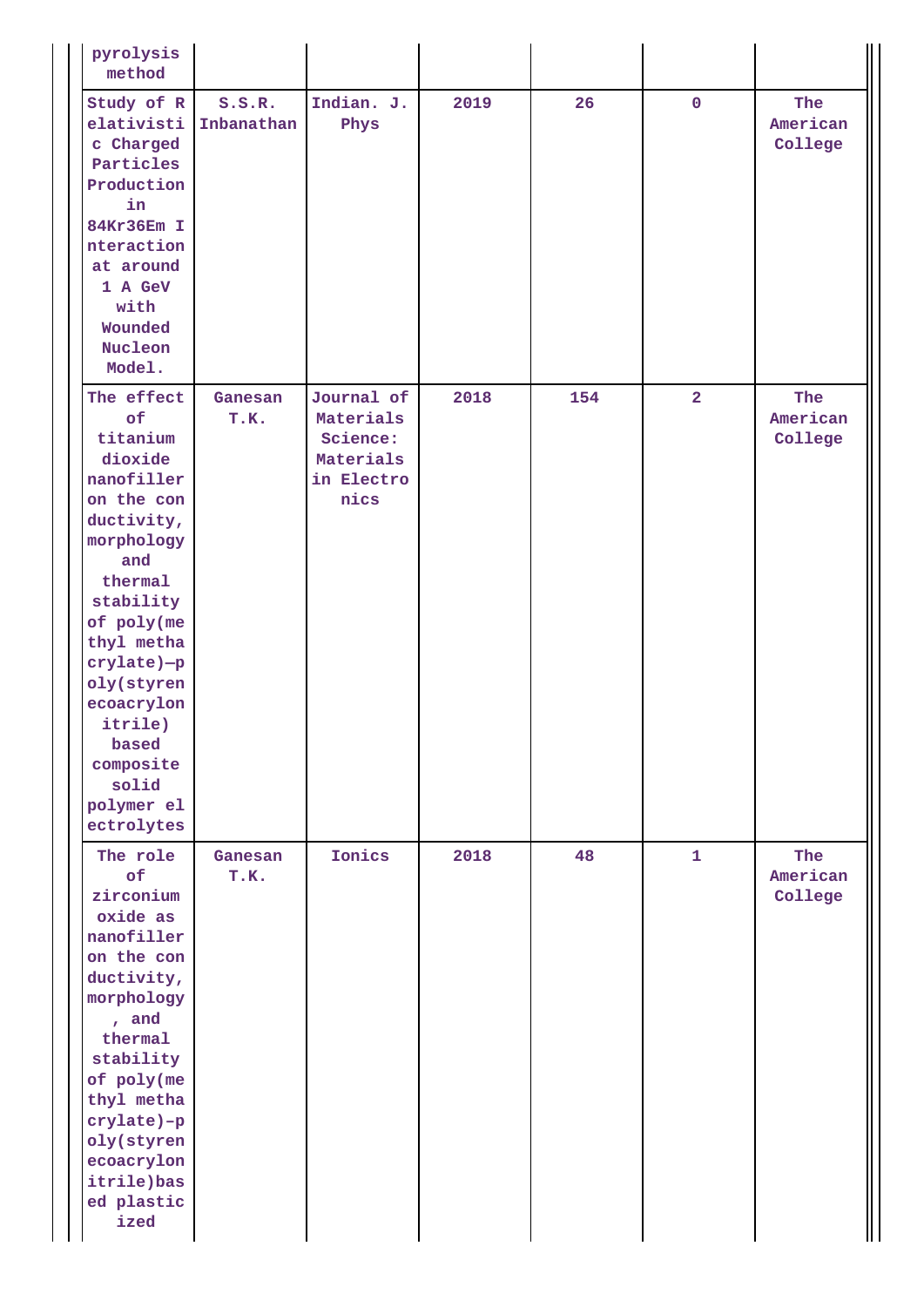| composite<br>solid<br>polymer el<br>ectrolytes                                                                                                                                                                                                      |                             |                                                          |          |           |                       |             |                            |  |
|-----------------------------------------------------------------------------------------------------------------------------------------------------------------------------------------------------------------------------------------------------|-----------------------------|----------------------------------------------------------|----------|-----------|-----------------------|-------------|----------------------------|--|
| Graphene<br>oxide<br>reduced<br>graphene<br>oxide poly<br>sulfone na<br>nocomposit<br>e pellets:<br>An alterna<br>tive<br>adsorbent<br>of<br>antibiotic<br>pollutantc<br>iprofloxac<br>in                                                           | J. Helen<br>Ratna<br>Monica | Separation<br>Science<br>and<br>Technology               |          | 2019      | 69                    | $\mathbf 0$ | The<br>American<br>College |  |
| Nonisother<br>mal degrad<br>ation<br>kinetics<br>of novel<br>poly (mono<br>ethylenegl<br>ycol dimet<br>hacrylatec<br>oanthranil<br>ic acid ci<br>nnamoylest<br>er) synthe<br>sized via<br>azaMichael<br>addition p<br>olymerizat<br>ion<br>reaction | A.Janciran<br>i             | Internatio<br>nal<br>Journal of<br>plastic<br>technology |          | 2019      | 11                    | $\mathbf 0$ | The<br>American<br>College |  |
|                                                                                                                                                                                                                                                     |                             |                                                          |          | View File |                       |             |                            |  |
| 3.4.7 - Faculty participation in Seminars/Conferences and Symposia during the year                                                                                                                                                                  |                             |                                                          |          |           |                       |             |                            |  |
| Number of Faculty                                                                                                                                                                                                                                   |                             | International                                            | National |           | <b>State</b>          |             | Local                      |  |
| Attended/Semina<br>rs/Workshops                                                                                                                                                                                                                     |                             | 25                                                       | 49       |           | 9                     |             | 10                         |  |
| Presented<br>papers                                                                                                                                                                                                                                 |                             | 86                                                       | 60       |           | 15                    |             | $\overline{7}$             |  |
| Resource<br>persons                                                                                                                                                                                                                                 |                             | 8                                                        | 13       |           | 37                    |             | 47                         |  |
| View File                                                                                                                                                                                                                                           |                             |                                                          |          |           |                       |             |                            |  |
| 3.5 - Consultancy                                                                                                                                                                                                                                   |                             |                                                          |          |           |                       |             |                            |  |
| 3.5.1 - Revenue generated from Consultancy during the year                                                                                                                                                                                          |                             |                                                          |          |           |                       |             |                            |  |
| Name of the Consultan(s)                                                                                                                                                                                                                            |                             | Name of consultancy                                      |          |           | Consulting/Sponsoring |             | Revenue generated          |  |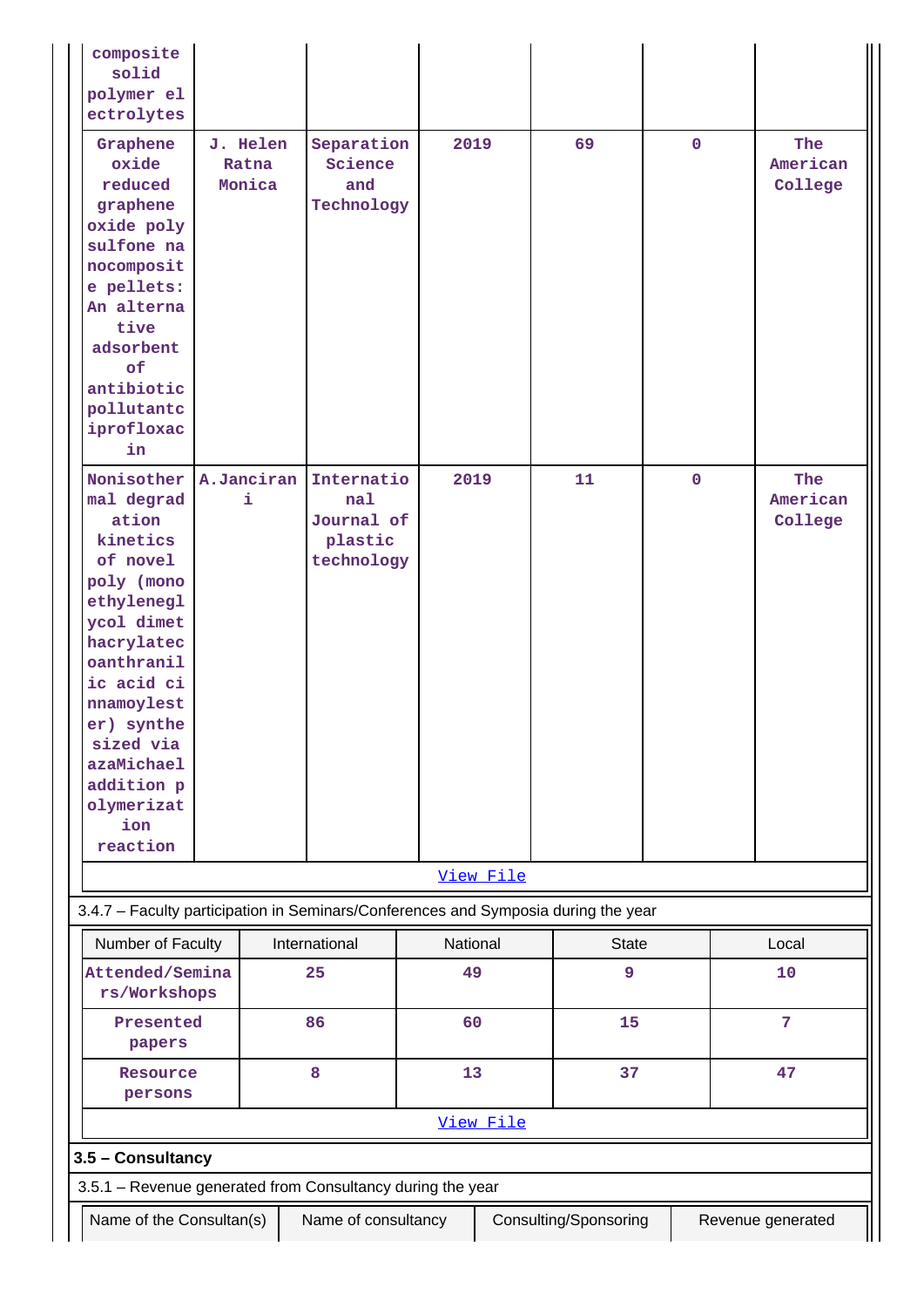| department                                                                                                                                                                                                         |  | project                                                                                                        |                                                           |                   | Agency                                                   |    | (amount in rupees)                                       |
|--------------------------------------------------------------------------------------------------------------------------------------------------------------------------------------------------------------------|--|----------------------------------------------------------------------------------------------------------------|-----------------------------------------------------------|-------------------|----------------------------------------------------------|----|----------------------------------------------------------|
| $\mathbf 0$                                                                                                                                                                                                        |  | 0                                                                                                              |                                                           |                   | $\mathbf 0$                                              |    | $\mathbf 0$                                              |
|                                                                                                                                                                                                                    |  |                                                                                                                |                                                           | No file uploaded. |                                                          |    |                                                          |
| 3.5.2 - Revenue generated from Corporate Training by the institution during the year                                                                                                                               |  |                                                                                                                |                                                           |                   |                                                          |    |                                                          |
| Name of the<br>Consultan(s)<br>department                                                                                                                                                                          |  | Title of the<br>programme                                                                                      | Agency seeking /<br>training                              |                   | Revenue generated<br>(amount in rupees)                  |    | Number of trainees                                       |
| Microbiology                                                                                                                                                                                                       |  | Research<br>collaboration                                                                                      | Best Dental<br>College,<br>Madurai                        |                   | 10000                                                    |    | 7                                                        |
|                                                                                                                                                                                                                    |  |                                                                                                                |                                                           | View File         |                                                          |    |                                                          |
| 3.6 - Extension Activities                                                                                                                                                                                         |  |                                                                                                                |                                                           |                   |                                                          |    |                                                          |
| 3.6.1 – Number of extension and outreach programmes conducted in collaboration with industry, community and<br>Non- Government Organisations through NSS/NCC/Red cross/Youth Red Cross (YRC) etc., during the year |  |                                                                                                                |                                                           |                   |                                                          |    |                                                          |
| Title of the activities                                                                                                                                                                                            |  | Organising unit/agency/<br>collaborating agency                                                                |                                                           |                   | Number of teachers<br>participated in such<br>activities |    | Number of students<br>participated in such<br>activities |
| <b>School Extension</b><br>Activity 8                                                                                                                                                                              |  | Palayampatti Govt<br><b>HSS</b>                                                                                |                                                           |                   | 1                                                        | 5  |                                                          |
| School Extension<br>Activity 9                                                                                                                                                                                     |  | Kadavoor Primary<br>School                                                                                     |                                                           |                   | $\mathbf{1}$                                             |    | 15                                                       |
| School Extension<br>Activity 10                                                                                                                                                                                    |  | Chathrapatti Govt<br><b>HSS</b>                                                                                |                                                           |                   | 1                                                        |    | 30                                                       |
| Impact of<br>Malnutrition on<br>adolescent health                                                                                                                                                                  |  |                                                                                                                | Mrs. V. Suganya,<br>Senior Dietician,<br>Apollo Hospital. |                   | 9                                                        |    | 200                                                      |
| Cancer Awareness<br>competition (pencil<br>drawing, slogan<br>writing and poster<br>making)                                                                                                                        |  | Ten children<br>suffering out of<br>blood cancer<br>provided with<br>additional<br>nutritional<br>supplements. |                                                           |                   | 8                                                        |    | 250                                                      |
| Visit to Department<br>of Oncology Ward,<br>Government Rajaji<br>Hospital                                                                                                                                          |  | Ten children<br>suffering out of<br>blood cancer<br>provided with<br>additional<br>nutritional<br>supplements. |                                                           |                   | 9                                                        |    | 100                                                      |
| Voluntary Service<br>in Railway library                                                                                                                                                                            |  | Southern Railway                                                                                               |                                                           |                   | 1                                                        |    | 10                                                       |
| Voluntary Service<br>Government of India<br>in Sangampex 2018<br>Department of Posts<br>Exhibition                                                                                                                 |  |                                                                                                                |                                                           | $\overline{2}$    |                                                          | 40 |                                                          |
| Musical Theraphy<br>for Cancer Patients                                                                                                                                                                            |  | The Ashwin Maharaj<br><b>Foundation GRH</b>                                                                    |                                                           |                   | $\overline{2}$                                           |    | 34                                                       |
| Special lecture                                                                                                                                                                                                    |  | by Dr. Bracha<br>Ettinger (Chair and                                                                           |                                                           |                   | 5                                                        |    | 300                                                      |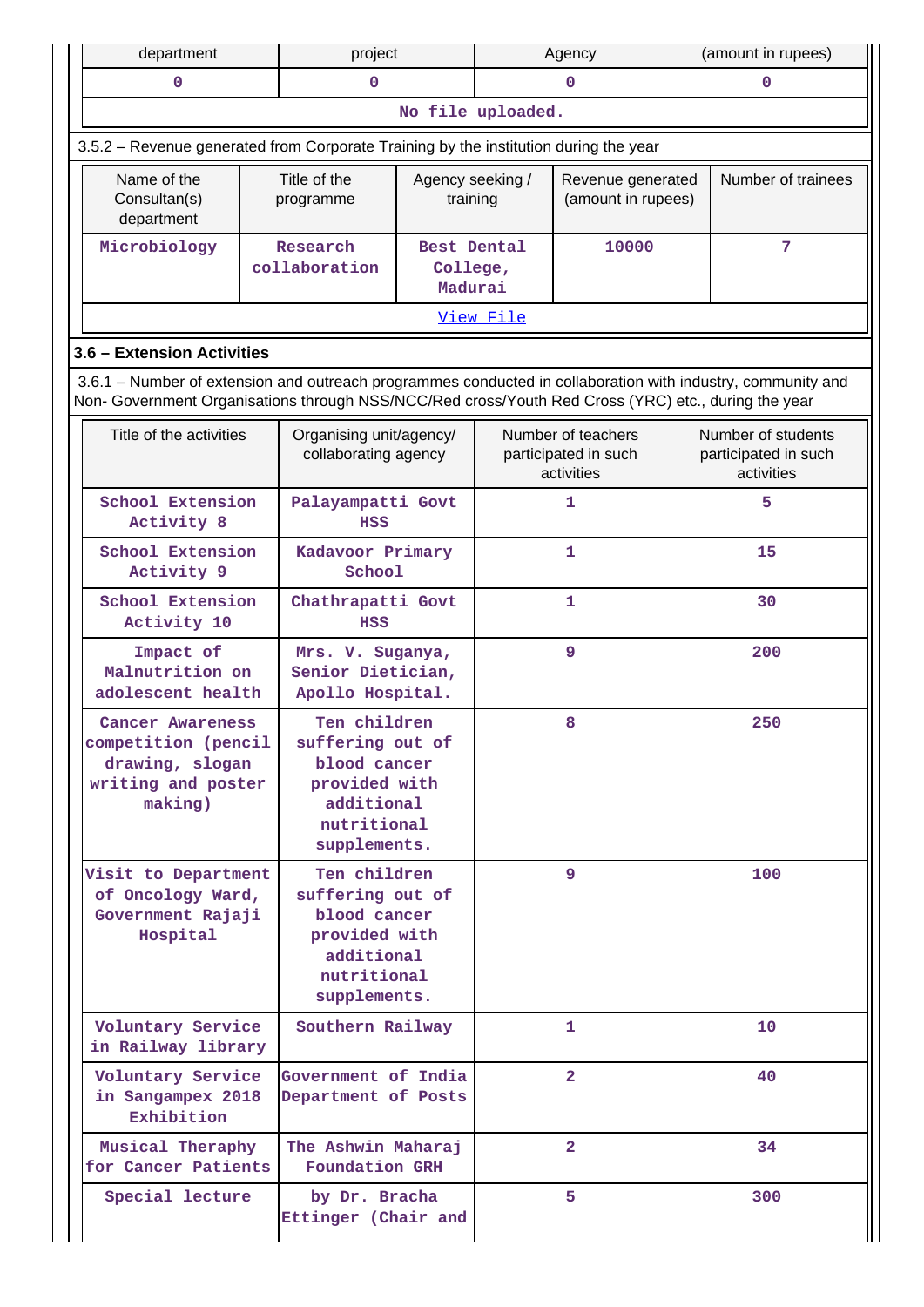|                                                                        | Professor of<br>Psychoanalysis and<br>Art, The European<br>Graduate School,<br>Switzerland in<br>association with<br>Srishti, Madurai                          |                |              |
|------------------------------------------------------------------------|----------------------------------------------------------------------------------------------------------------------------------------------------------------|----------------|--------------|
| Translation<br>Workshop                                                | By Ms. Mini<br>Krishnan (Editor<br>and Translator,<br>Oxford University<br>Press).                                                                             | 5              | 34           |
| Scribe work                                                            | Government / Aided<br>schools Indian<br>Association of<br>Blind, OCPMHr.<br>Sec. School, A.C.<br>Hr.Sec.<br>School, Sengunthar<br>Hr.Sec. School in<br>Madurai | 5              | 926          |
| <b>Blood Donation Camp</b><br>(1)                                      | Government Rajaji<br>Hospital Madurai                                                                                                                          | 8              | 555          |
| Army Attachment<br>Camp                                                | 54 IDSR                                                                                                                                                        | 1              | 4            |
| <b>Basic</b><br>Mountaineering Camp                                    | DG NCC                                                                                                                                                         | 1              | 1            |
| All India Trekking<br>Camp                                             | DG NCC                                                                                                                                                         | 1              | $\mathbf{1}$ |
| School Extension<br>Activity 1                                         | Dhanam Middle<br>School, Mathichium,<br>Madurai                                                                                                                | $\overline{2}$ | 45           |
| School Extension<br>Activity 2                                         | AC Higher Secondary<br>School, Madurai                                                                                                                         | $\overline{2}$ | 45           |
| School Extension<br>Activity 3                                         | Pasumalai Boys HSS,<br>Madurai                                                                                                                                 | $\overline{2}$ | 45           |
| Clean twowheeler<br>parking and<br>Humanities Hall.                    | American College<br>premises                                                                                                                                   | 6              | 153          |
| on "Avoid plastic"                                                     | Awareness programme Auditorium American<br>College premises                                                                                                    | 6              | 148          |
| Lecture delivered<br>on "Alternative to<br>plastic".                   | Main Hall American<br>College premises                                                                                                                         | $7\phantom{.}$ | 164          |
| Awareness programme<br>on 'Green idea to<br>burst out the<br>plastic". | Main Hall American<br>College premises                                                                                                                         | 7              | 164          |
| Awareness on HIV<br>among adolescence                                  | Mr. V. Balu, Senior<br>Social Worker                                                                                                                           | 8              | 350          |
| Orientation                                                            | V Ashok, IFS                                                                                                                                                   | 8              | 350          |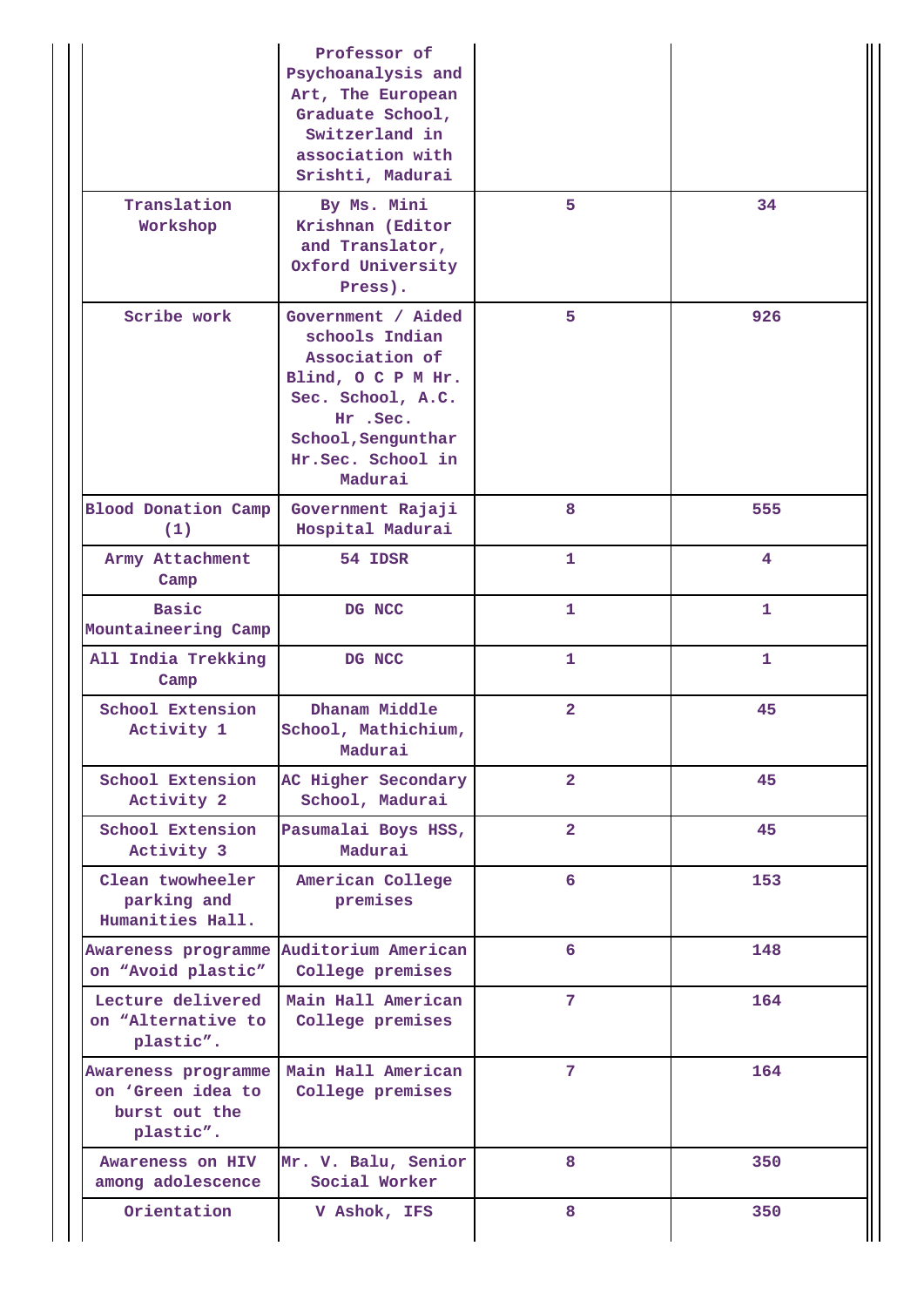| programme on<br>Innovative<br>Technologies for<br>Smart Villages | (Rted), Senior<br>Advisor, University<br>of California, USA                               |                |      |
|------------------------------------------------------------------|-------------------------------------------------------------------------------------------|----------------|------|
| Vaigai river<br>cleaning                                         | Madurai<br>Corporation, SLP                                                               | 10             | 200  |
| Introduction of<br>solid waste<br>management<br>programme        | Madurai<br>Corporation, SLP                                                               | 7              | 363  |
| Collection of Solid<br>waste                                     | American College<br>premises                                                              | 7              | 164  |
| Clean and lean work                                              | Canteen and Tennis<br>court American<br>College premises                                  | 5              | 160  |
| <b>Blood Donation Camp</b><br>(2)                                | Government Rajaji<br>Hospital Madurai                                                     | 3              | 87   |
| <b>Blood Donation Camp</b><br>(3)                                | Government Rajaji<br>Hospital Madurai                                                     | 7              | 435  |
| <b>Blood Donation Camp</b><br>(4)                                | Government Rajaji<br>Hospital Madurai                                                     | $\overline{2}$ | 63   |
| <b>Blood Donation Camp</b><br>(5)                                | Government Rajaji<br>Hospital Madurai                                                     | 8              | 465  |
| <b>Blood Donation</b><br>Emergency                               | Government Rajaji<br>Hospital Madurai                                                     | 1              | 75   |
| Traffic Regulation                                               | Madurai City<br>Traffic Police                                                            | 5              | 2143 |
| Mega Traffic<br>Regulation                                       | Wattle Health<br>Vasudevan and Son<br>Exlm Pvt.1td                                        | 6              | 100  |
| Cleaning Campaign                                                | @ Government Rajaji<br>Hospital                                                           | $\overline{2}$ | 30   |
| Cleaning Campaign                                                | Department Of<br>Archaeology @<br>Thirumalai Nayakar<br>Palace                            | 3              | 45   |
| Cleaning Campaign                                                | Madurai district<br>administration @<br>Vaigai River under<br>the Swatch Seva<br>project. |                | 918  |
| Cleaning Campaign                                                | Taminadu Sarvadoya<br>Mandal @ Gandhi<br>Museum.                                          | 1              | 26   |
| Cleaning Campaign                                                | Rajaji Old age Home                                                                       | 3              | 80   |
| Cleaning Campaign                                                | Indian Association<br>Of Blind                                                            | 1              | 24   |
| Cleaning Campaign                                                | Panchayat Union of<br>East @ NSS Units,<br>Adopted Village                                | 9              | 450  |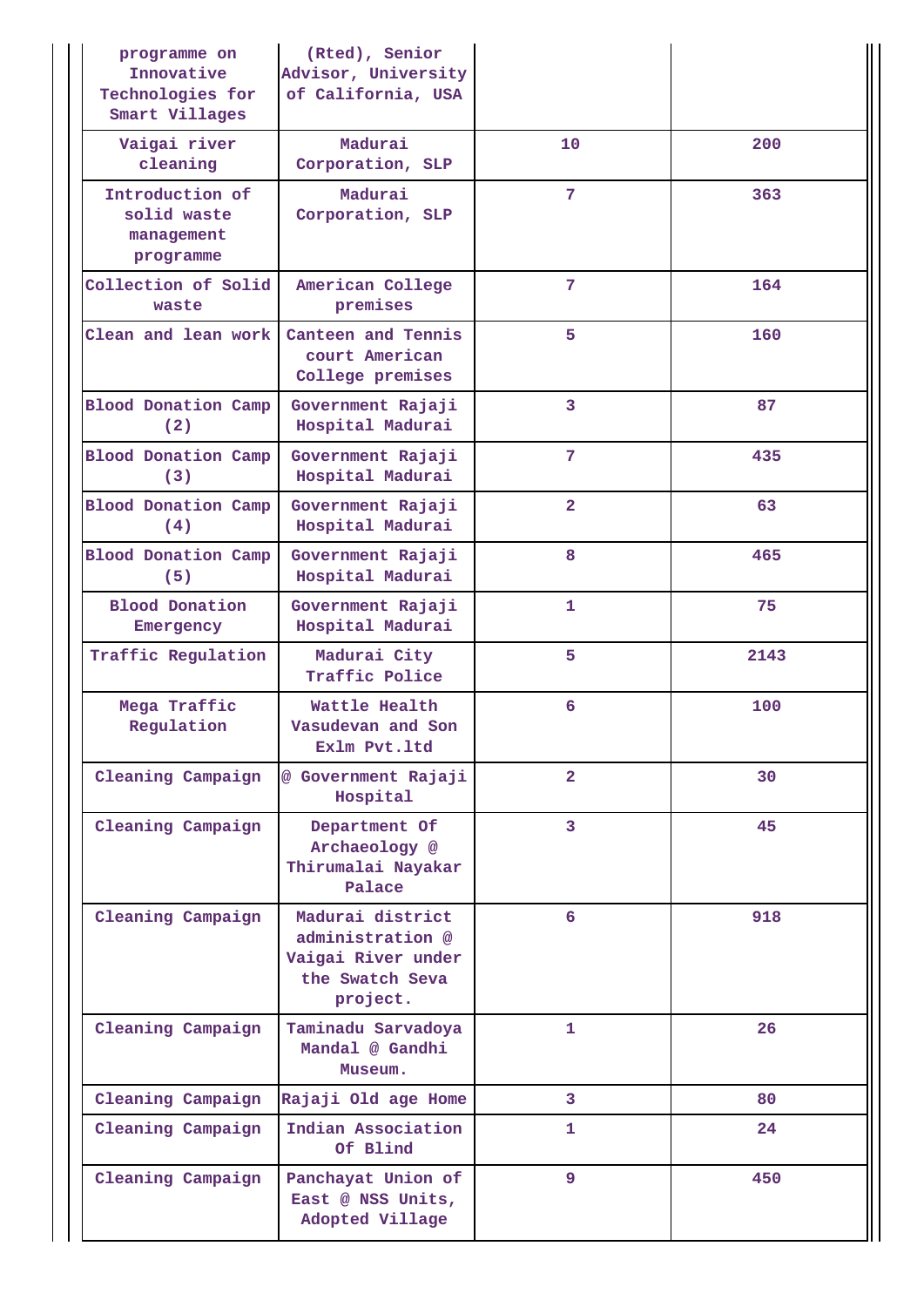| District level<br>Youth Parliament<br>(DYP)                | NSS Regional<br>Directorate Chennai<br>Madurai Kamaraj<br>University                                                                                            | 9              | 120 |
|------------------------------------------------------------|-----------------------------------------------------------------------------------------------------------------------------------------------------------------|----------------|-----|
| Awareness Rally                                            | NID CIT Madurai<br>City Anti Narcotics<br>Club With Drug<br>Abuse Awareness                                                                                     | 4              | 60  |
| Awareness Rally                                            | Ladies Circle With<br><b>GOGreen Awareness</b>                                                                                                                  | 3              | 40  |
| Awareness Rally                                            | Madurai district<br>administration<br>Disaster Management<br><b>Awareness</b>                                                                                   | 5              | 329 |
| Awareness Rally                                            | Tamilnadu Sarvadoya<br>Mandal Gandhi<br>Jeyanthi                                                                                                                | 4              | 529 |
| Awareness Rally                                            | Madurai district<br>administration<br>Madurai Coporation<br>on Voters Awareness                                                                                 | 4              | 610 |
| Awareness Rally                                            | NSS Units With<br>Swachhata Hi Seva                                                                                                                             | 4              | 300 |
| Awareness Rally                                            | Tamilnadu Sarvadoya<br>Mandal With Gandhi<br>150                                                                                                                | $\overline{3}$ | 231 |
| Awareness Rally                                            | MKU Indian Society<br>of Criminology with<br>Peace Rally for<br>Pulwama Attack Died<br>Soldiers                                                                 | 3              | 170 |
| <b>Blood Donation</b><br>Awareness Marathon                | Madurai Medical<br>College GRH                                                                                                                                  | 1              | 20  |
| <b>BPL Survey</b>                                          | Madurai Coporation                                                                                                                                              | $\overline{2}$ | 79  |
| Involved in General<br>Elections Work on<br>April 2019     | Madurai district<br>administration                                                                                                                              | 1              | 100 |
| Scribe work                                                | Government / Aided<br>schools Indian<br>Association of<br>Blind, OCPMHr.<br>Sec. School, A.C.<br>Hr .Sec.<br>School, Sengunthar<br>Hr.Sec. School in<br>Madurai | 5              | 926 |
| Seminar on<br>Innovative<br>knowledge for smart<br>village | Main Hall American<br>College premises                                                                                                                          | 7              | 160 |
| Seminar on<br>International                                | Kuruvammal old age<br>home, Roja vanam                                                                                                                          | 7              | 356 |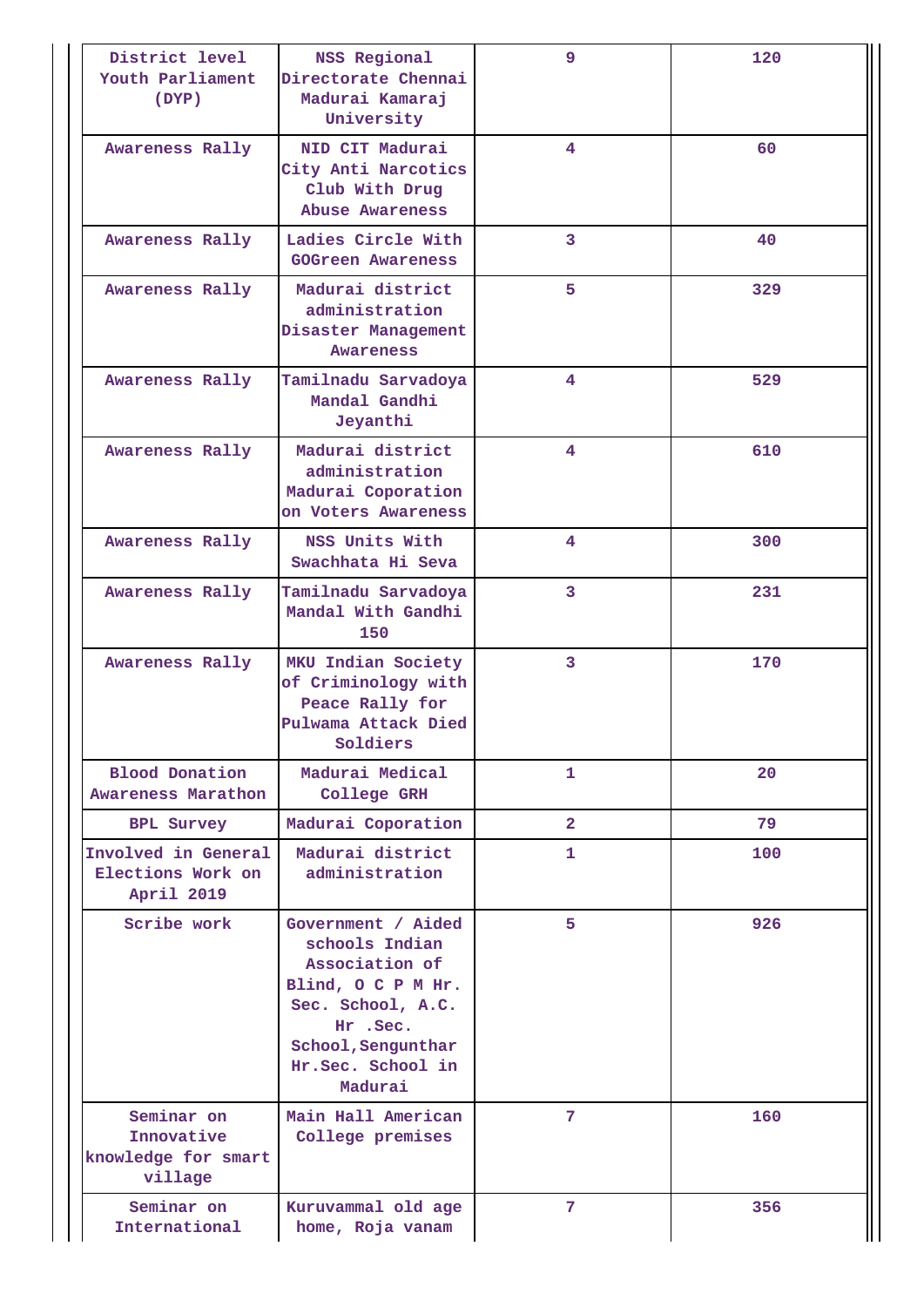| Alzheimers day                                        | old age home, Inba<br>illam                                                                                          |                         |     |
|-------------------------------------------------------|----------------------------------------------------------------------------------------------------------------------|-------------------------|-----|
| Plant sapling for a<br>plastic bag                    | Environment day                                                                                                      | 10                      | 150 |
| Cleaning                                              | Vaigai river<br>cleaning                                                                                             | 10                      | 200 |
| Seed ball<br>preparation                              | Soil day                                                                                                             | 10                      | 150 |
| Awareness                                             | Plastic free<br>Madurai                                                                                              | 10                      | 400 |
| Sparrow protection<br>and conservation                | Sparrow day                                                                                                          | 10                      | 200 |
| Global Backyard<br><b>Bird Count</b>                  | Bird count                                                                                                           | 10                      | 200 |
| National Youth day<br>Sweet 16 Happy 18               | The American<br>college Rotaract<br>Club and Rotary<br>Club of Madurai<br>(West)                                     | 4                       | 200 |
| <b>Blood donation Camp</b>                            | The American<br>College Rotaract<br>Club and Rotary<br>Club                                                          | 4                       | 200 |
| Rotract Youth<br>Leadership camp<br>(RYLA) Camp       | Mahatma Residential<br>School, Alagar<br>Kovil                                                                       | 4                       | 10  |
| April Cool day<br>Sapling<br>distribution             | The American<br>College Rotaract<br>Club                                                                             | 4                       | 200 |
| Film screening                                        | Study Centre for<br>Indian Literature<br>in English and<br>Translation, The<br>American College                      | 5                       | 50  |
| 26th Annual<br>Creative Writing<br>Workshop.          | <b>SCILET</b> collaborated<br>with Kodaikanal<br>International<br>School                                             | 5.                      | 18  |
| The Paul Linder<br>Love Endowment<br>lecture          | "The Mind of India"<br>by Mr. Gopalkrishna<br>Gandhi (Former<br>Governor of West<br>Bengal and a<br>prolific writer) | 6                       | 600 |
| Protein Powder<br>Distribution for<br>Cancer Patients | The Ashwin Maharaj<br><b>Foundation GRH</b>                                                                          | $\overline{2}$          | 21  |
| Literacy program                                      | Bala Mandiram<br>School.                                                                                             | $\overline{2}$          | 78  |
| Pulse Polio<br>Campaign                               | Madurai Corporation<br><b>Health Department</b>                                                                      | $\overline{\mathbf{2}}$ | 30  |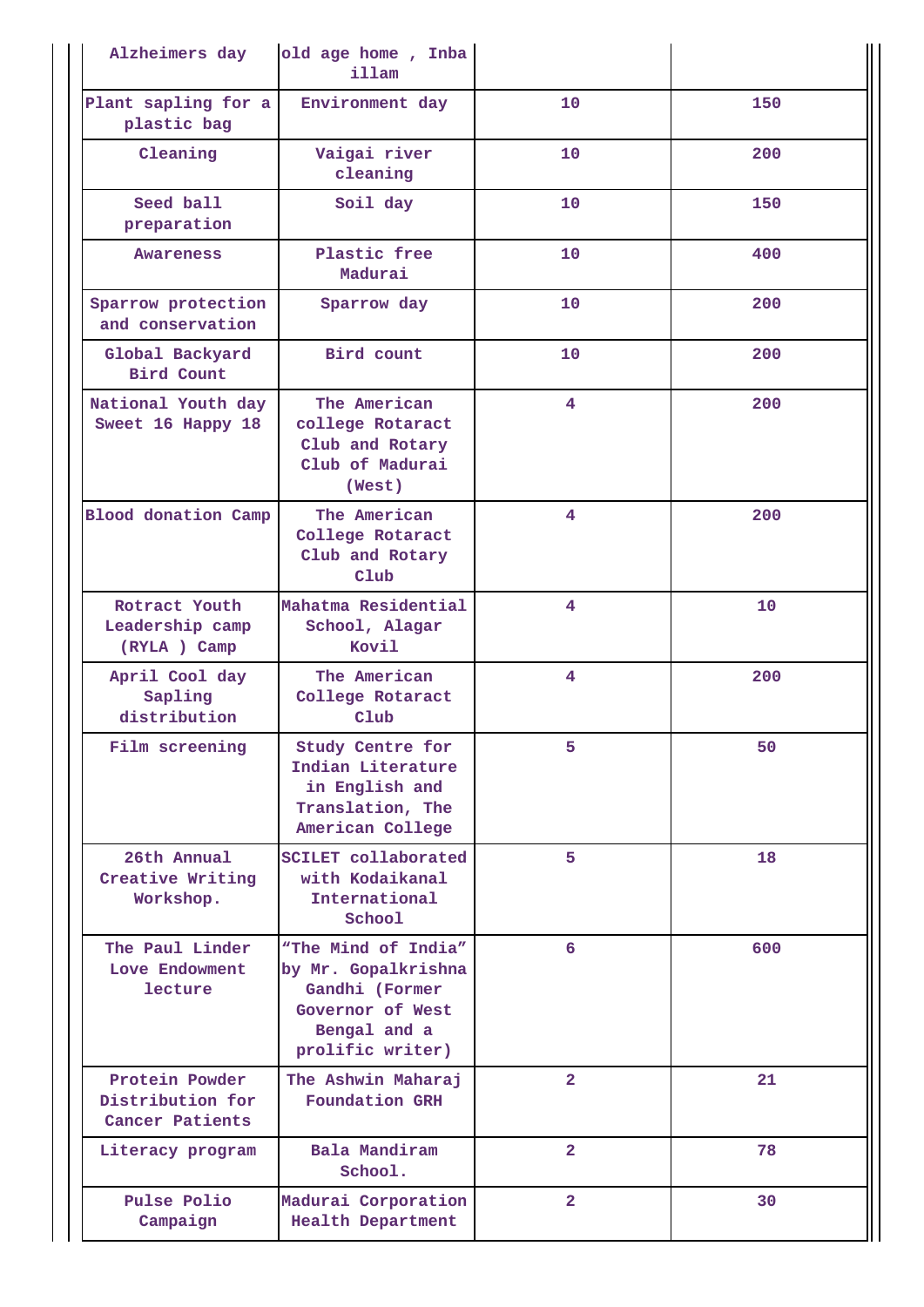| All India TSC Camp<br>Delhi                               | DG NCC                                                                                 | 1              | $\overline{a}$     |
|-----------------------------------------------------------|----------------------------------------------------------------------------------------|----------------|--------------------|
| National<br>Integration Camp                              | NCC Group Hq.<br>Indore, Madhya<br>Pradesh                                             | 1              | $\overline{2}$     |
| All India Advance<br>Leadership Camp                      | DG NCC                                                                                 | 1              | $\mathbf{1}$       |
| Army Attachment<br>Camp                                   | DG NCC                                                                                 | 1              | $\overline{\bf 4}$ |
| Cultural event<br>Kavigai 19 Feb 14<br>2019               | Lady Dock College,<br>Madurai                                                          | 3              | 25                 |
| Cultural event<br>Yukti - 19, Feb<br>14,15 2019           | Thiagarajar School<br>of Management,<br>Madurai                                        | 5              | 25                 |
| Cultural programme,<br>Feb $20,21 - 2019$                 | R L Institute of<br>Management, Madurai                                                | 5              | 32                 |
| National Voters Day<br><b>Voters Awareness</b><br>Program | SSC The American<br>College, Madurai                                                   | 10             | 300                |
| Cultural events<br>March $5 - 2019$                       | P S G College,<br>Coimbatore                                                           | 4              | 30                 |
| Cultural events<br>March 14,15 2019                       | Agriculture College                                                                    | 5              | 30                 |
| Self -defense<br>Programme                                | Mr.S.Sreeram Kraw<br>Maga TN Capter,<br>Director - Urban<br>Self Defense               | 102            | 1000               |
| Life Skill<br>programme                                   | Mrs. Mr. BRIGHTON,<br>GCPWA, India                                                     | 100            | 1000               |
| Self awareness<br>Programme                               | Ms. Narmatha devi,<br>Deputy Collector,<br>Madurai                                     | 103            | 1000               |
| Field / Industry /<br>Institutional visit<br>(MSW)        | National Institute<br>of Mental Health<br>And Neuro Science<br>(NIMHANS),<br>Bangalore | $\overline{2}$ | 45                 |
| Observation Visit<br>(MSW)                                | M.S.Chellamuthu<br>Trust and Research<br>Foundation,<br>Madurai.                       | 4              | 100                |
| School Extension<br>Activity 4                            | Pasumalai Girls<br>HSS, Madurai                                                        | $\overline{2}$ | 45                 |
| School Extension<br>Activity 5                            | Pasumalai Primary<br>School, Madurai                                                   | 1              | 20                 |
| School Extension<br>Activity 6                            | Manohara Middle<br>School, Madurai                                                     | 1              | 30                 |
| School Extension<br>Activity 7                            | Jeya Middle School.<br>Madurai                                                         | 1              | 30                 |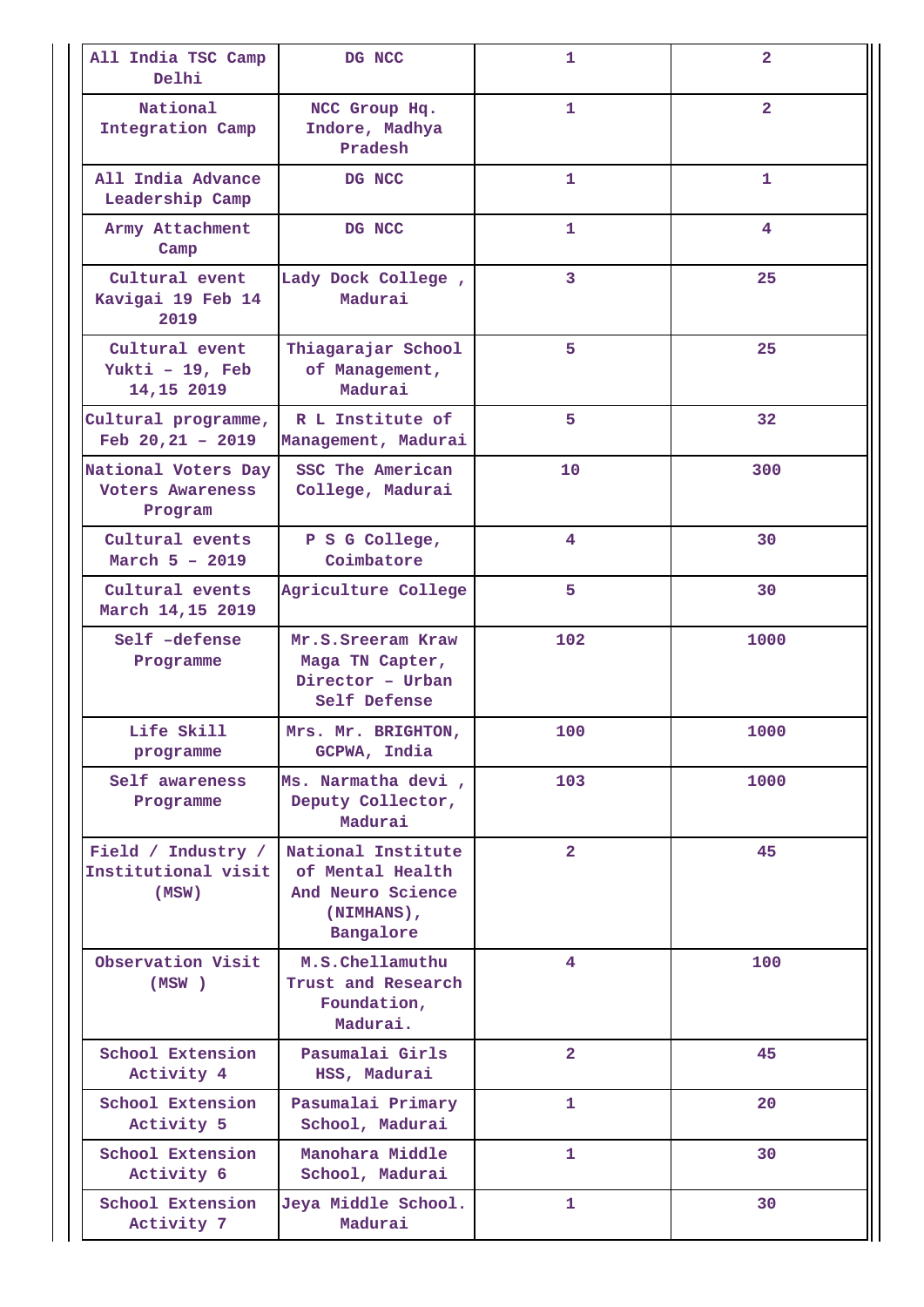## [View File](https://assessmentonline.naac.gov.in/public/Postacc/Extension/1563_Extension_1576568949.xlsx)

 3.6.2 – Awards and recognition received for extension activities from Government and other recognized bodies during the year

| Name of the activity                                                                 | Award/Recognition                                                                                            | <b>Awarding Bodies</b>                                                                    | Number of students<br><b>Benefited</b> |
|--------------------------------------------------------------------------------------|--------------------------------------------------------------------------------------------------------------|-------------------------------------------------------------------------------------------|----------------------------------------|
| <b>Blood Donation Camp</b>                                                           | Conducting The<br>Highest Number Of<br>Voluntary Blood<br>Donation Camps<br>Among Educational<br>Institution | Blood donors Club,<br>Madurai Medical<br>College Government<br>Rajaji Hospital<br>Madurai | 255                                    |
| <b>Blood Donation Camp</b>                                                           | National Blood<br>Donation Day 2018<br>Recognition Award                                                     | Meenakshi Mission<br>Hospital Research<br>Centre                                          | 248                                    |
| NCC Navy (20182019)<br>Ship modeling                                                 | Gold, Bronze in<br>Ship modelling                                                                            | Govt of India                                                                             | $\mathbf{1}$                           |
| The American<br>College Rotract<br>Club along with<br>Rotary Club of<br>Madurai West | Received the best<br>award for blood<br>donation camp<br>organized in 2018                                   | Government Hospital                                                                       | 200                                    |
| Rotract Youth<br>Leadership camp<br>(RYLA) Camp                                      | <b>RYLAN Best Team</b><br>Award                                                                              | Rotary Club of<br>Madurai West                                                            | 5                                      |
| <b>Blood Donation Camp</b>                                                           | Rolling Trophy for<br>donating highest<br>number of blood<br>units                                           | Blood donors Club,<br>Madurai Medical<br>College Government<br>Rajaji Hospital<br>Madurai | 200                                    |
| <b>Blood Donation Camp</b>                                                           | Donating Highest<br>Number Of Units Per<br>Camp Among Best<br>Educational<br>Institutions                    | Blood donors Club,<br>Madurai Medical<br>College Government<br>Rajaji Hospital<br>Madurai | 250                                    |
| Blood Donation Camp                                                                  | Rendering Valuable<br>Support To Needy<br>And Dying Patients<br>During The Period<br>Of Emergency            | Blood donors Club,<br>Madurai Medical<br>College Government<br>Rajaji Hospital<br>Madurai | 238                                    |
|                                                                                      |                                                                                                              | View File                                                                                 |                                        |

 3.6.3 – Students participating in extension activities with Government Organisations, Non-Government Organisations and programmes such as Swachh Bharat, Aids Awareness, Gender Issue, etc. during the year

| Name of the scheme         | Organising unit/Agen<br>cy/collaborating<br>agency | Name of the activity | Number of teachers<br>participated in such<br>activites | Number of students<br>participated in such<br>activites |
|----------------------------|----------------------------------------------------|----------------------|---------------------------------------------------------|---------------------------------------------------------|
| National Event<br>@ Pledge | NSS Units                                          | Swachhta<br>Pakhwara |                                                         | 100                                                     |
| National Event<br>@ Pledge | NSS Units                                          | National Unity       |                                                         | 60                                                      |
| National Event             | NSS Units                                          | Sadhbhavana Day      |                                                         | 53                                                      |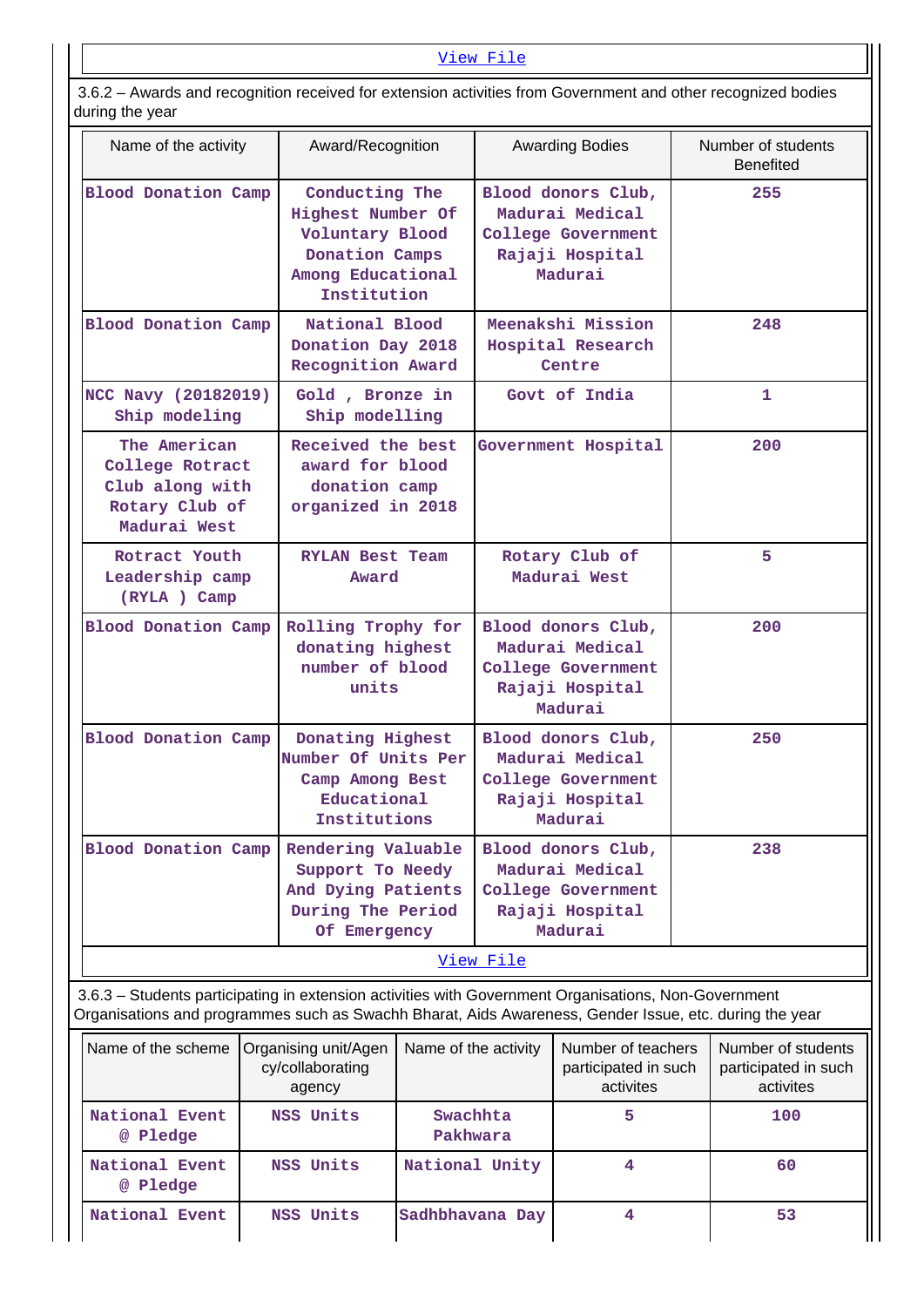| @ Pledge                                                       |                                            |                                              |                         |     |
|----------------------------------------------------------------|--------------------------------------------|----------------------------------------------|-------------------------|-----|
| National Event<br>@ Pledge                                     | NSS Units                                  | Anticorruption<br>for free India             | 3                       | 70  |
| National Event<br>@ Pledge                                     | NSS Units                                  | Communal<br>Harmony                          | 3                       | 50  |
| National Event<br>@ Pledge                                     | NSS Units                                  | <b>Voters</b><br>awareness                   | 6                       | 245 |
| Swachhta<br>Pakhwada                                           | Government of<br>India                     | Campaign                                     | $\overline{2}$          | 70  |
| World Water Day                                                | Government of<br>India                     | Campaign                                     | $\overline{2}$          | 80  |
| Rain Water<br>Harvesting                                       | Government of<br>India                     | Rally                                        | $\overline{2}$          | 80  |
| Cadets To<br>Assists For<br>Police In<br>Chithirai<br>Festival | Government of<br>Tamilnadu                 | Security<br>Service                          | $\overline{\mathbf{2}}$ | 60  |
| Swatch Barath                                                  | 7 TN BN NCC                                | Clean In Gandhi<br>Museum                    | $\mathbf{1}$            | 60  |
| Swatch Barath                                                  | 2 TN MED COY                               | <b>Blood Donation</b>                        | 1                       | 6   |
| Swachcha Bharth<br>Swatch Seva                                 | Panchayat Union<br>of East BDO<br>Madurai  | Swachcha Bharth<br>Mission App               | 6                       | 849 |
| Swachcha Bharth<br>Swatch Seva                                 | Panchayat Union<br>of East BDO             | Uzhavan App                                  | 5                       | 145 |
| Women<br>Empowerment                                           | Sri Lakshmi<br>Pengal Sangam               | Gender Equality                              | 7                       | 661 |
| Awareness on<br>national<br>integrity and<br>social concern    | Madurai City<br>Traffic Police             | Road Safety<br>Awareness                     | 3                       | 180 |
| Awareness on<br>national<br>integrity and<br>social concern    | Indian Bank                                | Vigilance<br><b>Awareness</b><br>Competition | $\overline{\mathbf{2}}$ | 25  |
| Awareness on<br>national<br>integrity and<br>social concern    | Madurai<br>district<br>administration      | <b>Voters</b><br>Awareness                   | 5                       | 246 |
| Health<br>Awareness                                            | Government<br>Rajaji Hospital              | <b>Blood Donation</b><br>Awareness           | 6                       | 735 |
| Health<br>Awareness                                            | Tamilnadu State<br>AIDS Control<br>Society | AIDS Awareness                               | 4                       | 274 |
| Adolescent<br>Education<br>Programme                           | HCL FPA India                              | Medical camp                                 | 3                       | 117 |
| Seven Day Camp<br>at Adopted                                   | Village<br>Panchayat                       | Cleaning<br>Campaign Data                    | 9                       | 450 |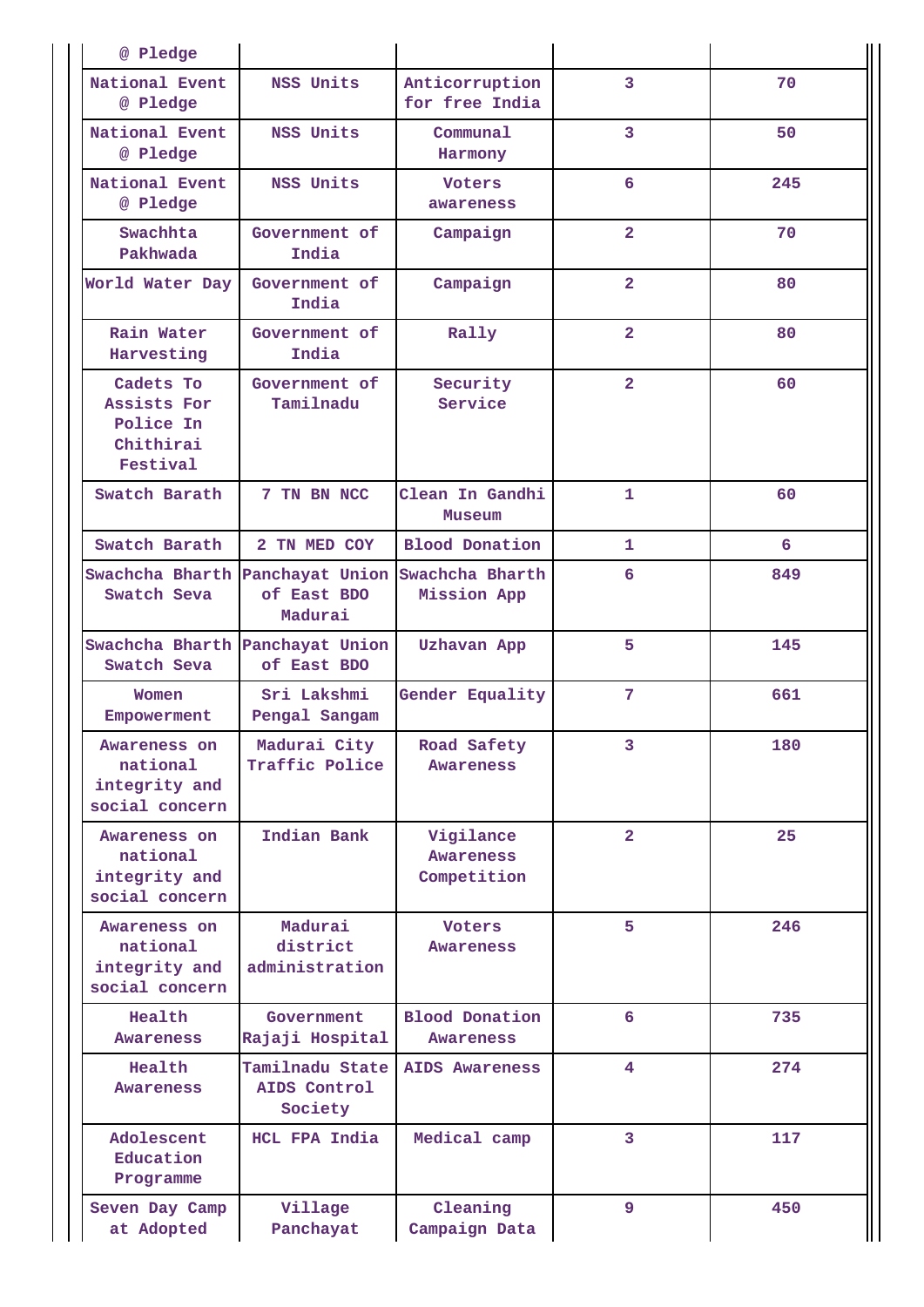| Village                                                                                                                                                  |                         | Collection<br>Medical Camp<br>Tree Plantation<br>Awareness Rally<br>First Aid Human<br>Rights Literacy<br>programmes<br>Trekking |                    |                                                                                                                           |                                    |                                                           |                    |                 |             |
|----------------------------------------------------------------------------------------------------------------------------------------------------------|-------------------------|----------------------------------------------------------------------------------------------------------------------------------|--------------------|---------------------------------------------------------------------------------------------------------------------------|------------------------------------|-----------------------------------------------------------|--------------------|-----------------|-------------|
| National Event                                                                                                                                           |                         | NSS Units                                                                                                                        |                    | Yoga Day                                                                                                                  | International                      |                                                           | 3                  |                 | 40          |
| National Event                                                                                                                                           |                         | NSS Units                                                                                                                        |                    |                                                                                                                           | Independence<br>Day Celebration    |                                                           | 9                  |                 | 345         |
| National Event                                                                                                                                           |                         | NSS Units                                                                                                                        |                    | NSS Day                                                                                                                   | Celebration                        |                                                           | 9                  |                 | 320         |
| National Event                                                                                                                                           |                         | NSS Units                                                                                                                        |                    | Day                                                                                                                       | Youth Awaking                      |                                                           | 6                  |                 | 397         |
| National Event                                                                                                                                           |                         | NSS Units                                                                                                                        |                    |                                                                                                                           | Republic Day<br>Celebration        |                                                           | 9                  |                 | 495         |
| National Event                                                                                                                                           |                         | NSS Units                                                                                                                        |                    |                                                                                                                           | Surgical Strike                    |                                                           | 3                  |                 | 45          |
|                                                                                                                                                          |                         |                                                                                                                                  |                    |                                                                                                                           | View File                          |                                                           |                    |                 |             |
| 3.7 - Collaborations                                                                                                                                     |                         |                                                                                                                                  |                    |                                                                                                                           |                                    |                                                           |                    |                 |             |
| 3.7.1 – Number of Collaborative activities for research, faculty exchange, student exchange during the year                                              |                         |                                                                                                                                  |                    |                                                                                                                           |                                    |                                                           |                    |                 |             |
| Nature of activity                                                                                                                                       |                         |                                                                                                                                  | Participant        |                                                                                                                           |                                    | Source of financial support                               |                    | <b>Duration</b> |             |
| 0                                                                                                                                                        |                         |                                                                                                                                  | $\mathbf 0$        | $\Omega$                                                                                                                  |                                    |                                                           |                    | $\mathbf 0$     |             |
|                                                                                                                                                          |                         |                                                                                                                                  |                    |                                                                                                                           | No file uploaded.                  |                                                           |                    |                 |             |
| 3.7.2 - Linkages with institutions/industries for internship, on-the- job training, project work, sharing of research<br>facilities etc. during the year |                         |                                                                                                                                  |                    |                                                                                                                           |                                    |                                                           |                    |                 |             |
| Nature of linkage                                                                                                                                        | Title of the<br>linkage |                                                                                                                                  |                    | <b>Duration From</b><br>Name of the<br>partnering<br>institution/<br>industry<br>/research lab<br>with contact<br>details |                                    |                                                           | <b>Duration To</b> |                 | Participant |
|                                                                                                                                                          |                         |                                                                                                                                  |                    |                                                                                                                           | No Data Entered/Not Applicable !!! |                                                           |                    |                 |             |
|                                                                                                                                                          |                         |                                                                                                                                  |                    |                                                                                                                           | No file uploaded.                  |                                                           |                    |                 |             |
| 3.7.3 - MoUs signed with institutions of national, international importance, other institutions, industries, corporate<br>houses etc. during the year    |                         |                                                                                                                                  |                    |                                                                                                                           |                                    |                                                           |                    |                 |             |
| Organisation                                                                                                                                             | Date of MoU signed      |                                                                                                                                  | Purpose/Activities |                                                                                                                           |                                    | Number of<br>students/teachers<br>participated under MoUs |                    |                 |             |
|                                                                                                                                                          |                         |                                                                                                                                  |                    |                                                                                                                           | No Data Entered/Not Applicable !!! |                                                           |                    |                 |             |
|                                                                                                                                                          |                         |                                                                                                                                  |                    |                                                                                                                           | No file uploaded.                  |                                                           |                    |                 |             |
| <b>CRITERION IV - INFRASTRUCTURE AND LEARNING RESOURCES</b>                                                                                              |                         |                                                                                                                                  |                    |                                                                                                                           |                                    |                                                           |                    |                 |             |
| 4.1 - Physical Facilities                                                                                                                                |                         |                                                                                                                                  |                    |                                                                                                                           |                                    |                                                           |                    |                 |             |
| 4.1.1 - Budget allocation, excluding salary for infrastructure augmentation during the year                                                              |                         |                                                                                                                                  |                    |                                                                                                                           |                                    |                                                           |                    |                 |             |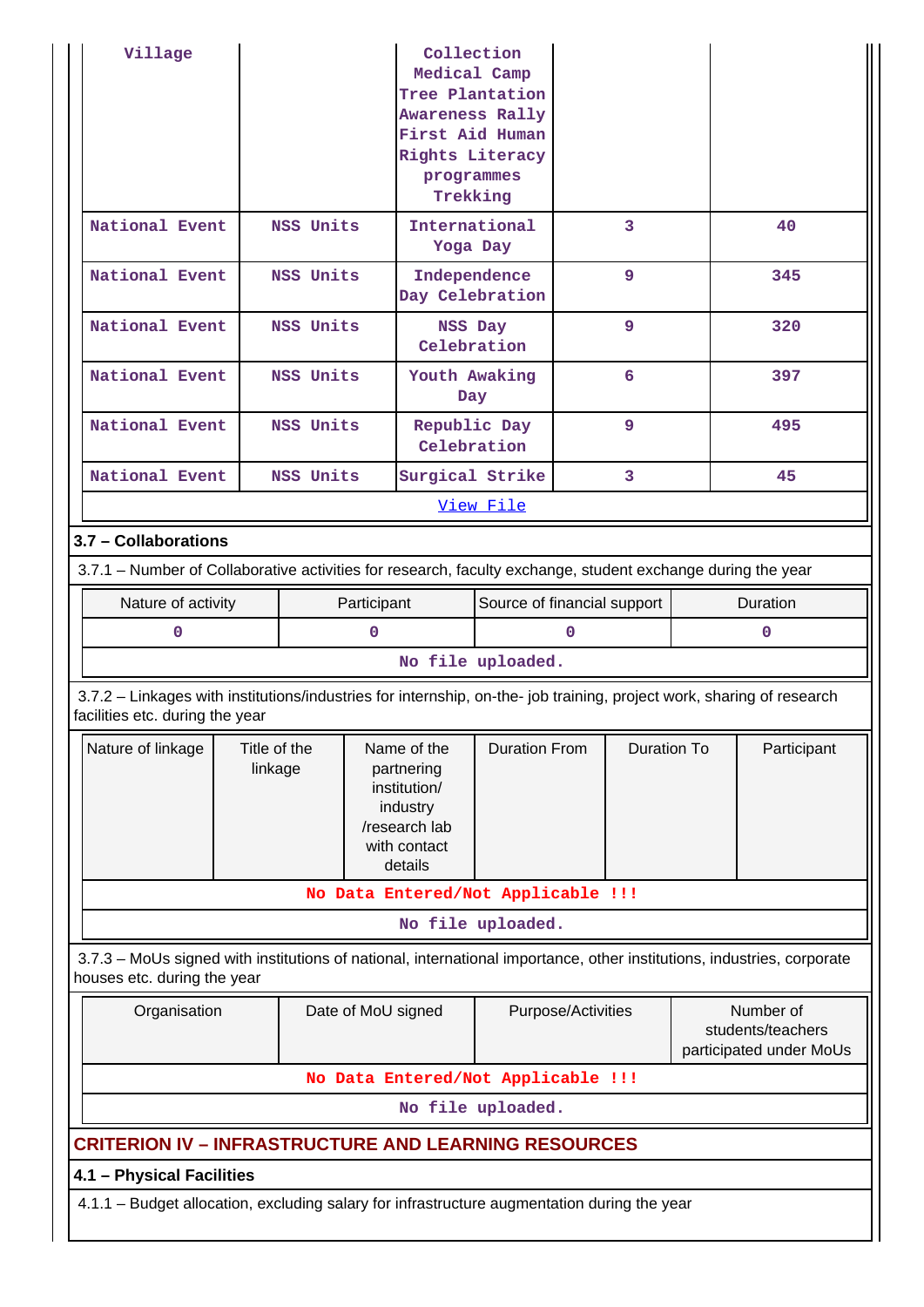| Budget allocated for infrastructure augmentation                             |                                                                            |              |                                                                     |                | Budget utilized for infrastructure development |             |                                |             |  |
|------------------------------------------------------------------------------|----------------------------------------------------------------------------|--------------|---------------------------------------------------------------------|----------------|------------------------------------------------|-------------|--------------------------------|-------------|--|
| 150                                                                          |                                                                            |              |                                                                     |                |                                                |             | 466                            |             |  |
| 4.1.2 - Details of augmentation in infrastructure facilities during the year |                                                                            |              |                                                                     |                |                                                |             |                                |             |  |
|                                                                              | <b>Facilities</b>                                                          |              |                                                                     |                |                                                |             | <b>Existing or Newly Added</b> |             |  |
|                                                                              |                                                                            | Campus Area  |                                                                     |                |                                                |             | Existing                       |             |  |
|                                                                              |                                                                            | Class rooms  |                                                                     |                |                                                |             | Newly Added                    |             |  |
|                                                                              |                                                                            | Laboratories |                                                                     |                |                                                |             | Newly Added                    |             |  |
|                                                                              | Seminar Halls                                                              |              |                                                                     |                |                                                |             | Newly Added                    |             |  |
|                                                                              |                                                                            |              | Classrooms with LCD facilities                                      |                |                                                |             | Newly Added                    |             |  |
|                                                                              |                                                                            |              | Seminar halls with ICT facilities                                   |                |                                                |             | Newly Added                    |             |  |
|                                                                              | Video Centre                                                               |              |                                                                     |                |                                                |             | Newly Added                    |             |  |
|                                                                              |                                                                            |              | Value of the equipment purchased<br>during the year (rs. in lakhs)  |                |                                                |             | Newly Added                    |             |  |
|                                                                              |                                                                            |              | Number of important equipments<br>purchased (Greater than 1-0 lakh) |                |                                                |             | Newly Added                    |             |  |
|                                                                              | during the current year                                                    |              |                                                                     |                |                                                |             |                                |             |  |
|                                                                              |                                                                            |              | Classrooms with Wi-Fi OR LAN                                        |                |                                                |             | Newly Added                    |             |  |
|                                                                              |                                                                            | Others       |                                                                     |                |                                                |             | Newly Added                    |             |  |
| 4.2 - Library as a Learning Resource                                         |                                                                            |              |                                                                     |                |                                                |             |                                |             |  |
|                                                                              | 4.2.1 - Library is automated {Integrated Library Management System (ILMS)} |              |                                                                     |                |                                                |             |                                |             |  |
| Name of the ILMS<br>software                                                 |                                                                            |              | Nature of automation (fully<br>or patially)                         |                | Version<br>Year of automation                  |             |                                |             |  |
| CDS/ISIS (UNESCO)                                                            |                                                                            |              | Fully                                                               |                | 3.08<br>1997                                   |             |                                |             |  |
| 4.2.2 - Library Services                                                     |                                                                            |              |                                                                     |                |                                                |             |                                |             |  |
| Library<br>Service Type                                                      |                                                                            | Existing     |                                                                     |                |                                                | Newly Added |                                | Total       |  |
| Reference<br><b>Books</b>                                                    | 154661                                                                     |              | $\mathbf 0$                                                         | 1167           |                                                | 396100      | 155828                         | 396100      |  |
| e-Books                                                                      | 3135000                                                                    |              | 27375                                                               | 3135000        |                                                | 5900        | 6270000                        | 33275       |  |
| e-Journals                                                                   | 6000                                                                       |              | $\mathbf 0$                                                         | 6000           |                                                | $\pmb{0}$   | 12000                          | $\mathbf 0$ |  |
| Journals                                                                     | 354                                                                        |              | 287687                                                              | 52             |                                                | 101150      | 406                            | 388837      |  |
| CD & Video                                                                   | 298                                                                        |              | $\mathbf 0$                                                         | $\overline{3}$ |                                                | $\mathbf 0$ | 301                            | $\mathbf 0$ |  |
| Others (spe<br>cify)                                                         | 1260                                                                       |              | $\mathbf 0$                                                         | $\mathbf 0$    |                                                | $\mathbf 0$ | 1260                           | $\mathbf 0$ |  |
| Others (spe<br>cify)                                                         | 490                                                                        |              | $\mathbf 0$                                                         |                | 67                                             | $\mathbf 0$ | 557                            | $\mathbf 0$ |  |
| Others (spe<br>cify)                                                         | 1021                                                                       | $\mathbf 0$  |                                                                     | 384            |                                                | $\mathbf 0$ | 1405                           | $\mathbf 0$ |  |
| Weeding<br>(hard &<br>soft)                                                  | $\mathbf 0$                                                                |              | $\mathbf 0$                                                         | 36             |                                                | $\pmb{0}$   | 36                             | $\mathbf 0$ |  |
|                                                                              |                                                                            |              |                                                                     |                | View File                                      |             |                                |             |  |
|                                                                              |                                                                            |              |                                                                     |                |                                                |             |                                |             |  |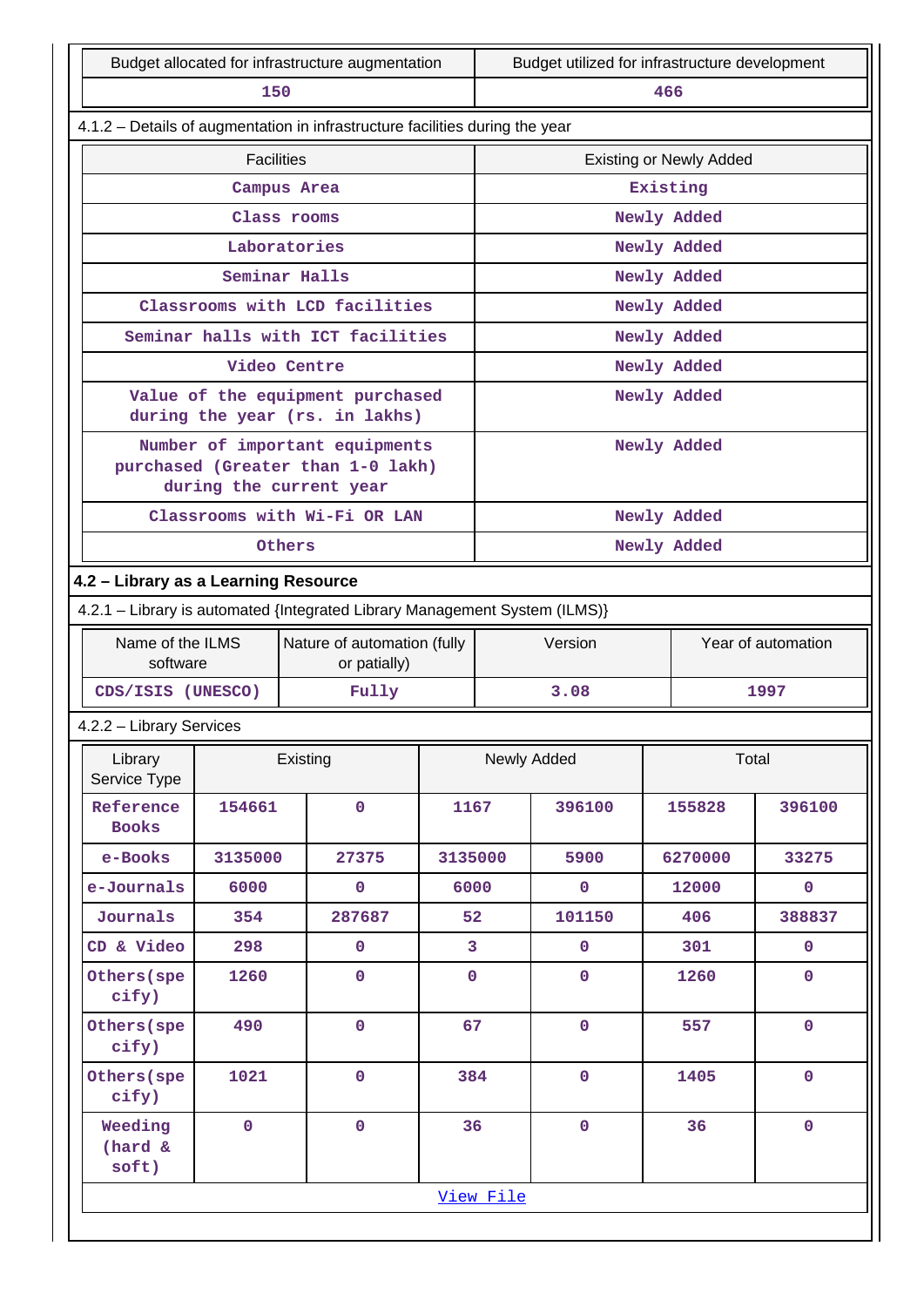| Name of the Teacher    |                                                                      |                                            | Name of the Module                    |                            | Platformon which module                                                                                                                                                                                                                                                                                                                                                                                                                                                                                                                                                                                                                                                                                                                                                                                                                                                                                                                                                                              | is developed |                                                                           | Date of launching e-<br>content                                |               |
|------------------------|----------------------------------------------------------------------|--------------------------------------------|---------------------------------------|----------------------------|------------------------------------------------------------------------------------------------------------------------------------------------------------------------------------------------------------------------------------------------------------------------------------------------------------------------------------------------------------------------------------------------------------------------------------------------------------------------------------------------------------------------------------------------------------------------------------------------------------------------------------------------------------------------------------------------------------------------------------------------------------------------------------------------------------------------------------------------------------------------------------------------------------------------------------------------------------------------------------------------------|--------------|---------------------------------------------------------------------------|----------------------------------------------------------------|---------------|
|                        |                                                                      |                                            |                                       |                            | No Data Entered/Not Applicable !!!                                                                                                                                                                                                                                                                                                                                                                                                                                                                                                                                                                                                                                                                                                                                                                                                                                                                                                                                                                   |              |                                                                           |                                                                |               |
|                        |                                                                      |                                            |                                       |                            | No file uploaded.                                                                                                                                                                                                                                                                                                                                                                                                                                                                                                                                                                                                                                                                                                                                                                                                                                                                                                                                                                                    |              |                                                                           |                                                                |               |
|                        | 4.3 - IT Infrastructure                                              |                                            |                                       |                            |                                                                                                                                                                                                                                                                                                                                                                                                                                                                                                                                                                                                                                                                                                                                                                                                                                                                                                                                                                                                      |              |                                                                           |                                                                |               |
|                        |                                                                      | 4.3.1 - Technology Upgradation (overall)   |                                       |                            |                                                                                                                                                                                                                                                                                                                                                                                                                                                                                                                                                                                                                                                                                                                                                                                                                                                                                                                                                                                                      |              |                                                                           |                                                                |               |
| <b>Type</b>            | <b>Total Co</b><br>mputers                                           | Computer<br>Lab                            | Internet                              | <b>Browsing</b><br>centers | Computer<br>Centers                                                                                                                                                                                                                                                                                                                                                                                                                                                                                                                                                                                                                                                                                                                                                                                                                                                                                                                                                                                  | Office       | Departme<br>nts                                                           | Available<br><b>Bandwidt</b><br>h<br>(MGBPS)                   | <b>Others</b> |
| Existin<br>g           | 494                                                                  | 218                                        | 100                                   | 24                         | 115                                                                                                                                                                                                                                                                                                                                                                                                                                                                                                                                                                                                                                                                                                                                                                                                                                                                                                                                                                                                  | 53           | 84                                                                        | 100                                                            | 83            |
| Added                  | 107                                                                  | 60                                         | 100                                   | 12                         | 16                                                                                                                                                                                                                                                                                                                                                                                                                                                                                                                                                                                                                                                                                                                                                                                                                                                                                                                                                                                                   | 6            | 13                                                                        | 100                                                            | 28            |
| Total                  | 601                                                                  | 278                                        | 200                                   | 36                         | 131                                                                                                                                                                                                                                                                                                                                                                                                                                                                                                                                                                                                                                                                                                                                                                                                                                                                                                                                                                                                  | 59           | 97                                                                        | 200                                                            | 111           |
|                        |                                                                      |                                            |                                       |                            | 4.3.2 – Bandwidth available of internet connection in the Institution (Leased line)                                                                                                                                                                                                                                                                                                                                                                                                                                                                                                                                                                                                                                                                                                                                                                                                                                                                                                                  |              |                                                                           |                                                                |               |
|                        |                                                                      |                                            |                                       | 200 MBPS/ GBPS             |                                                                                                                                                                                                                                                                                                                                                                                                                                                                                                                                                                                                                                                                                                                                                                                                                                                                                                                                                                                                      |              |                                                                           |                                                                |               |
|                        | 4.3.3 - Facility for e-content                                       |                                            |                                       |                            |                                                                                                                                                                                                                                                                                                                                                                                                                                                                                                                                                                                                                                                                                                                                                                                                                                                                                                                                                                                                      |              |                                                                           |                                                                |               |
|                        |                                                                      | Name of the e-content development facility |                                       |                            |                                                                                                                                                                                                                                                                                                                                                                                                                                                                                                                                                                                                                                                                                                                                                                                                                                                                                                                                                                                                      |              | Provide the link of the videos and media centre and<br>recording facility |                                                                |               |
|                        |                                                                      | Psalms Audio and Video Recording Centre    |                                       |                            |                                                                                                                                                                                                                                                                                                                                                                                                                                                                                                                                                                                                                                                                                                                                                                                                                                                                                                                                                                                                      |              | https://youtu.be/N6XzPMpFsDM                                              |                                                                |               |
|                        |                                                                      | 4.4 - Maintenance of Campus Infrastructure |                                       |                            |                                                                                                                                                                                                                                                                                                                                                                                                                                                                                                                                                                                                                                                                                                                                                                                                                                                                                                                                                                                                      |              |                                                                           |                                                                |               |
|                        | component, during the year                                           |                                            |                                       |                            | 4.4.1 – Expenditure incurred on maintenance of physical facilities and academic support facilities, excluding salary                                                                                                                                                                                                                                                                                                                                                                                                                                                                                                                                                                                                                                                                                                                                                                                                                                                                                 |              |                                                                           |                                                                |               |
|                        | Assigned Budget on<br>academic facilities                            |                                            | Expenditure incurred on<br>facilities | maintenance of academic    | Assigned budget on<br>physical facilities                                                                                                                                                                                                                                                                                                                                                                                                                                                                                                                                                                                                                                                                                                                                                                                                                                                                                                                                                            |              |                                                                           | Expenditure incurredon<br>maintenance of physical<br>facilites |               |
|                        | 199.75                                                               |                                            | 188.15                                |                            |                                                                                                                                                                                                                                                                                                                                                                                                                                                                                                                                                                                                                                                                                                                                                                                                                                                                                                                                                                                                      | 268.1        |                                                                           | 255.96                                                         |               |
| institutional Website) |                                                                      |                                            |                                       |                            | 4.4.2 – Procedures and policies for maintaining and utilizing physical, academic and support facilities - laboratory,<br>library, sports complex, computers, classrooms etc. (maximum 500 words) (information to be available in                                                                                                                                                                                                                                                                                                                                                                                                                                                                                                                                                                                                                                                                                                                                                                     |              |                                                                           |                                                                |               |
|                        | create cost effective and innovative solutions to changes in regular |                                            |                                       |                            | The College has an Estate office and designated officer is the Bursar who is<br>also the faculty of the College. The Bursar is in charge of finance and<br>property of the institution and maintains and oversees the improvement of the<br>physical ambience of the campus. Bursar's office is equipped with enough work<br>force and infrastructure to meet out the present need. The office is automated,<br>using Tally9, online accession and regular mechanism to improve the service.<br>The mission of the Bursar's office is to efficiently enable cashiering and<br>assist students to meet financial obligations with a focus on financial<br>integrity and accountability. This will be accomplished in accordance with the<br>mission of the institution by following regulations of all appropriate<br>governing agencies and by implementing sound financial procedure and controls.<br>The Bursar's Office vision is to $\bullet$ create a transparency and accountability $\bullet$ |              |                                                                           |                                                                |               |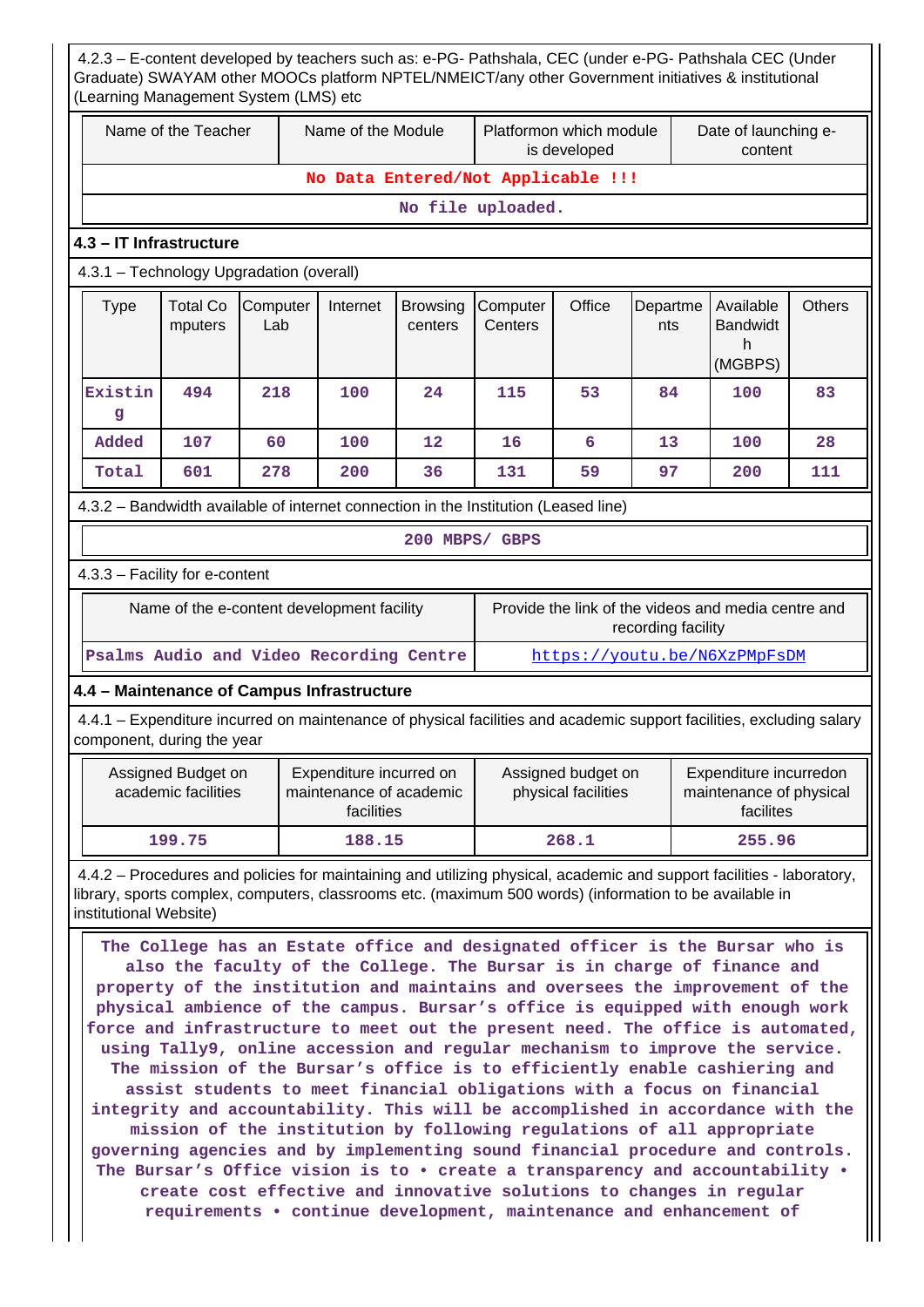**infrastructure facility Effort taken • Egovernance has transformed to promote inclusive growth that covers electronic services like online payment of fees and online transactions of attendance and mark. • Road facility was improved by laying paver blocks which is a green way of maintaining roads which allows water percolation and easy repair and maintenance. • Gardening and landscaping along with drip irrigation facility was done. • Proper solidwaste management system through SLP to recycle the organic waste for fertilizers was considered. • Old outdated computers were replaced with new latest version computers. • Many new class rooms were furnished with modern facility and other class rooms were provided with new chairs for the students. • Hot or cold water dispenses installed in every buildings and hostels. • Ramp facilities were provided. • RO plant was installed to provide purified water to students. • Solar panels were installed to generate electricity which reduces the power consumption from non renewable energy sources. • Indoor Stadium was constructed with tennis court, basket ball, and volley ball court. • CCTV cameras were installed in campus for personal security and safety on campus. • Separate Gymnasium for boys and girls that helps them to acquire a stress free and healthy life was created. • Audio visual studio was installed to train the students in shooting and editing.**

**Library • Library is kept open for reading from 8am to 8pm. • Browsing centre for student utilization is provided at free of cost. • Digitized Rare books can be utilized through website. • Online access at library is possible. • Online access for faculty, students and parents at college data centre is made available. Lab maintenance • System formatting and software installation is done at frequent interval. • Troubleshooting system hardware problems are addressed. • Broken system peripherals every year are replaced. • Network connectivity problems are solved frequently. • Every system is connected with internet and intranet facilities. Sections Electrical department Carpentering unit Civil work labourers Gardeners Sweepers and Scavengers Equipment maintenance Security personals.**

<https://americancollege.edu.in/wp-content/uploads/2019/09/4.4.2.pdf>

## **CRITERION V – STUDENT SUPPORT AND PROGRESSION**

## **5.1 – Student Support**

5.1.1 – Scholarships and Financial Support

|                                         | Name/Title of the scheme                                                                          | Number of students | Amount in Rupees |  |  |  |  |
|-----------------------------------------|---------------------------------------------------------------------------------------------------|--------------------|------------------|--|--|--|--|
| Financial Support<br>from institution   | Endownment Scheme<br>and Sports<br>Scholarship                                                    | 68                 | 1915641          |  |  |  |  |
| Financial Support<br>from Other Sources |                                                                                                   |                    |                  |  |  |  |  |
| a) National                             | Tamilnadu<br>Government Scholars<br>hips (SC/SCC/ST/BC/M<br>BC/B.A. Economics<br>in Tamil Medium) | 918                | 3346413          |  |  |  |  |
| b) International                        | Board of Trustee,<br>USA, Scholarship                                                             | 26                 | 213017           |  |  |  |  |
| View File                               |                                                                                                   |                    |                  |  |  |  |  |

 5.1.2 – Number of capability enhancement and development schemes such as Soft skill development, Remedial coaching, Language lab, Bridge courses, Yoga, Meditation, Personal Counselling and Mentoring etc.,

| Name of the capability<br>enhancement scheme | Date of implemetation | Number of students<br>enrolled | Agencies involved |
|----------------------------------------------|-----------------------|--------------------------------|-------------------|
|                                              |                       |                                |                   |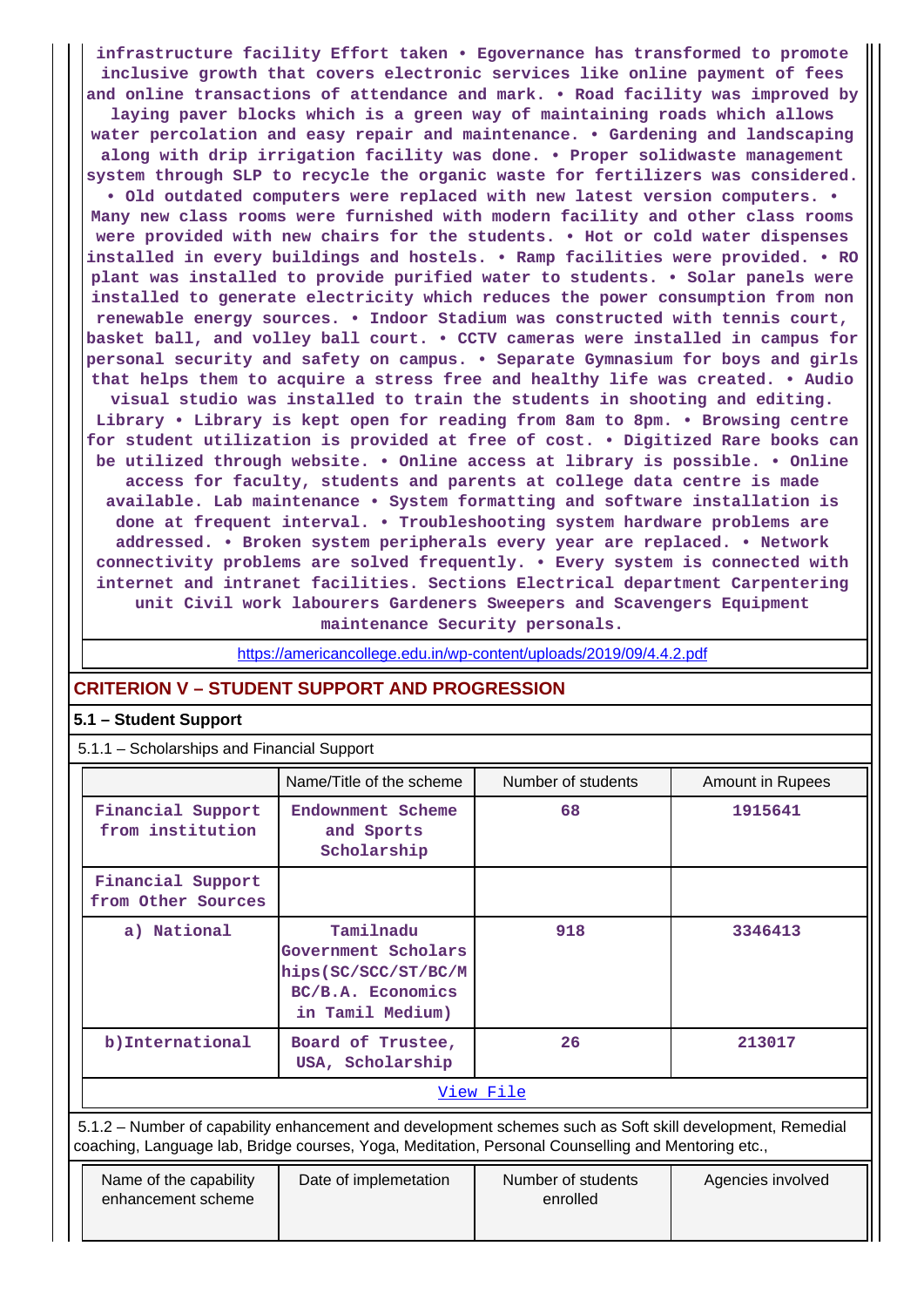| COS Career Guidance                                         | 20/09/2018 | 100  | Department of<br>Computer<br>Science, The<br>American College,<br>Madurai                                                                     |
|-------------------------------------------------------------|------------|------|-----------------------------------------------------------------------------------------------------------------------------------------------|
| MBA : Corporate<br>Expectations                             | 27/09/2018 | 50   | Mr. Manikandan,<br>COO, Aparajitha<br>Corporate Services<br>Pvt Ltd, Madurai                                                                  |
| <b>MIM Career Guidance</b>                                  | 09/01/2019 | 70   | Dr.<br>Meenakshisundaram<br>Kandavelu, Head,<br>Molecular Signaling<br>Lab, Tampere<br>University, Finland                                    |
| <b>MIM Career Guidance</b>                                  | 09/01/2019 | 70   | Dr. S. balaji,<br>Consultant Meditech<br>solutionCoimbatore                                                                                   |
| Zoology : Govt<br>Competitive<br>Examination                | 15/10/2018 | 20   | Raji Viswanath,<br>Additional<br>Director, Nermai<br>IAS Academy,<br>Jeevanajothi<br>Block, American<br>College Campus,<br>Madurai - 626 002. |
| Dept of Economics -<br>Remedial Coaching                    | 05/07/2018 | 25   | Department of<br>Economics, The<br>American College,<br>Madurai                                                                               |
| MIM - Remedial<br>Coaching                                  | 03/08/2018 | 32   | Department of<br>MicrobiologyThe<br>American<br>CollegeMadurai2                                                                               |
| MBA : Suceed                                                | 28/10/2018 | 54   | Mr. Clement Timothy<br>Dayal, Optimistt<br>Solutions                                                                                          |
| English - Language<br>Lab                                   | 09/07/2018 | 3183 | Faculty of English<br>Department, The<br>American College,<br>Madurai                                                                         |
| English -Language<br><b>Resource Centre</b>                 | 19/06/2018 | 200  | Faculty of English<br>Department, The<br>American College,<br>Madurai                                                                         |
| <b>BBA Entry Behaviour</b><br>Test, Communication<br>Skills | 28/06/2018 | 170  | Staff of Department<br>of BBA, The<br>American College,<br>Madurai                                                                            |
| MIM English for<br>Tamil Students                           | 16/08/2018 | 73   | Mahatma CBSE<br>School<br>Moondrumavadi,<br>pudhur, Madurai.                                                                                  |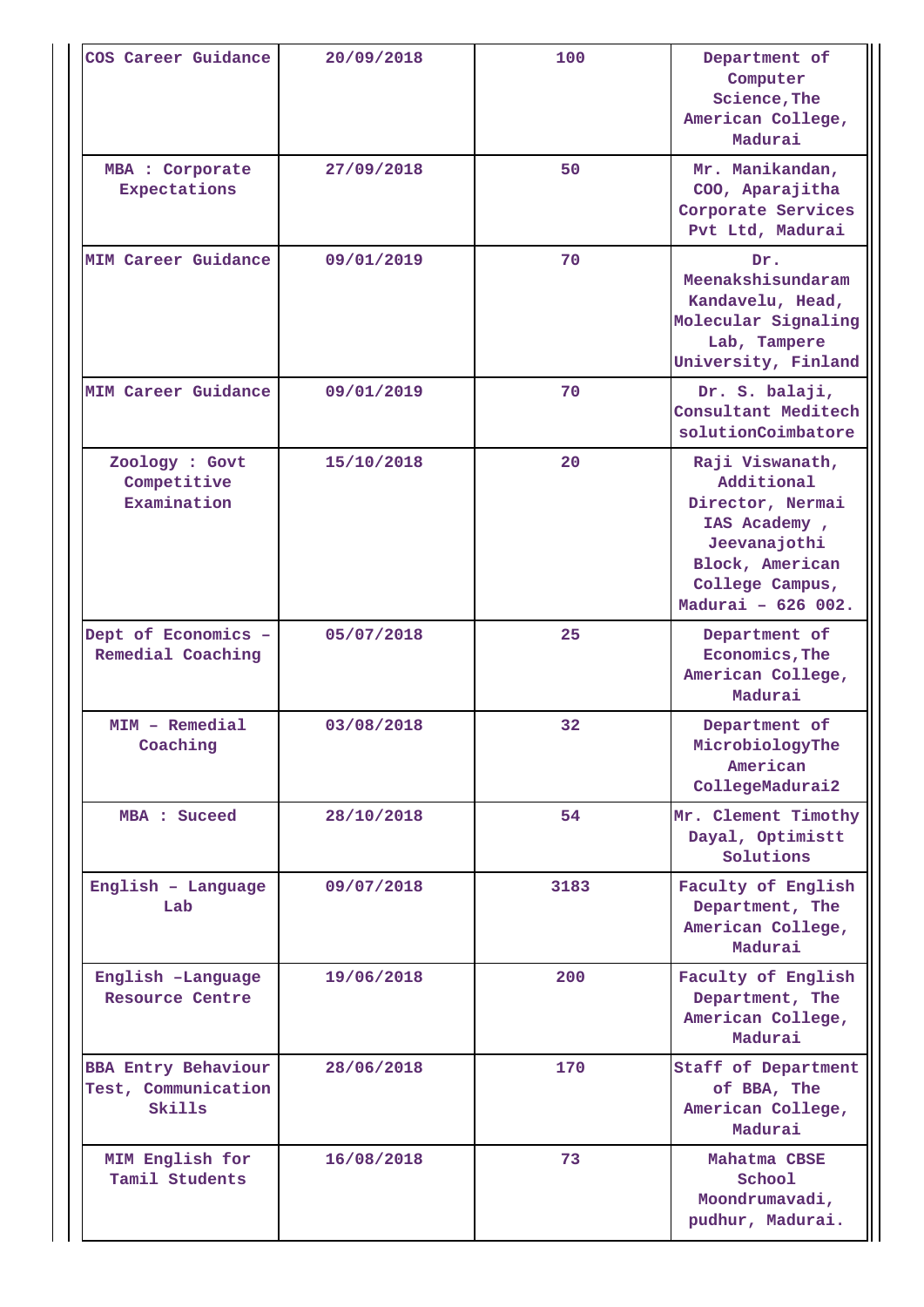| Counselling and<br>Guidance Committee,<br>The American<br>College, Madurai | 19/01/2019 | 4   | Mrs. R. Rohini,<br>Assistant<br>Professor,<br>Department of<br>Social Work, The<br>American College,<br>Madurai                  |
|----------------------------------------------------------------------------|------------|-----|----------------------------------------------------------------------------------------------------------------------------------|
| Zoology : Guidance<br>for Research                                         | 09/01/2019 | 160 | Dr.Meenakshi<br>Kandavelu, Post Doc<br>Fellow, Tampere<br>University, Finland                                                    |
| Zoology : Guidance<br>for Research                                         | 09/01/2019 | 160 | Dr. S.Balaji,<br>Meditech Solutions,<br>Chennai                                                                                  |
| MCA Web Application<br>Development                                         | 31/01/2019 | 45  | Mr.Sathish<br>Rajagoplan, Sydney,<br>Australia                                                                                   |
| MCA Workshop on<br>Data Science                                            | 28/01/2019 | 50  | Mr. Ramesh, Delivery<br>Manager, CA<br>Technology,<br>Hyderabad                                                                  |
| PHS - Remedial<br>Coaching                                                 | 27/07/2018 | 40  | Department of<br>Physics (SF)The<br>American<br>collegeMadurai                                                                   |
| COS- Remedial<br>Coaching                                                  | 04/07/2018 | 40  | Department of<br>Computer ScienceThe<br>American<br>collegeMadurai                                                               |
| <b>BBA Digital</b><br>Marketing Career<br>Opportunities                    | 14/08/2018 | 262 | Synergy, Opp to Sai<br>Baba Temple, Andal<br>Puram, Madurai.                                                                     |
| <b>COMMERCE SAP Course</b>                                                 | 13/07/2018 | 60  | IPA Education<br>Private Limited<br>Regd. Office: 2nd<br>Floor, Atlas<br>Building, Poothole<br>Road, Thrissur,<br>Kerala 680 004 |
| BCA Soft Skill<br>Development                                              | 27/02/2019 | 100 | Dr.<br>M.LawrenceAssistant<br>Professor,<br>Department of<br>English, The<br>American College,<br>Madurai                        |
| BCA Soft Skill<br>Development                                              | 23/10/2018 | 100 | Dr, T.Augustus<br>Julian<br>LazmeyAssistant<br>Professor,<br>Department of<br>Social Work, The<br>American College,              |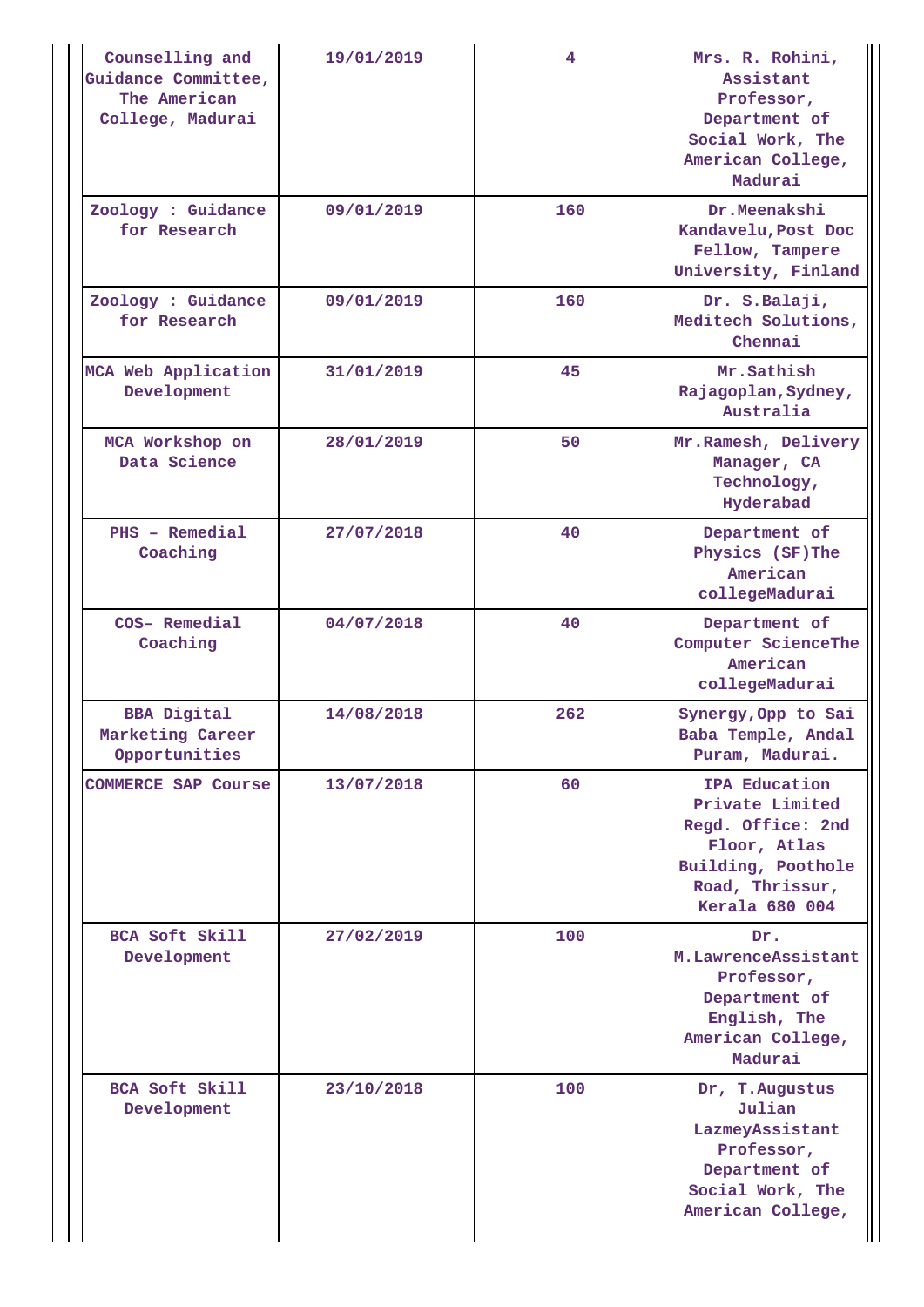|                                                                                                                                          |                  |            |                                        |                                       |                                            | Madurai                                                                                                |                                                                                                   |
|------------------------------------------------------------------------------------------------------------------------------------------|------------------|------------|----------------------------------------|---------------------------------------|--------------------------------------------|--------------------------------------------------------------------------------------------------------|---------------------------------------------------------------------------------------------------|
| MIM Soft Skill<br>Development                                                                                                            |                  |            | 21/05/2019                             | 30                                    |                                            |                                                                                                        | Effulgenz<br>informatics and<br>Technotainments, #3<br>E2 E2 Road, Chinnac<br>hokkikulamMadurai 2 |
| Tamil THREE DAY<br><b>RESIDENTIAL</b><br><b>WORKSHOP ON</b><br><b>DEVELOPMENTTHROUGH</b><br><b>THEATRE</b>                               | 60<br>12/10/2018 |            |                                        |                                       | Sacred Heart<br>College, Kodaikanal        |                                                                                                        |                                                                                                   |
| Tamil FOLKLORE<br><b>FIELD WORK</b>                                                                                                      |                  |            | 25/09/2018                             | $12 \overline{ }$                     |                                            |                                                                                                        | Vellalur, Melur<br>Taluk                                                                          |
| PHS - Career<br>Counselling                                                                                                              |                  |            | 16/08/2019                             | 65                                    |                                            | Dr.Jagadesh Kopula<br>Kesavan, Department<br>of Physics and<br>AstronomyUniversity<br>of BolognaItaly. |                                                                                                   |
| Zoology : Coaching<br>for Weak Learners<br>based on Syllabi                                                                              |                  |            | 06/09/2018                             | 8                                     |                                            |                                                                                                        | Academic Advisor of<br>I, II, III B. Sc and<br>I, II M.Sc                                         |
| Tamil Remidial<br>Coaching                                                                                                               |                  |            | 12/03/2019                             | 16                                    |                                            | Dr.J.Sarojini Head<br>of the Department, D<br>epartment of<br>TamilUG                                  |                                                                                                   |
| <b>BBA Bank Exam</b><br>Guidance                                                                                                         |                  | 11/02/2019 |                                        | 133                                   |                                            |                                                                                                        | National Institute<br>of Banking, Near<br>RTO Office,<br>Mattuthavani,<br>Madurai.                |
| MAS TNPSC Guidance                                                                                                                       |                  | 10/01/2019 |                                        | 9                                     |                                            |                                                                                                        | UG Mathematics<br>Association, The<br>American college,<br>Madurai                                |
| <b>MAS Govt</b><br>Competitive<br>Examination<br>Coaching                                                                                |                  | 10/01/2019 |                                        | 20                                    |                                            | Nermai IAS<br>Academy, Madurai,                                                                        |                                                                                                   |
| English English for<br>Communication                                                                                                     |                  | 06/08/2018 |                                        | 5                                     |                                            | Faculty of English<br>Department, The<br>American College,<br>Madurai                                  |                                                                                                   |
| English IELTS                                                                                                                            |                  | 02/07/2018 |                                        | 20                                    |                                            | Faculty of English<br>Department, The<br>American College,<br>Madurai                                  |                                                                                                   |
|                                                                                                                                          |                  |            |                                        | View File                             |                                            |                                                                                                        |                                                                                                   |
| 5.1.3 - Students benefited by guidance for competitive examinations and career counselling offered by the<br>institution during the year |                  |            |                                        |                                       |                                            |                                                                                                        |                                                                                                   |
| Name of the<br>Year<br>scheme                                                                                                            |                  |            | Number of<br>benefited<br>students for | Number of<br>benefited<br>students by | Number of<br>students who<br>have passedin |                                                                                                        | Number of<br>studentsp placed                                                                     |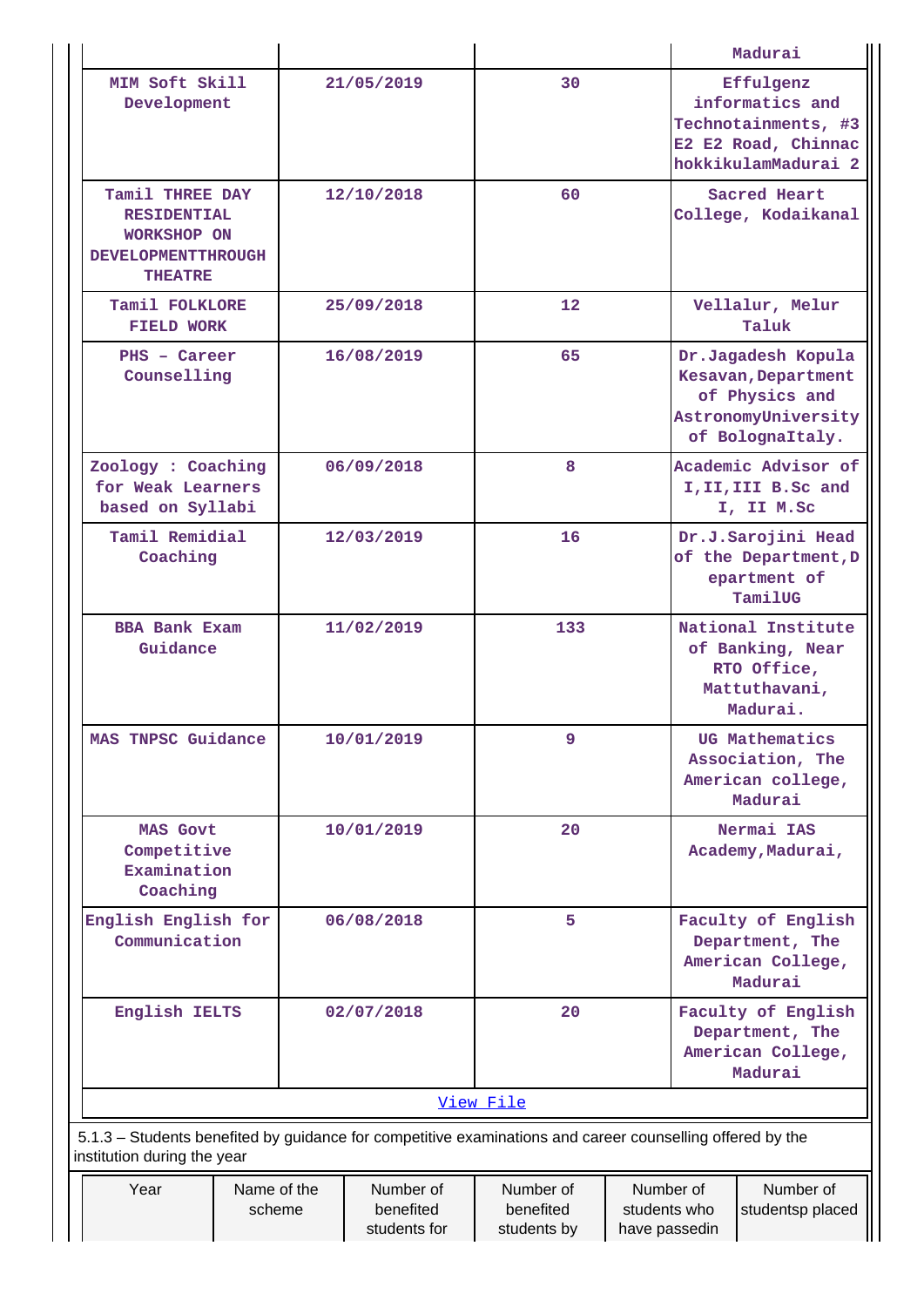|                                                                                                                                                |                                                                                                                                                                | competitive<br>examination     | career<br>counseling<br>activities                                                                                                                                                                                                                                                                                                                             | the comp. exam                                 |                              |
|------------------------------------------------------------------------------------------------------------------------------------------------|----------------------------------------------------------------------------------------------------------------------------------------------------------------|--------------------------------|----------------------------------------------------------------------------------------------------------------------------------------------------------------------------------------------------------------------------------------------------------------------------------------------------------------------------------------------------------------|------------------------------------------------|------------------------------|
| 2019                                                                                                                                           | <b>UK DAY</b>                                                                                                                                                  | 300                            | 300                                                                                                                                                                                                                                                                                                                                                            | $6\overline{6}$                                | $\overline{\mathbf{4}}$      |
| 2019                                                                                                                                           | <b>STUDY ABROAD</b><br><b>ORIENTATION</b>                                                                                                                      | 400                            | 400                                                                                                                                                                                                                                                                                                                                                            | $\mathbf{0}$                                   | $\mathbf{0}$                 |
| 2019                                                                                                                                           | <b>SAP</b>                                                                                                                                                     | 60                             | 60                                                                                                                                                                                                                                                                                                                                                             | 60                                             | $\mathbf 0$                  |
| 2018                                                                                                                                           | Coaching for<br>Competitive<br>Examinations                                                                                                                    | 35                             | 35                                                                                                                                                                                                                                                                                                                                                             | 8                                              | 6                            |
|                                                                                                                                                |                                                                                                                                                                |                                | View File                                                                                                                                                                                                                                                                                                                                                      |                                                |                              |
|                                                                                                                                                | 5.1.4 - Institutional mechanism for transparency, timely redressal of student grievances, Prevention of sexual<br>harassment and ragging cases during the year |                                |                                                                                                                                                                                                                                                                                                                                                                |                                                |                              |
| Total grievances received                                                                                                                      |                                                                                                                                                                | Number of grievances redressed |                                                                                                                                                                                                                                                                                                                                                                | Avg. number of days for grievance<br>redressal |                              |
| 45                                                                                                                                             |                                                                                                                                                                | 38                             |                                                                                                                                                                                                                                                                                                                                                                | 10                                             |                              |
| 5.2 - Student Progression                                                                                                                      |                                                                                                                                                                |                                |                                                                                                                                                                                                                                                                                                                                                                |                                                |                              |
|                                                                                                                                                | 5.2.1 - Details of campus placement during the year                                                                                                            |                                |                                                                                                                                                                                                                                                                                                                                                                |                                                |                              |
|                                                                                                                                                | On campus                                                                                                                                                      |                                |                                                                                                                                                                                                                                                                                                                                                                | Off campus                                     |                              |
| Nameof<br>organizations<br>visited                                                                                                             | Number of<br>students<br>participated                                                                                                                          | Number of<br>stduents placed   | Nameof<br>organizations<br>visited                                                                                                                                                                                                                                                                                                                             | Number of<br>students<br>participated          | Number of<br>stduents placed |
| Kongunadu<br>Arts and<br>Science<br>college,<br>Namakkal.<br>Ramco<br>Vidyalaya,<br>Virudhunagar<br>SRV Matricul<br>ation<br>School,<br>Trichy | 35                                                                                                                                                             | 9                              | ELCOT, IT<br>PARK,<br>Tirunelveli<br>W3, Rider<br>Madurai ELYS<br>IUM, Madurai<br>burger king,<br>copenhagen<br>denmark<br>aarthi<br>scans,<br>madurai HDB<br>Financial<br>service<br>Aravind<br><b>Exports MARS</b><br>Data System<br>Matrimony<br>, Chennai<br>Neeyamo<br>company GYM<br>, Chennai<br>Neeyamo<br>company<br><b>Business PNB</b><br>View File | 350                                            | 292                          |
|                                                                                                                                                | 5.2.2 - Student progression to higher education in percentage during the year                                                                                  |                                |                                                                                                                                                                                                                                                                                                                                                                |                                                |                              |
|                                                                                                                                                |                                                                                                                                                                |                                |                                                                                                                                                                                                                                                                                                                                                                |                                                |                              |
| Year                                                                                                                                           | Number of                                                                                                                                                      | Programme                      | Depratment                                                                                                                                                                                                                                                                                                                                                     | Name of                                        | Name of                      |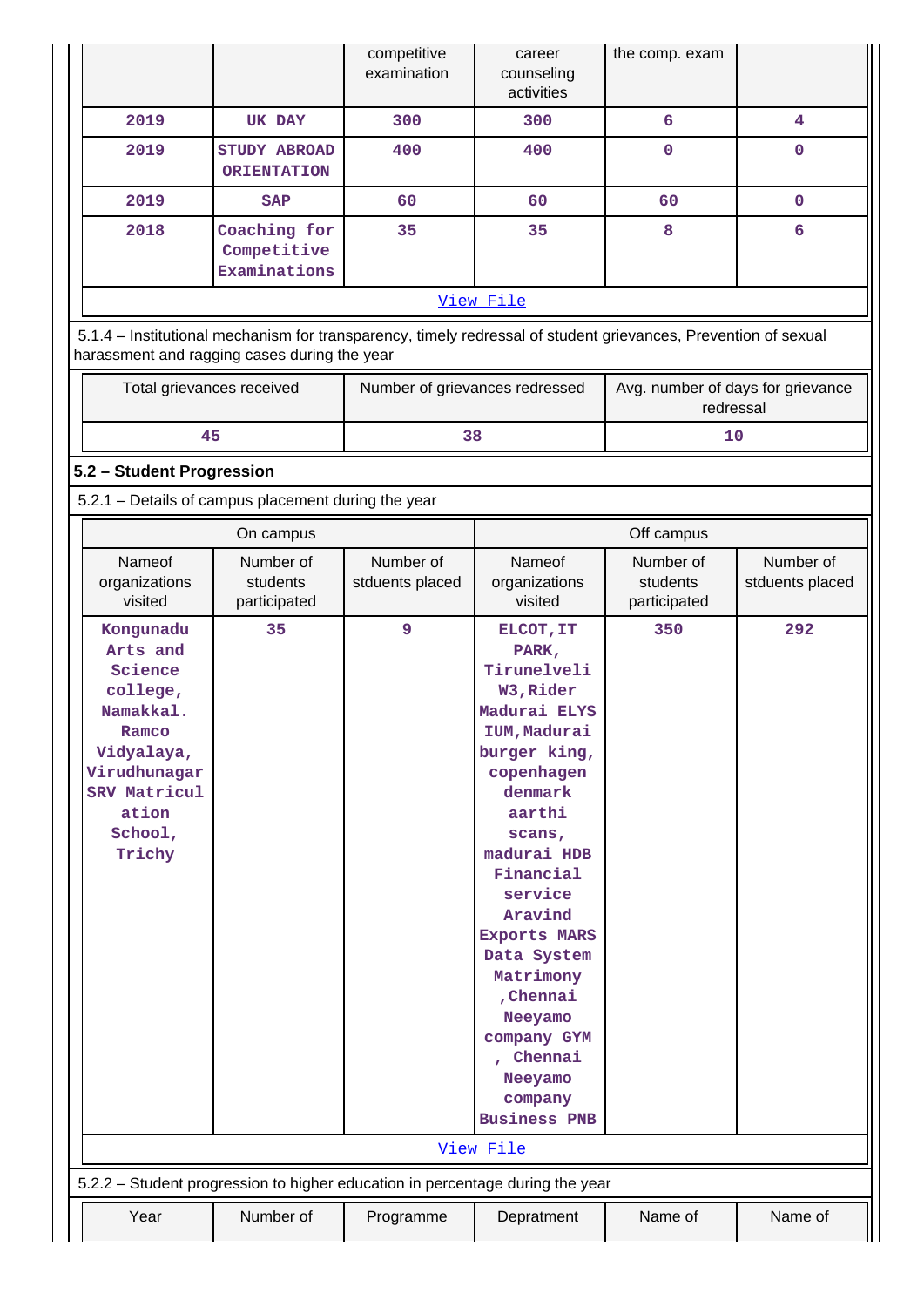|      | students<br>enrolling into<br>higher education | graduated from | graduated from | institution joined                                                                                                                                                                                                                        | programme<br>admitted to              |
|------|------------------------------------------------|----------------|----------------|-------------------------------------------------------------------------------------------------------------------------------------------------------------------------------------------------------------------------------------------|---------------------------------------|
| 2019 | 8                                              | M.Sc           | Mathematics    | Annamalia<br>College,<br>St.Stephens<br>College,<br>Vikram<br>College, CSI<br>College of<br>Education,<br>Pasumalai.<br>Nallamani<br>College,<br>Nanjappa<br>College,<br>Thiagarajar<br>College                                           | B.Ed                                  |
| 2019 | $\mathbf{1}$                                   | M.Sc           | Mathematics    | TamilNadu<br>Government                                                                                                                                                                                                                   | <b>TRB</b>                            |
| 2019 | $\overline{a}$                                 | M.Sc           | Mathematics    | <b>RACE Academy</b>                                                                                                                                                                                                                       | SSC, UPSC                             |
| 2019 | 12                                             | M.Sc           | Physics        | CSI College<br>of<br>Education,<br>Aurobinda<br>Mira<br>College, St.<br>Xaviers<br>College,<br>parasakathi<br>College,<br>Justins<br>College,<br>Sivandhi<br>Adithinaar<br>Colege, PSR<br>college of<br>Education,<br>Chellam<br>College. | <b>B.Ed</b>                           |
| 2019 | 22                                             | M.Sc           | Physics        | <b>RACE</b><br>Academy,<br>Suresh IAS<br>academy,<br>Madras<br>University,<br>Sen IAS<br>Academy                                                                                                                                          | UPSC, TNPSC,<br>Bank Exam<br>Coaching |
| 2019 | $\mathbf{1}$                                   | M.Sc           | Physics        | Elysium<br>Academy                                                                                                                                                                                                                        | Data<br>Handling                      |
| 2019 | $\overline{2}$                                 | M.Sc           | Physics        | MS<br>university,<br>MAdras<br>University                                                                                                                                                                                                 | M.Phil                                |
| 2019 | $\overline{\mathbf{4}}$                        | M.Sc           | Chemistry      | MKU, Scott                                                                                                                                                                                                                                | Ph.D                                  |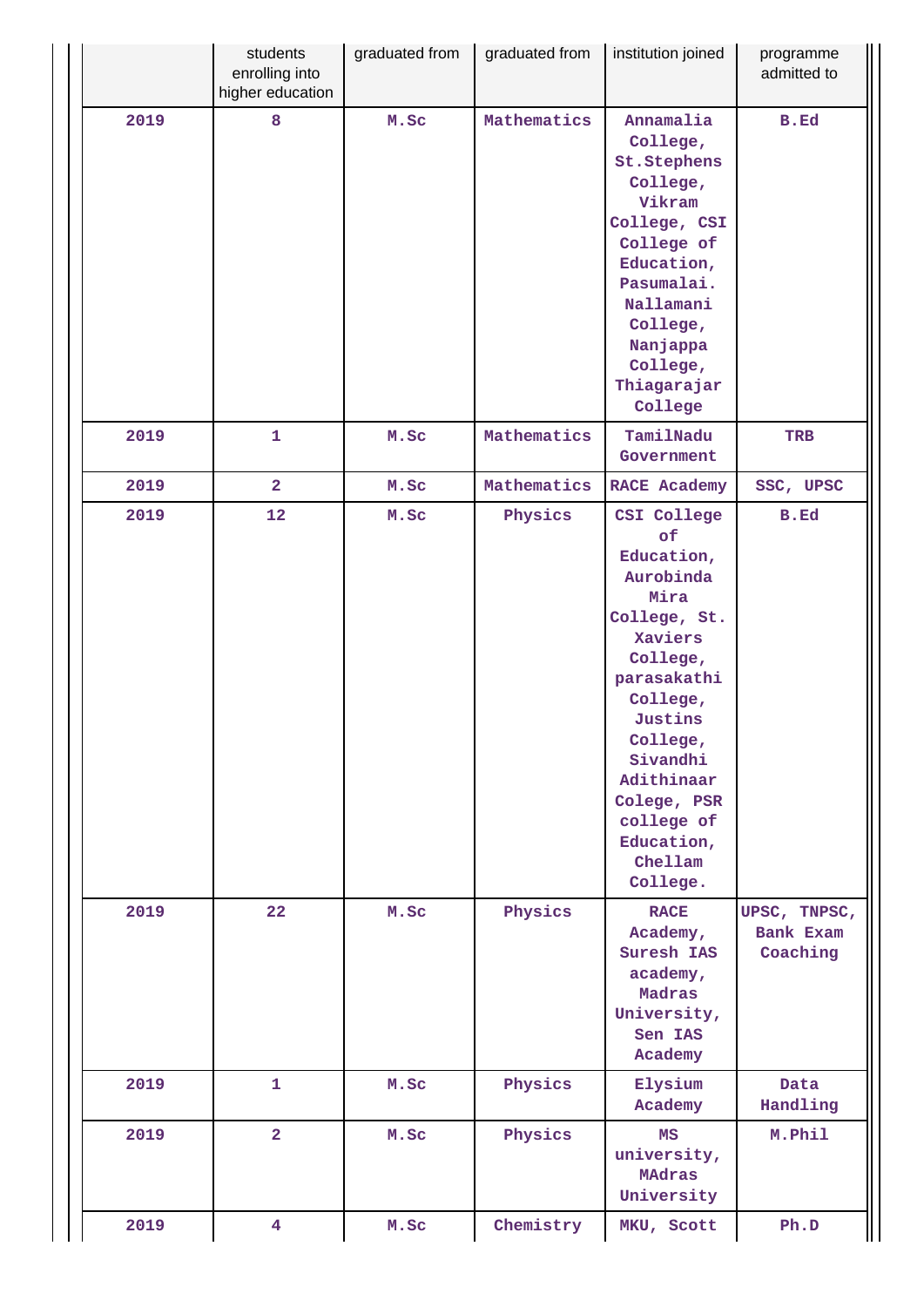|      |                         |       |             | Christian<br>College,<br>Nagercoil,<br>Gandhigram<br>Rural<br>Institute,<br>Dindigul          |                               |
|------|-------------------------|-------|-------------|-----------------------------------------------------------------------------------------------|-------------------------------|
| 2019 | $\mathbf{1}$            | M.Sc  | Chemistry   | MS<br>university                                                                              | M.Phil                        |
| 2019 | $\mathbf{1}$            | M.Sc  | Chemistry   | Thiagarajar<br>College,<br>Madurai                                                            | B.Ed                          |
| 2019 | $\mathbf{1}$            | M.Sc  | Chemistry   | <b>SRM</b><br>University,<br>Chennai                                                          | Project<br>Assistant          |
| 2019 | $\overline{4}$          | M.Sc  | Chemistry   | Sankar IAS<br>Academy,<br>Suresh IAS<br>Academy,<br><b>NAtional</b><br>Instituteof<br>Banking | UPSC, TNPSC,<br>Bank Exam     |
| 2019 | $\overline{2}$          | M.Sc  | Botany      | <b>VHSN</b><br>College, Vir<br>udhunagar,<br>Thiagarajar<br>College,<br>Madurai.              | Ph.D                          |
| 2019 | 6                       | M.Sc  | Botany      | Sunshine<br>Institute,<br>RACE academy                                                        | TNSPC, UPSC                   |
| 2019 | $\mathbf{1}$            | M.Sc  | Botany      | Thiagaarajar<br>College,<br>Madurai                                                           | <b>B.Ed</b>                   |
| 2019 | $\overline{2}$          | M.Sc  | Zoology     | The American<br>College,<br>Madurai                                                           | Ph.D                          |
| 2019 | $\overline{2}$          | M.Sc  | Zoology     | Alagappa<br>University,<br>Thiagarajar<br>College,<br>MAdurai                                 | <b>B.Ed</b>                   |
| 2019 | 1                       | M.Sc  | Zoology     | Life's Trust                                                                                  | <b>JRF</b>                    |
| 2019 | $\overline{\mathbf{2}}$ | M.Sc  | Zoology     | Race Academy                                                                                  | <b>TNPSC</b>                  |
| 2019 | 7                       | M.A   | Economics   | Private<br>Institute                                                                          | TNPSC, UPSC                   |
| 2019 | 3                       | M.Com | Commerce    | <b>RACE, SAI</b><br>Academy,<br>Galaxy IAS<br>Academy                                         | NET, Bank<br>Exam<br>Coaching |
| 2019 | $\overline{\mathbf{2}}$ | M.A   | Social Work | Bhrathidhasa<br>n university                                                                  | M.Phil                        |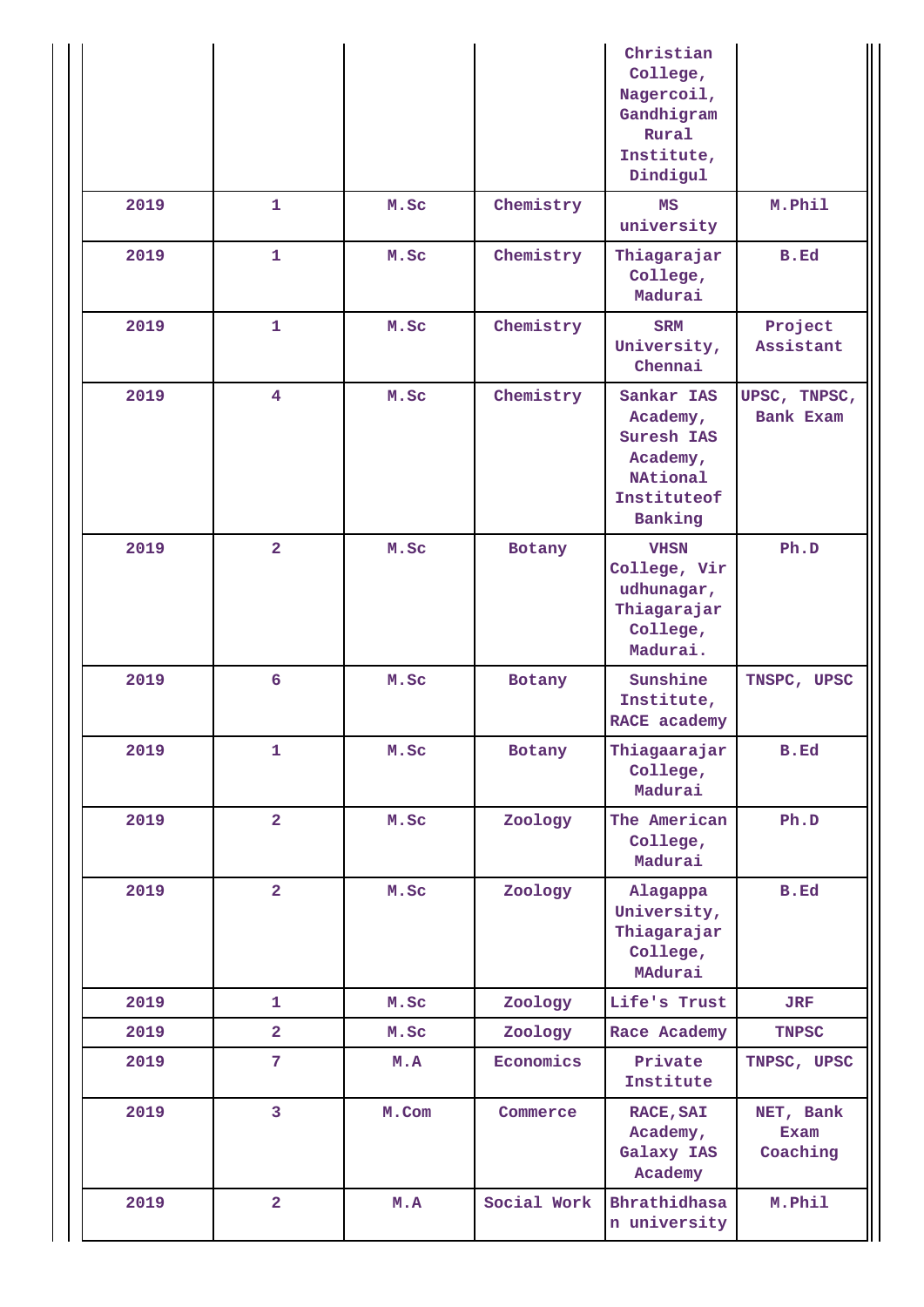| 2019 | $\mathbf{1}$   | M.A        | Social Work                        | Annamalai Un<br>iversity, chi<br>dambaram                                                                                                           | Advanced<br>Diplamo in<br>Labour Law         |
|------|----------------|------------|------------------------------------|-----------------------------------------------------------------------------------------------------------------------------------------------------|----------------------------------------------|
| 2019 | $\mathbf{1}$   | M.Sc       | Microbiology                       | <b>Boston</b><br>academy                                                                                                                            | AirHostress<br>Training                      |
| 2019 | $\mathbf{1}$   | M.Sc       | Microbiology                       | Pondichery<br>University                                                                                                                            | Ph.D                                         |
| 2019 | $\mathbf{1}$   | M.Sc       | Microbiology                       | Suresh<br>Academy                                                                                                                                   | <b>TNPSC</b>                                 |
| 2019 | 12             | M.Sc       | Food Science                       | Suresh IAS<br>Academy, PSC<br>Coaching,<br>Kerala                                                                                                   | UPSC, TNPSC                                  |
| 2019 | $\mathbf{1}$   | M.Phil     | Mathematics                        | Thiagrajar C<br>ollege, Madur<br>ai                                                                                                                 | B.Ed                                         |
| 2019 | $\overline{a}$ | M.Phil     | Mathematics                        | SAI Academy                                                                                                                                         | NET Exam<br>Preparation                      |
| 2019 | 13             | <b>BBA</b> | <b>Business Adm</b><br>inistration | Race Academy                                                                                                                                        | TNPSC Exam,<br>CAT-MAT UPSC                  |
| 2019 | $\overline{2}$ | <b>BBA</b> | <b>Business Adm</b><br>inistration | sapienza<br>university<br>rome Nerseea<br>$s$ -Turbia<br>Uiversity<br>Latvia                                                                        | MS                                           |
| 2019 | $\mathbf{1}$   | <b>BBA</b> | <b>Business Adm</b><br>inistration | Kodaikanal<br>christian<br>college                                                                                                                  | $MFT -$<br>Managemnt of<br>foreign<br>trade  |
| 2019 | $\mathbf{1}$   | <b>BBA</b> | inistration                        | Business Adm ASET College                                                                                                                           | PG Diploma                                   |
| 2019 | 1              | B.Com      | Commerce                           | <b>UOW COLLEGE</b><br>OF<br><b>WOLLONGONG</b>                                                                                                       | M.P.A (Profe<br>ssional<br>Accounting)       |
| 2019 | 8              | B.A        | <b>RPS</b>                         | Thenicollege<br>of Arts &<br><b>Science The</b><br>American<br>college<br>Madurai<br>Institute of<br>social<br>science<br>Pondicherry<br>University | <b>MSW</b>                                   |
| 2019 | $\overline{9}$ | B.A        | <b>RPS</b>                         | Manithaneyam<br>Academy<br>Suresh IAS<br>Academy<br>Nermai IAS A<br>cademy, madur                                                                   | UPSC, TNPSC,<br><b>Bank Exam</b><br>Coaching |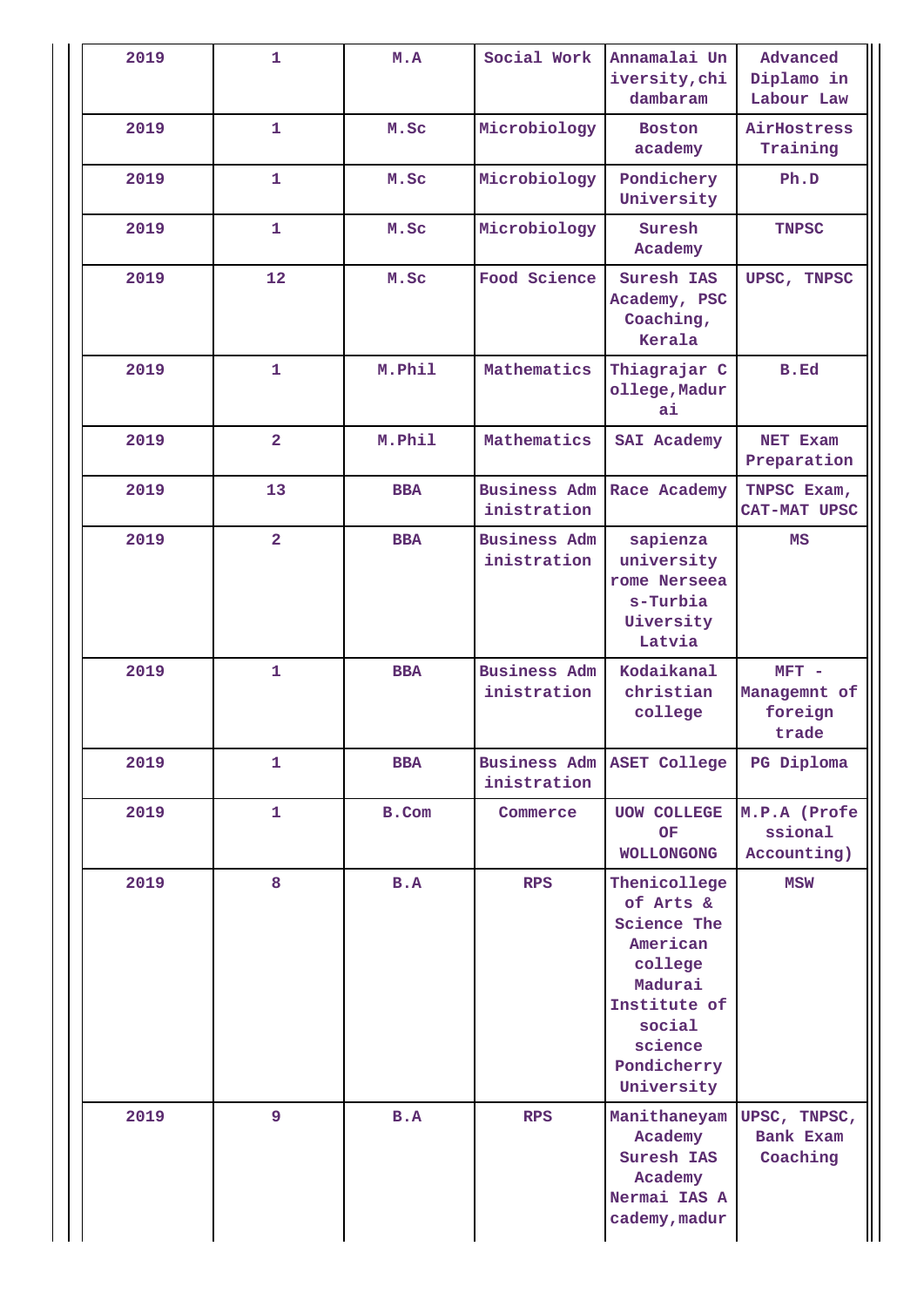|      |                         |      |                           | ai<br>NIB, Madurai<br>Race<br>coaching                                                                                                                                                                                                  |                                             |
|------|-------------------------|------|---------------------------|-----------------------------------------------------------------------------------------------------------------------------------------------------------------------------------------------------------------------------------------|---------------------------------------------|
| 2019 | $\mathbf{1}$            | B.A  | <b>RPS</b>                | <b>LISAA</b><br>Designing<br>centre<br>, madurai                                                                                                                                                                                        | Diploma in<br>graphic &<br>web<br>designing |
| 2019 | 1                       | B.A  | <b>RPS</b>                | <b>GATE Academy</b>                                                                                                                                                                                                                     | <b>PGDCA</b>                                |
| 2019 | 5                       | B.A  | French                    | <b>MKU</b>                                                                                                                                                                                                                              | M.A                                         |
| 2019 | $\overline{\mathbf{4}}$ | B.A  | Hindi                     | Pondicherry<br>university<br><b>IGNOU</b>                                                                                                                                                                                               | M.A                                         |
| 2019 | $\mathbf{1}$            | B.Sc | Visual Commu<br>nication  | Manipal<br>University                                                                                                                                                                                                                   | <b>MBA</b>                                  |
| 2019 | 5                       | B.Sc | Visual Commu<br>nication  | Arena, Chenna<br>i                                                                                                                                                                                                                      | Animation                                   |
| 2019 | $\mathbf{1}$            | B.Sc | Visual Commu<br>nication  | Race<br>institute                                                                                                                                                                                                                       | <b>TNPSC</b>                                |
| 2019 | 26                      | B.Sc | Microbiology              | The American<br>College, Madu<br>rai<br>Gandhigram<br>Rural<br>University<br>IBMS VIT<br><b>ANJA College</b><br>Karunya<br>University                                                                                                   | M.Sc                                        |
| 2019 | $\mathbf{1}$            | B.Sc | Microbiology              | The American<br>College, Madu<br>rai                                                                                                                                                                                                    | <b>DMLT</b>                                 |
| 2019 | 5                       | B.Sc | Microbiology Race academy |                                                                                                                                                                                                                                         | UPSC, TNPSC,<br>Bank Exam<br>Coaching       |
| 2019 | 1                       | B.Sc | Microbiology              | EIT                                                                                                                                                                                                                                     | Medical<br>Coding                           |
| 2019 | 18                      | B.Sc | Biochemistry              | Algappa<br>University,<br>Karaikudi Bh<br>arathidhasan<br>university, T<br>richy The<br>American col<br>lege, Madurai<br>SVN College,<br>Madurai<br>St.Joseph<br>college,<br>trichy Amet<br>university<br>chennai Jain<br>University, b | M.Sc                                        |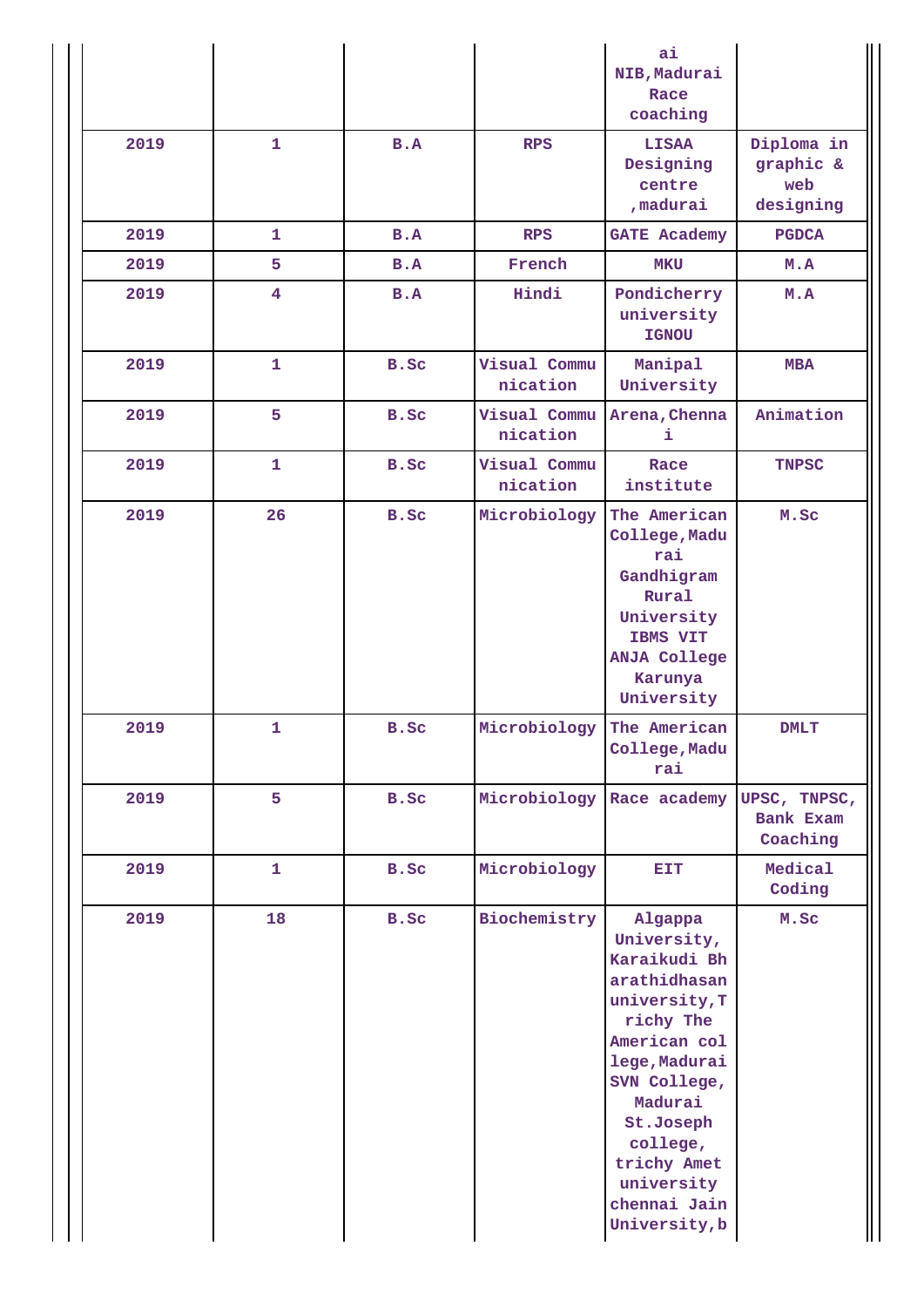|      |              |      |                     | engaluru<br>Madurai<br>Kamaraj Univ<br>ersity, Madru<br>ai Sastra Un<br>iversity, tan<br>jore                                                                                                                      |                                                                               |
|------|--------------|------|---------------------|--------------------------------------------------------------------------------------------------------------------------------------------------------------------------------------------------------------------|-------------------------------------------------------------------------------|
| 2019 | $\mathbf{1}$ | B.Sc | Biochemistry        | Vadamalayan<br>hospitals,<br>Madurai                                                                                                                                                                               | <b>MBA</b>                                                                    |
| 2019 | 18           | B.Sc | Computer<br>Science | Anna<br>University<br>Thiagarajar<br>college<br>cresent<br>institute<br>MKU The<br>American<br>college<br>Dr.G.R.<br>Damodar<br>MEPCO PSNA<br>kalasalingam<br>university<br><b>KLN PSG</b><br>Hindustan<br>college | <b>MCA</b>                                                                    |
| 2019 | 5            | B.Sc | Computer<br>Science | The American<br>college CSE<br>Sri Krishna<br>Arts and<br>Science<br>College                                                                                                                                       | <b>MBA</b>                                                                    |
| 2019 | 3            | B.Sc | Computer<br>Science | Sri Krishna<br>Arts and<br>Science<br>College MKU<br>Manonmanian<br>Sundranar<br>University                                                                                                                        | M.Sc                                                                          |
| 2019 | $\mathbf{1}$ | B.Sc | Computer<br>Science | Ambedkar<br>college                                                                                                                                                                                                | LLB                                                                           |
| 2019 | 13           | B.Sc | Computer<br>Science | <b>Sucess</b><br>academy<br>Suresh IAS<br>Academy<br>Akash IAS<br>Academy Race<br>coaching<br><b>IBPS</b><br>Coaching SAI<br>Academy Good<br>luck academy<br>curiosity<br>academy<br>Nermai IAS                    | Railway Exam<br>coaching,<br>TNPSC UPSC,<br>Bank Exam<br>and IBPS<br>coaching |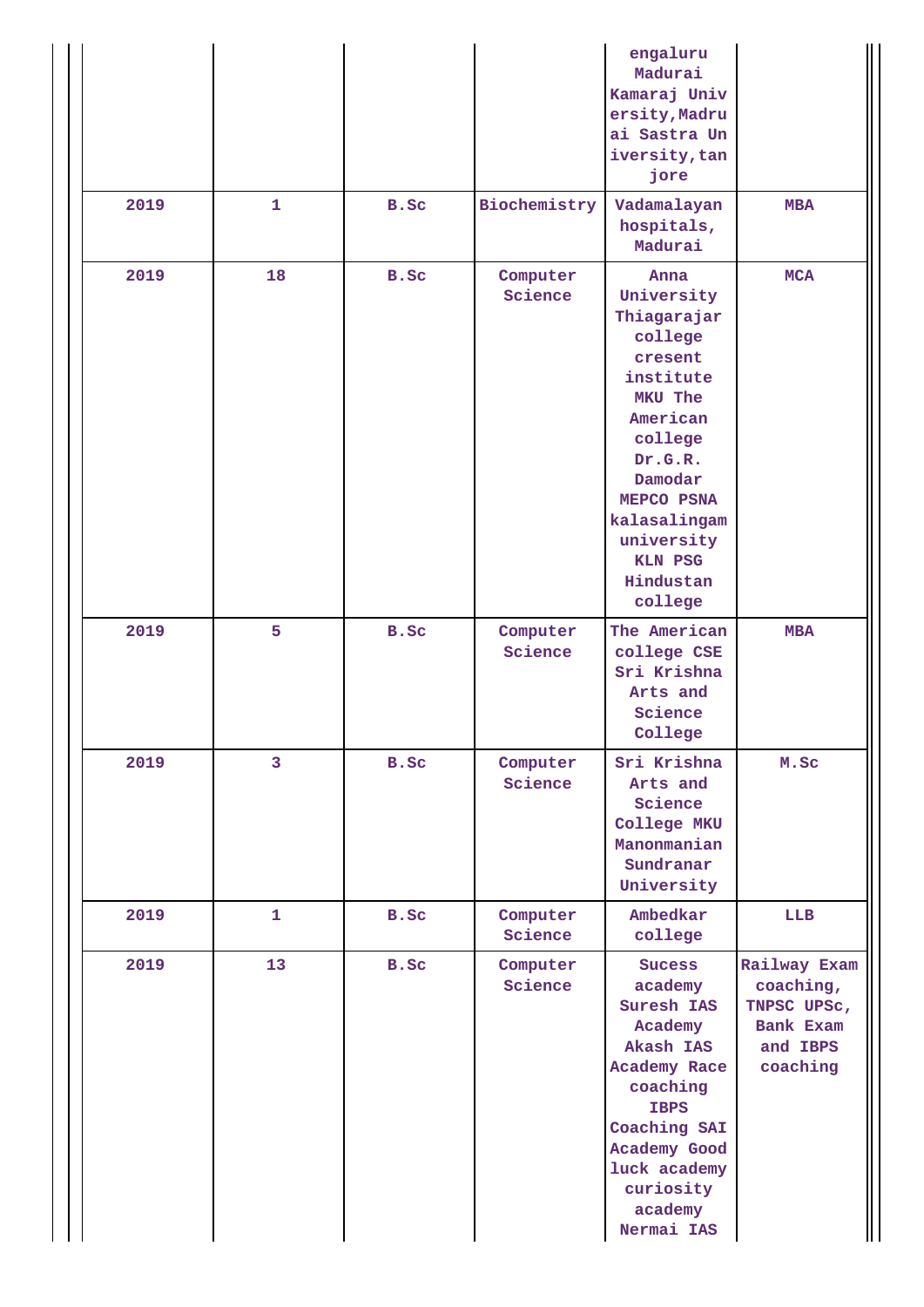|      |                 |            |                           | Academy                                                                                                                                                                                                                      |                                                                                                     |
|------|-----------------|------------|---------------------------|------------------------------------------------------------------------------------------------------------------------------------------------------------------------------------------------------------------------------|-----------------------------------------------------------------------------------------------------|
| 2019 | 3               | B.Sc       | Computer<br>Science       | <b>TANDEM</b>                                                                                                                                                                                                                | <b>CCNA</b>                                                                                         |
| 2019 | $\overline{7}$  | B.Sc       | Computer<br>Science       | Qspider<br>academy<br><b>APTECH SSI</b><br><b>FITA</b>                                                                                                                                                                       | DTP Course<br>Web<br>designing<br>Photoshop<br>course JAVA,<br>oracle, J2EE<br>Digital<br>Marketing |
| 2019 | $\mathbf{1}$    | B.Sc       | Computer<br>Science       | CMR<br>University                                                                                                                                                                                                            | <b>MSW</b>                                                                                          |
| 2019 | $6\overline{6}$ | B.Sc       | Information<br>Technology | <b>PSNA CIT</b><br>college<br>Thyagaraja<br>college                                                                                                                                                                          | <b>MCA</b>                                                                                          |
| 2019 | $\mathbf{1}$    | B.Sc       | Information<br>Technology | <b>MKU</b>                                                                                                                                                                                                                   | <b>MBA</b>                                                                                          |
| 2019 | 3               | B.Sc       | Information<br>Technology | CSI college<br>Madurai<br>Karunya<br>University                                                                                                                                                                              | M.Sc                                                                                                |
| 2019 | 9               | <b>BCA</b> | Computer<br>Application   | kumaraguru<br>college<br>Sourastra<br>college KV<br>Institute of<br>management<br><b>PSNA College</b><br><b>KLN</b> college<br>NPR ARTS AND<br><b>SCIENCE</b><br><b>COLLEGE</b><br>Sastra<br>university                      | <b>MBA</b>                                                                                          |
| 2019 | 26              | <b>BCA</b> | Computer<br>Application   | Karpagam<br>college of<br>engineering<br>PSG college<br>of tech KLN<br>college<br><b>MEPCO</b><br>college PSNA<br>The American<br>college<br>Gandhigram<br>Rural<br>University<br>Sastra<br>university<br>Anna<br>University | <b>MCA</b>                                                                                          |
| 2019 | $\overline{2}$  | <b>BCA</b> | Computer                  | SRM Ambedkar                                                                                                                                                                                                                 | <b>LLB</b>                                                                                          |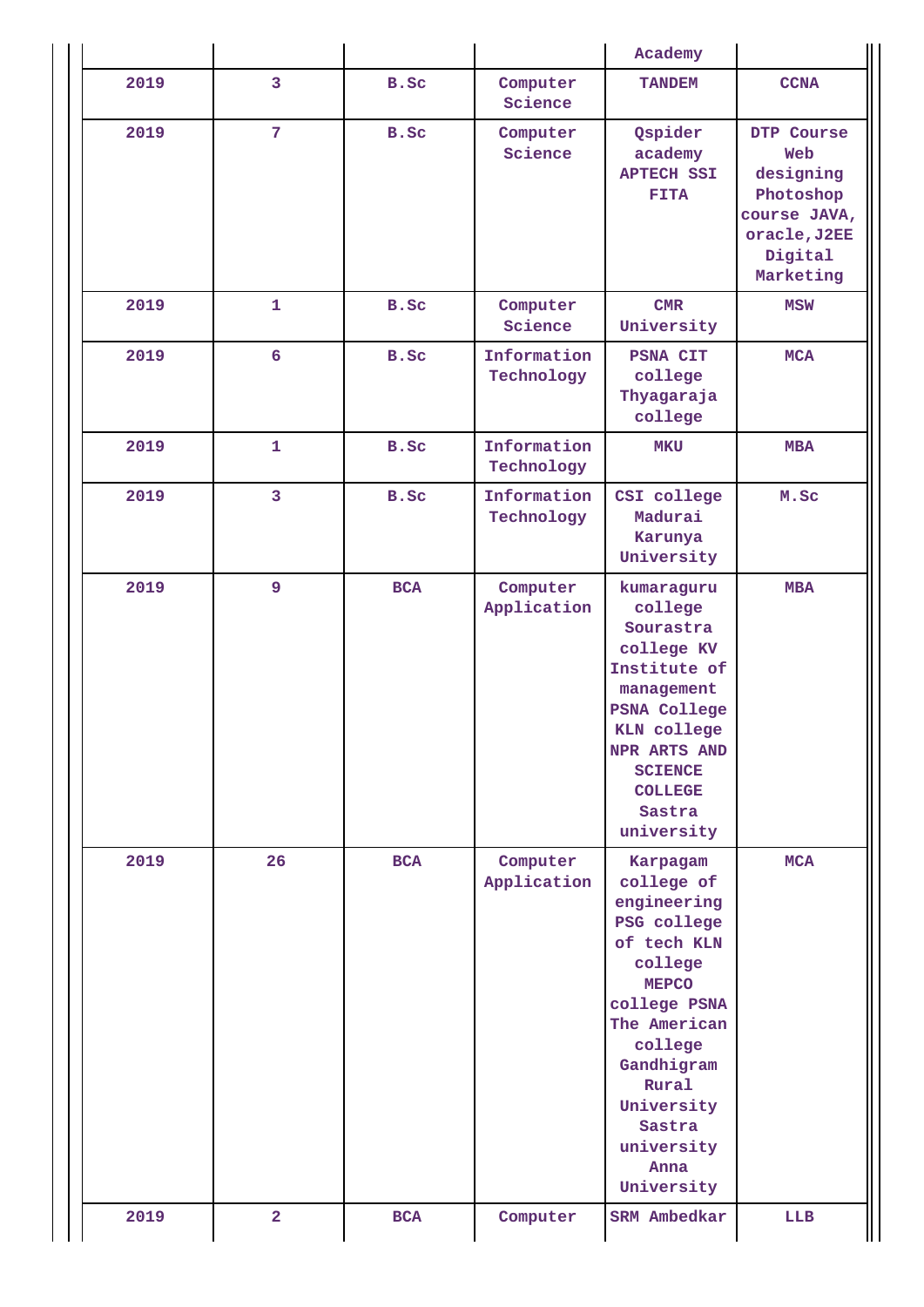|      |                         |            | Application             | college                                                                                                                                                                                                                                                                                                                                     |                        |
|------|-------------------------|------------|-------------------------|---------------------------------------------------------------------------------------------------------------------------------------------------------------------------------------------------------------------------------------------------------------------------------------------------------------------------------------------|------------------------|
| 2019 | $\mathbf{1}$            | <b>BCA</b> | Computer<br>Application | Madras<br>university                                                                                                                                                                                                                                                                                                                        | M.S cyber<br>forensics |
| 2019 | $6\overline{6}$         | B.A        | Tamil                   | Thanjavaur<br>University<br>The American<br>College                                                                                                                                                                                                                                                                                         | M.A                    |
| 2019 | $6\overline{6}$         | B.A        | Tamil                   | Penial<br>college                                                                                                                                                                                                                                                                                                                           | <b>B.Ed</b>            |
| 2019 | $\overline{\mathbf{4}}$ | B.A        | Tamil                   | Seman army<br>Institute                                                                                                                                                                                                                                                                                                                     | Army<br>Coaching       |
| 2019 | $6\overline{6}$         | B.A        | Tamil                   | Sabari<br>Institute<br>NPR Academy<br>Nallamani<br>Academy<br>Sakthi<br>Institute<br>Mukulathoor<br>Institute                                                                                                                                                                                                                               | <b>TNPSC</b>           |
| 2019 | 42                      | B.A        | English                 | The American<br>College<br>Alagappa<br>University<br>Pondicherry<br>University<br>Delhi<br>University<br>Madras<br>University<br>Nooru Islam<br>university<br>National col<br>lege, trichy<br>Thiagaraja<br>college SBK<br>College MKU<br>Alliance<br>francaise of<br>madras<br>institute<br><b>WCC</b><br>,Nagerkoil<br>SN college<br>Meen | M.A                    |
| 2019 | 15                      | B.A        | English                 | C.S.I<br>Pasumalai<br>Royal<br>college of<br>Education<br>Preethi<br>college<br>Aueobindo<br>Roseline<br>Ponjesly                                                                                                                                                                                                                           | B.Ed                   |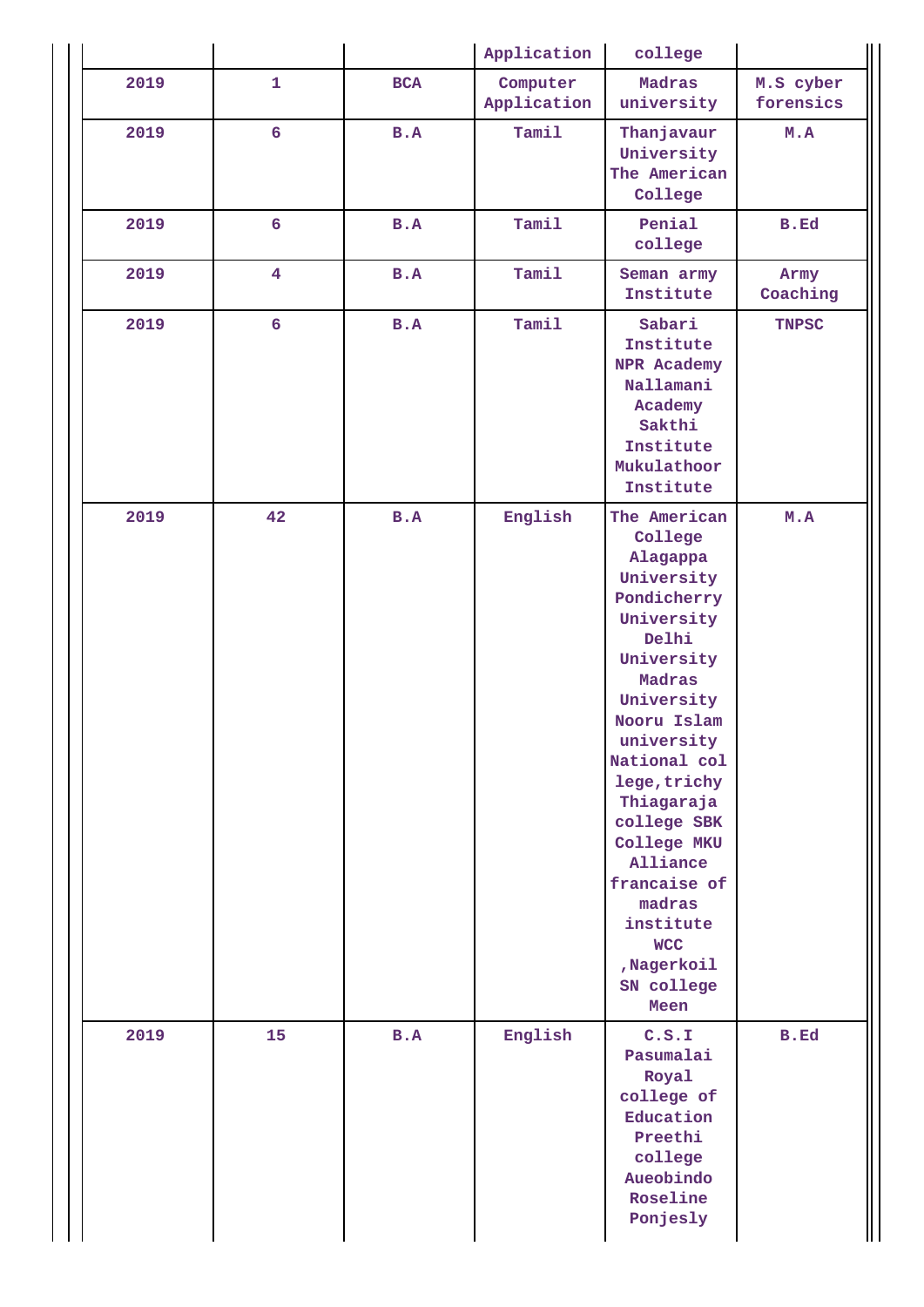|      |                         |           |             | college SVN<br>St.Justins<br>College<br>Arasan<br>college TVS<br>Nallamani<br>MASS college                                                                      |                                                  |
|------|-------------------------|-----------|-------------|-----------------------------------------------------------------------------------------------------------------------------------------------------------------|--------------------------------------------------|
| 2019 | $\overline{3}$          | B.A       | English     | The American<br>College MISS                                                                                                                                    | <b>MSW</b>                                       |
| 2019 | $\overline{\mathbf{2}}$ | <b>BA</b> | English     | <b>Bharat</b><br>Institute<br>Prist<br>University                                                                                                               | LLB                                              |
| 2019 | $\overline{\mathbf{2}}$ | B.A       | English     | Shankar<br>Academy                                                                                                                                              | <b>UPSC</b>                                      |
| 2019 | $\overline{a}$          | B.A       | English     | R.L<br>institute<br><b>MKU</b>                                                                                                                                  | <b>MBA</b>                                       |
| 2019 | $\mathbf{1}$            | B.A       | English     | ArenaAnimati<br>on                                                                                                                                              | Graphic<br>Designing                             |
| 2019 | $\mathbf{1}$            | B.A       | English     | Ambedkar<br>College                                                                                                                                             | BL                                               |
| 2019 | $\overline{\mathbf{2}}$ | B.Sc      | Mathematics | The American<br>College SRM<br>SN college<br>Madura colle<br>ge, madurai<br>LDC MKU<br>St.Xaviers<br>college<br>St.Joseph<br>college Arul<br>Anandar<br>college | M.Sc                                             |
| 2019 | $\overline{a}$          | B.Sc      | Mathematics | TCE The<br>American<br>College                                                                                                                                  | <b>MCA</b>                                       |
| 2019 | 8                       | B.Sc      | Mathematics | RACE Shankar<br>IAS Academy<br>Acheivers<br>Coaching<br>Centre                                                                                                  | <b>UPSC TNPSC</b><br><b>BAN EXAM</b><br>Coaching |
| 2019 | $\mathbf{1}$            | B.Sc      | Mathematics | Sundaram<br>School of<br>Charted<br>Accountancy                                                                                                                 | Chartered<br>Accountant                          |
| 2019 | 37                      | B.Sc      | Physics     | The American<br>College<br>SRIKrishna<br>Arts College<br>Annamalai<br>University<br>Madras                                                                      | M.Sc                                             |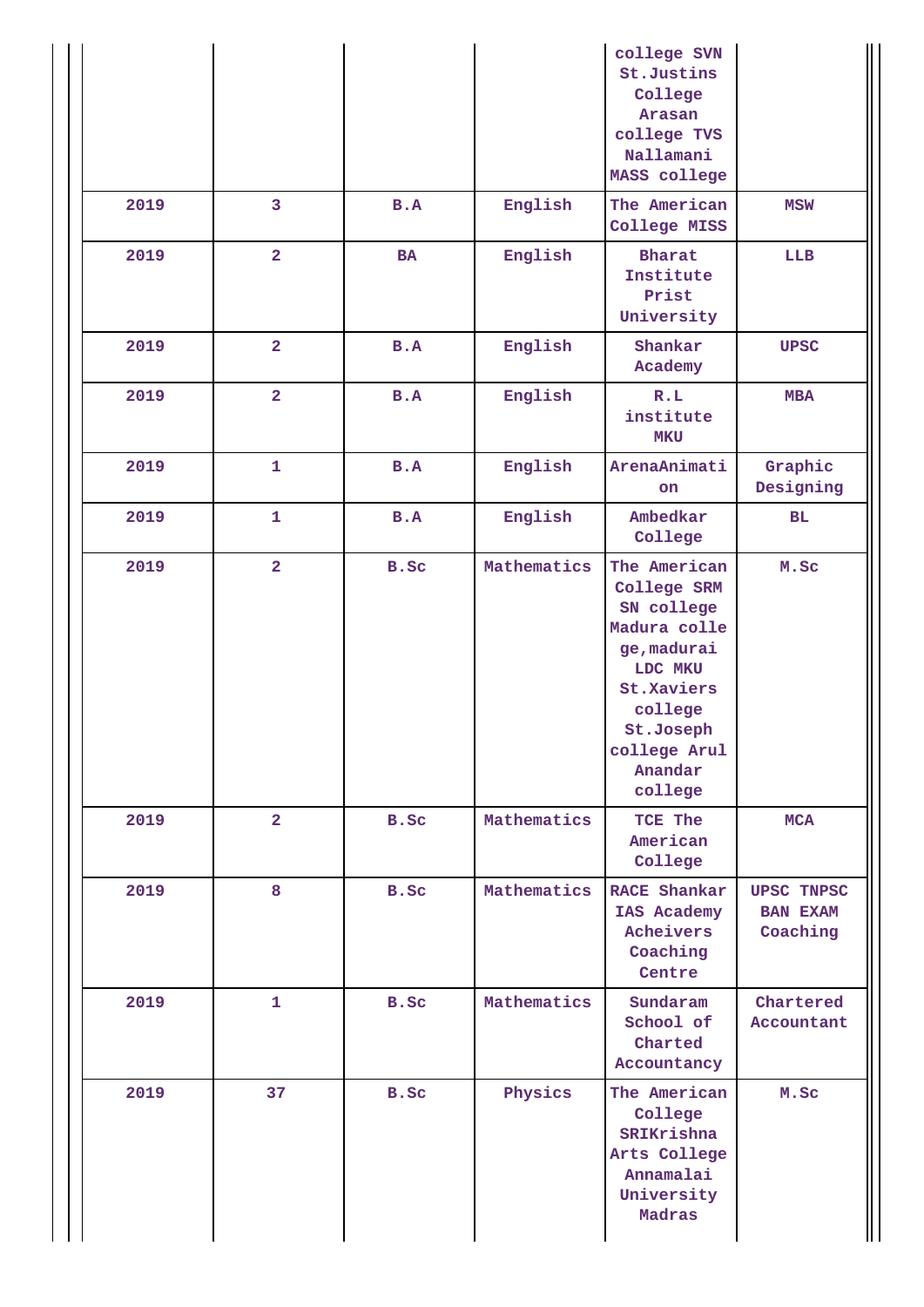|      |                         |      |           | University<br>MSP Nadar<br>College<br>hindu<br>college GRI<br>Dindigual MS<br>University<br>Arul Anandar<br>college MKU<br>Scott<br>college<br>Loyala<br>College SPK<br>college<br>Jamal<br>Mohamed<br>Madura<br>College |                                      |
|------|-------------------------|------|-----------|--------------------------------------------------------------------------------------------------------------------------------------------------------------------------------------------------------------------------|--------------------------------------|
| 2019 | $\overline{\mathbf{3}}$ | B.Sc | Physics   | St.Justin<br>College Auro<br>bindomere<br>college,<br>chennai                                                                                                                                                            | <b>B.Ed</b>                          |
| 2019 | $\overline{\mathbf{2}}$ | B.Sc | Physics   | Vellamal<br>Eng.College                                                                                                                                                                                                  | <b>MBA</b>                           |
| 2019 | 3                       | B.Sc | Physics   | <b>KLN College</b><br>cresent coll<br>ege, chennai<br><b>MEPCO</b><br>college                                                                                                                                            | <b>MCA</b>                           |
| 2019 | 1                       | B.Sc | Physics   | Ambedkar<br>college                                                                                                                                                                                                      | BL                                   |
| 2019 | 19                      | B.Sc | Physics   | Dexter<br>academy<br>Suresh IAS<br>Acadamy Race<br>academy<br>Chennai<br>academy<br>Galaxy<br>academy GRP<br>Exams,<br>coaching,<br>mdu Sankar<br>academy CAT<br>Coaching<br><b>TNPSC</b><br>Coaching                    | UPSC, CAT, BAN<br>K Exam<br>Coaching |
| 2019 | 27                      | B.Sc | Chemistry | The American<br>College Lady<br>Doak College<br>Madurai<br>Kamaraj<br>University<br>Fatima<br>College                                                                                                                    | M.Sc                                 |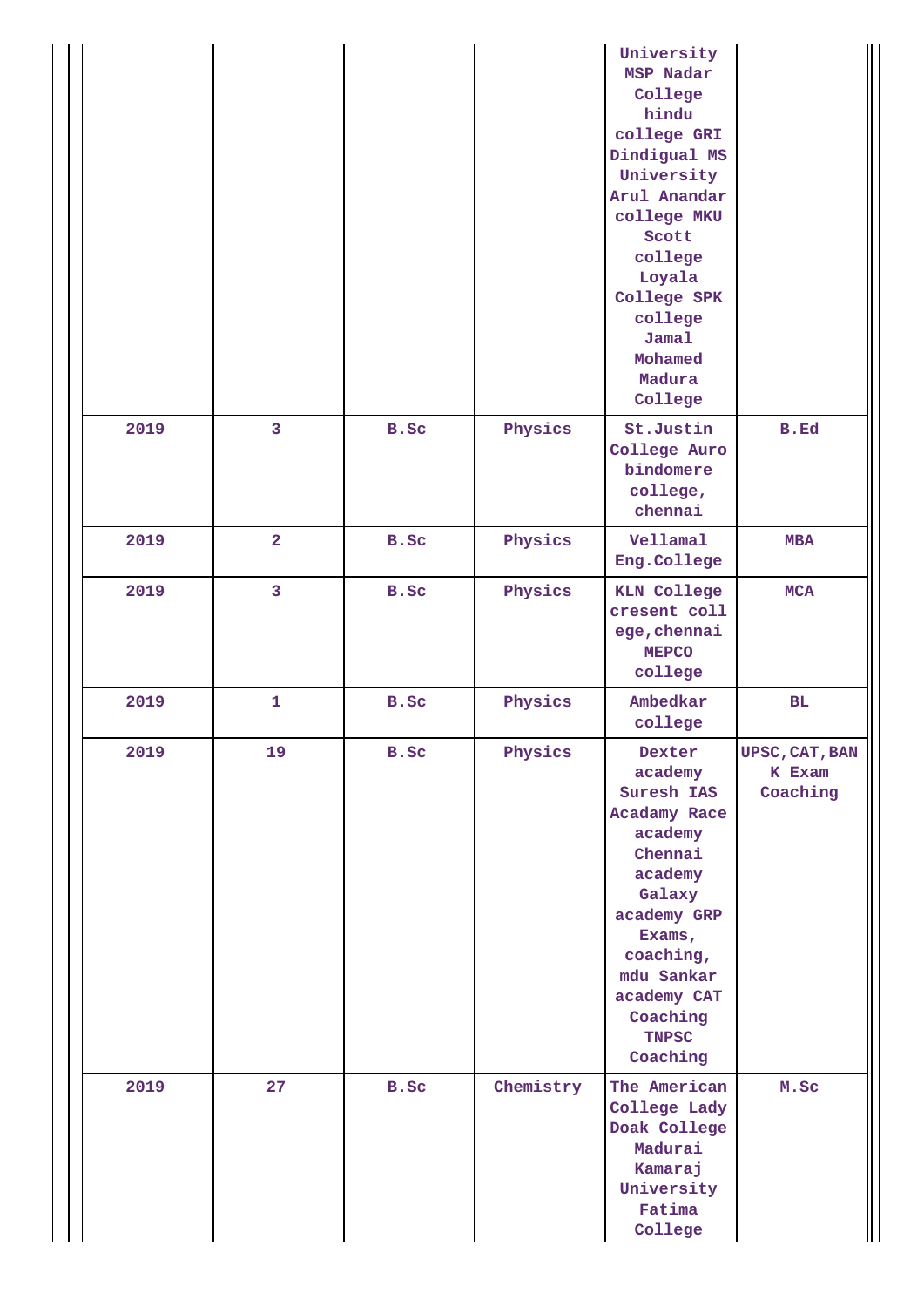|      |                |       |           | Thiagarajar<br>College<br>Kalasalingam<br>College<br><b>Bishop Heber</b><br>College<br>Sarah Takkar<br>College<br>Karunya<br>University                    |             |
|------|----------------|-------|-----------|------------------------------------------------------------------------------------------------------------------------------------------------------------|-------------|
| 2019 | $\overline{3}$ | B.Sc  | Chemistry | TVS Teacher<br>training<br>Academy SVN<br>College of<br>Education                                                                                          | <b>B.Ed</b> |
| 2019 | 10             | B.Sc  | Chemistry | Times Square<br>Shankar IAS<br>academy,<br>Chennai                                                                                                         | UPSC, TNPSC |
| 2019 | 12             | B.Sc  | Botany    | The American<br>College M.S<br>University<br>S.N College<br>GandhiGram<br>Rural<br>University                                                              | M.Sc        |
| 2019 | 9              | B.Sc  | Zoology   | Gandhigram<br>rural univer<br>sity, Dindigu<br>al Alagappa<br>university,<br>karaikudi<br>Govt<br>college, Ooty<br>The American<br>college MKU,<br>Madurai | M.Sc        |
| 2019 | $\mathbf{3}$   | B.Sc  | Zoology   | IIM SVN<br>College                                                                                                                                         | <b>MBA</b>  |
| 2019 | 10             | B.A   | Economics | Dexter<br>Academy                                                                                                                                          | UPSC, TNPSC |
| 2019 | 15             | B.Com | Commerce  | The American<br>college UPM<br>college<br>Thiyagarajar<br>college                                                                                          | M.Com       |
| 2019 | 18             | B.Com | Commerce  | SRM NMSSVN<br>Bannari<br>Amman<br>Institute of<br>Technology<br><b>VELS COLLEGE</b><br><b>MADURAI</b><br><b>KAMARAJ</b><br><b>UNIVERSITY</b>               | <b>MBA</b>  |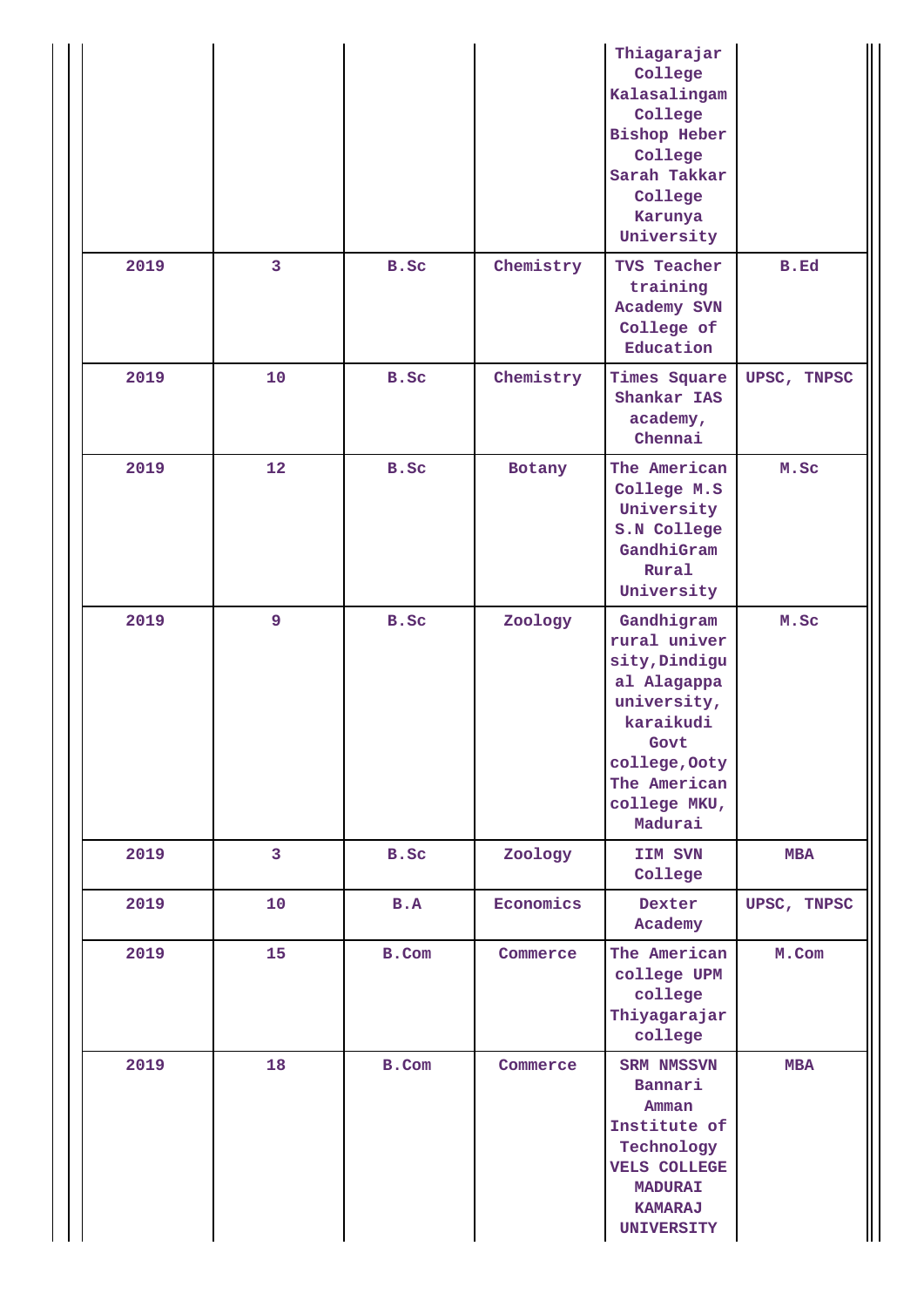|      |                         |            |          | (DLP)<br><b>JANSONS</b><br>SCHOOL OF<br><b>BUSINESS</b><br>Meenakshi<br>college Sri<br>Krishna<br>college<br>Thiyagarajar<br>school of<br>management<br>Jeppiaar<br>Engg college |                                         |
|------|-------------------------|------------|----------|----------------------------------------------------------------------------------------------------------------------------------------------------------------------------------|-----------------------------------------|
| 2019 | 10                      | B.Com      | Commerce | <b>ICAI Bhavan</b><br>Madurai                                                                                                                                                    | CA                                      |
| 2019 | 9                       | B.Com      | Commerce | <b>ICAI Bhavan</b><br>Madurai                                                                                                                                                    | CA Inter                                |
| 2019 | 8                       | B.Com      | Commerce | ICMA CMA<br>Chapter                                                                                                                                                              | CMA                                     |
| 2019 | $\mathbf{1}$            | B.Com      | Commerce | Thiagarajar<br>School of<br>Management                                                                                                                                           | <b>PGAM</b>                             |
| 2019 | $\mathbf{1}$            | B.Com      | Commerce | Thiagarajar<br>School of<br>Management                                                                                                                                           | <b>PGDMA</b>                            |
| 2019 | $\overline{\mathbf{4}}$ | B.Com      | Commerce | The American<br>college, madu<br>rai Sri<br>Krishna Arts<br>and Science<br>College Sri<br>Ramananatha<br>Arts College                                                            | <b>MSW</b>                              |
| 2019 | $\mathbf{1}$            | B.Com      | Commerce | Ambedkar<br>college                                                                                                                                                              | <b>LLB</b>                              |
| 2019 | $\mathbf{1}$            | B.Com      | Commerce | Lady Doak<br>College                                                                                                                                                             | Dip. in<br>Fitness                      |
| 2019 | $\mathbf{1}$            | B.Com      | Commerce | Tamilnadu<br>Theogical Se<br>minary, Madur<br>ai                                                                                                                                 | B.Th                                    |
| 2019 | $\mathbf{1}$            | B.Com      | Commerce | Redington<br>Periyar                                                                                                                                                             | <b>Business</b><br>process<br>Manageent |
| 2019 | 31                      | B.Com      | Commerce | Race<br>Institute<br><b>NATIONAL</b><br>INSTITUTE,<br><b>MADURAI</b><br><b>KINGMAKERS</b><br>IAS ACADEMY,<br><b>CHENNAI</b>                                                      | UPSC, TNPSC,<br>Bank Exam<br>Coaching   |
| 2019 | 6                       | <b>BCA</b> | Computer | Imarticus                                                                                                                                                                        | Data Science                            |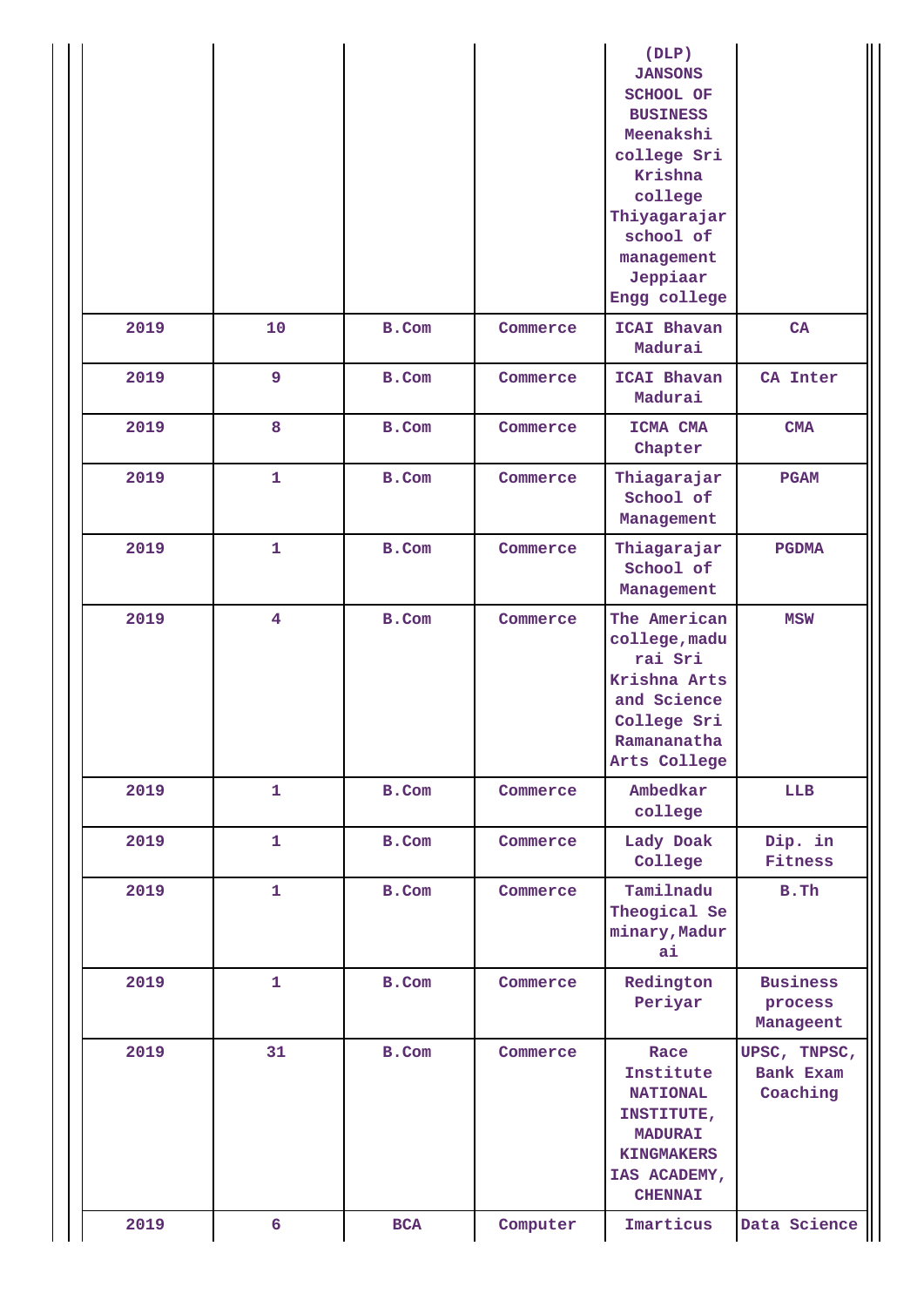|      |                 |     | Application             | learning,<br>Banglore<br><b>BOSTON</b><br><b>AVITATION</b><br>Conestoga<br>College Main<br>campus,<br><b>CANADA Green</b><br>Technology,<br>chennai NIIT                                                                                                                                                                 | Dipolma in<br>Aviation<br><b>Business</b><br>Analysis<br>Oracle<br><b>PYTHON</b><br>Course |
|------|-----------------|-----|-------------------------|--------------------------------------------------------------------------------------------------------------------------------------------------------------------------------------------------------------------------------------------------------------------------------------------------------------------------|--------------------------------------------------------------------------------------------|
| 2019 | $\overline{4}$  | BCA | Computer<br>Application | <b>RACE</b><br>Insitute AK<br>Institue                                                                                                                                                                                                                                                                                   | SSC EXAM<br>IELTS SSC<br><b>EXAM</b>                                                       |
| 2019 | $\overline{a}$  | M.A | Tamil                   | sourstra<br>college<br>Beniel<br>college                                                                                                                                                                                                                                                                                 | B.Ed                                                                                       |
| 2019 | 16              | M.A | English                 | Kalasalingam<br>College<br><b>TDTADS</b><br>Daniel<br>rajammal<br>college<br>Ganapathy<br>chettiyar<br>college CSI<br>College, pasu<br>malai<br>Annamalai<br>MKU VOC Sri<br>Aurobindo<br>mira college<br>of education<br>SDA, Vellore<br>St.John's co<br>llege, pallay<br>amkottai<br>Thiagarajar<br>College,<br>Madurai | <b>B.Ed</b>                                                                                |
| 2019 | $7\phantom{.0}$ | M.A | English                 | The American<br>college<br>Kalasalingam<br>College<br>Meenakshi<br>college                                                                                                                                                                                                                                               | M.Phil                                                                                     |
| 2019 | 16              | M.A | English                 | Race<br>Institute,<br>Sankar IAS<br>Academy,<br>Manithaneyam<br>IAS Academy                                                                                                                                                                                                                                              | UPSC, TNPSC,<br>BANK exam,<br><b>NET</b>                                                   |
| 2019 | $\overline{2}$  | M.A | English                 | Meenakshi<br>womens<br>college                                                                                                                                                                                                                                                                                           | Ph.D                                                                                       |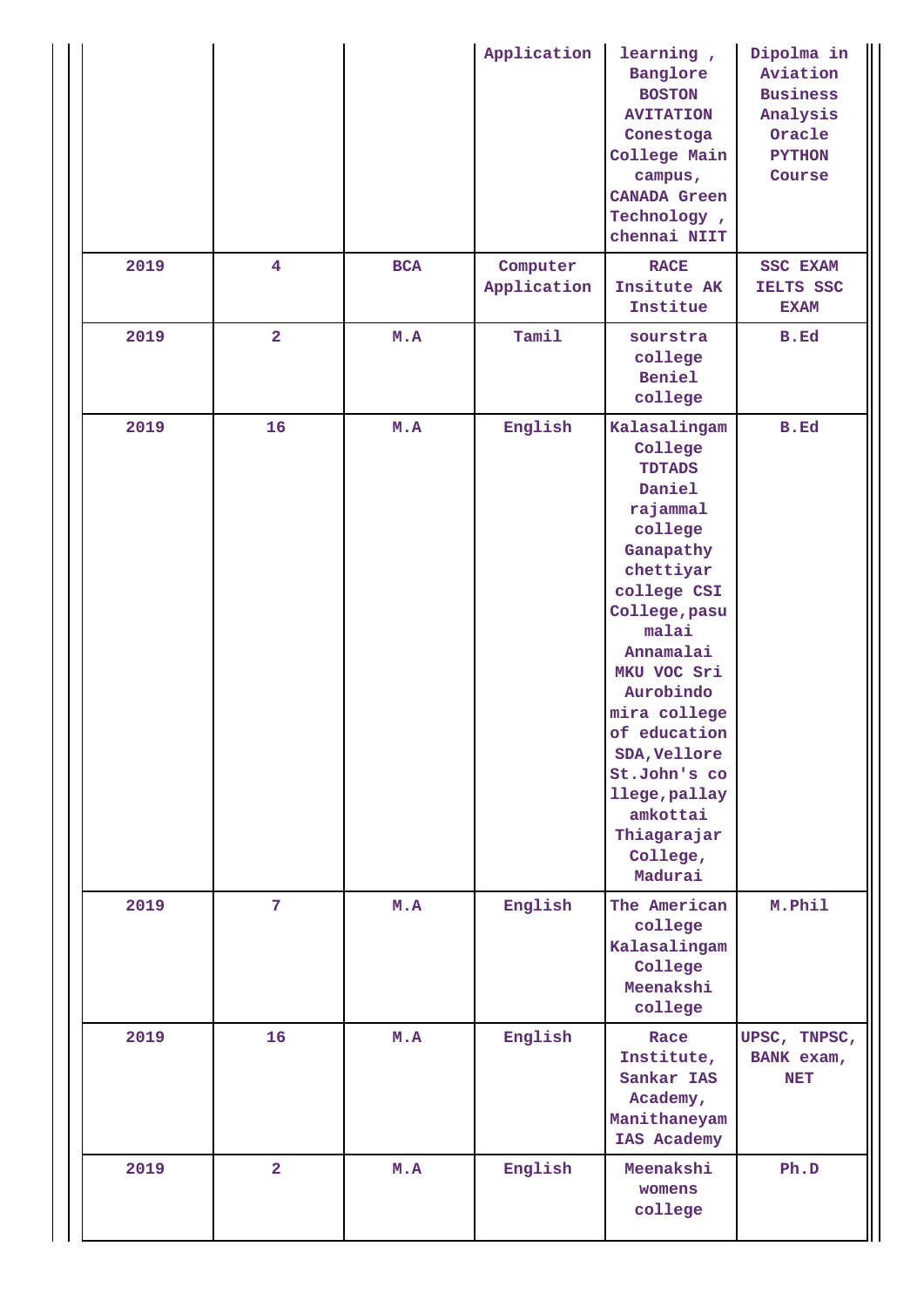| 2019                                                                                                                                                                                   | $\mathbf{1}$                  | M.A               | English      | Lady Doak<br>College                           | PG.Diploma<br>Counselling<br>& psychothra<br>phy |
|----------------------------------------------------------------------------------------------------------------------------------------------------------------------------------------|-------------------------------|-------------------|--------------|------------------------------------------------|--------------------------------------------------|
| 2019                                                                                                                                                                                   | $\mathbf{1}$                  | M.A               | English      | National<br>school of Dr<br>ama, bengalor<br>e | Acting<br>course                                 |
| 2019                                                                                                                                                                                   | 1                             | M.Sc              | Mathematics  | Alagappa<br>University,<br>Karaikudi           | M.Phil                                           |
|                                                                                                                                                                                        |                               |                   | View File    |                                                |                                                  |
| 5.2.3 - Students qualifying in state/ national/ international level examinations during the year<br>(eg:NET/SET/SLET/GATE/GMAT/CAT/GRE/TOFEL/Civil Services/State Government Services) |                               |                   |              |                                                |                                                  |
|                                                                                                                                                                                        | Items                         |                   |              | Number of students selected/ qualifying        |                                                  |
|                                                                                                                                                                                        | <b>NET</b>                    |                   |              | 17                                             |                                                  |
|                                                                                                                                                                                        | <b>GATE</b>                   |                   |              | 1                                              |                                                  |
|                                                                                                                                                                                        | Any Other                     |                   |              | 6                                              |                                                  |
|                                                                                                                                                                                        |                               |                   | View File    |                                                |                                                  |
| 5.2.4 - Sports and cultural activities / competitions organised at the institution level during the year                                                                               |                               |                   |              |                                                |                                                  |
| Activity                                                                                                                                                                               |                               |                   | Level        |                                                | Number of Participants                           |
| CHEMGLAZE Chemistry                                                                                                                                                                    |                               | <b>State</b>      |              | 150                                            |                                                  |
|                                                                                                                                                                                        | Tycoons 2k19 of BBA           | <b>State</b>      |              | 148                                            |                                                  |
| Science                                                                                                                                                                                | Fit Fest competition Food     | National          |              | 190                                            |                                                  |
| Phobos 2019 of Physics                                                                                                                                                                 |                               | <b>State</b>      |              | 186                                            |                                                  |
| Cricket Match 2019<br>Physics Department                                                                                                                                               |                               | Interdepartmental |              | 70                                             |                                                  |
| Department                                                                                                                                                                             | Throw Ball Match Physics      | Intradepartmental |              | 120                                            |                                                  |
|                                                                                                                                                                                        | Zoofest of Zoology            | State             |              | 150                                            |                                                  |
|                                                                                                                                                                                        | Biochemica of<br>Biochemistry | State             |              | 159                                            |                                                  |
| Kurunji of Tamil                                                                                                                                                                       |                               | State             |              | 120                                            |                                                  |
|                                                                                                                                                                                        | Plascia Botany                |                   | <b>State</b> | 135                                            |                                                  |
| Microfiesta of                                                                                                                                                                         | Microbiology                  | State             |              | 150                                            |                                                  |
|                                                                                                                                                                                        | BYTES of Computer Science     |                   | State        |                                                | 200                                              |
|                                                                                                                                                                                        | Pegasus of English            |                   | <b>State</b> |                                                | 800                                              |
|                                                                                                                                                                                        | Commas of Commerce            |                   | <b>State</b> |                                                | 1200                                             |
|                                                                                                                                                                                        | Axiomatica of Mathematics     |                   | State        |                                                | 450                                              |
| Rephiso of RPS                                                                                                                                                                         |                               |                   | <b>State</b> |                                                | 120                                              |
|                                                                                                                                                                                        | OIKOS of Economics            |                   | State        |                                                | 150                                              |
|                                                                                                                                                                                        | Gen5 of Information           |                   | State        |                                                | 250                                              |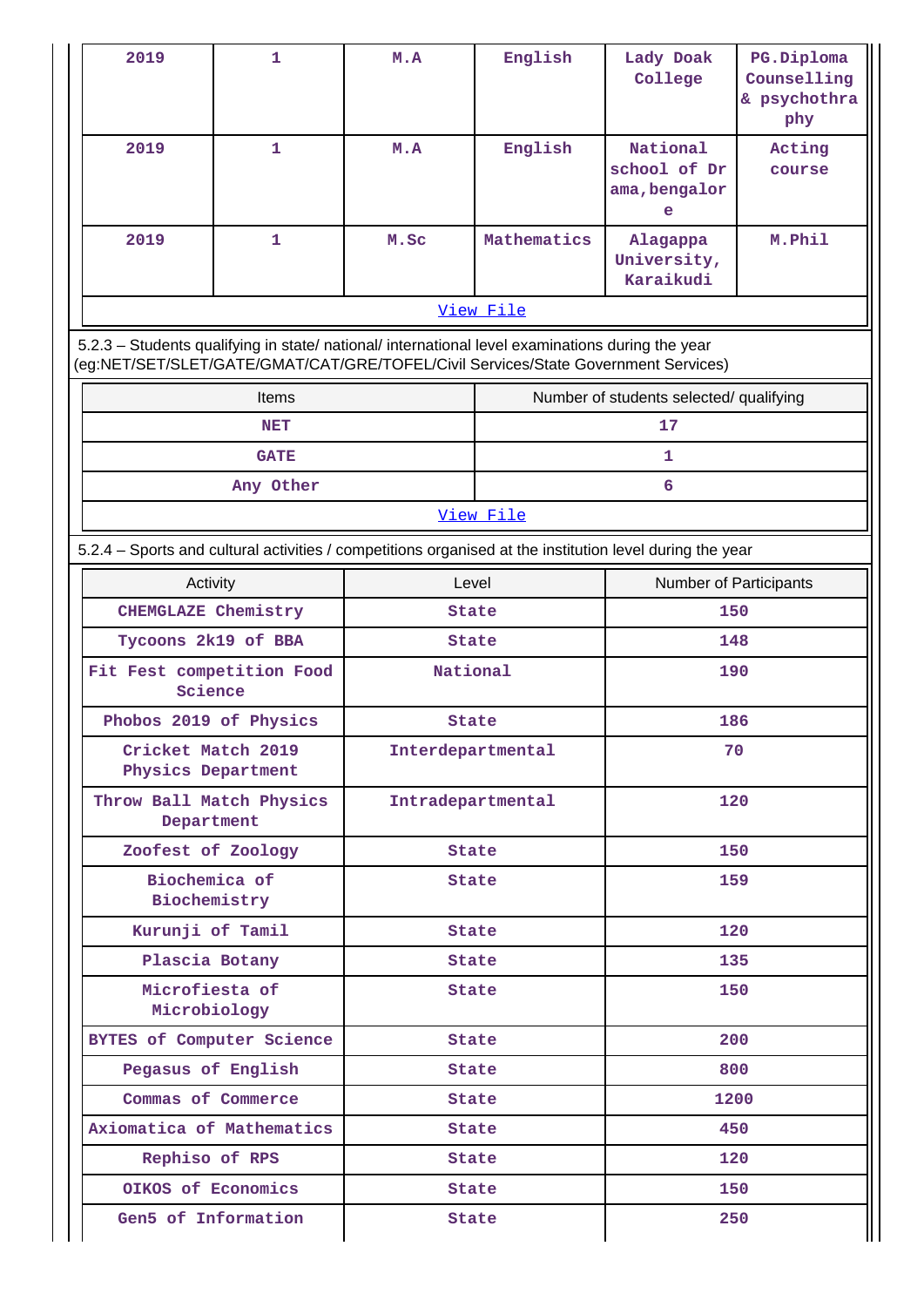|      | Technology                                                                                                                                                                     |                           |                                   |                                     |  |                      |                                            |
|------|--------------------------------------------------------------------------------------------------------------------------------------------------------------------------------|---------------------------|-----------------------------------|-------------------------------------|--|----------------------|--------------------------------------------|
|      | Consciencentia of<br>Psychology                                                                                                                                                |                           | <b>State</b>                      |                                     |  | 150                  |                                            |
|      | Panoromia of Visual<br>Communication                                                                                                                                           |                           | <b>State</b>                      |                                     |  | 300                  |                                            |
|      |                                                                                                                                                                                |                           | View File                         |                                     |  |                      |                                            |
|      | 5.3 - Student Participation and Activities                                                                                                                                     |                           |                                   |                                     |  |                      |                                            |
|      | 5.3.1 – Number of awards/medals for outstanding performance in sports/cultural activities at national/international<br>level (award for a team event should be counted as one) |                           |                                   |                                     |  |                      |                                            |
| Year | Name of the<br>award/medal                                                                                                                                                     | National/<br>Internaional | Number of<br>awards for<br>Sports | Number of<br>awards for<br>Cultural |  | Student ID<br>number | Name of the<br>student                     |
| 2018 | 3rd BEST<br>PHYSIQUE                                                                                                                                                           | National                  | $\mathbf{1}$                      | $\mathbf 0$                         |  | <b>16MBA53</b>       | M SYAM<br><b>GANESH</b>                    |
| 2018 | <b>4TH TABLE</b><br><b>TENNIS</b>                                                                                                                                              | National                  | $\mathbf{1}$                      | $\Omega$                            |  | <b>17ECE72</b>       | <b>S AMARTYAN</b>                          |
| 2018 | 2ND<br><b>ATHLETICS</b>                                                                                                                                                        | National                  | $\mathbf{1}$                      | $\mathbf 0$                         |  | <b>17MSW31</b>       | <b>R PRAVEEN</b><br><b>KUMAR</b>           |
| 2018 | <b>GUINNESS</b><br><b>WORLD</b><br><b>RECORD</b>                                                                                                                               | Internatio<br>nal         | $\mathbf{1}$                      | $\mathbf 0$                         |  | <b>15BBA86</b>       | <b>B K VIJAY</b><br><b>ARUNACHALA</b><br>м |
| 2019 | 2ND<br><b>CULTURAL</b><br><b>AND BATTLE</b><br>OF BANDS                                                                                                                        | National                  | $\mathbf{O}$                      | $\overline{\mathbf{2}}$             |  | <b>17COS70</b>       | <b>M VENKATA</b><br><b>NARAYANAN</b>       |
| 2019 | 2ND PHOTOG<br><b>RAPHY</b>                                                                                                                                                     | National                  | $\Omega$                          | $\mathbf{1}$                        |  | 17BCA159             | <b>G MANI</b><br><b>BHARATHI</b>           |
|      |                                                                                                                                                                                |                           | View File                         |                                     |  |                      |                                            |

 5.3.2 – Activity of Student Council & representation of students on academic & administrative bodies/committees of the institution (maximum 500 words)

 **Response: The American College believes in creating space for increased student participation in the activities of the institution. Students play an active role in Academic Council, Board of Studies, Department Associations, Hostel committees, collegelevel committees such as Students Service committee, Student Christian Movement, NCC committee, NSS committee, SLP Committee, Library Committee, Athletic Committee, AntiRagging Committee, and clubs such as Green club, Book club, Rotaract club. Academic Activities Students play an active role in designing the curriculum. A student representative each from undergraduate, postgraduate and MPhil courses participate in the Board of Studies of each department and provide inputs. Further, they participate in the Academic Council the prime body for approving academic programmes of the institution. Academic Associations Student representatives of each class are elected democratically manner as office bearers of their respective department associations. Students plan and execute the academic and cultural activities of the association. A student participates as representatives in the IQAC. Hostel Committees Each students hostel has a committee consisting of a General Secretary, Mess Secretary, Prayer Secretary and Study in charge elected by the inmates of the hostel for representing them. College Level Committees a. NCC and NSS Committees. Student representatives participate in coordinating activities of NCC, NSS and SLP as student leaders and help in organising various programmes. Student leaders in NCC are actively involved in providing**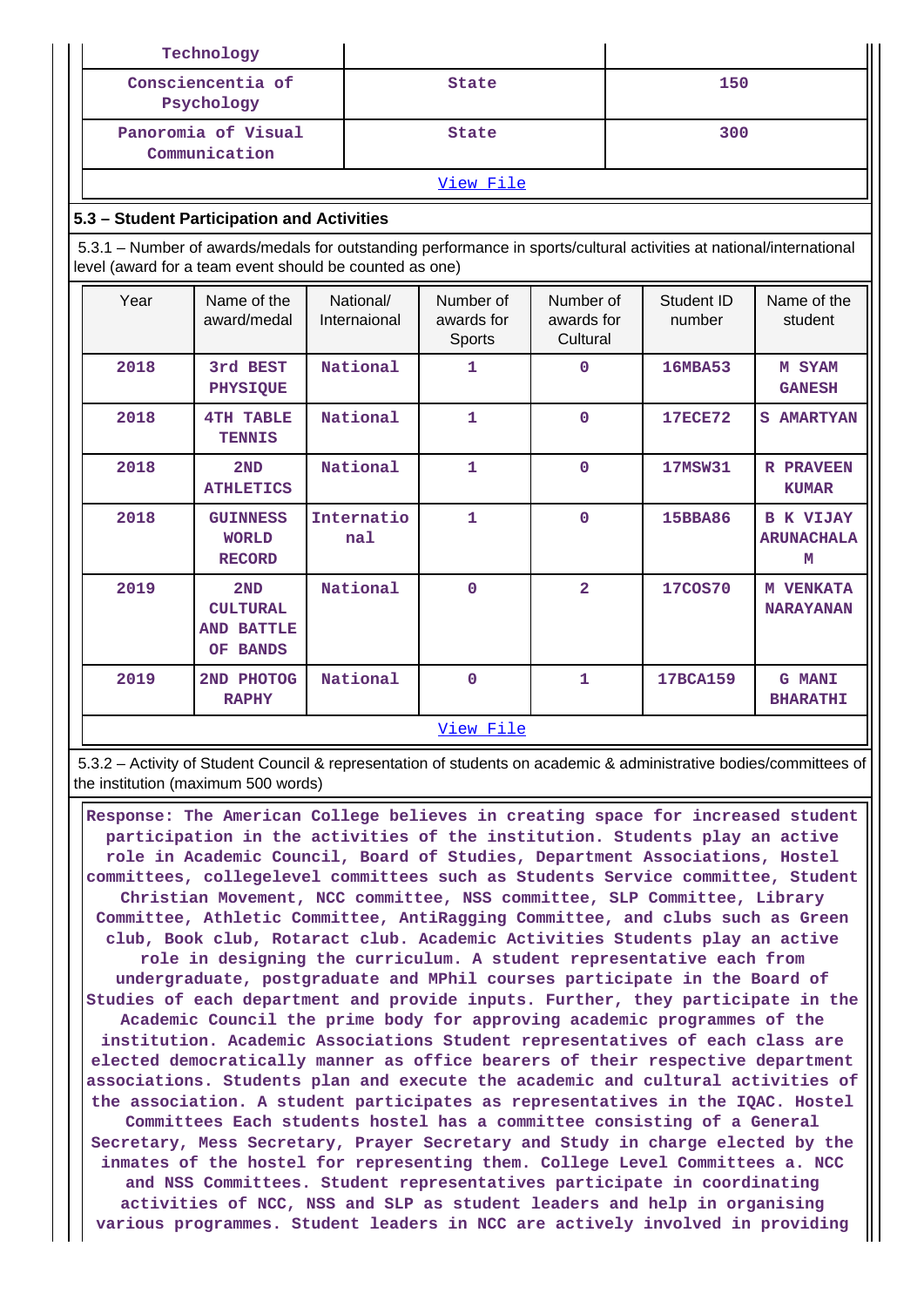**guidance, coaching and training to junior cadets and in managing the units. Students in NSS are involved in organising awareness programmes, blood donation camps, traffic management in the city and activities in adopted villages. Students in SLP are actively involved in preserving the environment and enhancing education through various outreach activities. b. Student Services Committee The SSC of the college enriches the skill of students by involving them in various cultural activities. Students are part of various teams and bands through which they display their skills, participate in various state and national level programmes representing the college. Senior students guide in shaping the skills of their junior counterparts. c. Student Christian Movement. The SCM of the college focuses on enhancing the spiritual life and skills of the students. Interested Students from Christian and other faiths participate actively in the SCM. Representatives among the SCM members are elected to the SCM Cabinet, which will be responsible for planning and organising its activities. Students become an active part of the College Choir. d. Other committees Students participate and serve in various other committees of the institution including library committee, athletic committee and Antiragging committee. e. Clubs. Students are active participants in the clubs including Green Club, Book Club and Rotaract Club. The members of the Green club are actively spreading and preserving the green environment by organising various activities. Students enhance their passion for reading by becoming active members of the Book club. Students enhance their leadership skills and other soft skills through the Rotaract club.**

### **5.4 – Alumni Engagement**

5.4.1 – Whether the institution has registered Alumni Association?

 **Yes**

 **The American College Old Students Association was registered in 1957. Later in 1971, the nomenclature was changed to, The American College Alumni Association. Presently, the American College Alumni Cell (ACAC) facilitates old students of the college through maintaining a separate office. The ACAC helps to understand the profile of Alumni, to make effective Social/Academic network, to create Documentation/Database, to help our Alumni, Faculty and students, to empower our Alumni in terms of democratic participation in the college activities, knowledge sharing with the academic community, and to strengthen Alumni. Alumni have their BatchMeet whenever possible. Effective global networking of alumni of college is under progress. Alumni meet at the USA and Singapore has been effective. Activities of ACAC help students for getting employment opportunities alumni sponsored training programmes for students, Industrial Visit and entrepreneurship training. Alumni participate in decisionmaking processes at the Academic Council, Boards of Studies to make the relevant curriculum. Alumni's contribution to the students lunch assistance programme, organizing workshops and seminars is encouraging. Alumni are part of the college IQAC and they help the college to plan for innovative curriculum and new programmes. Technology, particularly social media is effectively employed for easy and immediate contact between the College Community and the alumni who are present all over the world. The department wise alumni and Serieswise alumni are quite strong in the College and they are regularly meet at their respective departments and contribute their mite with finance and technical inputs on the current syllabus. The Alumni Meet is centrally organized in the evening before the College Day Functions. They own a separate building in the premises with a spacious air conditioned seminar hall and a couple of rooms that house not only the Alumni office but also other service providers like the Students Service Committee. American College Alumni Cell (ACAC) is steadily becoming stronger and stronger.**

5.4.2 – No. of registered Alumni: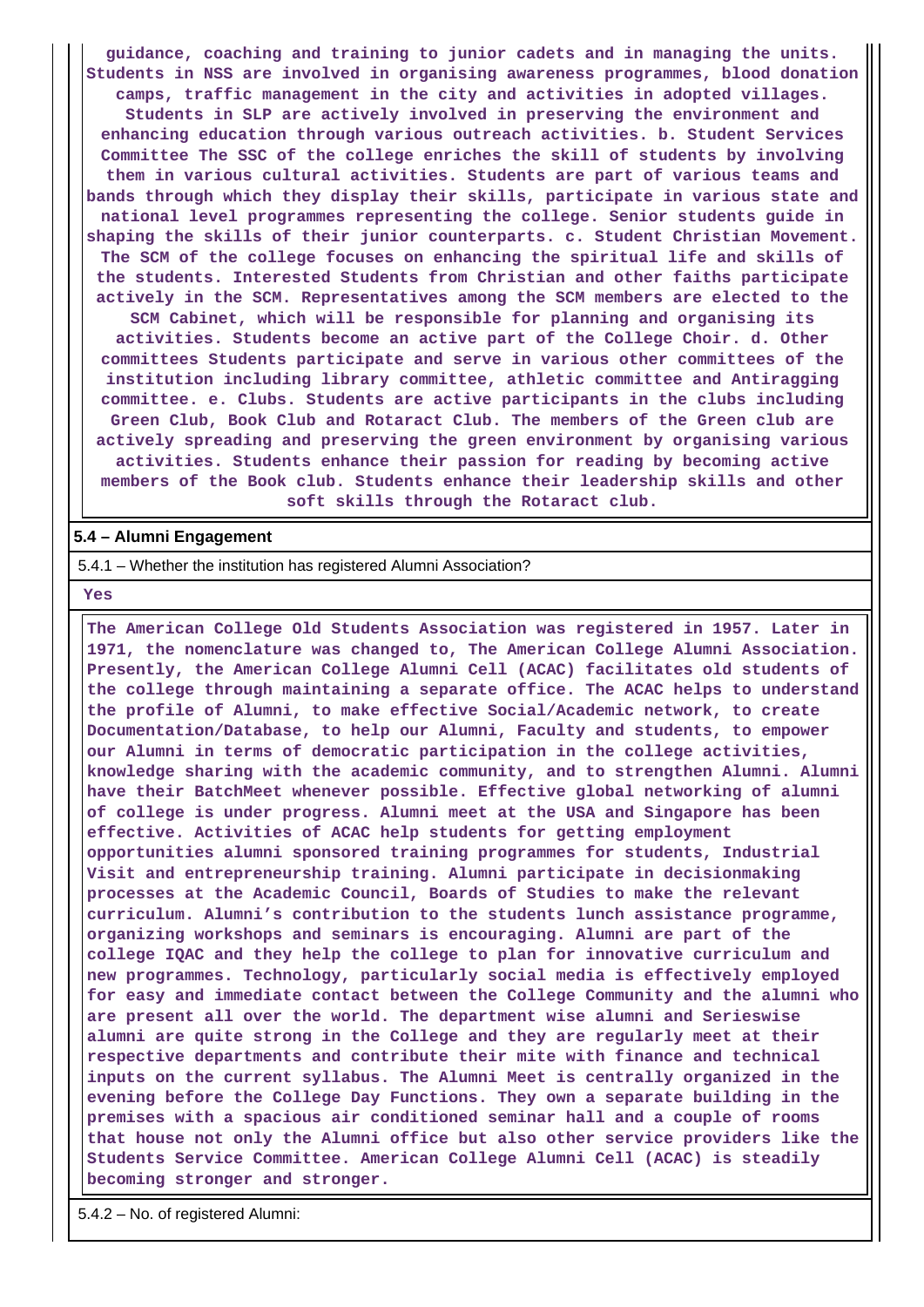5.4.3 – Alumni contribution during the year (in Rupees) :

#### **1193000**

5.4.4 – Meetings/activities organized by Alumni Association :

 **1. 91 ENG Series 18 5 2019, 30 Alumni participated 2. COM Alumni 17 03 2019, 34 Alumni participated 3. 91 TAM Series 30 03 2019, 30 Alumni participated 4. 2000 ENG Series 07 07 2018, 18 Alumni participated 5.97 TAM Series 29 12 2018, 25 Alumni participated 6.94 RPS Series 30 12 2018, 20 Alumni participated 7. College day Alumni get together, 30 03 2019, 350 Alumni participated**

### **CRITERION VI – GOVERNANCE, LEADERSHIP AND MANAGEMENT**

#### **6.1 – Institutional Vision and Leadership**

 6.1.1 – Mention two practices of decentralization and participative management during the last year (maximum 500 words)

 **Our Institution encourages decentralization of power and policy implementation on various fronts including Governance, Finance and property management, Academic affairs, Student welfare, Faculty welfare and other matters. These committees will consist of members from various walk of lives and staff members, students of our own institution. The decisions and suggestions emanated by these committees are taken for consideration and proper implementation. The actions and consequences are carefully monitored and a follow up process is also underway that ensures the maximum benefit goes to the institution and hence the society. Some of the committees that help our Principal Secretary on the issues of Governance and participate management are: i)Governing council: The college is governed by this council which is headed by the Bishop of Madurai–Ramnad diocese as the chairman and the members of the council includes the exofficio of our college, nominees from university, various institutions and organizations along with two elected members from the faculty fraternity. ii)Statutory bodies: The college has Senatus, Finance and property committee, Investment committee, Academic council, Board of studies, Religious life and work committee, Research and development board and Hostel Board to ensure effective management of academic, financial and general administrative affairs of the institution. As per the UGC guidelines for autonomous colleges the Governing body of the college is constituted in this academic year. The academic council structure is reframed to promote the interdisciplinary and skilloriented approach in curriculum. a) Governing body of the college as per UGC norms. This council provides inputs as per the rules of UGC pertaining to framing curriculum, new programmes of study, fixation of fee, evaluation criterion and award of degree and recommend the outcome to the academic and governing council for actions. b) Academic council: The reconstituted academic council of the college consists of the Principal, Vice principal. Bursar, Heads of Departments, Dean policy administration and experts from industry, commerce, law, education, medicine and engineering, three nominees from university and a faculty member nominated by the principal. This council that takes care of all academic activities including the framing of curriculum, examinations, methods of evaluation and other matters relating to those mentioned. This council takes input from board of studies that is held in departments of various discipline and a consensus forwarded will be engaged. In order to promote skill based effective learning suggestions and ideas of the experts from various field are included in all parts of academic activities. iii)Non statutory committees: There are special set of faculties and students that constitute various committees that help the management on various day today activities. They are Administrative Nomination committee, Calendar and time table committee, Library committee, Athletic committee, Student services**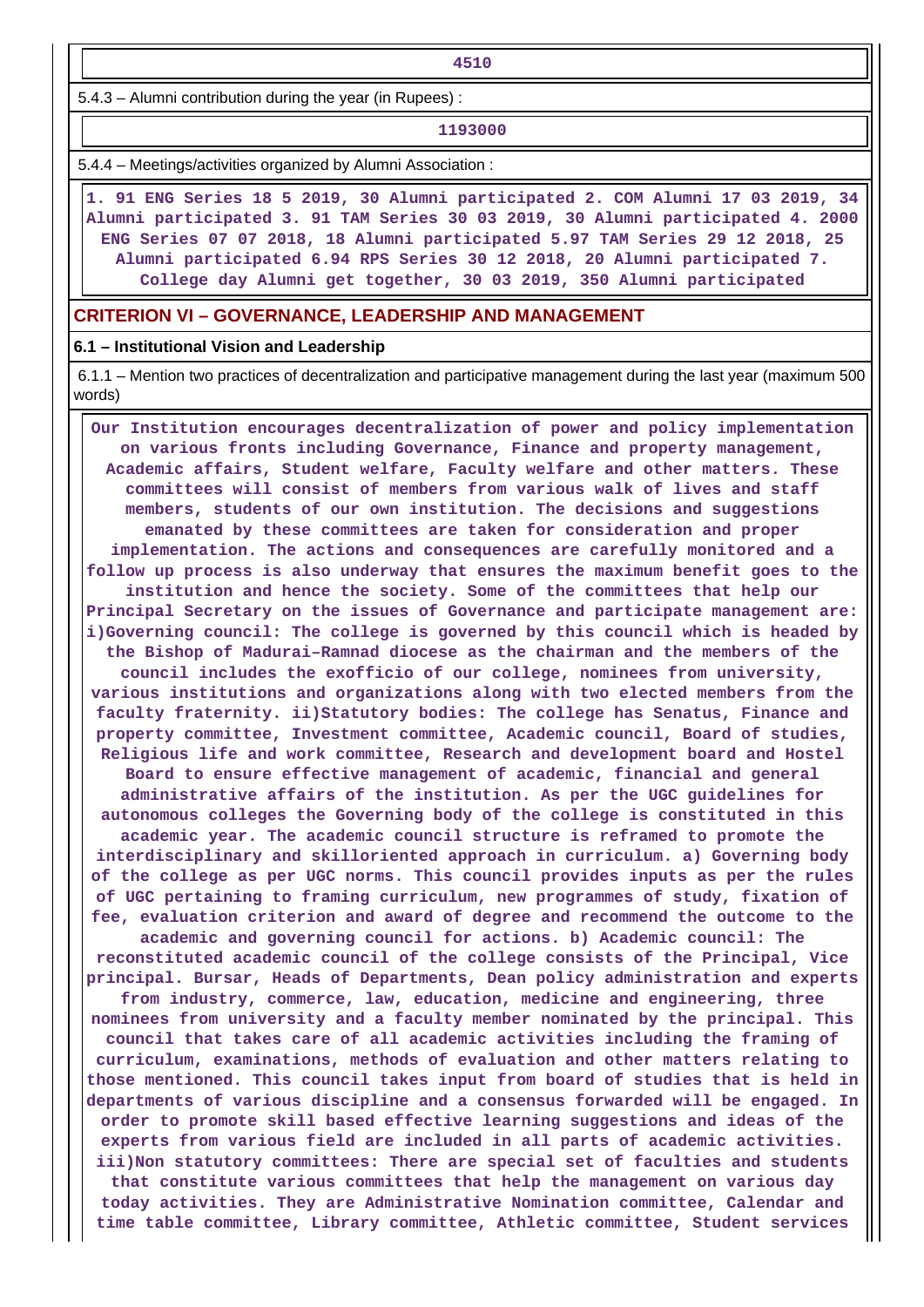**committee, National Service scheme committee, Magazine committee, Audiovisual committee, Anniversary committee, Publicity committee and social committee. iv) Special bodies that constantly monitors and updates the institution on various fronts including academic and social developments are IQAC, NAAC committee and UGC committee**

### 6.1.2 – Does the institution have a Management Information System (MIS)?

*Yes* 

## **6.2 – Strategy Development and Deployment**

6.2.1 – Quality improvement strategies adopted by the institution for each of the following (with in 100 words each):

| <b>Strategy Type</b>   | Details                                                                                                                                                                                                                                                                                                                                                                                                                                                                                                                                                                                                                                                                                                                                                                                                                                                                                                                                                                                                                                                                                                                                                                                                                      |
|------------------------|------------------------------------------------------------------------------------------------------------------------------------------------------------------------------------------------------------------------------------------------------------------------------------------------------------------------------------------------------------------------------------------------------------------------------------------------------------------------------------------------------------------------------------------------------------------------------------------------------------------------------------------------------------------------------------------------------------------------------------------------------------------------------------------------------------------------------------------------------------------------------------------------------------------------------------------------------------------------------------------------------------------------------------------------------------------------------------------------------------------------------------------------------------------------------------------------------------------------------|
| Curriculum Development | 1. The curriculum is framed with<br>innovative Core disciplines and a<br>variety of Interdisciplinary and<br>Multidisciplinary courses 2. Life Skill<br>Courses like Mushroom culture. Poultry<br>Farming, Word Power, Cosmetics and<br>Consumer Products, Practical Banking,<br>Skill for Work Effectiveness are framed<br>to provide learning by observation and<br>correlating knowledge and its<br>application. 3. The curriculum thrusts<br>in Entrepreneurial development which<br>facilitate students to get self<br>employed 4. The curriculum aligns to<br>global standards for education through<br>Academic Transfer programmes that<br>stretch, challenge and inspire our<br>students. Through the programme, the<br>credits obtained from the Institution<br>can be transferred to The Concordia<br>College in New York to get an American<br>degree. We have similar MOUs with<br>St.Clair College, Canada for Computer<br>Science and business Studies, Binary<br>University, Malaysia for Business<br>studies and Hildesheim University,<br>Germany 5. The curriculum is framed to<br>train students apply the skills and<br>knowledge learnt in classrooms to real<br>life situations and world experiences |
| Teaching and Learning  | A range of effective teaching<br>strategies are used to meet students<br>individual needs 1. ICT is employed by<br>incorporating technology into teaching.<br>2. Activity Based Teaching strategies<br>like brainstorming, group work, role<br>playing, discussions, problem solving<br>and reflection which foster critical<br>thinking. 3. Case Study and Field Study<br>Based Learning is done where students<br>work collaboratively and practice<br>social skills. 4. Educational Tours<br>which empower students with new<br>enhanced perspectives. 5. Project Based                                                                                                                                                                                                                                                                                                                                                                                                                                                                                                                                                                                                                                                   |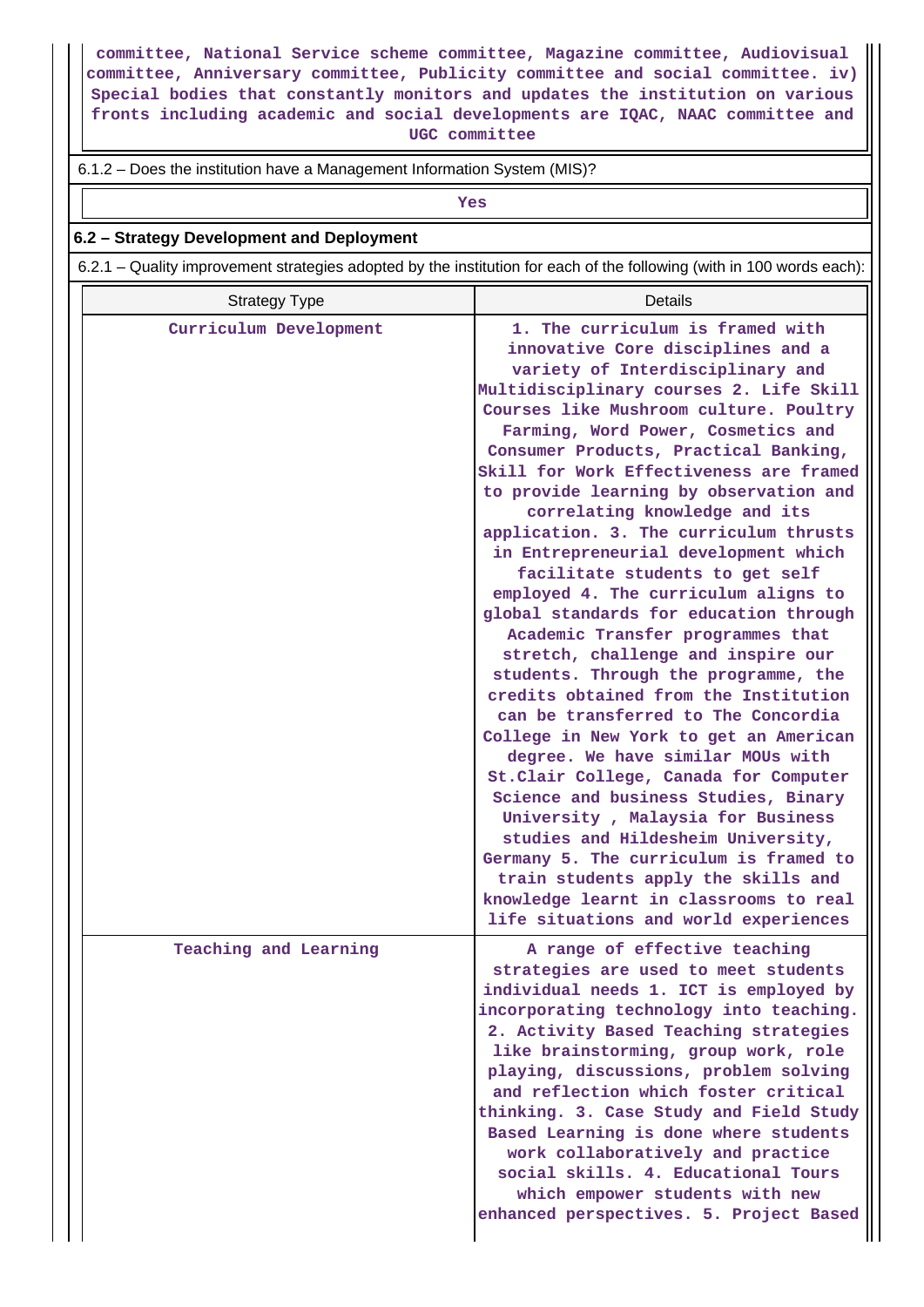|                                                               | Learning is adopted where students<br>acquire knowledge through active<br>exploration 6. Peer Interactions<br>through Seminars and presentations are<br>facilitated. 7. Feedback Sessions are<br>conducted to measure students learning<br>and improve quality of teaching.                                                                                                                                                                                                                                                                                                                                                                                                                                                                                                                                                                                   |
|---------------------------------------------------------------|---------------------------------------------------------------------------------------------------------------------------------------------------------------------------------------------------------------------------------------------------------------------------------------------------------------------------------------------------------------------------------------------------------------------------------------------------------------------------------------------------------------------------------------------------------------------------------------------------------------------------------------------------------------------------------------------------------------------------------------------------------------------------------------------------------------------------------------------------------------|
| Examination and Evaluation                                    | 1. Continuous Internal Assessment is<br>adopted to measure student learning and<br>improving teaching 2. End of Semester<br>Examination are appraised by External<br>Examiners and OMR sheet based MCQ<br>testing is done. 3. Outcome Based<br>Assessment Activities like laboratory<br>skill evaluation with Formative and<br>Summative Assessment is conducted. 4.<br>An array of assessment methodologies<br>like classroom quizzes, projects and<br>seminars have been undertaken. 5.<br>Examinations are held under the<br>surveillance of CCTV Services in all<br>the examination venues 6. Participation<br>based Assessment Activities like<br>NSS/NCC/SLP and Physical Education are<br>conducted with an overall objective of<br>personality development through<br>community service                                                               |
| Research and Development                                      | Management provides financial<br>assistance to faculty for research<br>publications, paper presentation and<br>training programs. The institution has<br>a central instrumentation facility to<br>promote research in newly emerging<br>frontier areas. Almost all Post<br>graduate departments are upgraded to<br>Research departments. The institution<br>encourages the faculty members to take<br>up Research projects from various<br>funding agencies and to pursue<br>research. Funds were allocated in the<br>budget for organising<br>seminars/workshops/conferences for each<br>department. A separate section is<br>provided for Dissertation/Thesis<br>section at Daniel Poor Memorial<br>library. College organised an<br>International conference on<br>Multidisciplinary Research at<br>Singapore. Similar conferences are in<br>the pipeline. |
| Library, ICT and Physical<br>Infrastructure / Instrumentation | DPM library has the facility to access<br>ebooks, ejournals and NList. Study<br>Centre for Indian Literature in English<br>and Translation, a unique research<br>library for English language and<br>translation with more than 10,000<br>volume of literature which promote                                                                                                                                                                                                                                                                                                                                                                                                                                                                                                                                                                                  |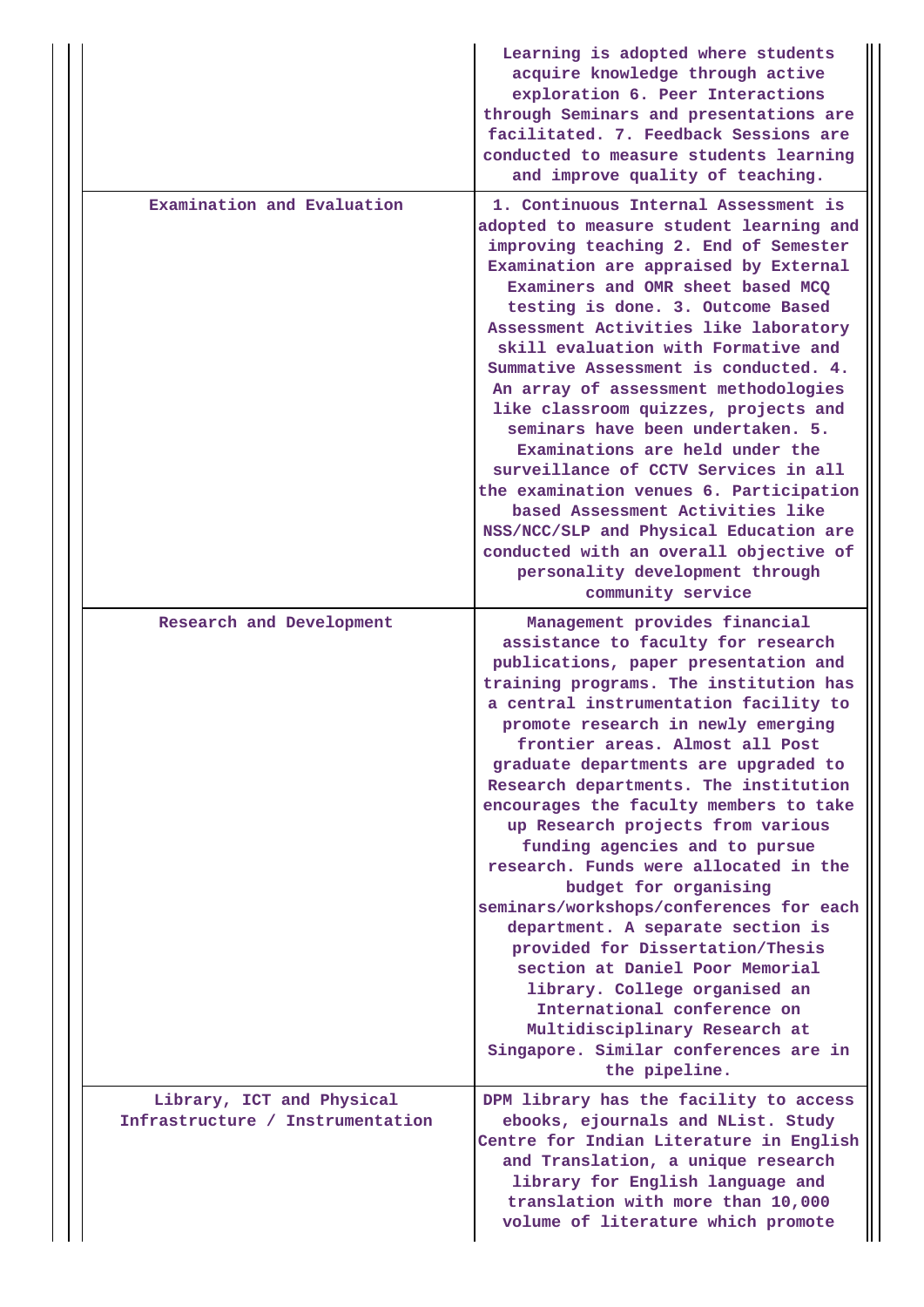|                                      | research. The institution has Language<br>lab, Gymnasium, Indoor stadium,<br>amphitheater, well equipped seminar<br>halls, examination halls and<br>auditorium. Every PG Science department<br>have separate Instrumentation lab and<br>departmental library. ICT enabled class<br>rooms facilitate the effective teaching<br>learning process. Audio video recording<br>theater is established in the campus.<br>Free Wifi facility with 100Mbps<br>provided to students in both campus.<br>Separate grounds for hockey, football,<br>basketball, volleyball and tennis.                                                                                                                                                                                                              |
|--------------------------------------|----------------------------------------------------------------------------------------------------------------------------------------------------------------------------------------------------------------------------------------------------------------------------------------------------------------------------------------------------------------------------------------------------------------------------------------------------------------------------------------------------------------------------------------------------------------------------------------------------------------------------------------------------------------------------------------------------------------------------------------------------------------------------------------|
| Human Resource Management            | The college has an effective managing<br>system with exclusive heads/<br>coordinators for UG, PG, M. Phil. /<br>Research programmes and cocurricular<br>programmes. Faculties are serving as<br>residential wardens and<br>superintendents. Apart from the<br>officers of the college, separate Deans<br>and additional Deans for Policies<br>Administration, Academic advising,<br>Curriculum Development Research,<br>International Exchange Study Abroad,<br>Women students and self financed<br>programmes. Two elected members from<br>the faculty are part of the Governing<br>council of the college. Five faculty<br>representatives are elected to senates.<br>There is a multi tier support staff<br>system. Residences were provided for<br>officers and Supportive staffs. |
| Admission of Students                | Admissions of students have been done<br>as per Government norms and reservation<br>policies. Wide advertisements were<br>given at the college website and<br>national dailies in both Tamil and<br>English. Registration, application<br>upload, and fees payment were carried<br>out through online. Admission process<br>is completely computerised. Selected<br>candidate are intimated through SMS and<br>uploaded in the college website. 677 UG<br>and 195 PG students were admitted in<br>aided programme and 1620 UG and 293 PG<br>students were admitted in self financed<br>programme in the main campus and 325<br>students were admitted in satellite<br>campus.                                                                                                          |
| Industry Interaction / Collaboration | Students are exposed to the practical<br>working environment by visiting the<br>organisations such as CECRI, ISRO,<br>IISC, IISER and industries in and<br>around Tamil Nadu. In order to<br>facilitate effective learning, college                                                                                                                                                                                                                                                                                                                                                                                                                                                                                                                                                    |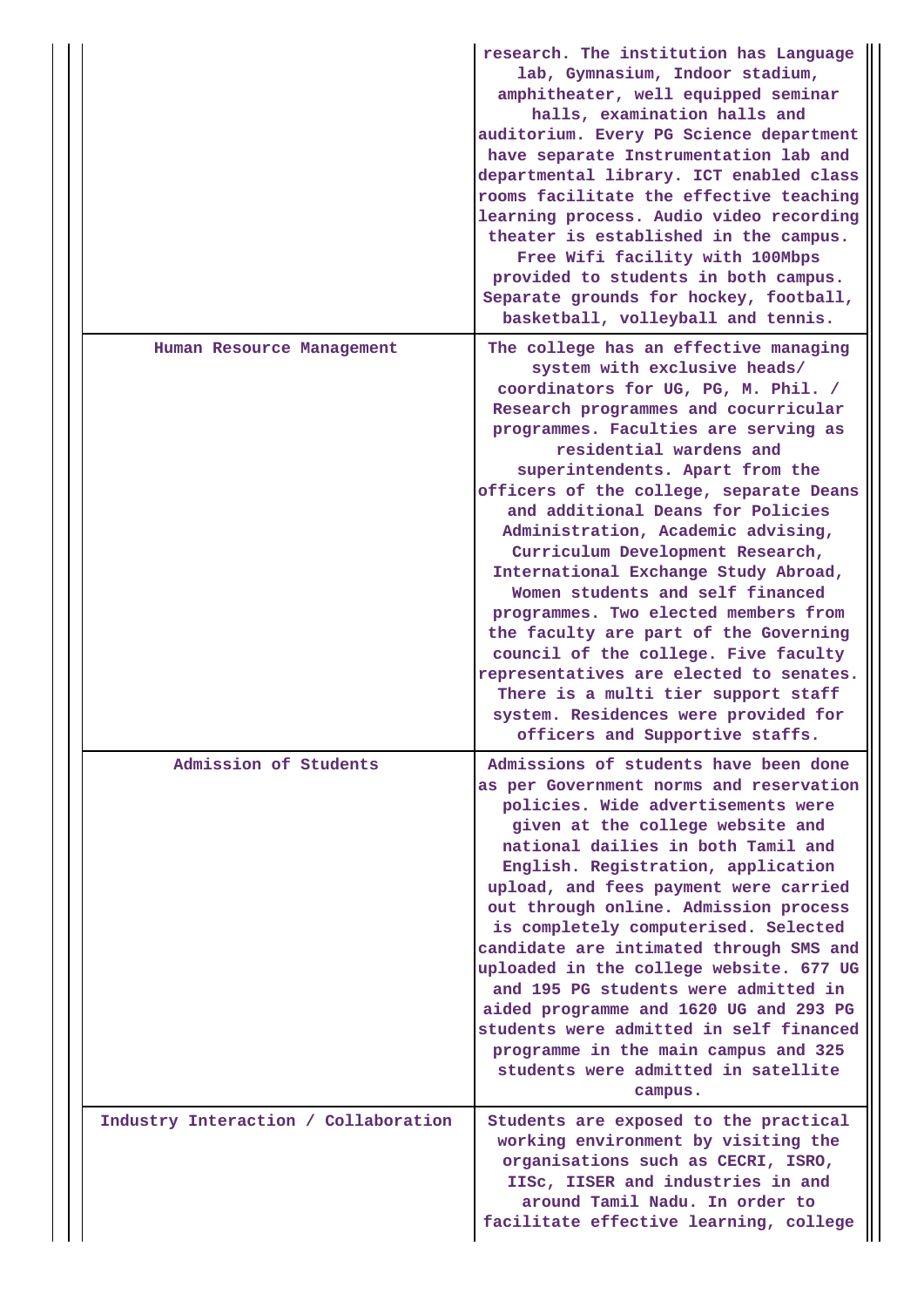| has MOU with CFTRI, Mysuru and students |
|-----------------------------------------|
| are permitted to do their summer        |
| internship every year. Students are     |
| encouraged to participate in            |
| Internship/ training programme in       |
| collaborations with various industries  |
| such as Hatsun Agro Product Ltd, Febin  |
| marine foods, Lakshmi feed mills        |
| Villupuram etc. It also has MOU with    |
| Alliance Franchise of Madras for the    |
| promotion of French language and French |
| culture in Madurai. Industrial Experts  |
| serve as members in IQAC and academic   |
| bodies for curriculum designing.        |

| 6.2.2 – Implementation of e-governance in areas of operations: |                                                                                                                                                                                                                                                                                                                                                                                                                                                                                                                                                                                                                                                                          |  |  |  |  |
|----------------------------------------------------------------|--------------------------------------------------------------------------------------------------------------------------------------------------------------------------------------------------------------------------------------------------------------------------------------------------------------------------------------------------------------------------------------------------------------------------------------------------------------------------------------------------------------------------------------------------------------------------------------------------------------------------------------------------------------------------|--|--|--|--|
| E-governace area                                               | Details                                                                                                                                                                                                                                                                                                                                                                                                                                                                                                                                                                                                                                                                  |  |  |  |  |
| Administration                                                 | In order to carry out effective<br>communication, notification for the<br>faculty meeting, Senatus and academic<br>council will be sent to the individual<br>members through email. All other<br>communications to the academic<br>officers, Heads and faculty members<br>also forwarded through email. All<br>programmes organised by the college and<br>departments are displayed in the<br>college website and digital display.                                                                                                                                                                                                                                       |  |  |  |  |
| Finance and Accounts                                           | Fees payment and salary dispersal is<br>processed only through online. Students<br>should pay their fees such as tuition<br>fee, examination fee, mess fee and<br>other fees through online. Payments of<br>bills for the purchase of chemicals,<br>instruments and other amenities can be<br>done through NEFT transfer or cheque<br>payment. Salary for both teaching and<br>non teaching staff is distributed<br>through NEFT transfer.                                                                                                                                                                                                                               |  |  |  |  |
| Student Admission and Support                                  | Student's admission is done through<br>online. The process of admission<br>includes registration of application,<br>uploading documents, computerised<br>selection list based on government<br>norms, selection intimation SMS,<br>downloading admission card from the<br>college website, online payment of<br>fees. There is separate login for<br>student, parent and faculty with<br>security protection. Attendance,<br>formative and summative tests marks can<br>be entered through online. Both<br>Students and parents can view the time<br>table, attendance status and formative<br>and summative marks easily through<br>their login in the college website. |  |  |  |  |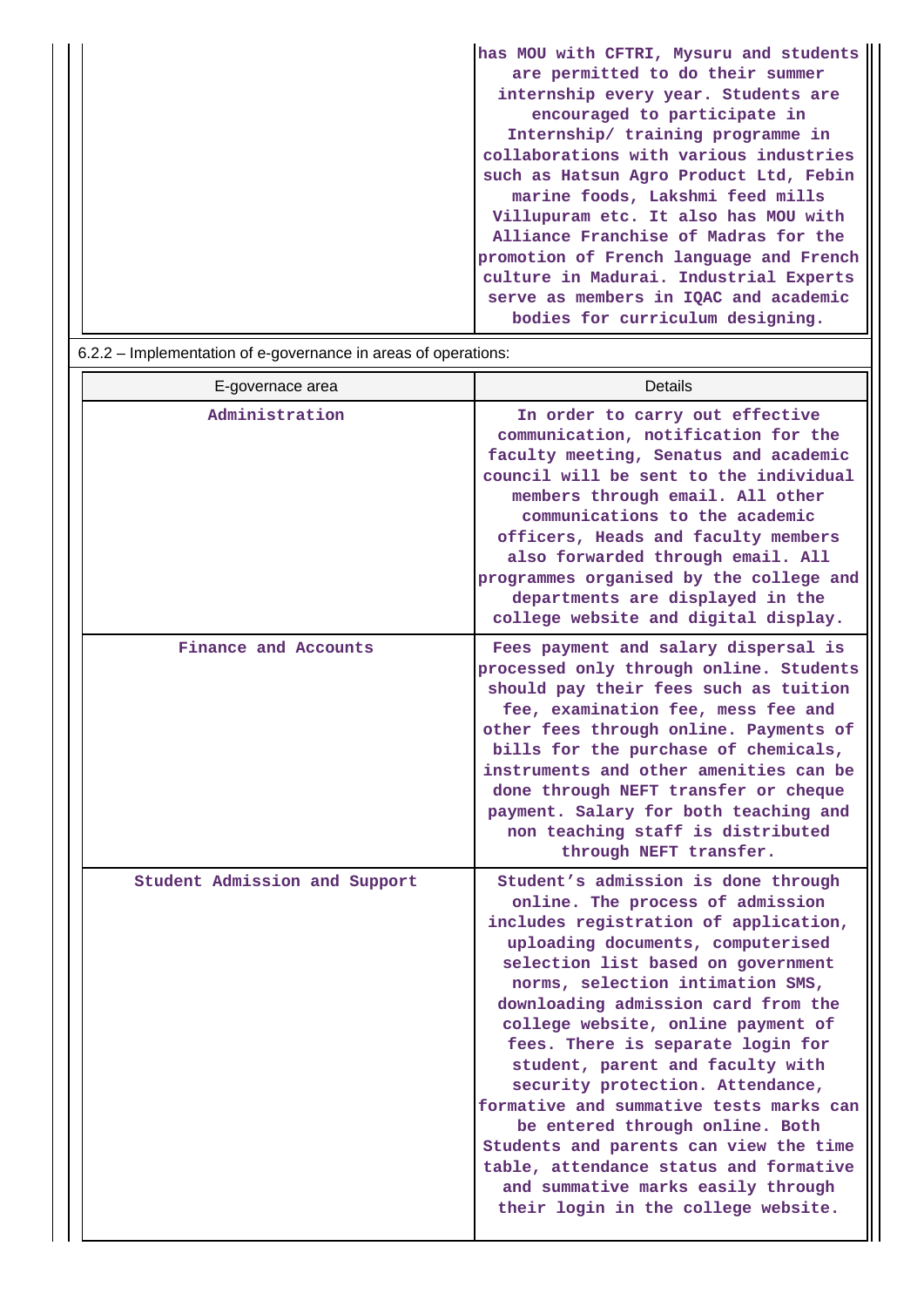| Examination              | Students should register their courses<br>of study except lab and field study<br>courses for the summative examination<br>through online. Payments of examination<br>fee are also done through online. The<br>hall ticket with QR code is downloaded<br>from the college website and the<br>attendance at the examination hall is<br>verified by scanning the QR code.<br>Objective type questions in section A<br>is marked in the OMR sheet and<br>computerised valuation is carried out.<br>Students can view their statement of<br>marks in their log in. There is<br>separate provision given for complaints<br>related with examination and marks and<br>they can view their complaint status. |
|--------------------------|------------------------------------------------------------------------------------------------------------------------------------------------------------------------------------------------------------------------------------------------------------------------------------------------------------------------------------------------------------------------------------------------------------------------------------------------------------------------------------------------------------------------------------------------------------------------------------------------------------------------------------------------------------------------------------------------------|
| Planning and Development | College budget and department budget<br>for every academic year is prepared<br>through discussion at different level<br>and approved by finance and property<br>committee of the college. the college<br>level and department level project<br>presentation and submission to various<br>funding agencies through online and<br>infrastructure and laboratory<br>development are carried out                                                                                                                                                                                                                                                                                                         |

# **6.3 – Faculty Empowerment Strategies**

 6.3.1 – Teachers provided with financial support to attend conferences / workshops and towards membership fee of professional bodies during the year

| Year | Name of Teacher         | Name of conference/<br>workshop attended<br>for which financial<br>support provided  | Name of the<br>professional body for<br>which membership<br>fee is provided | Amount of support |
|------|-------------------------|--------------------------------------------------------------------------------------|-----------------------------------------------------------------------------|-------------------|
| 2018 | Dr.Lourdu<br>Immaculate | Revisiting the<br>fundamentals of<br>Real Analysis                                   | Nil                                                                         | 3000              |
| 2019 | Dr.John Sekar           | Revised<br>assessment and<br>accreditation<br>of higher<br>education<br>institutions | Nil                                                                         | 29938             |
| 2019 | Mr.Justin<br>Manohar    | Revised<br>assessment and<br>accreditation<br>of higher<br>education<br>institutions | <b>Nil</b>                                                                  | 29939             |
| 2019 | Dr. Shylaja             | Recent<br>technological<br>innovations in<br>teaching,<br>learning and               | Nil                                                                         | 988               |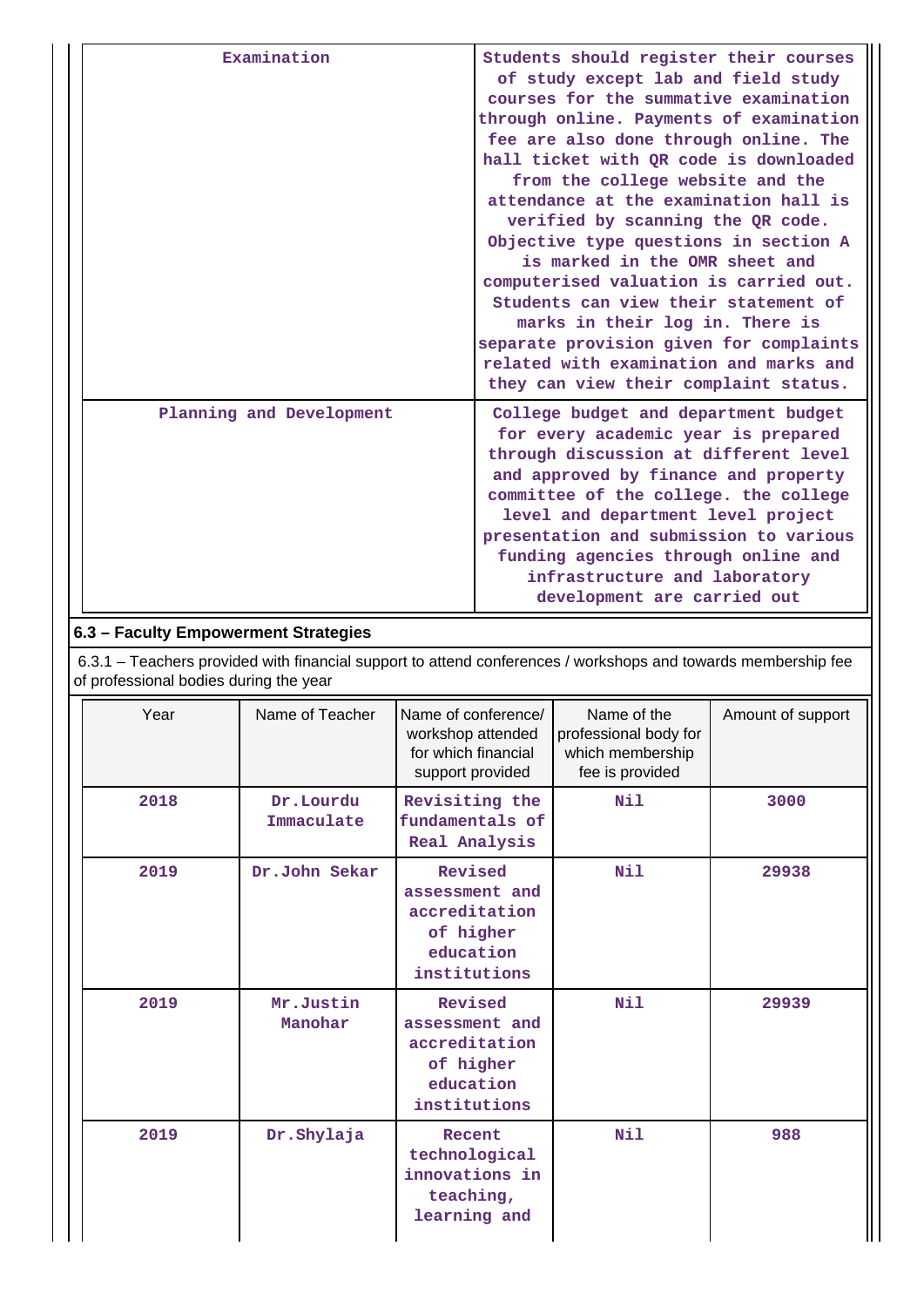|      |                               | evaluation for<br>quality higher<br>education                                                                           |     |       |
|------|-------------------------------|-------------------------------------------------------------------------------------------------------------------------|-----|-------|
| 2019 | Dr.Gigi<br>Christabel         | Recent<br>technological<br>innovations in<br>teaching,<br>learning and<br>evaluation for<br>quality higher<br>education | Nil | 988   |
| 2019 | Dr.Guna Sundari               | Recent<br>technological<br>innovations in<br>teaching,<br>learning and<br>evaluation for<br>quality higher<br>education | Nil | 988   |
| 2019 | Dr.Anzline                    | Recent<br>technological<br>innovations in<br>teaching,<br>learning and<br>evaluation for<br>quality higher<br>education | Nil | 988   |
| 2019 | Mr. Dhananjeyan               | Recent<br>technological<br>innovations in<br>teaching,<br>learning and<br>evaluation for<br>quality higher<br>education | Nil | 988   |
| 2019 | Dr.Brightson                  | Recent<br>technological<br>innovations in<br>teaching,<br>learning and<br>evaluation for<br>quality higher<br>education | Nil | 988   |
| 2018 | Dr.Prabhaker<br>Vedhamanickam | Theatre arts                                                                                                            | Nil | 17200 |
| 2019 | Dr.Prabhaker<br>Vedhamanickam | Theatre arts                                                                                                            | Nil | 19200 |
| 2018 | Dr.C.Muthuraja                | Indian Economic<br>Association<br>Annual<br>Conference                                                                  | Nil | 15628 |
| 2019 | Dr.N.Vasantha<br>Kumar        | Inflibnet                                                                                                               | Nil | 5196  |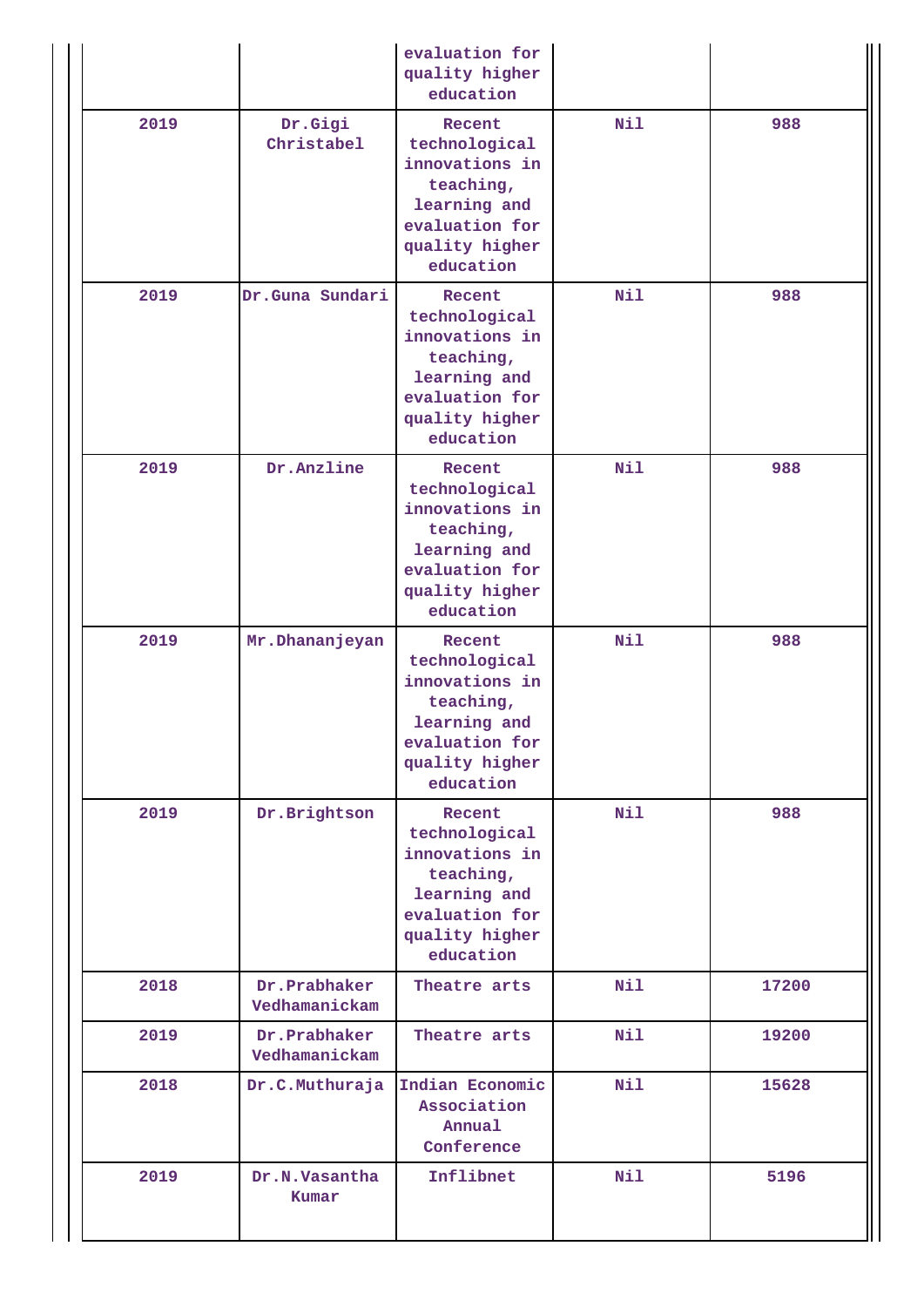| 2019 | Dr.Joseph<br>Thetheyus | Advances in<br>Agriculture,<br>Environment<br><b>BioSciences</b><br>2019 | Nil | 9500 |
|------|------------------------|--------------------------------------------------------------------------|-----|------|
| 2019 | Mr.M.Rajesh            | Advances in<br>Agriculture,<br>Environment<br><b>BioSciences</b><br>2019 | Nil | 9500 |
|      |                        | View File                                                                |     |      |

 6.3.2 – Number of professional development / administrative training programmes organized by the Colleges for teaching and non teaching staff during the year

| Year                                                                      | Title of the<br>professional<br>development<br>programme<br>organised for<br>teaching staff                        | Title of the<br>administrative<br>training<br>programme<br>organised for<br>non-teaching<br>staff | From date  | To Date    | Number of<br>participants<br>(Teaching<br>staff) | Number of<br>participants<br>(non-teaching<br>staff)                                                          |
|---------------------------------------------------------------------------|--------------------------------------------------------------------------------------------------------------------|---------------------------------------------------------------------------------------------------|------------|------------|--------------------------------------------------|---------------------------------------------------------------------------------------------------------------|
| 2018                                                                      | <b>UGC</b><br>quality<br>mandate:<br><b>Issues</b><br>related to<br>higher edu<br>cationNew<br>education<br>policy | Nil                                                                                               | 13/07/2018 | 13/07/2018 | 136                                              | $\mathbf 0$                                                                                                   |
| 2018                                                                      | Faculty<br>induction<br>programme                                                                                  | Nil                                                                                               | 01/09/2018 | 01/09/2018 | 129                                              | $\mathbf 0$                                                                                                   |
| 2018                                                                      | Adoption,<br>promotion<br>and<br>production<br>of MOOCs<br>on SWAYAM<br>platform                                   | Nil                                                                                               | 10/09/2018 | 10/09/2018 | 122                                              | 0                                                                                                             |
| 2019                                                                      | Restructur<br>ed NAAC ac<br>creditatio<br>n<br>procedures<br>Outcome<br><b>Based</b><br>Education                  | Nil                                                                                               | 02/03/2019 | 02/03/2019 | 76                                               | 0                                                                                                             |
|                                                                           |                                                                                                                    |                                                                                                   | View File  |            |                                                  |                                                                                                               |
| Course, Short Term Course, Faculty Development Programmes during the year |                                                                                                                    |                                                                                                   |            |            |                                                  | 6.3.3 - No. of teachers attending professional development programmes, viz., Orientation Programme, Refresher |
| Title of the<br>professional<br>development                               |                                                                                                                    | Number of teachers<br>who attended                                                                | From Date  | To date    |                                                  | Duration                                                                                                      |

 $\perp$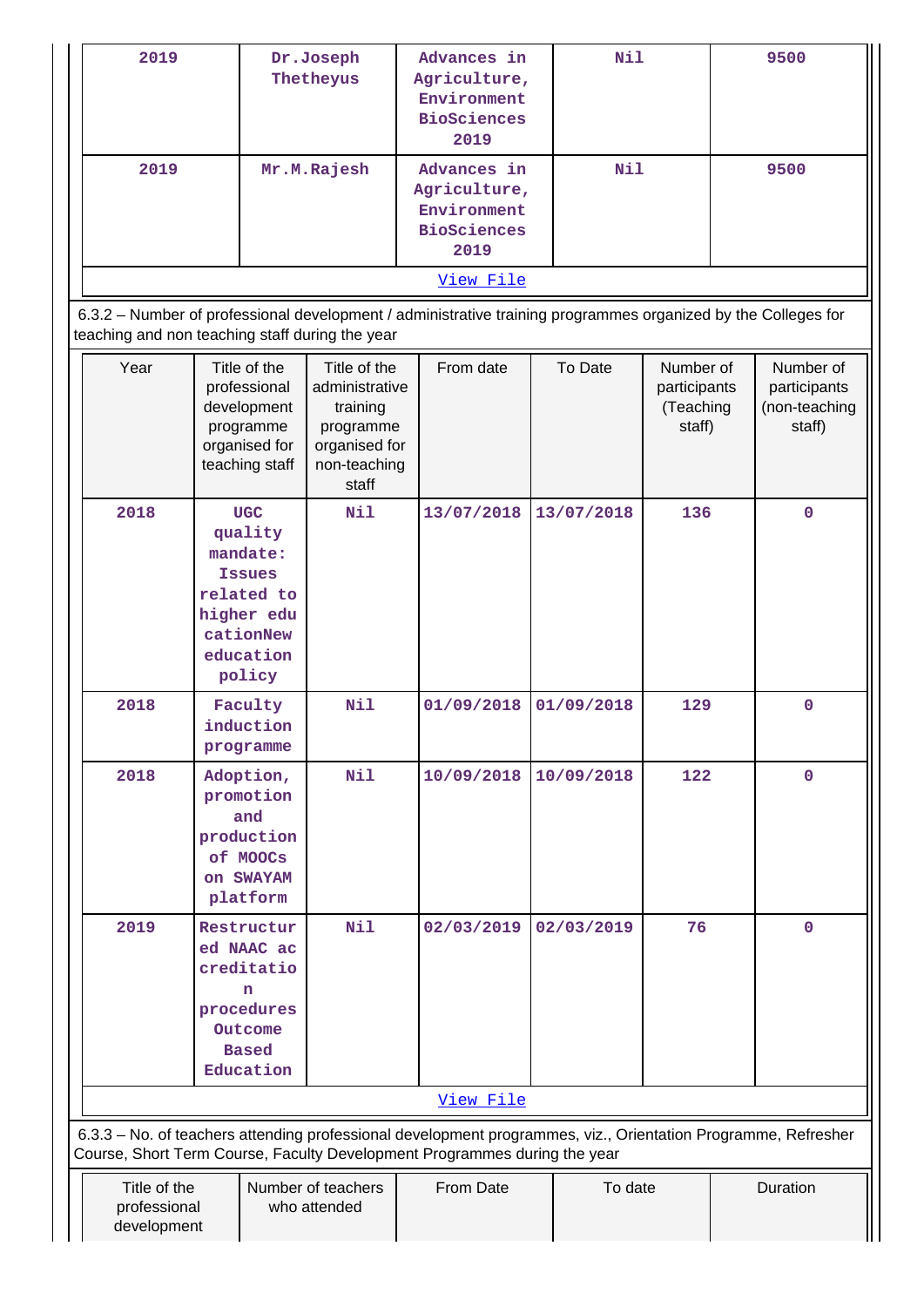| programme                                                                    |                |                                                  |           |            |              |                                          |
|------------------------------------------------------------------------------|----------------|--------------------------------------------------|-----------|------------|--------------|------------------------------------------|
| Orientation<br>Programme                                                     | $\overline{7}$ | 16/11/2018                                       |           |            | 13/12/2018   | 28                                       |
| Refresher<br>Course                                                          | 1              | 13/07/2018                                       |           |            | 02/08/2018   | 21                                       |
| Refresher<br>Course                                                          | $\mathbf{1}$   | 17/08/2018                                       |           |            | 06/09/2018   | 21                                       |
| Refresher<br>Course                                                          | $\mathbf{1}$   | 22/08/2018                                       |           |            | 11/09/2018   | 21                                       |
| Refresher<br>Course                                                          | 6              | 16/11/2018                                       |           |            | 06/12/2018   | 21                                       |
| Refresher<br>Course                                                          | $\mathbf{1}$   | 23/11/2018                                       |           |            | 13/12/2018   | 21                                       |
| Leadership<br>Training                                                       | 5              | 23/10/2018                                       |           | 26/10/2018 |              | $\overline{\mathbf{4}}$                  |
| Training of<br>Teachers (ToT)<br>for Student<br>Induction<br>Programme (SIP) | $\mathbf{1}$   | 16/05/2019                                       |           |            | 18/05/2019   | 3                                        |
| <b>SWAYAM</b> online<br>course                                               | $\mathbf{1}$   | 01/08/2018                                       |           |            | 30/09/2018   | 61                                       |
| <b>SWAYAM</b> online<br>course                                               | $\mathbf{1}$   | 01/07/2018                                       |           |            | 31/10/2018   | 123                                      |
|                                                                              |                |                                                  | View File |            |              |                                          |
| 6.3.4 - Faculty and Staff recruitment (no. for permanent recruitment):       |                |                                                  |           |            |              |                                          |
|                                                                              | Teaching       |                                                  |           |            | Non-teaching |                                          |
| Permanent                                                                    |                | Full Time                                        |           | Permanent  |              | Full Time                                |
| 55                                                                           |                | 55                                               |           | 21         |              | 21                                       |
| 6.3.5 - Welfare schemes for                                                  |                |                                                  |           |            |              |                                          |
| Teaching                                                                     |                | Non-teaching                                     |           |            |              | <b>Students</b>                          |
| Educational assistance<br>for children, Annual                               |                | Educational assistance<br>for children, Housing, |           |            |              | Earn while you learn<br>programme, Lunch |

**retreat @ 50 percentage of management contribution, Annual medical check up @ subsidized cost, Annual picnic to women faculty Annual festival advance, Annual bonus for management staff, Free dresses for all aided and management , Free Annual retreat (Expenses borne by the management)**

## **6.4 – Financial Management and Resource Mobilization**

6.4.1 – Institution conducts internal and external financial audits regularly (with in 100 words each)

 **An effective internal audit is conducted periodically to improve and nourish the institutional practices of the college by the Finance and Property Committee. The Principal, The VicePrincipal, Bursar and four members elected by the Governing council of the college are the members of the Finance and Property Committee. Internal audit is carried out by the external expert Mr. I. Daniel Selvaraj, Chartered Accountant, Manohar Chowdhry Associates for each**

**Assistance Programme, Free hostel facilities to sportsmen, Fee waivement**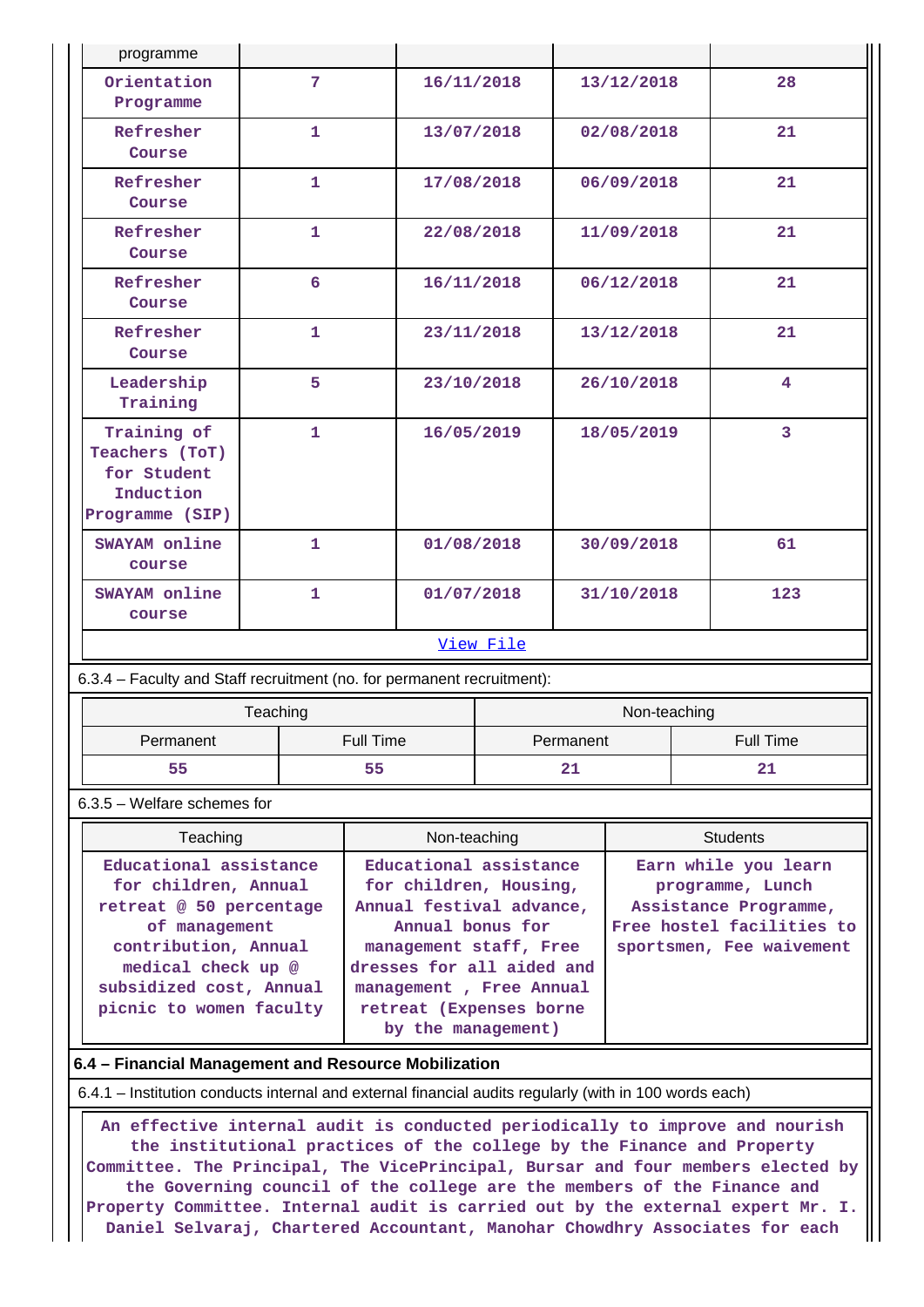| financial year.                                                                                                                                                                                                                                                                                                                                                                                              |                                                                   |          |                                                                  |                      |  |                    |         |                                                                    |
|--------------------------------------------------------------------------------------------------------------------------------------------------------------------------------------------------------------------------------------------------------------------------------------------------------------------------------------------------------------------------------------------------------------|-------------------------------------------------------------------|----------|------------------------------------------------------------------|----------------------|--|--------------------|---------|--------------------------------------------------------------------|
| 6.4.2 - Funds / Grants received from management, non-government bodies, individuals, philanthropies during the<br>year(not covered in Criterion III)                                                                                                                                                                                                                                                         |                                                                   |          |                                                                  |                      |  |                    |         |                                                                    |
| Name of the non government<br>funding agencies /individuals                                                                                                                                                                                                                                                                                                                                                  |                                                                   |          | Funds/ Grnats received in Rs.                                    |                      |  |                    | Purpose |                                                                    |
|                                                                                                                                                                                                                                                                                                                                                                                                              | <b>UBCHEA, USA</b>                                                |          |                                                                  | 312340               |  |                    |         | Digitalization of rare<br>books in Daniel Poor<br>Memorial library |
|                                                                                                                                                                                                                                                                                                                                                                                                              |                                                                   |          | View File                                                        |                      |  |                    |         |                                                                    |
| 6.4.3 - Total corpus fund generated                                                                                                                                                                                                                                                                                                                                                                          |                                                                   |          |                                                                  |                      |  |                    |         |                                                                    |
|                                                                                                                                                                                                                                                                                                                                                                                                              |                                                                   |          | 15000000                                                         |                      |  |                    |         |                                                                    |
| 6.5 - Internal Quality Assurance System                                                                                                                                                                                                                                                                                                                                                                      |                                                                   |          |                                                                  |                      |  |                    |         |                                                                    |
| 6.5.1 - Whether Academic and Administrative Audit (AAA) has been done?                                                                                                                                                                                                                                                                                                                                       |                                                                   |          |                                                                  |                      |  |                    |         |                                                                    |
| <b>Audit Type</b>                                                                                                                                                                                                                                                                                                                                                                                            |                                                                   | External |                                                                  |                      |  | Internal           |         |                                                                    |
|                                                                                                                                                                                                                                                                                                                                                                                                              | Yes/No                                                            |          | Agency                                                           |                      |  | Yes/No             |         | Authority                                                          |
| Academic                                                                                                                                                                                                                                                                                                                                                                                                     | <b>No</b>                                                         |          | Nil                                                              |                      |  | Yes                |         | Evaluation and<br>Monitoring Cell                                  |
| Administrative                                                                                                                                                                                                                                                                                                                                                                                               | Yes                                                               |          | Joint<br>Directorate of<br>Collegiate<br>Education<br>Government |                      |  | Yes                |         | Finance<br>Property<br>Committee and<br>Governing<br>Council       |
| 6.5.2 - Activities and support from the Parent - Teacher Association (at least three)                                                                                                                                                                                                                                                                                                                        |                                                                   |          |                                                                  |                      |  |                    |         |                                                                    |
| Sri.K.Kathiravan Prof.Sugumaari to English students from the academic year<br>20182019. Activities of Parents Teachers Association . Regular Interactions<br>with administrators and faculty . Participate and support college activities<br>like sports College day functions and cultural activities . Departments hold<br>periodic PTA meetings and updates the academic progress of the students through | Endowment scholarship in memory of Mr.K.Kaushik Ram instituted by |          | the respective academic advisors                                 |                      |  |                    |         |                                                                    |
| 6.5.3 – Development programmes for support staff (at least three)                                                                                                                                                                                                                                                                                                                                            |                                                                   |          |                                                                  |                      |  |                    |         |                                                                    |
| Encouraging to Increase their qualification . Regular ICTrelated training in<br>office administration . Public Financial Management System (PFMS)Training                                                                                                                                                                                                                                                    |                                                                   |          | programme                                                        |                      |  |                    |         |                                                                    |
| 6.5.4 – Post Accreditation initiative(s) (mention at least three)                                                                                                                                                                                                                                                                                                                                            |                                                                   |          |                                                                  |                      |  |                    |         |                                                                    |
| • Implementation of Examinations Reforms . Setting up of Governing Body .                                                                                                                                                                                                                                                                                                                                    | Introducing B.Sc. Physical Education course                       |          |                                                                  |                      |  |                    |         |                                                                    |
| 6.5.5 - Internal Quality Assurance System Details                                                                                                                                                                                                                                                                                                                                                            |                                                                   |          |                                                                  |                      |  |                    |         |                                                                    |
|                                                                                                                                                                                                                                                                                                                                                                                                              | a) Submission of Data for AISHE portal                            |          |                                                                  |                      |  | Yes                |         |                                                                    |
|                                                                                                                                                                                                                                                                                                                                                                                                              | b) Participation in NIRF                                          |          |                                                                  |                      |  | Yes                |         |                                                                    |
| c)ISO certification<br><b>No</b>                                                                                                                                                                                                                                                                                                                                                                             |                                                                   |          |                                                                  |                      |  |                    |         |                                                                    |
|                                                                                                                                                                                                                                                                                                                                                                                                              | d)NBA or any other quality audit                                  |          |                                                                  |                      |  | No                 |         |                                                                    |
| 6.5.6 – Number of Quality Initiatives undertaken during the year                                                                                                                                                                                                                                                                                                                                             |                                                                   |          |                                                                  |                      |  |                    |         |                                                                    |
| Year                                                                                                                                                                                                                                                                                                                                                                                                         | Name of quality                                                   |          | Date of                                                          | <b>Duration From</b> |  | <b>Duration To</b> |         | Number of                                                          |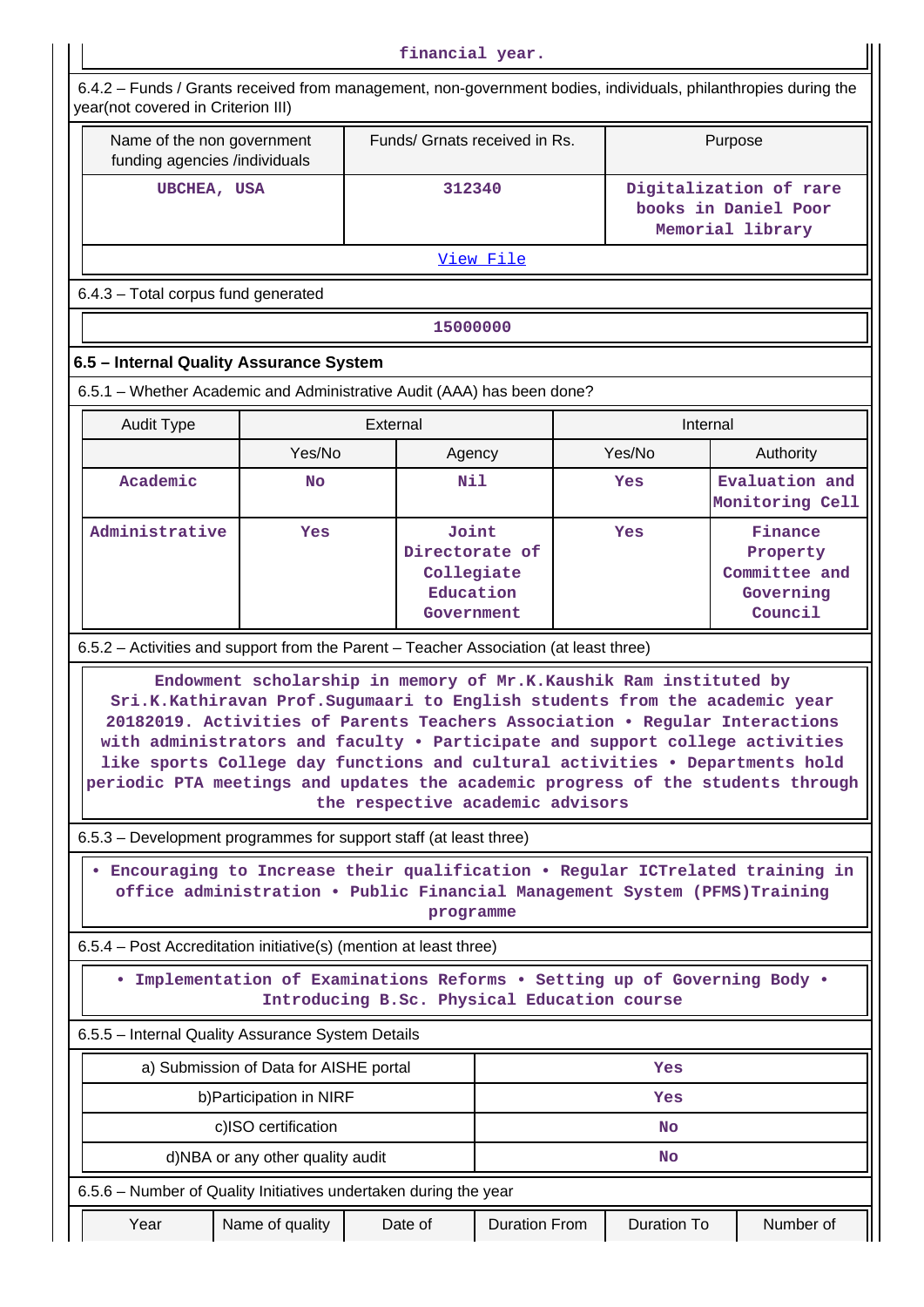|      | initiative by IQAC   conducting IQAC                                                 |            |            | participants |    |
|------|--------------------------------------------------------------------------------------|------------|------------|--------------|----|
| 2018 | Interactive<br>Session on '<br><b>EMPLOYABILIT</b><br>Y SKILLS'                      | 19/07/2018 | 19/07/2018 | 19/07/2018   | 50 |
| 2018 | Seminar on<br>How to start<br>a Small<br>Scale<br>Industry                           | 26/07/2018 | 26/07/2018 | 26/07/2018   | 50 |
| 2018 | Interactive<br>Session on<br>Learning<br>through N<br>list                           | 27/07/2018 | 27/07/2018 | 27/07/2018   | 70 |
| 2018 | One day<br>Workshop on<br>Personality<br>Development                                 | 07/08/2018 | 07/08/2018 | 07/08/2018   | 50 |
| 2018 | Interactive<br>Session on E<br>nvironmental<br>Economics:<br>Recycling<br>Revolution | 05/09/2018 | 05/09/2018 | 05/09/2018   | 50 |
| 2018 | A Oneday<br>Training on<br>Suicide<br>Prevention                                     | 11/09/2018 | 11/09/2018 | 11/09/2018   | 75 |
| 2018 | Seminar on<br>Legal<br>Literacy<br>Economics                                         | 12/09/2018 | 12/09/2018 | 12/09/2018   | 50 |
| 2018 | Workshop on<br>Applications<br>of SPSS In<br>Social<br>Science<br>Research           | 26/09/2018 | 26/09/2018 | 26/09/2018   | 40 |
| 2018 | One day<br>Workshop on<br>Food<br>Technology                                         | 16/10/2018 | 16/10/2018 | 16/10/2018   | 40 |
| 2018 | National<br>Conference<br>on: Western<br>Ghats:<br>Threats and<br>conservation       | 17/10/2018 | 17/10/2018 | 17/10/2018   | 50 |
| 2018 | National<br>Workshop on<br>Gender Legal<br>Issues in                                 | 26/10/2018 | 26/10/2018 | 26/10/2018   | 50 |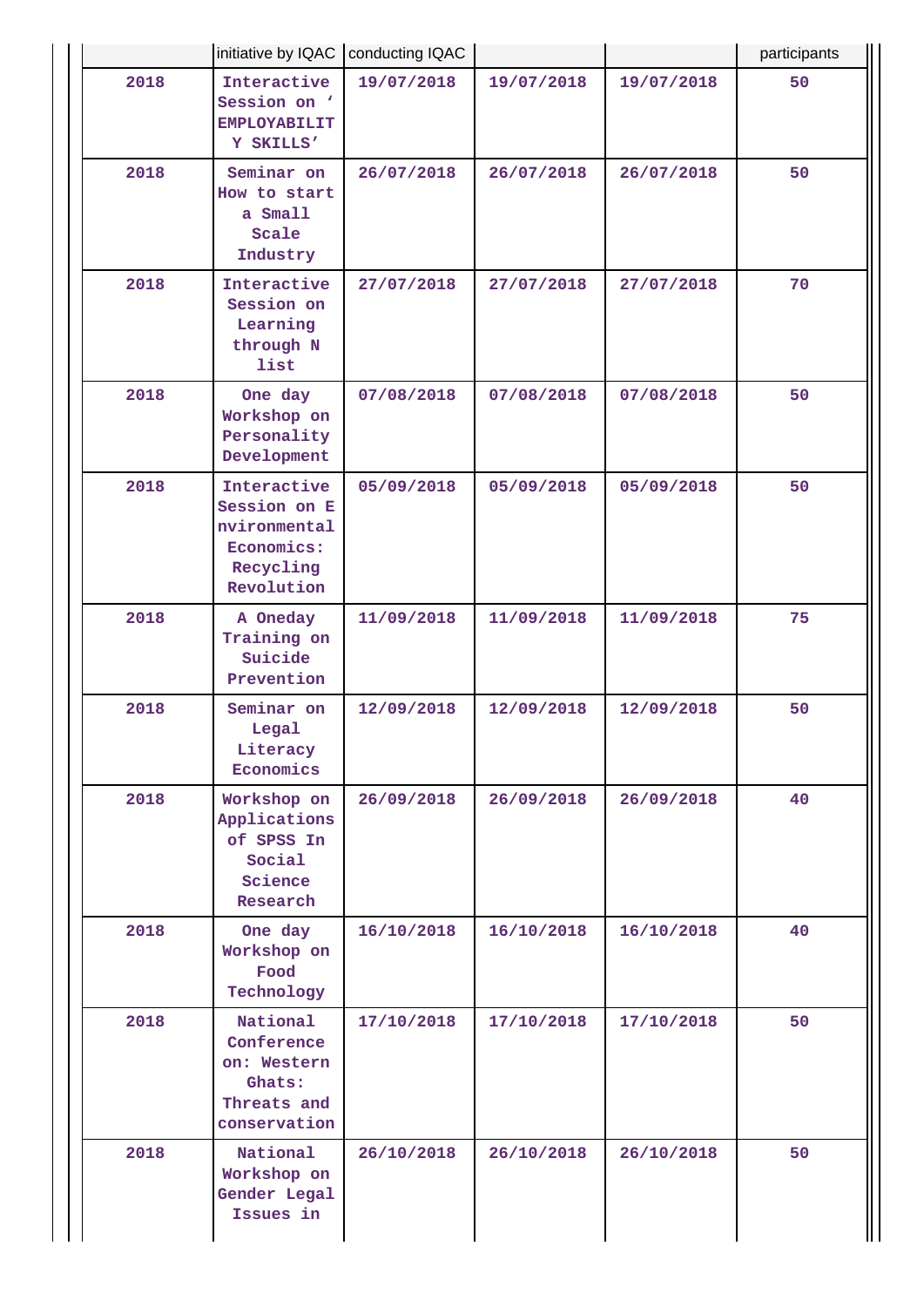|      | India                                                                                                       |            |            |            |     |
|------|-------------------------------------------------------------------------------------------------------------|------------|------------|------------|-----|
| 2018 | One day<br>Workshop on<br>Service<br>Learning<br>Programme                                                  | 10/12/2018 | 10/12/2018 | 10/12/2018 | 50  |
| 2019 | Internationa<br>1 Conference<br>on New<br>Approaches<br>in English<br>Language<br>Literature<br>Studies     | 25/01/2019 | 25/01/2019 | 25/01/2019 | 70  |
| 2019 | Internationa<br>1 Conference<br><b>on</b><br>Innovations<br>in Business<br>and<br>Management                | 01/02/2019 | 01/02/2019 | 01/02/2019 | 80  |
| 2019 | Seminar on<br>Current<br>Trends in<br>Chemistry                                                             | 20/02/2019 | 20/02/2019 | 20/02/2019 | 80  |
| 2019 | Faculty<br>Development<br>Programme                                                                         | 02/03/2019 | 02/03/2019 | 02/03/2019 | 100 |
| 2019 | National<br>Conference<br>on Emerging<br>Trends in<br>Entomology<br>(ETIE 2019)                             | 07/03/2019 | 07/03/2019 | 07/03/2019 | 100 |
| 2018 | Application<br>of AMOS in<br>Social<br>Science<br>Research                                                  | 12/10/2018 | 12/10/2018 | 13/10/2018 | 70  |
|      |                                                                                                             |            | View File  |            |     |
|      | <b>CRITERION VII - INSTITUTIONAL VALUES AND BEST PRACTICES</b>                                              |            |            |            |     |
|      | 7.1 - Institutional Values and Social Responsibilities                                                      |            |            |            |     |
|      | 7.1.1 - Gender Equity (Number of gender equity promotion programmes organized by the institution during the |            |            |            |     |

| year)                     |             |           |                               |                  |
|---------------------------|-------------|-----------|-------------------------------|------------------|
| Title of the<br>programme | Period from | Period To | <b>Number of Participants</b> |                  |
|                           |             |           | E                             | Mol <sub>2</sub> |

| programme                                                                     |            |            |        |      |
|-------------------------------------------------------------------------------|------------|------------|--------|------|
|                                                                               |            |            | Female | Male |
| "SHEro Men<br>Women Equal on<br>Ladder" Ms.<br>Rohini, Asst<br>Professor, MSW | 08/02/2019 | 08/02/2019 | 63     | 21   |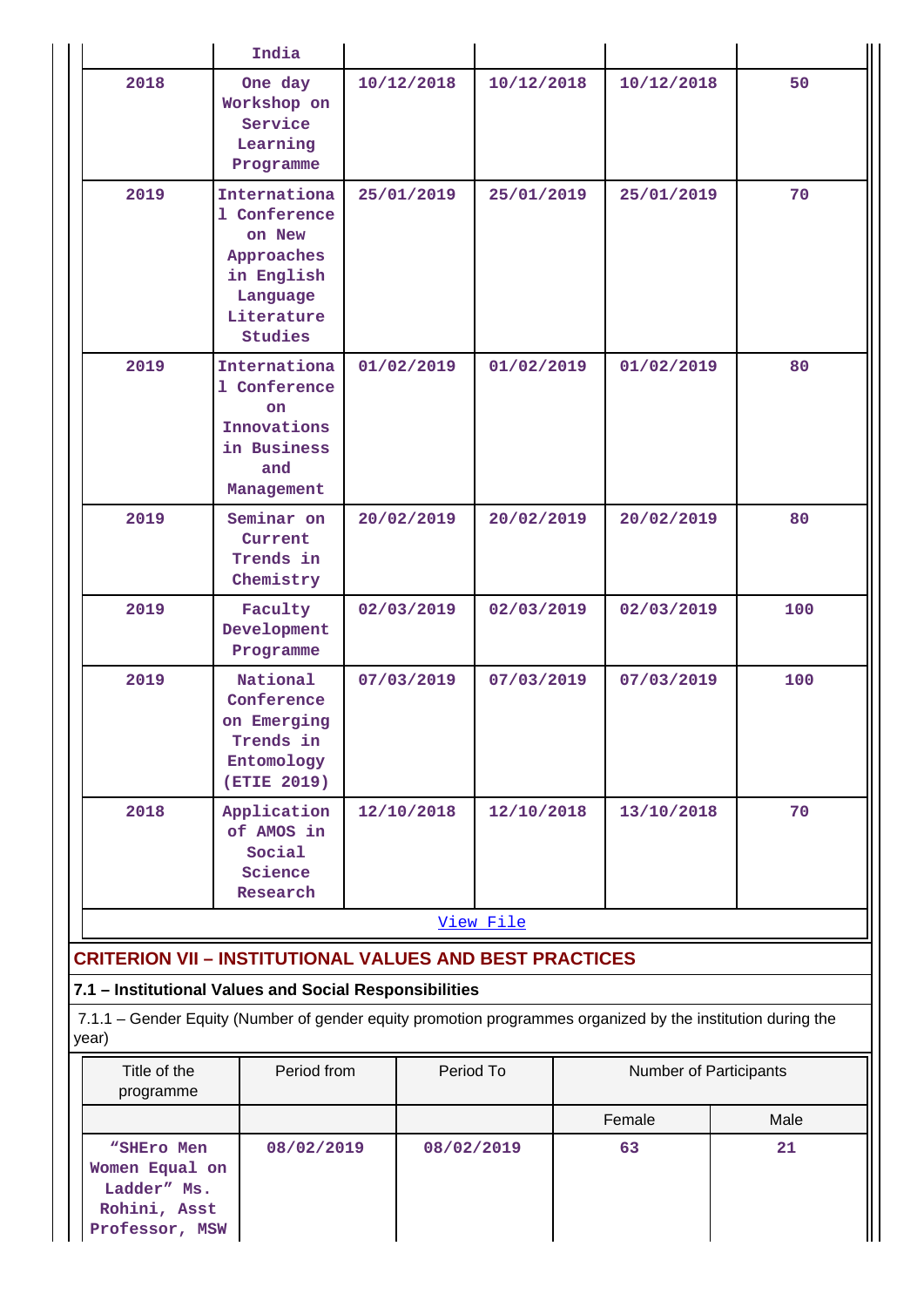| addressed<br>Organised by PG<br>Commerce Dept                                                                                                                                        |            |            |     |             |
|--------------------------------------------------------------------------------------------------------------------------------------------------------------------------------------|------------|------------|-----|-------------|
| Panel<br>Discussion on<br>Supreme Court<br>Judgement on<br>Entry of Women<br>into Sabarimala<br>Temple<br>Organised by<br>Religion<br>Philosophy &<br>Sociology<br>Department        | 26/10/2018 | 26/10/2018 | 69  | 81          |
| "Suicide<br>Prevention" by<br>women<br>counsellor<br>Jointly<br>organised by<br>Social Work<br>Department &<br>Religion<br>Psychology &<br>Sociology<br>Department                   | 11/09/2018 | 11/09/2018 | 90  | 190         |
| Self Defense<br>Training<br>programme for<br>Women                                                                                                                                   | 15/10/2018 | 15/10/2018 | 500 | $\pmb{0}$   |
| Women's Day<br>Celebrations<br>Motivational<br>Lecture for<br>women staff and<br>students Guest<br>of Honor: Mrs.<br>R. Narmada<br>Devi, Deputy<br>Collector,<br>Madurai<br>District | 08/03/2019 | 08/03/2019 | 650 | 0           |
| Workshop on<br>"Life skill<br>Development for<br>Women" Mr.<br>Brighton, ABJ<br>Life Skill<br>Developer,<br>Coimbatore Mr.<br>Pricilla<br>Brighton,<br>President,<br>GCPWA, India    | 08/03/2019 | 08/03/2019 | 650 | $\mathbf 0$ |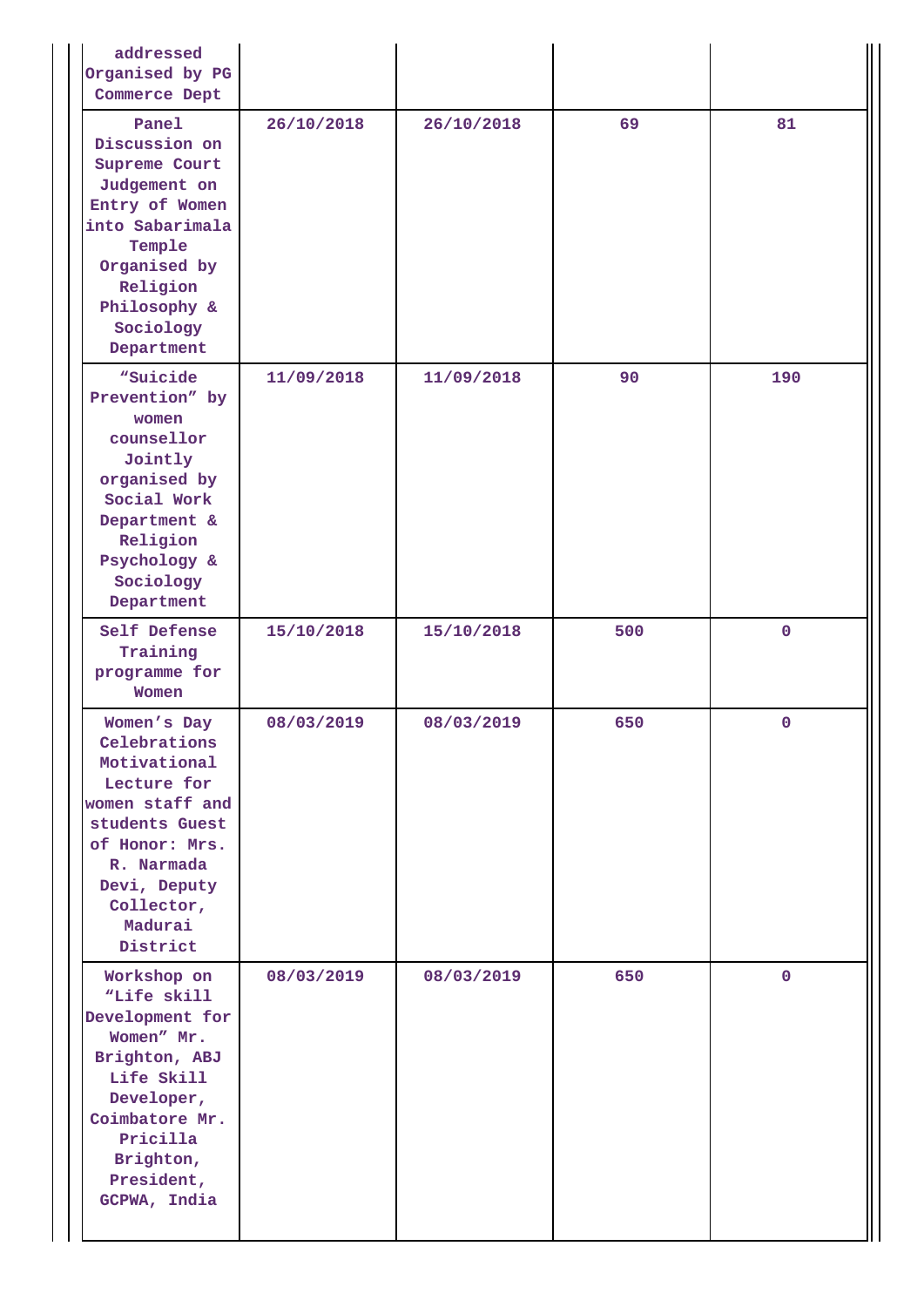| Entrepreneurial<br>training in<br>Arts and Crafts   |                                                                                                                                                                                                                                                                                                                                                                                                                                                                                                                                             | 19/01/2019                                                                           |  | 19/01/2019     |              |  | 85                                           |                                                                   | 0                                                   |  |  |
|-----------------------------------------------------|---------------------------------------------------------------------------------------------------------------------------------------------------------------------------------------------------------------------------------------------------------------------------------------------------------------------------------------------------------------------------------------------------------------------------------------------------------------------------------------------------------------------------------------------|--------------------------------------------------------------------------------------|--|----------------|--------------|--|----------------------------------------------|-------------------------------------------------------------------|-----------------------------------------------------|--|--|
|                                                     | 7.1.2 - Environmental Consciousness and Sustainability/Alternate Energy initiatives such as:                                                                                                                                                                                                                                                                                                                                                                                                                                                |                                                                                      |  |                |              |  |                                              |                                                                   |                                                     |  |  |
|                                                     |                                                                                                                                                                                                                                                                                                                                                                                                                                                                                                                                             |                                                                                      |  |                |              |  |                                              |                                                                   |                                                     |  |  |
|                                                     | Percentage of power requirement of the University met by the renewable energy sources<br>Our college slowly moves to self supportive energy resources. As a part,<br>college management is installing solar panels from 201213 with 75 kv capacity<br>to till date with 125 kv capacity. By using green generator we reduced green<br>house gas emission, lower fuel consumption and noise reduction. The carbon<br>emission reduced by 19.0 percentage by using power saving devices and power<br>consumption reduced by 28.57 percentage. |                                                                                      |  |                |              |  |                                              |                                                                   |                                                     |  |  |
| 7.1.3 - Differently abled (Divyangjan) friendliness |                                                                                                                                                                                                                                                                                                                                                                                                                                                                                                                                             |                                                                                      |  |                |              |  |                                              |                                                                   |                                                     |  |  |
|                                                     | Item facilities                                                                                                                                                                                                                                                                                                                                                                                                                                                                                                                             |                                                                                      |  | Yes/No         |              |  |                                              | Number of beneficiaries                                           |                                                     |  |  |
|                                                     | Scribes for examination                                                                                                                                                                                                                                                                                                                                                                                                                                                                                                                     |                                                                                      |  | Yes            |              |  |                                              | 926                                                               |                                                     |  |  |
|                                                     | Physical facilities                                                                                                                                                                                                                                                                                                                                                                                                                                                                                                                         |                                                                                      |  | Yes            |              |  |                                              | 21                                                                |                                                     |  |  |
|                                                     | Provision for lift                                                                                                                                                                                                                                                                                                                                                                                                                                                                                                                          |                                                                                      |  | <b>No</b>      |              |  |                                              | $\mathbf{0}$                                                      |                                                     |  |  |
|                                                     | Ramp/Rails                                                                                                                                                                                                                                                                                                                                                                                                                                                                                                                                  |                                                                                      |  | <b>Yes</b>     |              |  |                                              | 21                                                                |                                                     |  |  |
|                                                     | <b>Braille</b><br>Software/facilities                                                                                                                                                                                                                                                                                                                                                                                                                                                                                                       |                                                                                      |  | Yes            |              |  |                                              | 12                                                                |                                                     |  |  |
|                                                     | Rest Rooms                                                                                                                                                                                                                                                                                                                                                                                                                                                                                                                                  |                                                                                      |  | <b>No</b>      |              |  |                                              | $\mathbf 0$                                                       |                                                     |  |  |
|                                                     | Special skill development<br>for differently abled<br>students                                                                                                                                                                                                                                                                                                                                                                                                                                                                              |                                                                                      |  |                | <b>No</b>    |  |                                              | $\mathbf{0}$                                                      |                                                     |  |  |
|                                                     | Any other similar<br>facility                                                                                                                                                                                                                                                                                                                                                                                                                                                                                                               |                                                                                      |  | Yes            |              |  |                                              | 21                                                                |                                                     |  |  |
| 7.1.4 - Inclusion and Situatedness                  |                                                                                                                                                                                                                                                                                                                                                                                                                                                                                                                                             |                                                                                      |  |                |              |  |                                              |                                                                   |                                                     |  |  |
| Year                                                | Number of Number of<br>initiatives to<br>address<br>locational<br>advantages<br>and disadva<br>ntages                                                                                                                                                                                                                                                                                                                                                                                                                                       | initiatives<br>taken to<br>engage with<br>and<br>contribute to<br>local<br>community |  | Date           | Duration     |  | Name of<br>initiative                        | <b>Issues</b><br>addressed                                        | Number of<br>participating<br>students<br>and staff |  |  |
| 2018                                                | $\mathbf{1}$                                                                                                                                                                                                                                                                                                                                                                                                                                                                                                                                | $\mathbf{1}$                                                                         |  | 20/12/201<br>8 | 1            |  | Vaigai<br>River<br>Cleaning                  | Polythene<br>Bag<br>Removal                                       | 220                                                 |  |  |
| 2019                                                | $\mathbf{1}$                                                                                                                                                                                                                                                                                                                                                                                                                                                                                                                                | $\mathbf{1}$                                                                         |  | 07/01/201<br>9 | $\mathbf{1}$ |  | Plastic<br>Free<br>Campaign                  | Cleaning<br>of<br>Plastic<br>Particles<br>in campus               | 225                                                 |  |  |
| 2019                                                | $\mathbf{1}$                                                                                                                                                                                                                                                                                                                                                                                                                                                                                                                                | $\mathbf{1}$                                                                         |  | 08/01/201<br>9 | $\mathbf{1}$ |  | Workshop<br>on Altern<br>ative to<br>Plastic | <b>Awareness</b><br><b>on</b><br>Hazardous<br>Polythene           | 200                                                 |  |  |
| 2019                                                | $\mathbf{1}$                                                                                                                                                                                                                                                                                                                                                                                                                                                                                                                                | $\mathbf{1}$                                                                         |  | 15/02/201<br>9 | $\mathbf{1}$ |  |                                              | Innovativ Educating<br>e Technol Villagers<br>ogies for on Modern | 85                                                  |  |  |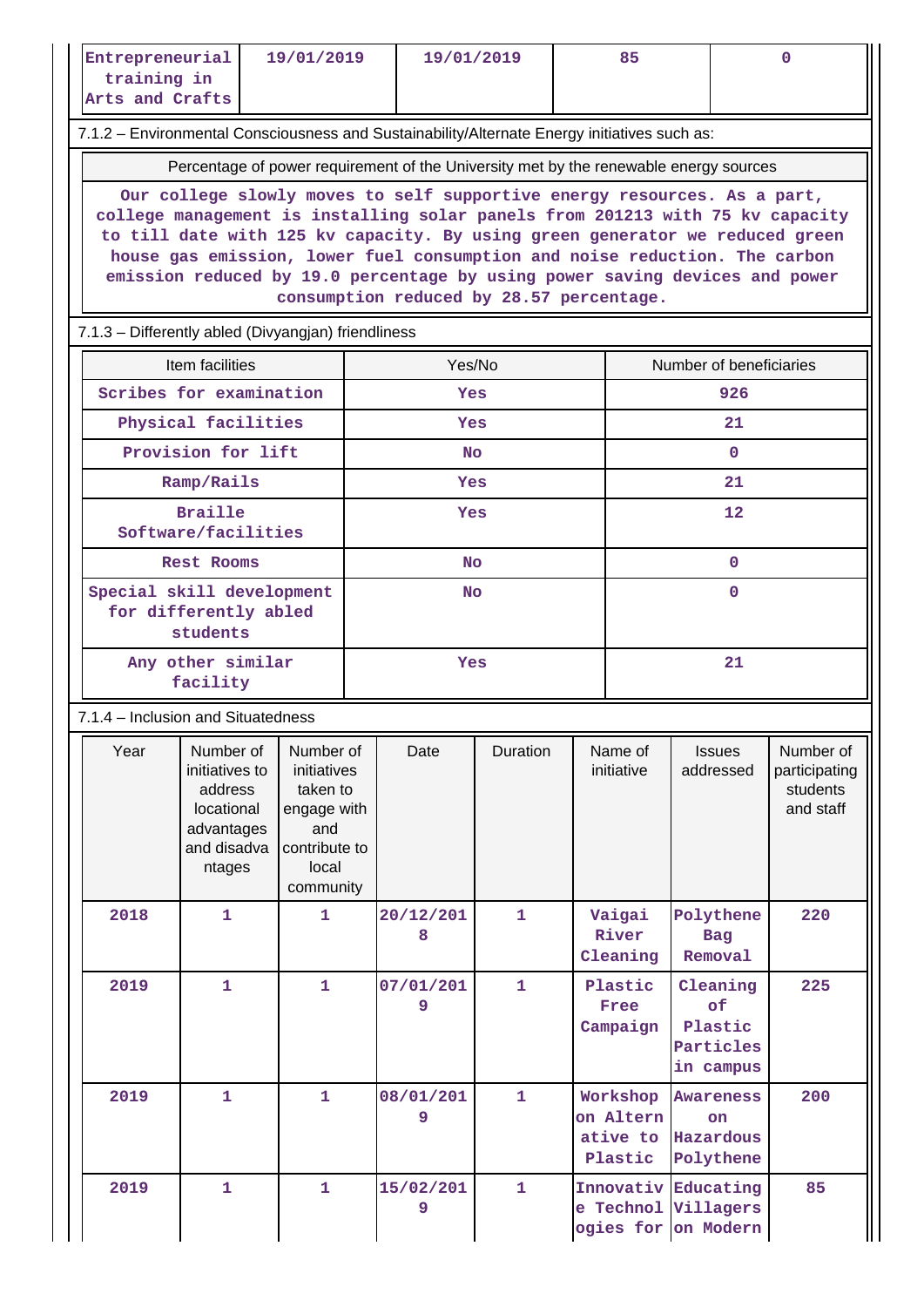|      |              |              |                |     | Smart<br>Villages                                                                            | Gadgets                                  |      |
|------|--------------|--------------|----------------|-----|----------------------------------------------------------------------------------------------|------------------------------------------|------|
| 2018 | $\mathbf{1}$ | 1            | 05/06/201<br>8 | 1   | Planting<br>trees                                                                            | Nourishin<br>g Green E<br>nvironmen<br>t | 325  |
| 2018 | 1            | $\mathbf{1}$ | 02/07/201<br>8 | 180 | Traffic R<br>egulation                                                                       | Traffic<br>Control                       | 2143 |
| 2019 | 1            | 1            | 15/03/201<br>9 | 1   | Students<br>Demonstra on Public<br>tion on<br>Seeking<br>Justice<br>for<br>Pollachi<br>Issue | <b>Awareness</b><br><b>Issue</b>         | 400  |

# 7.1.5 – Human Values and Professional Ethics

| Title                              | Date of publication | Follow up(max 100 words)                                                                                                                                                                                                                                                                                                                            |
|------------------------------------|---------------------|-----------------------------------------------------------------------------------------------------------------------------------------------------------------------------------------------------------------------------------------------------------------------------------------------------------------------------------------------------|
| College Calendar with<br>rule book | 04/07/2018          | Our students are given<br>orientation to adhere to<br>the College Policy, Admin<br>setup, Fees Payment<br>Schedule, Examination<br>Schedule, Academic<br>Calendar with Day Orders,<br>Exam hall rule and Dress<br>Code. Even the new<br>students are<br>selfdisciplined in<br>following and practicing<br>admin policies and<br>academic exercises. |

7.1.6 – Activities conducted for promotion of universal Values and Ethics

| Activity                                                                        | <b>Duration From</b> | Duration To | Number of participants |
|---------------------------------------------------------------------------------|----------------------|-------------|------------------------|
| Planting saplings<br>and watering                                               | 25/06/2018           | 20/03/2019  | 45                     |
| Identifying Flora<br>in the campus                                              | 25/06/2018           | 20/03/2019  | 45                     |
| Global Backyard<br>Bird Count (GBBC)                                            | 14/02/2019           | 18/02/2019  | 45                     |
| World Environment<br>Day Surrender<br>Plastics/Polythene<br>Bags and Get Plants | 05/06/2018           | 05/06/2018  | 300                    |
| ECO Visit to<br>Samanatham Tank                                                 | 02/02/2019           | 02/02/2019  | 45                     |
| April Cool Day                                                                  | 01/04/2019           | 01/04/2019  | 7000                   |
| World Soil Day                                                                  | 05/12/2018           | 05/12/2018  | 250                    |
| Vaigai Cleaning<br>Programme                                                    | 20/12/2018           | 20/12/2018  | 220                    |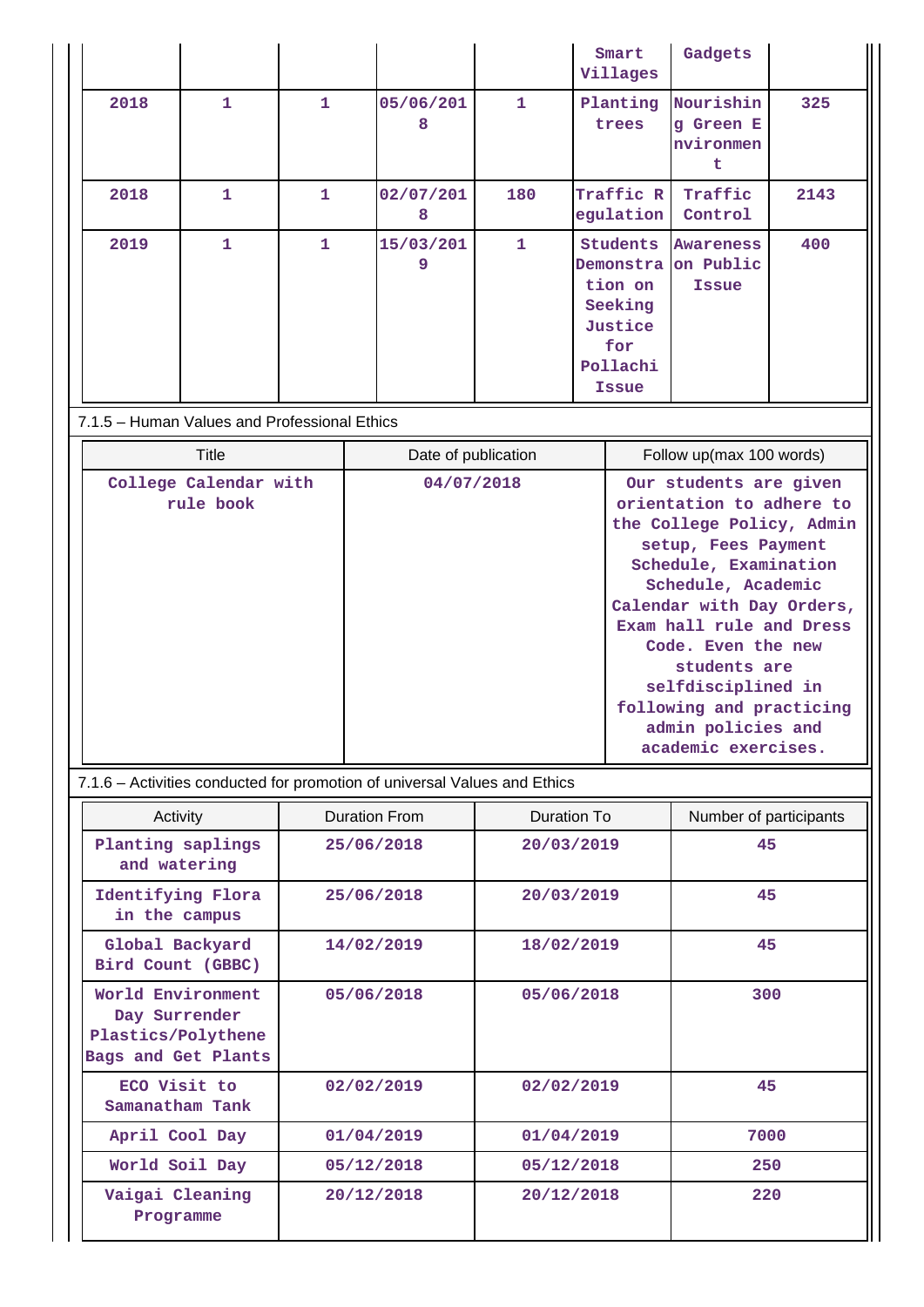| Awareness programme<br>on impact of<br>malnutrition on<br>adolescent health | 08/09/2018 | 08/09/2018 | 140 |
|-----------------------------------------------------------------------------|------------|------------|-----|
| Awareness on<br>HIV/AIDS                                                    | 15/12/2018 | 15/12/2018 | 130 |
| Republic Day                                                                | 26/01/2019 | 26/01/2019 | 900 |
| Independence Day                                                            | 15/08/2018 | 15/08/2018 | 900 |

7.1.7 – Initiatives taken by the institution to make the campus eco-friendly (at least five)

 **Our 44 acre campus is highly protected by the lush green even in the hot summer. Madurai city's normal temperature is 24 to 40 degrees. The green initiatives ensure less temperature inside the campus. The campus temperature is 2 degrees lesser than the outside temperature.**

**Noise pollution in Goripalayam area where the college is located perhaps crosses 75 dB during peak hours. Where as inside our campus the big old trees silently play as noise absorbers. As a result, the recorded noise level is not beyond 55 dB. The green initiatives facilitate conducive environment for learning.**

**Along with the display of Academic events and information, environmental awareness slogans are also displayed in the digital board. Flex board usage is prohibited inside the campus to motivate students to get adapted to the plastic free zone concept.**

**Green Pastures and ornamental plants are planted at various points inside campus to make the students stress free and increase the aesthetic sense. These zones motivate students to keep the campus plastic/garbage free.**

**Commemorating World Environment Day, World Soil Day, World Sparrow Day, World Wetlands Day, International Day of Biodiversity to encourage awareness among students to protect environment and animals. Saplings are issued to the students and public on these days. College administration plant saplings throughout the year during important days.**

## **7.2 – Best Practices**

7.2.1 – Describe at least two institutional best practices

 **1. Title of Practice: International Exposure and Orientation Objective: To give International Exposure and Orientation. Context: Majority of our students hail from semi urban and urban areas whom are underprivileged. Many students are first generation learners and they are given priority in admissions. The vision for our institution is to train students for international standards. Practice: Every department organises International Symposia, International Conference and Workshop and International Exchange Programmes. Our college premise is continuously being crowded with such activities. Delegates and Resource Persons all over the world take part in such programmes. Our students are provided special coaching to crack TOEFL and IELTS examination. In addition, the students are taken up to foreign countries as field tours. The faculty accompanied trips include an Institution Visit, Industrial Visit and excursion. To facilitate international trips, the DPM library looks after Passport Melas. Around 1,600 students got their passports with the help of DPM Library. In 2018 to 2019, 55 students were taken to Malaysia and another batch of 50 students to Dubai. Evidence of Success: MOUs were signed with Concordia College, Burnsville, United States, St. Clair College, Canada and Binary University, Malaysia for Credit Transfer Programmes. The academic and administrative officers frequently visit our college and deliver career counselling. During 2018 to 2019, 55 students were taken up to Malaysia for university visit and**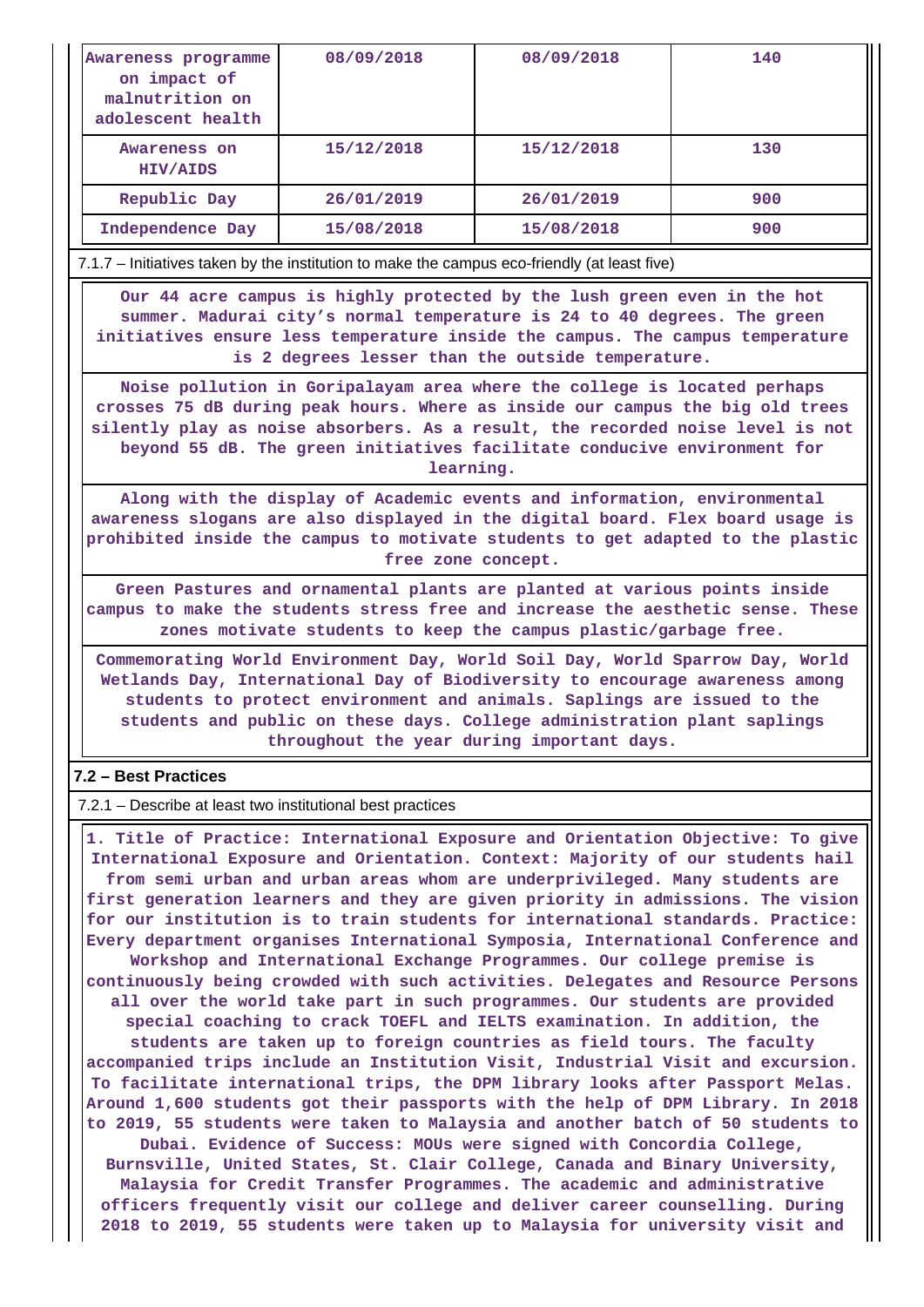**industrial visit. Another batch of 50 students were taken up to Dubai on Institutional visit. Among those visited these institutions, seven students are now continuing their higher education. 2. Title of Practice: Fee Waiver to sports students Objective: To motivate the students excel in sports and represent college. Context: A good physique makes a sanity mind. The Physical Education Department, trains more than 1,000 students in various sport activities every year. Practice: College offers concessions and waivers in fees to those students excel in sports and games. This assistance is provided from Principal's Discretionary Fund. Evidence of Success: During 2018 to 2019, the students who represent college in various sports and games viz., Athletics, Basketball, Swimming, Handball, Chess, Football, Hockey, Table Tennis, Volleyball, Badminton, KhoKho, Handball Kabaddi are being honored well by the college. During this year, 100 percent tuition fee was waived for 44 students. 56 students were given with Free Hostel Accommodation along with mess. Among them 51 students were given Tuition Fees Waiver too. As a result, the college achieves highest number of University Blues, i.e., 52 during the year on various sports. Problem Encountered/ Resources Required: If government join hands in this programme, by tapping up funds for promoting sport activities, the younger ones represent state or country in national and international tournaments. 3. Title of Practice: The Student Run Programmes Objective: To train students to lead. Context: "Leaders are not born, They are made". To witness the truth of this quote, The American College trains the students to lead and organise the course of activities in NSS, Service Learning Programme, Students Services Committee and Department Associations. They are given freedom to construct the work plan and budgets. Whenever assistance needed, there the faculty interferes. Practice: The Students Leaders in NSS and SLP identifies various avenues of services to the society. They go for field visits and pilot studies to organise the social activities. Student Services Committee volunteers receive invitations from other colleges to take part in cultural competitions. The devoted volunteers find the talented students in our college and train them to excel in extracurricular and cultural competitions. Evidence of Success: Association secretaries are the senior class students organise state level competitions for their respective department students from other colleges all over Tamil Nadu with their and their junior class students are deputies. The students themselves elect Secretaries and other office bearers to their association. Our college has more than 15 associations viz. Kurinji for Tamil, Pegasus for English, OIKOS for Economics, COMMAS for Commerce, REPHISO for RPS, ANALGEOCA for Math, PHOBAS for Physics, CHEMFEST for Chemistry, BOT, ZOOFEST for zoology and BYTES for computer science departments. They fix the dates, design and print invitations, flyers and handouts. They also find chief guests, sponsors and media partners themselves. The faculty members are the onlookers. Such independent ventures build a good leadership skill among the students. This could not be found in any other institutions. Problem Encountered/ Resources Required: As many of our students are from underprivileged background, they need financial assistance to fulfil their dreams. College management arranges financial assistance for those students from HDFC bank, ICICI bank and Canara bank. 4. Title of Practice: Student Induction Programme Objective: To prepare the school pass outs for college education. Context: The American College is conducting SIP for the past 5 decades in the most successful manner under the Name of "FRESHMEN ORIENTATION". Practice: The days before admission, the candidates are entertained inside the campus for acquiring and filling applications. During the year 2018 to 2019, more than 25,000 applications were being bought for 3,500 seats. The stay inside the campus during the period, the candidates and their parents were guided by the volunteers of Students Services Committee accompanied by a group of faculty members, in opting for a course, student parent counselling, application filling, application tracking and downloading admission call letters. The volunteers of SSC stay over a period of 21 days on entire**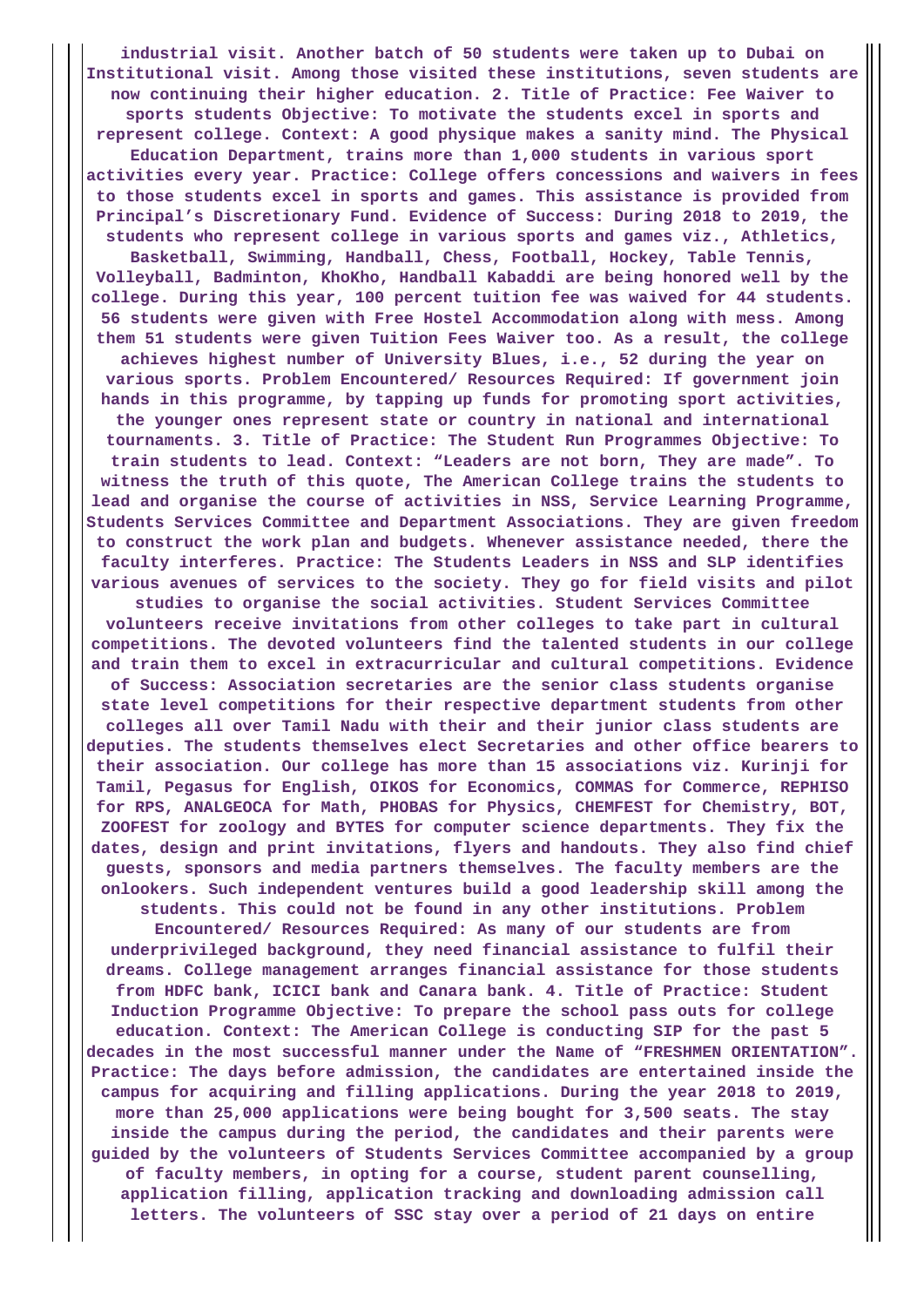**admission process. Induction Programme is run for a week by the college through SSC. The Programme included, conducting Orientation for freshers, Parent Teacher Meeting, Parent Warden Meeting, meeting with College Officio, Campus Tour, visit to departments, CBCS course orientation and course registration, Part V courses orientation and selection viz., NSS, SLP, PED NCC, Dean – Students Meet and Talent Tapping. Evidence of Success: The entire college faculty, nonteaching staff and student volunteers take care of the new students. The parental care shown on the new kids, soothes parents on the chaos of their ward's future. On the first day of college all new students were provided with good vegetarian lunch. The students were given with college calendar and handbook titled "Know Your College" to adopt for the new atmosphere.**

 Upload details of two best practices successfully implemented by the institution as per NAAC format in your institution website, provide the link

<https://americancollege.edu.in/wp-content/uploads/2019/09/7.2%20.pdf>

### **7.3 – Institutional Distinctiveness**

 7.3.1 – Provide the details of the performance of the institution in one area distinctive to its vision, priority and thrust in not more than 500 words

 **7.3 – Institutional Distinctiveness 7.3.1 – Provide the details of the performance of the institution in one area distinctive to its vision, priority and thrust in not more than 500 words 1. The American College realizes the strength of its own alumni. Our alumni are actively participating in all the forums like BOS, Academic Council, IQAC, Finance and Property Committee and in Governing Council too. The alumni are the part and parcel of our college. Their existence in various planning forums ensures century old tradition and ethos of our college. Many of the faculty members are the alumni in every department. This helps us to bridge the generation gap between the millennium kids and teachers. In addition, alumni contributions in terms of lab equipment, endowments, career guidance and employment are the boon to our college. The students as beneficiaries, learn the art of giving to society where from the hail. Heartbeat of the missionaries who shed blood and life for building this great institution is still hearkened through our alumni's contribution. 2. Education means 'Development of Humanity'. Knowledge without humanness does profit nothing. Our college believes in Value Based Education which can mold the future generation. The periodic visits to Old Age Homes and Orphanages inculcate the humanity and charity among the young minds. In every department, the students organise themselves such visits during festival seasons. They collect gift materials, food, stationery, toiletries, and other health care products from fellow students and friends for the inmates of orphanages and old age homes. The students visit homes and orphanages after the college hours are accompanied by faculty members. They spend a few hours in celebration at orphanages and homes. Our college students excel not only in studies, they are also extraverts in the community. The intuition to do charity is the crux of socialization. Such inclusiveness is being derived not out of the syllabus. The customs and practices followed in college during the tenure of their education is remembered lifelong. 3. Students take up the responsibility of capturing digitally, the valuable moments of every activity of our college. The contribution by the students owe a royal salute as the digital photographs and video graphs can be kept as treasures for many centuries. The voluntary involvement adds flavour and colour to the events. They not only handle camera, but also prepare huge stage backdrop sets for college day and other department association functions. These sets are priceless art work and exhibit the students' creativity. They are ofcourse, more than professionals. Also, they underwent Digitization of Old and Rare Books available in the Daniel Poor Library. So far, they have digitalized 1,405 books and in 2018 to 2019 they**